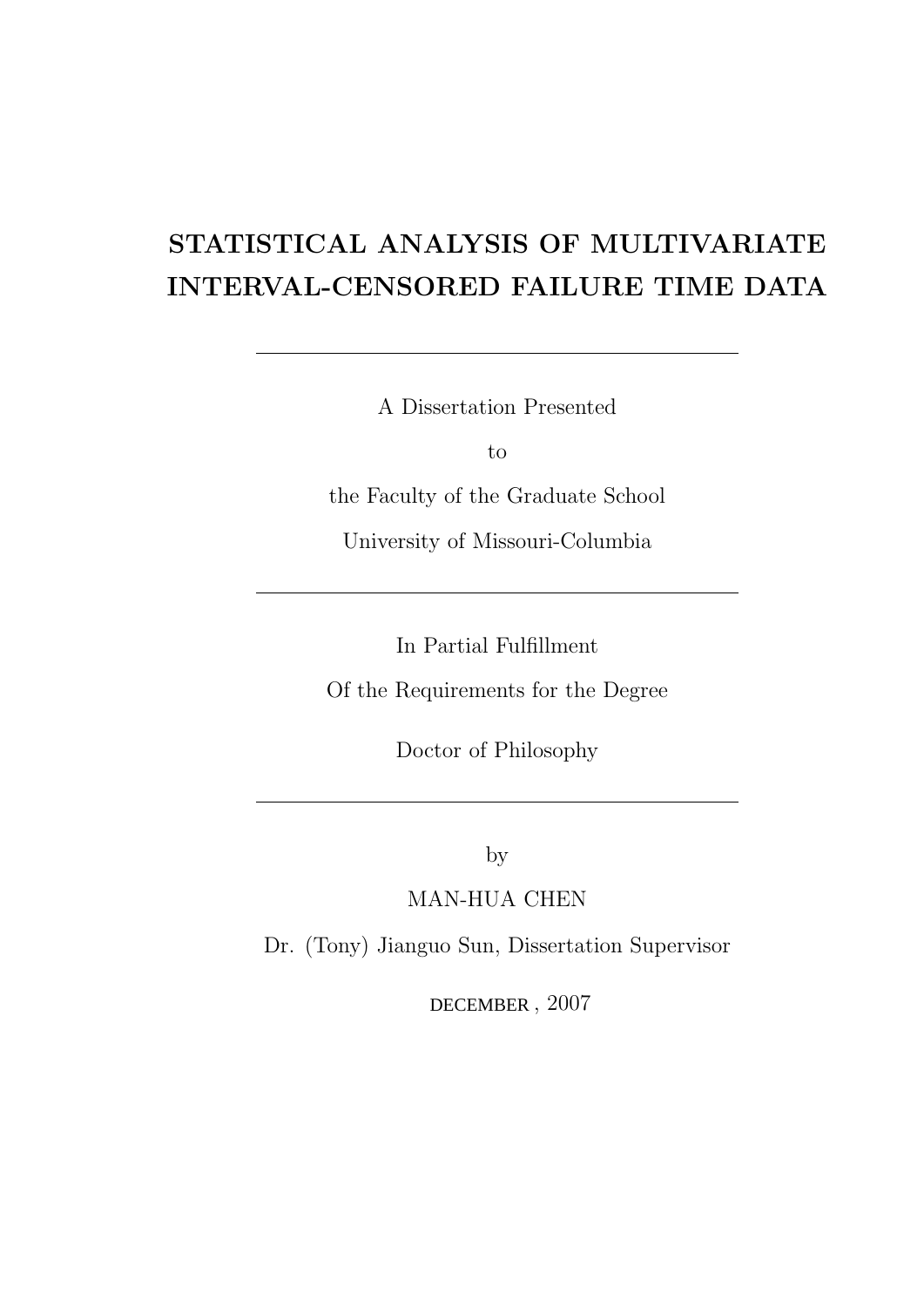The undersigned, appointed by the Dean of the Graduate School, have examined the dissertation entitled:

# STATISTICAL ANALYSIS OF MULTIVARIATE INTERVAL-CENSORED FAILURE TIME DATA

Presented by Man-Hua Chen

A candidate for the degree of Doctor of Philosophy

And hereby certify that in their opinion it is worthy of acceptance.

| Dr. (Tony) Jianguo Sun |  |
|------------------------|--|
| Dr. Nancy Flournoy     |  |
| Dr. Lori A. Thombs     |  |
| Dr. Min Yang           |  |
| Dr. J. Wade Davis      |  |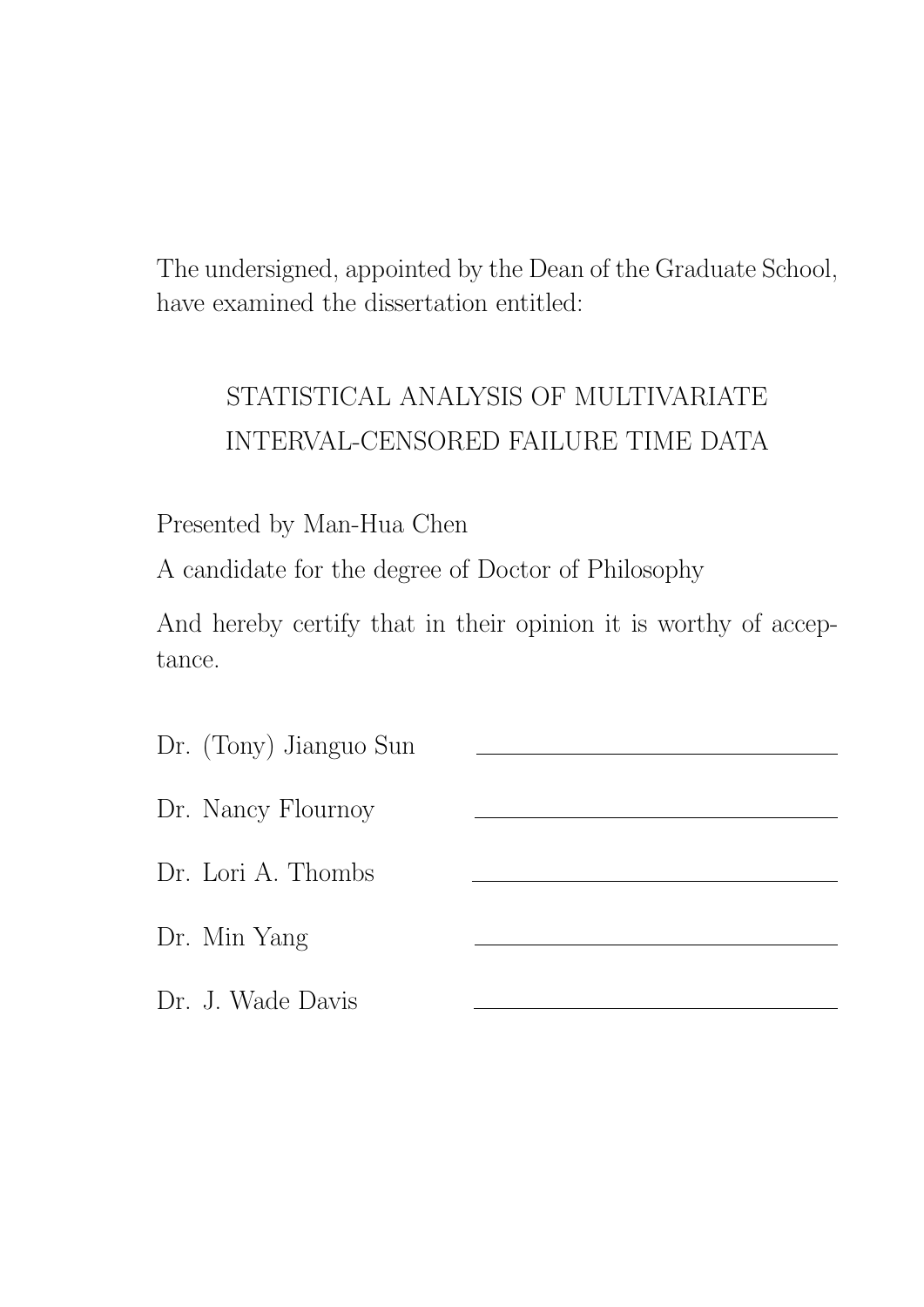Dedicated to my family,

Tsuo-Ta Chen, Ching Cheng Chen, (Darren) Chia-Jung Hsu, Benjamin Hsu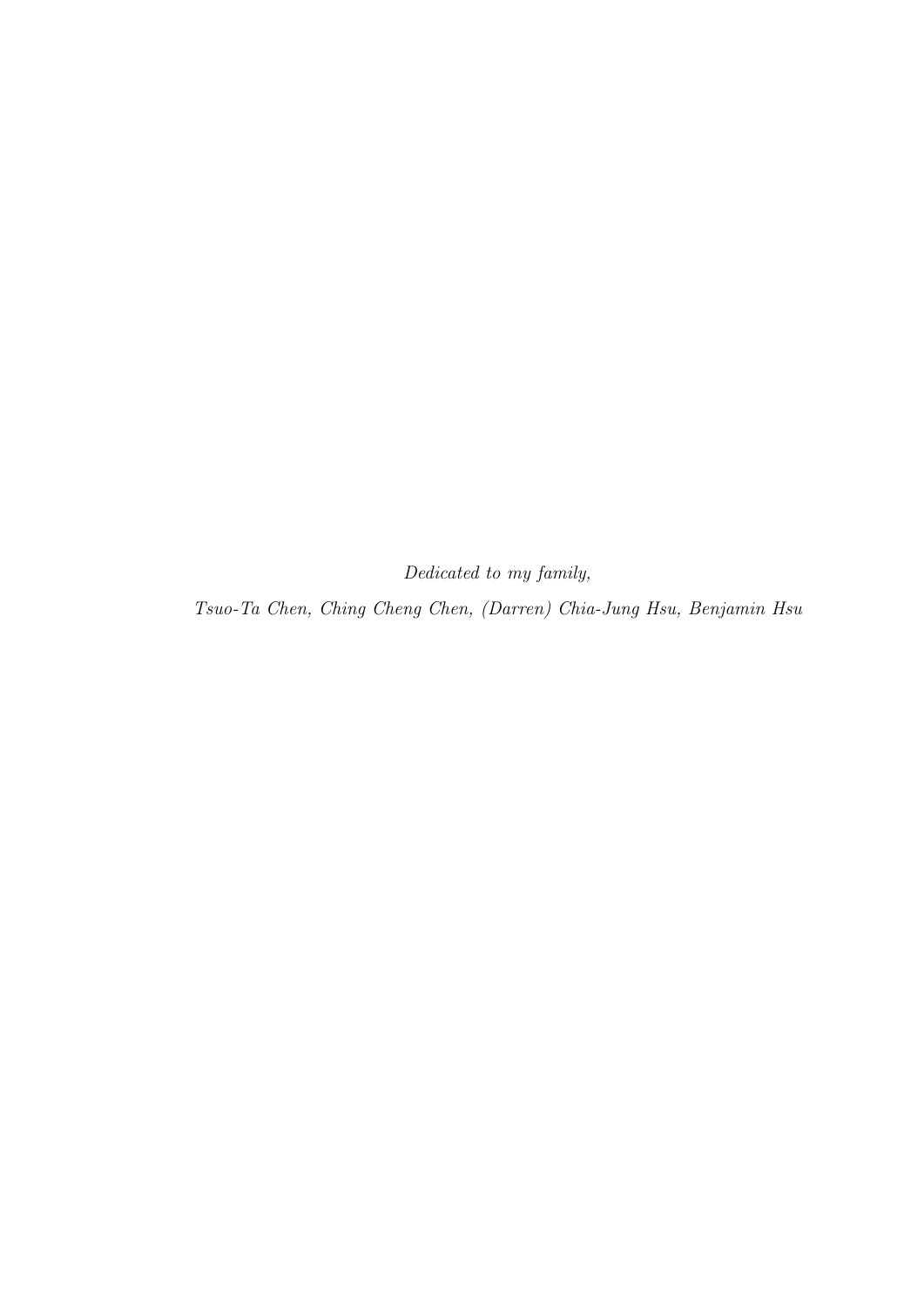#### ACKNOWLEDGEMENTS

I am indebted to many people for helping me during my doctoral work. While it is not possible to individually thank everyone, I would like to acknowledge several contributions.

I would like to express my sincere gratitude to my advisor, Dr. (Tony) Jianguo Sun for his continual encouragement and endless patience. Without him, I can not go this far and can not make it possible. I extend my gratitude to the members of my advisory committee: Dr. Flournoy, Dr. Thombs, Dr. Yang and Dr. Davis. Special thank is due to Dr. Xingwei Tong for his academic discussion and help.

I truly appreciate all of the faculty members, staff, colleagues in the Department of Statistics, especially Tracy, Judy, Clay, Ray, Do-Hwan, Xin, Liang and Chen-I.

I am deeply grateful to my parents whom I owe everything I am today. Thanks them for endless love and support throughout my life. I would also like to thank my husband and mentor, (Darren) Chia-Jung Hsu. His listening and suggestion have given me a lot of strength in all my work.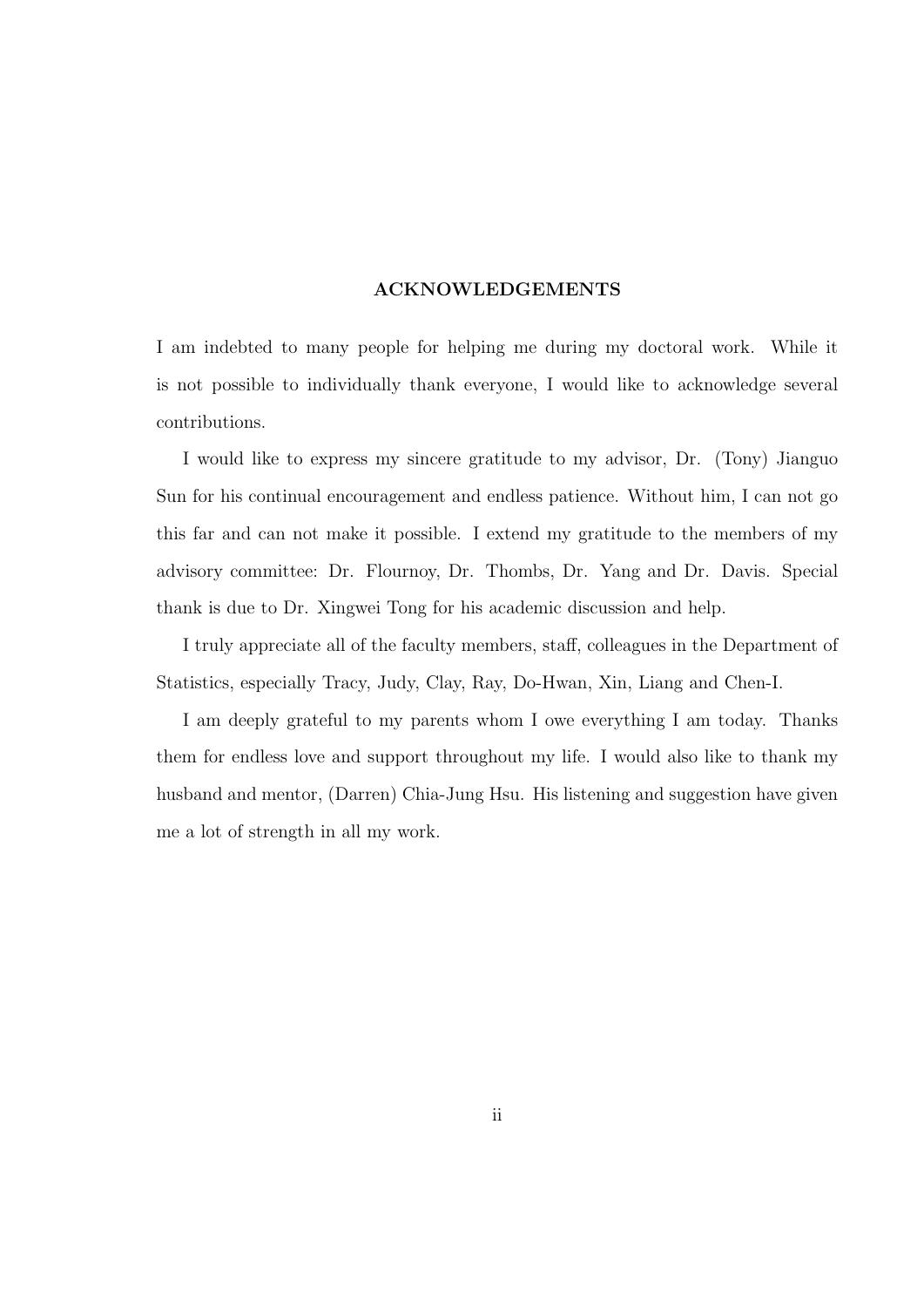# Table of Contents

|             |     |                       | <b>ACKNOWLEDGEMENTS</b>                                    | <sub>ii</sub>  |
|-------------|-----|-----------------------|------------------------------------------------------------|----------------|
|             |     | <b>LIST OF TABLES</b> |                                                            | vi             |
|             |     |                       | <b>LIST OF FIGURES</b>                                     | viii           |
|             |     | <b>ABSTRACT</b>       |                                                            | ix             |
| $\mathbf 1$ |     |                       | <b>INTRODUCTION</b>                                        | $\mathbf{1}$   |
|             | 1.1 |                       | Failure Time Data                                          | 3              |
|             |     | 1.1.1                 | Marijuana Study of High School Boys                        | 3              |
|             | 1.2 |                       | Failure Time Data with Interval Censoring                  | $\overline{4}$ |
|             |     | 1.2.1                 | Lung Tumor Data - Case I Interval Censoring                | $\overline{4}$ |
|             |     | 1.2.2                 | Breast Cancer Study - Case II Interval Censoring           | $\overline{5}$ |
|             |     | 1.2.3                 | NTP Tumor Data - Case I Bivariate Interval Censoring       | 6              |
|             |     | 1.2.4                 | AIDS Clinical Trial - Case II Bivariate Interval Censoring | $\overline{7}$ |
|             | 1.3 |                       | Regression Models for Failure Time Data                    | $\overline{7}$ |
|             |     | 1.3.1                 | The Proportional Hazards Model                             | 10             |
|             |     | 1.3.2                 |                                                            | 12             |
|             |     | 1.3.3                 |                                                            | 13             |
|             |     | 1.3.4                 |                                                            | 14             |
|             |     | 1.3.5                 | The Grouped Proportional Hazards Model                     | 15             |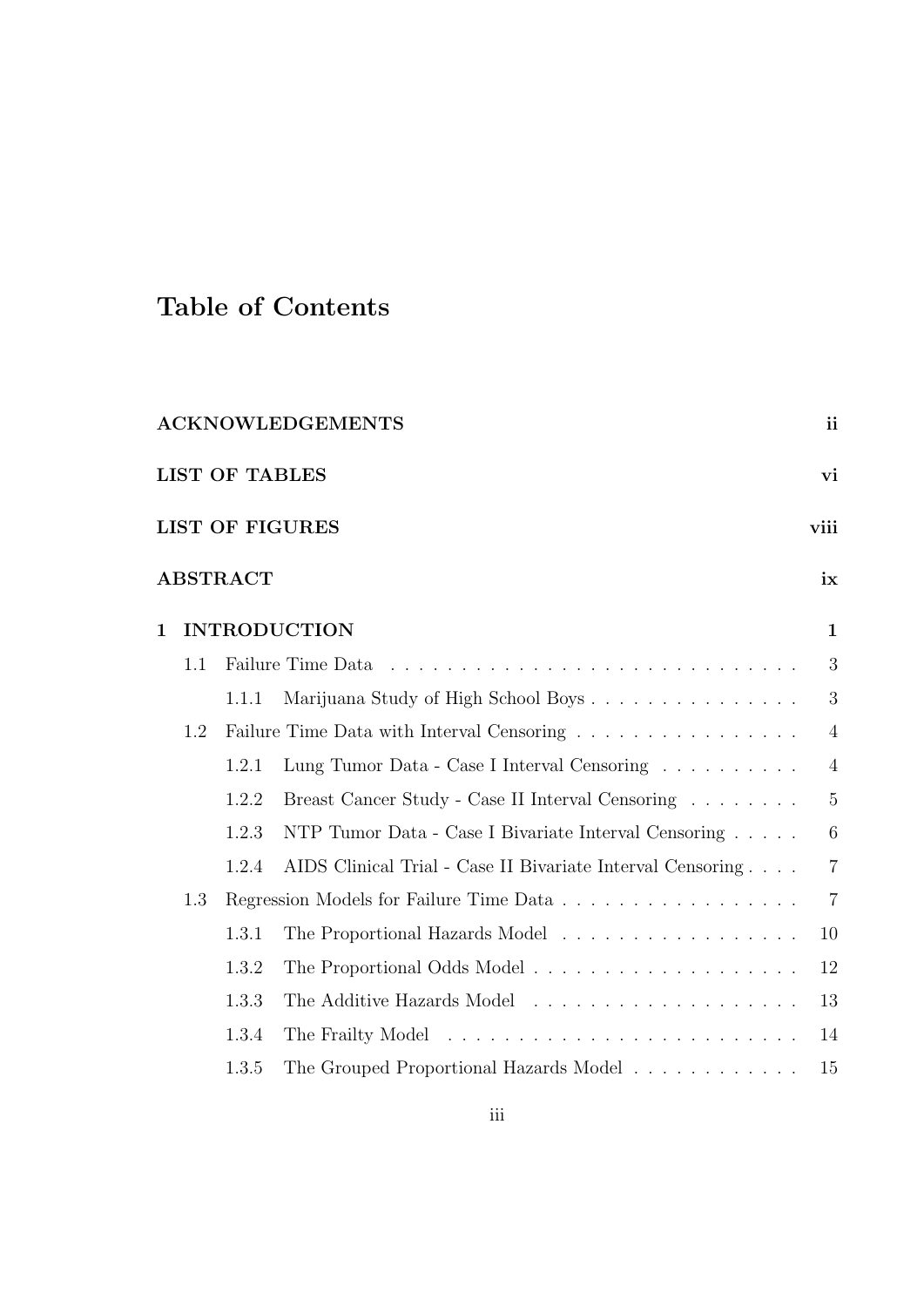|                | 1.4 | Regression Analysis of Multivariate Interval-censored Data                                 | 16 |
|----------------|-----|--------------------------------------------------------------------------------------------|----|
|                |     | 1.4.1                                                                                      | 16 |
|                |     | 1.4.2                                                                                      | 17 |
|                | 1.5 |                                                                                            | 17 |
| $\overline{2}$ |     | THE PROPORTIONAL ODDS MODEL FOR MULTIVARIATE INTERVAL-                                     |    |
|                |     |                                                                                            |    |
|                |     | CENSORED FAILURE TIME DATA                                                                 | 19 |
|                | 2.1 |                                                                                            | 19 |
|                | 2.2 |                                                                                            | 22 |
|                | 2.3 |                                                                                            | 24 |
|                | 2.4 |                                                                                            | 28 |
|                | 2.5 | Analysis of an AIDS Clinical Trial                                                         | 30 |
|                | 2.6 |                                                                                            | 32 |
| 3              |     | THE ADDITIVE HAZARDS MODEL FOR MULTIVARIATE INTERVAL-                                      |    |
|                |     | CENSORED FAILURE TIME DATA                                                                 | 35 |
|                |     |                                                                                            |    |
|                | 3.1 |                                                                                            | 35 |
|                | 3.2 |                                                                                            | 36 |
|                | 3.3 |                                                                                            | 38 |
|                | 3.4 | Simulation Study $\dots \dots \dots \dots \dots \dots \dots \dots \dots \dots \dots \dots$ | 43 |
|                | 3.5 |                                                                                            | 45 |
|                |     |                                                                                            |    |
| 4              |     | A FRAILTY MODEL APPROACH FOR MULTIVARIATE CUR-                                             |    |
|                |     | RENT STATUS DATA                                                                           | 46 |
|                | 4.1 |                                                                                            | 46 |
|                | 4.2 |                                                                                            | 48 |
|                | 4.3 |                                                                                            | 50 |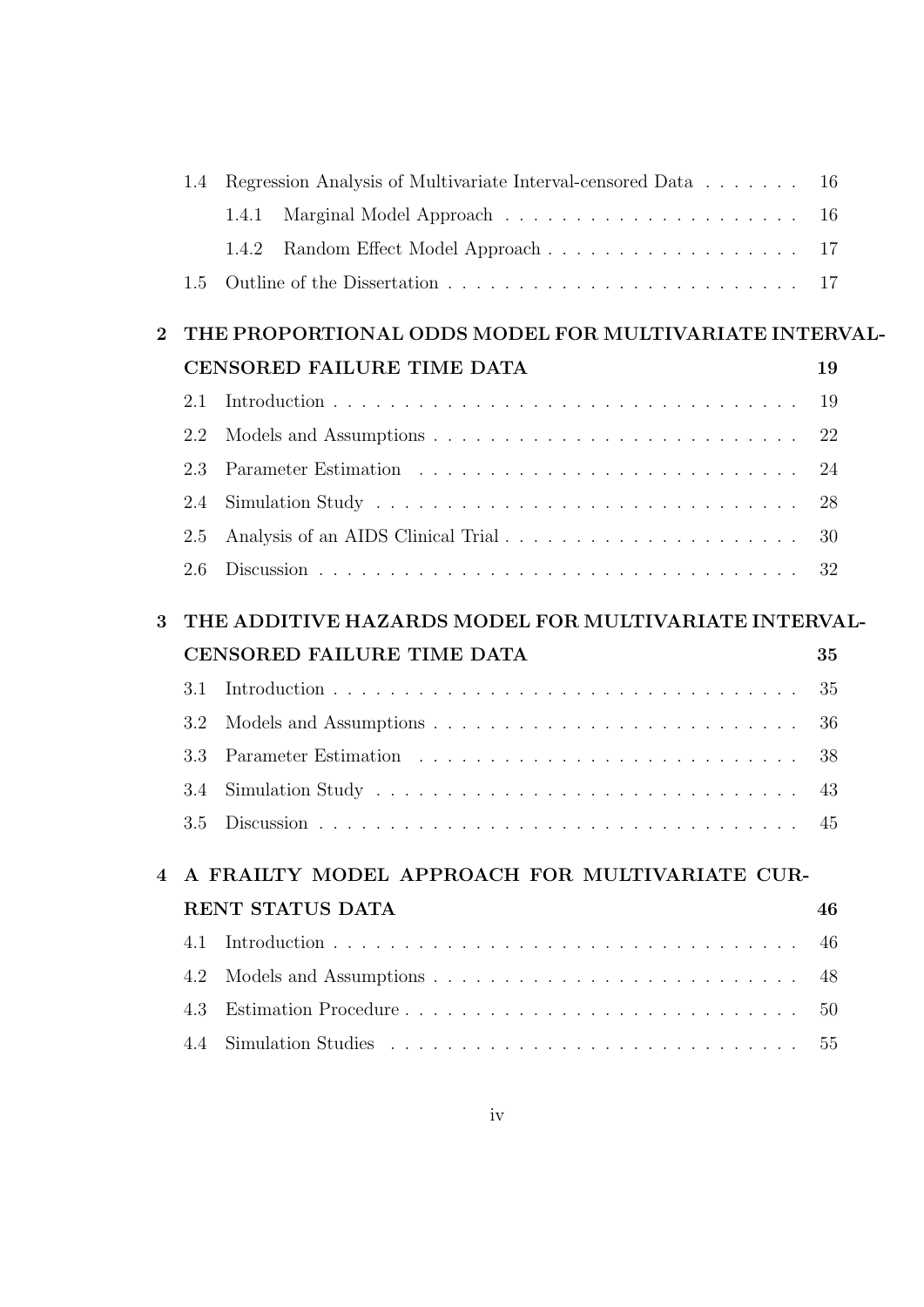|                 | 4.5 Analysis of a National Toxicology Program Study 57                  |    |
|-----------------|-------------------------------------------------------------------------|----|
| 4.6             |                                                                         | 59 |
|                 | 5 FUTURE RESEARCH                                                       | 61 |
| 5.1             | A Goodness-of-fit Test for Multivariate Interval-censored Failure Times | 61 |
| 5.2             | A Frailty Model Approach for Case II Multivariate Informative Interval  |    |
|                 |                                                                         |    |
| <b>APPENDIX</b> |                                                                         | 63 |
| BIBLIOGRAPHY    |                                                                         |    |
|                 |                                                                         |    |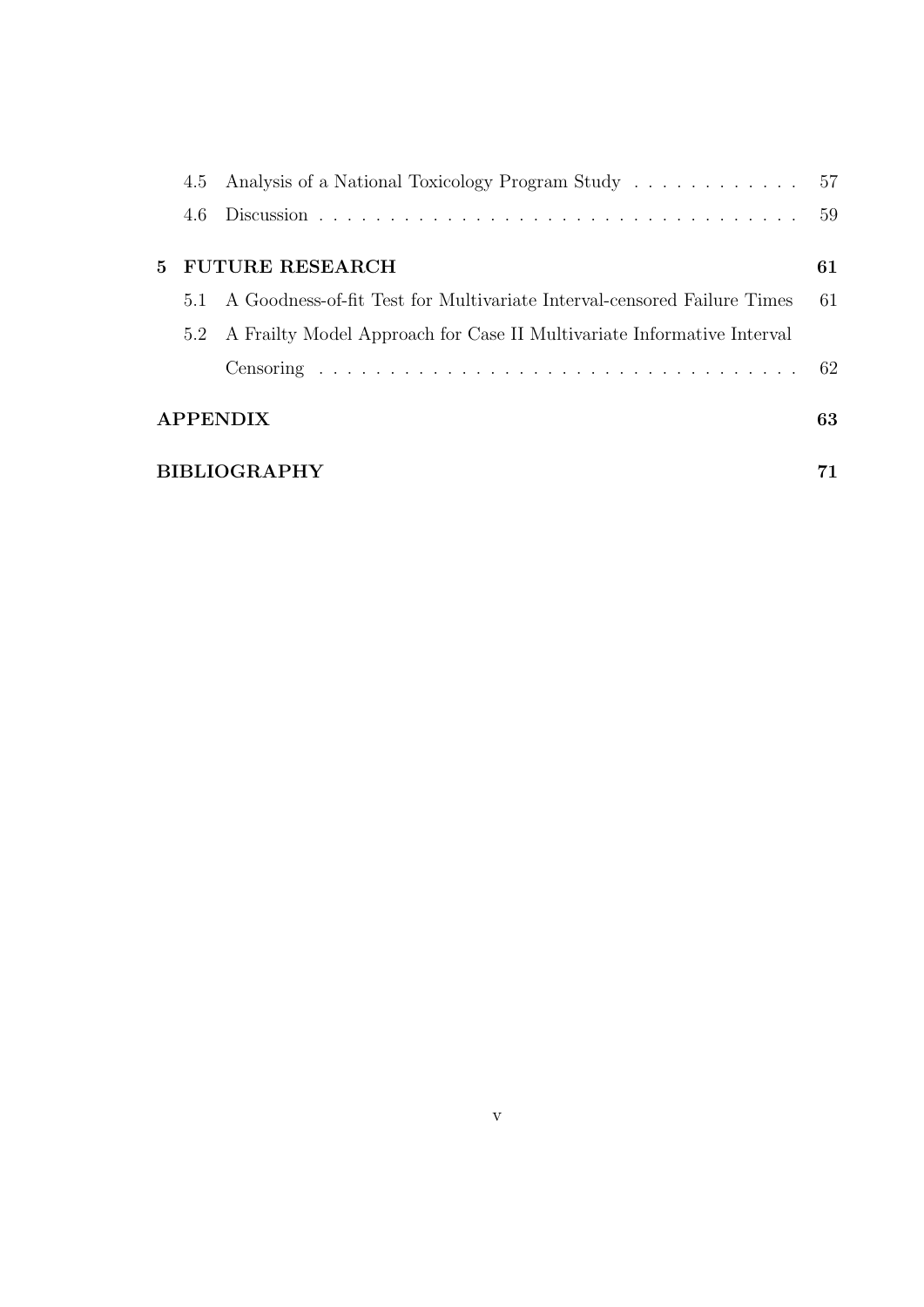## List of Tables

| 1.1     | Ages in years to the first use of marijuana $\dots \dots \dots \dots \dots$     | $79\,$            |
|---------|---------------------------------------------------------------------------------|-------------------|
| 1.2     | Death times in days for 144 male RFM mice with lung tumors                      | 80                |
| 1.3     | Observed intervals in months for times to breast retraction of early            |                   |
|         |                                                                                 | 81                |
| 1.4     | NTP study: the occurance of adrenal and lung tumors by the time of              |                   |
|         |                                                                                 | 82                |
| 2.1     | Estimates of the regression parameter for $n = 100$ and $\beta_0 = 0$           | 83                |
| 2.2     | Estimates of the regression parameter for $n = 100$ and $\beta_0 = 0.5 \dots$ . | 84                |
| 2.3     | Estimates of the regression parameter for $n = 200$ and $\beta_0 = 0$           | $85\,$            |
| 2.4     | Estimates of the regression parameter for $n = 200$ and $\beta_0 = 0.5 \dots$ . | $86\,$            |
| 3.1     | Estimates of the regression parameter for $n = 100$ and $\beta_0 = 0$           | 87                |
| $3.2\,$ | Estimates of the regression parameter for $n = 100$ and $\beta_0 = 1 \dots$ .   | 88                |
| 3.3     | Estimates of the regression parameter for $n = 200$ and $\beta_0 = 0$           | 89                |
| 3.4     | Estimates of the regression parameter for $n = 200$ and $\beta_0 = 1 \dots$ .   | 90                |
| 3.5     | Estimates of the regression parameter for $\rho = 0.7$ and $\beta_0 = 0.5$      | 91                |
| 4.1     | Estimates of the regression parameter for $n = 100$                             | $92\,$            |
| 4.2     | Estimates of the regression parameter for $n = 200$                             | $\boldsymbol{93}$ |
| 4.3     | Estimates of the regression parameter for $\beta_0 = 0.5$ or $-0.5$             | 94                |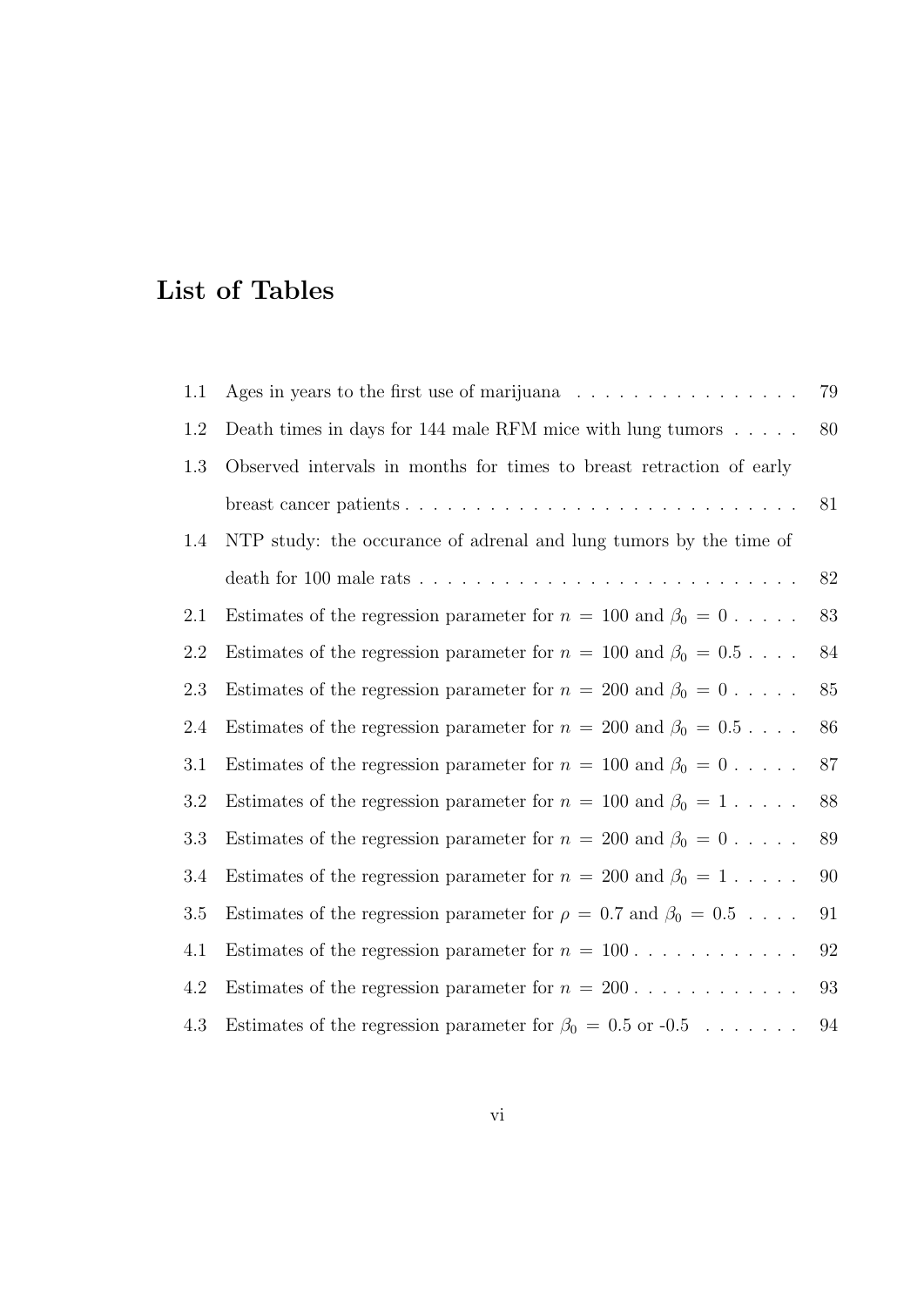# List of Figures

| 2.1 | Quantile plot of the standardized parameter estimates for $n=100$ .   | 95  |
|-----|-----------------------------------------------------------------------|-----|
| 2.2 | Quantile plot of the standardized parameter estimates for $n=200$     | 96  |
| 2.3 | Estimated of the marginal survival function for time to CMV shedding  |     |
|     |                                                                       | 97  |
| 2.4 | Estimated of the marginal survival function for time to CMV shedding  |     |
|     |                                                                       | 98  |
| 3.1 | Quantile plot of the standardized parameter estimates for $n=100$ .   | 99  |
| 3.2 | Quantile plot of the standardized parameter estimates for $n=200$ .   | 100 |
| 4.1 | Quantile plot of the standardized parameter estimates for $n=100$ .   | 101 |
| 4.2 | Quantile plot of the standardized parameter estimates for $n=200$ .   | 102 |
| 4.3 | Estimated marginal survival functions for adrenal tumor               | 103 |
| 4.4 | Estimated marginal survival functions for lung tumor                  | 104 |
| 4.5 | Estimated marginal survival functions for time to adrenal tumor under |     |
|     |                                                                       | 105 |
| 4.6 | Estimated marginal survival functions for time to adrenal tumor under |     |
|     |                                                                       | 106 |
| 4.7 | Estimated marginal survival functions for time to lung tumor under    |     |
|     |                                                                       |     |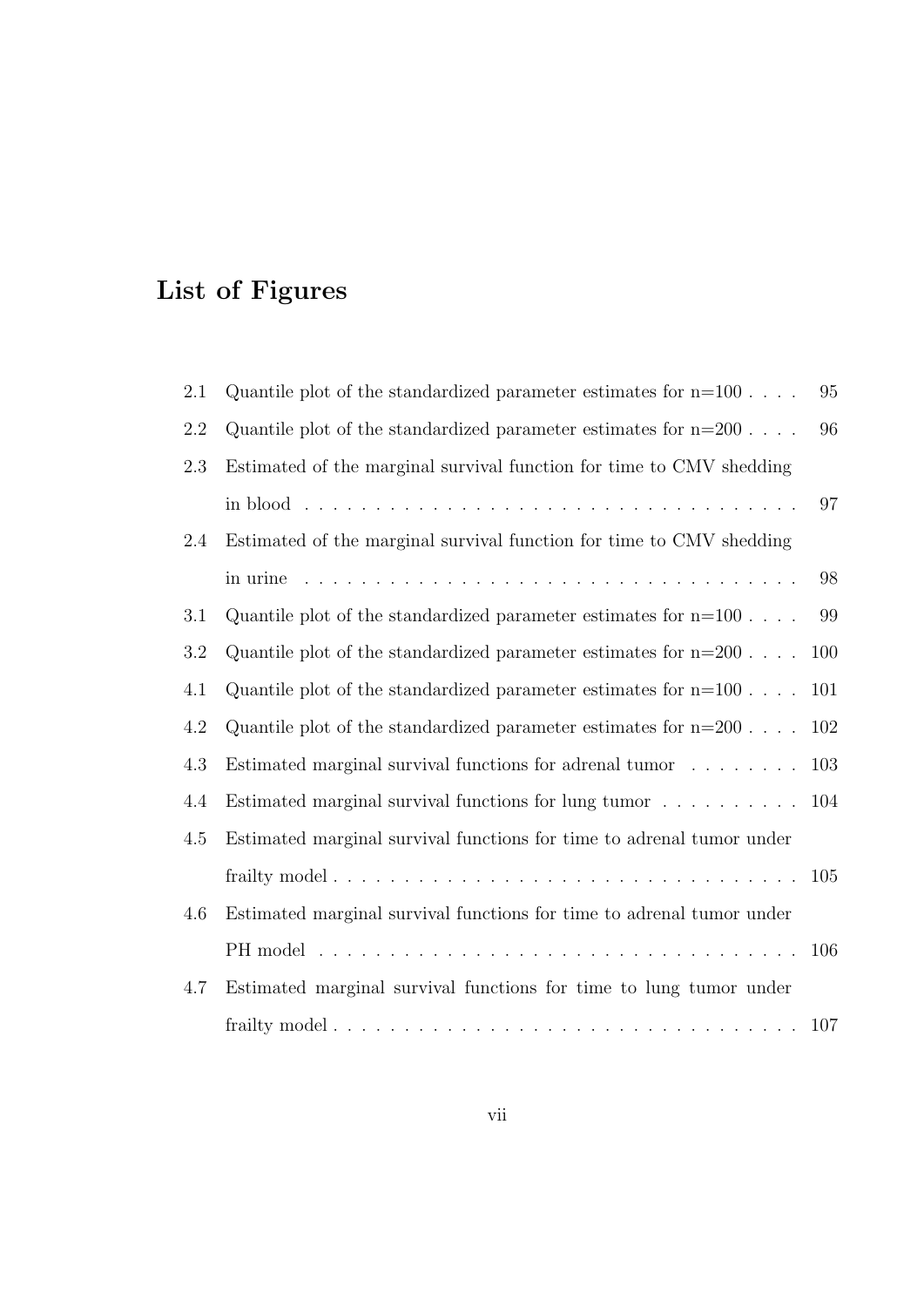| 4.8 Estimated marginal survival functions for time to lung tumor under PH |  |
|---------------------------------------------------------------------------|--|
|                                                                           |  |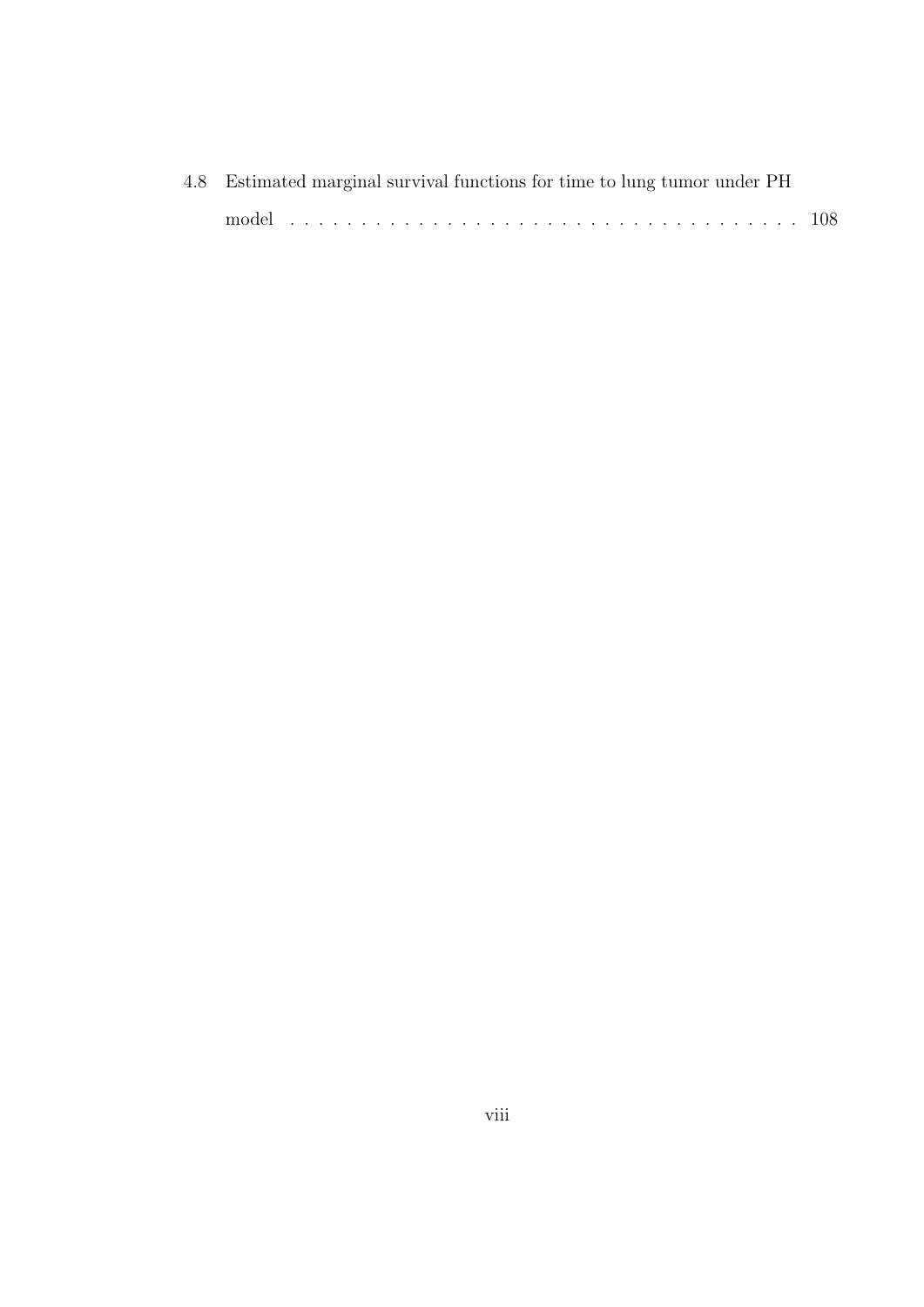### STATISTICAL ANALYSIS OF MULTIVARIATE INTERVAL-CENSORED FAILURE TIME DATA

Man-Hua Chen

Dr. (Tony) Jianguo Sun, Dissertation Supervisor

#### ABSTRACT

A voluminous literature on right-censored failure time data has been developed in the past 30 years. Due to advances in biomedical research, interval censoring has become increasingly common in medical follow-up studies. In these cases, each study subject is examined or observed periodically, thus the observed failure time falls into a certain interval.

Additional problems arise in the analysis of multivariate interval-censored failure time data. These include the estimating the correlation among failure times. The first part of this dissertation considers regression analysis of multivariate interval-censored failure time data using the proportional odds model. One situation in which the proportional odds model is preferred is when the covariate effects diminish over time. In contrast, if the proportional hazards model is applied for the situation, one may have to deal with time-dependent covariates. We present an inference approach for fitting the model to multivariate interval-censored failure time data. Simulation studies are conducted and an AIDS clinical trial is analyzed by using this methodology.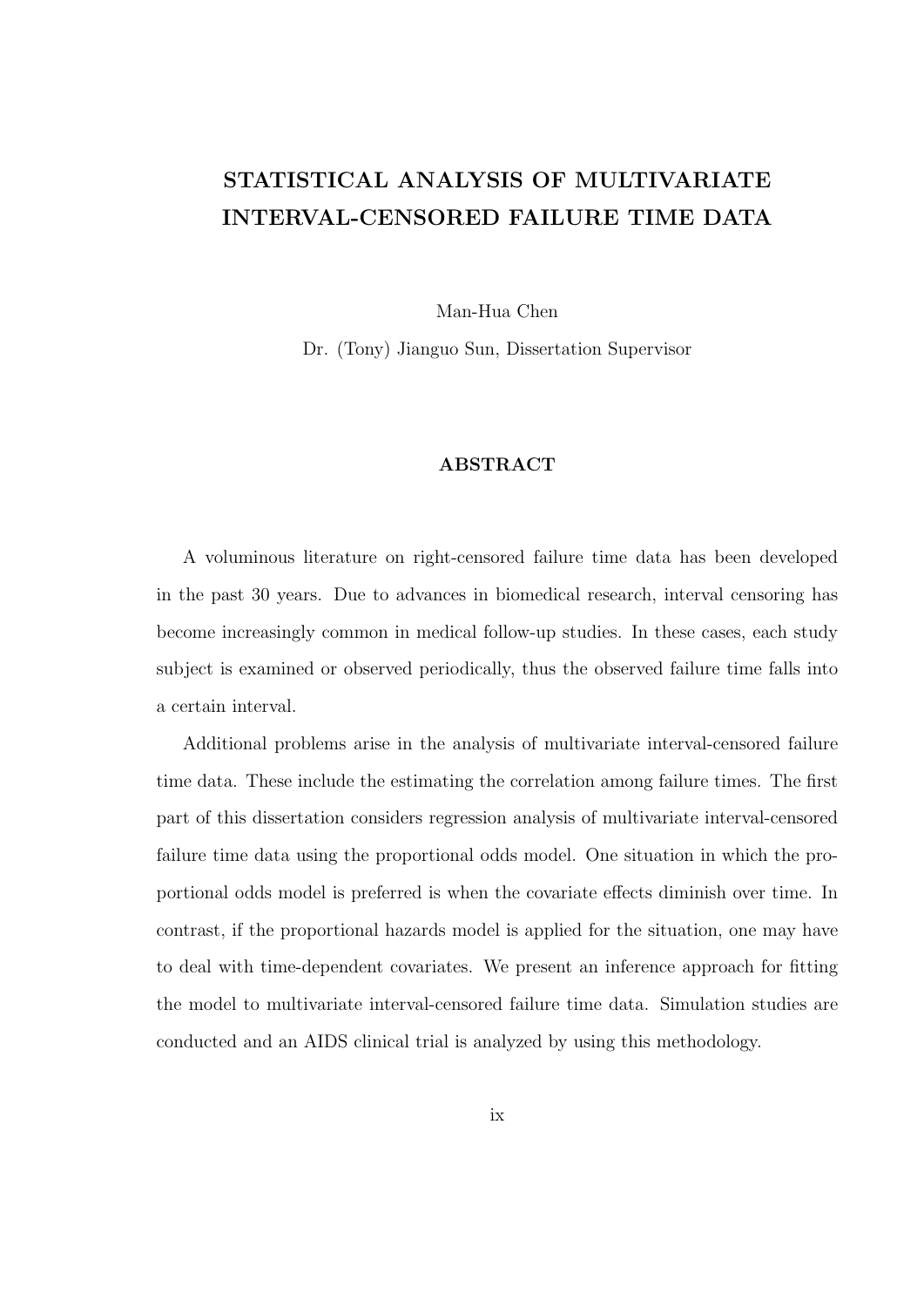The second part of this dissertation is devoted to the additive hazards model for multivariate interval-censored failure time data. In many applications, the proportional hazards model may not be appropriate and the additive hazards model provides an important and useful alternative. The presented estimates of regression parameters are consistent and asymptotically normal and a robust estimate of their covariance matrix is given that takes into account the correlation of the survival variables. Simulation studies are conducted for practical situations.

The third part of this dissertation discusses regression analysis of multivariate interval-censored failure time data using the frailty model approach. Based on the most commonly used regression model, the proportional hazards model, the frailty model approach considers the random effect directly models the correlation between multivariate failure times. For the analysis, we will focus on current status or case I interval-censored data and the maximum likelihood approach is developed for inference. The simulation studies are conducted to asses and compare the finite-sample behaviors of the estimators and we apply the proposed method to an animal tumorigenicity experiment.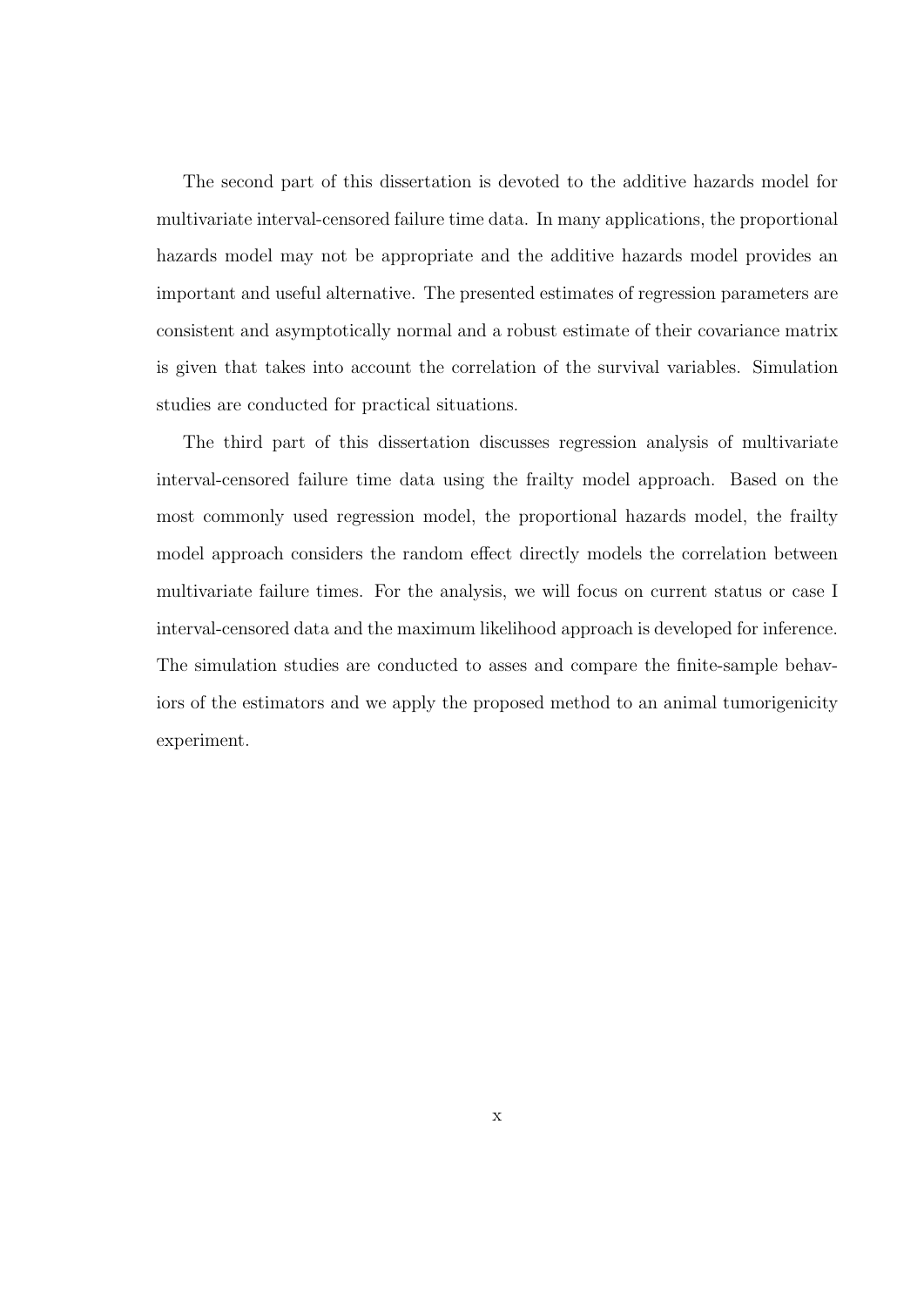### Chapter 1

### INTRODUCTION

This thesis discusses the analysis of the data in which the response of interest is the time to some event. The occurrences of these events are often referred to as failures. Failure time data occur in numerous fields including the performance of a certain task in a learning experiment in psychology, economic sciences, engineering, public health and epidemiology. In this thesis, we mainly focus on the data from biomedical studies.

One feature of failure time data is incompleteness. Often an observed failure time may fall into a certain range instead of being known exactly and we call this type of incompleteness as censoring. Censored data are different from missing data since the censored data provide partial information, whereas the missing data provide no information. There are usually three types of censored data, right-, left-, and intervalcensored data. The right-censored or left-censored data mean that the failure times of interest are observed either exactly, or to be greater or smaller than censoring times, respectively. Kalbfleisch and Prentice (2002) collected statistical models and methods for the analysis of failure time data with right censoring.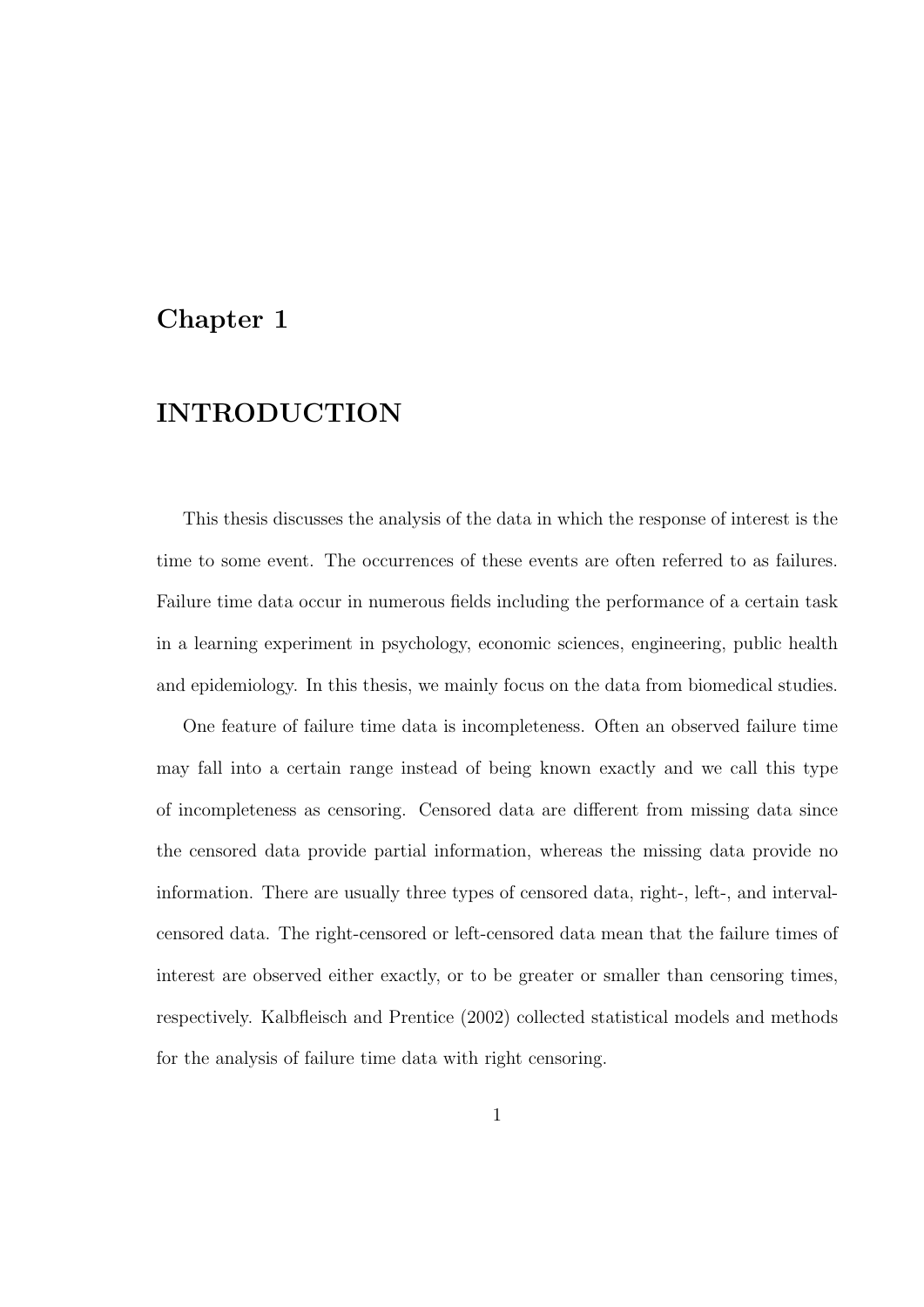The third type of censoring is interval-censoring (Finkelstein, 1986; Sun, 2006). The interval-censored data frequently occur in medical follow-up studies and in these cases, each study subject is examined or observed periodically. In consequence, the survival events of interest are usually observed only to occur between examination times with the exact occurrence times being unknown.

Additional problems arise in the analysis of multivariate failure times. They include estimating the correlation between failure times. A typical example of correlated or multivariate failure time data is given by a twin study and Duffy et al. (1990) described such a study comparing monozygotic and dizygotic twins with respect to the strength of dependency of disease risk between pair members. Prentice and Hsu (1997) and Fan et al. (2000) gave further details and discussion about the twin study. Among others, Lin (1994) and Wei *et al.* (1989) proposed marginal likelihood estimator for regression parameters under correlated right-censored failure time data. Hougaard (2000) provided more examples of multivariate right-censored failure time data. Goggins and Finkelstein (2000) considered a set of bivariate interval-censored data arising from an AIDS clinical trial on HIV-infected individuals. Bogaerts et al. (2002) studied tooth emergence data with multivariate interval-censoring.

The remaining of this Chapter is organized as follows. Section 1.1 introduces a marijuana study of high school boys giving exact, right-censored, or left-censored failure times. Section 1.2 provides four examples of interval-censoring. In Section 1.3, we review some common regression models. Section 1.4 discusses some existing approaches for regression analysis of multivariate interval-censored failure time data. Section 1.5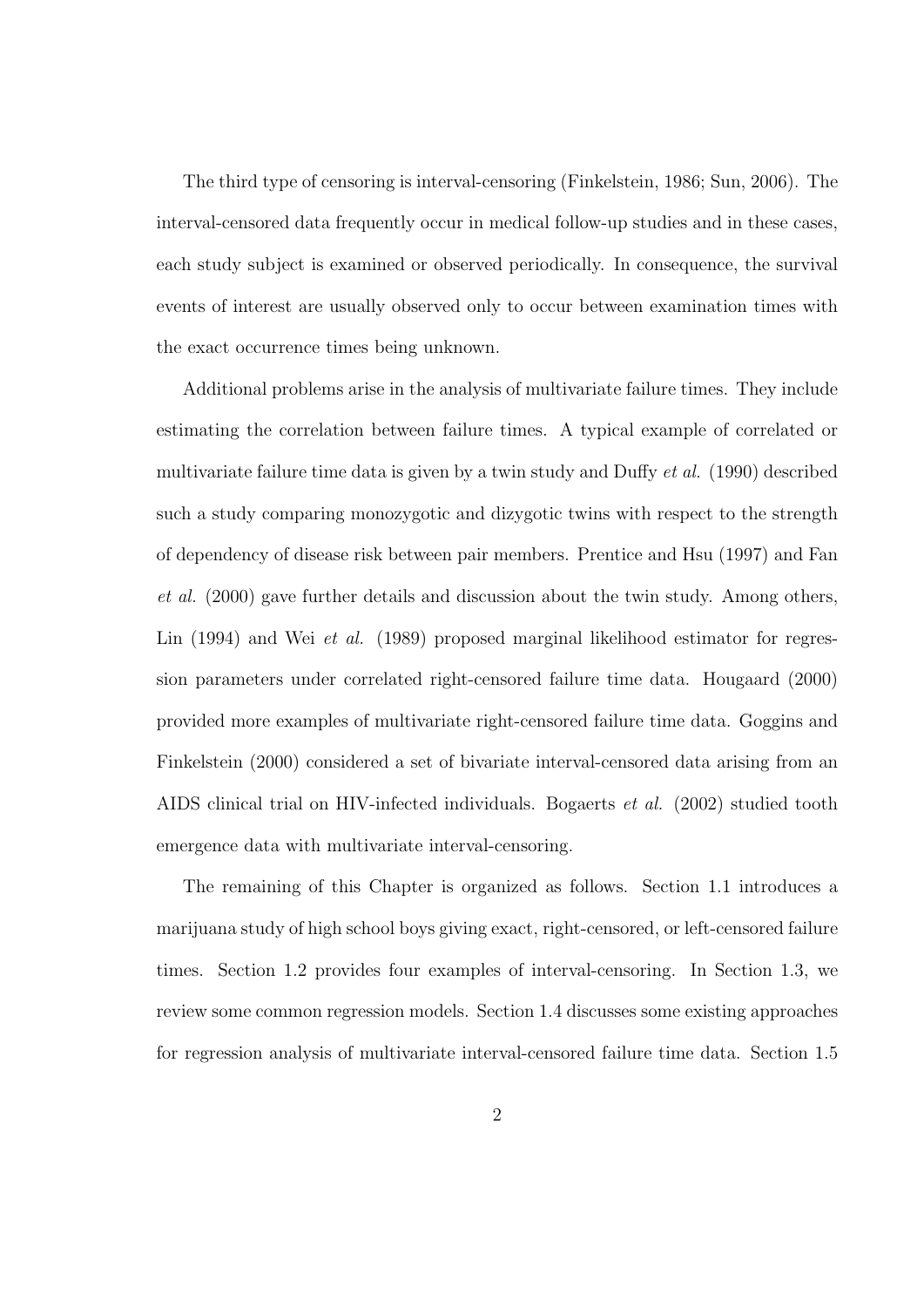gives the outline of this thesis.

#### 1.1 Failure Time Data

The failure time data primarily appear in medical and biological sciences and they also widely occur in social and economic sciences as well as in industrial life-testing experiments. In general, we may not always observe exact failure times. Sometimes, we may have smaller or greater failure times than the observation time and are referred to as left- or right-censored failure times, respectively. Censored observations may occur in a number of different areas of research. For example, in the social sciences we may study drop-out times of high school students; in the industry we may test bulb life times, etc. In each case, those students do not drop out, or bulbs still be lighted on the end of the study period and those subjects represent censored observations. In the following, we use an example from a marijuana study to illustrate these details.

#### 1.1.1 Marijuana Study of High School Boys

The marijuana study contains 191 California high school boys. Turnbull and Weiss (1978) discussed this study on the use of marijuana by the high school students and the data are given in Table 1.1. In this study, the interested question is "when did you first use marijuana?". There are three types of answers. Some of the boys remembered the exact age for using marijuana. Some of them only remembered it happen either before or after the current age, and these types of observations are referred to as leftor right-censored observation, respectively.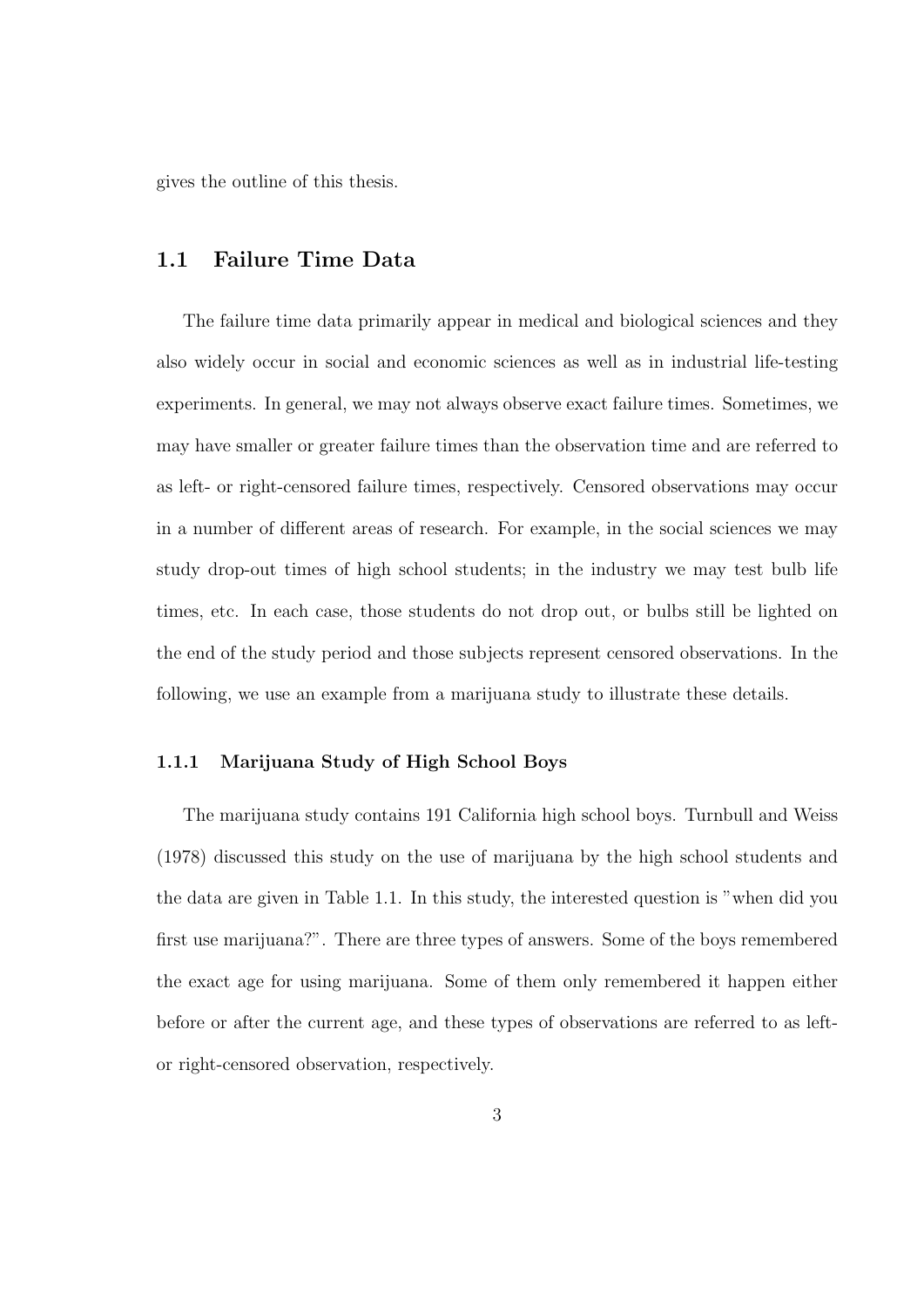In Table 1.1, there are one hundred exact failures on the second column, seventy nine left-censored failures on the third column, and twelve right-censored failures on the forth column. References that analyzed this data set include Klein and Moeschberger (2003) and Turnbull and Weiss (1978).

#### 1.2 Failure Time Data with Interval Censoring

Interval-censored data commonly arise in clinical trials and medical studies among others. In such cases, the failure times are not observed exactly but known only within some windows.

A special case of interval-censored failure time data occurs if each study subject is observed only once and in this case the failure time of interest is known only to be smaller or greater than the observation time. In other words, the failure time of interest is either left- or right-censored and such data are often referred to as current status or case I interval-censored data. One example of such data is discussed in Section 1.2.1.

General interval-censored data that are not current status data are usually referred to as case II interval-censored data. We describe such an example in Section 1.2.2. In Section 1.2.3 and 1.2.4, we present two examples of multivariate interval-censored data.

#### 1.2.1 Lung Tumor Data - Case I Interval Censoring

The data are showed in Table 1.2 (Hoel and Walberg, 1972). The RFM mice in a tumorigenicity experiment involved lung tumors. The table includes death times of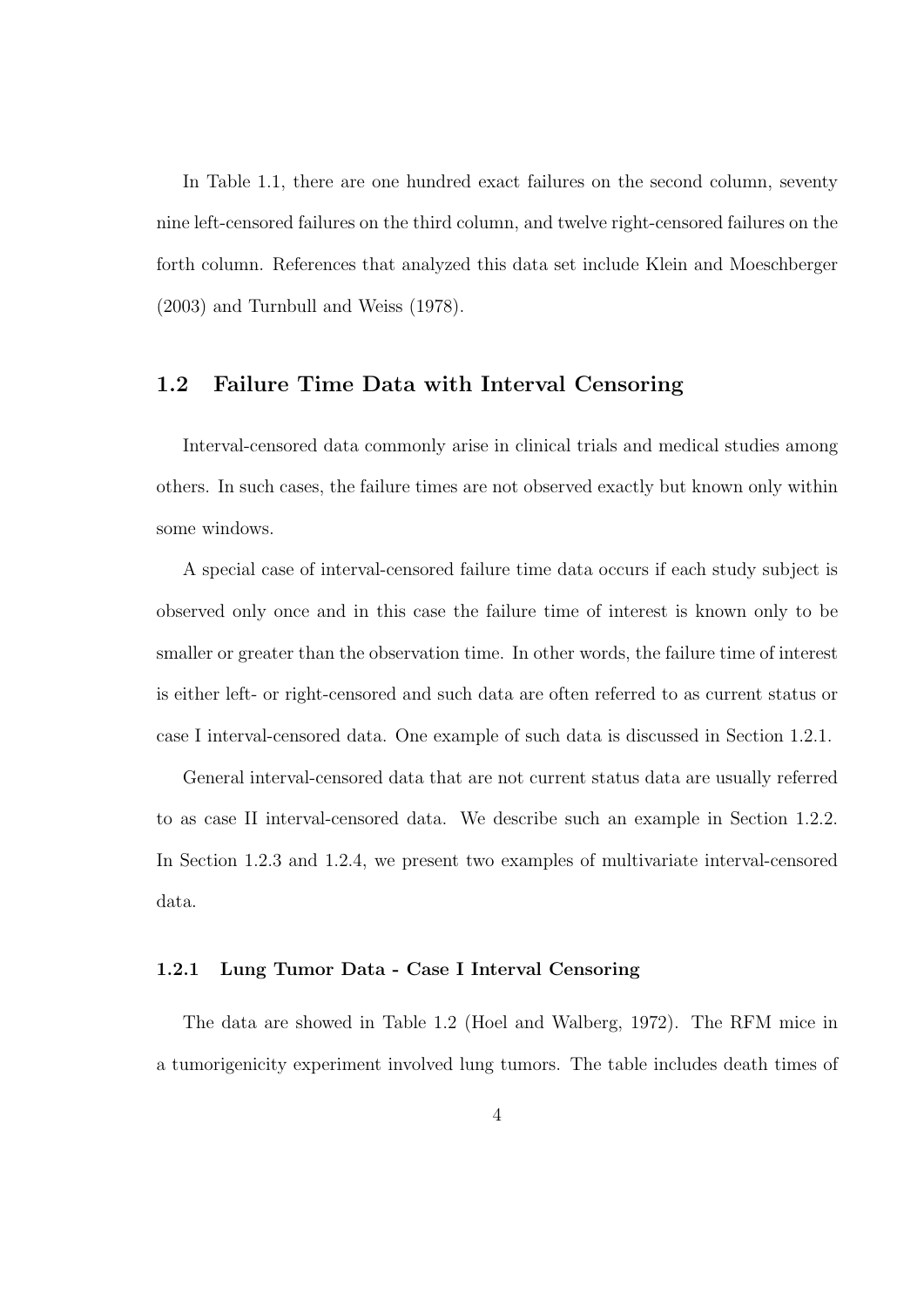144 male RFM mice with lung tumors and the death times are measured in days. The indicators of two treatments, conventional environment (CE) and germ-free environment (GE), are in the first column. The tumor status, with tumor and no tumor, is given in the second column. The death time in days shows in the last columns.

In this study, a question of interest is whether the environment accelerates the time to lung tumor. Lung tumor is often treated as nonlethal, meaning that the occurrence of a tumor does not change the death rate. Then the time to tumor occurrence is only known to be smaller or greater than the observed time of death or sacrifice. That is, we only observe left- or right-censored failure times. As defined above, we call this type of data as current status data or case I interval-censored data.

#### 1.2.2 Breast Cancer Study - Case II Interval Censoring

This set of data concerns the breast cancer patients treated at the Joint Center for Radiation Therapy in Boston between 1976 and 1980. The data were reproduced from Finkelstein and Wolfe (1985). This data contain 94 early breast cancer patients in two treatment groups, radiotherapy (RT) alone and radiation therapy plus adjuvant chemotherapy (RCT). Table 1.3 shows forty six patients in RT group and forty eight patients in RCT group.

In the study, patients were supposed to be seen at clinic visits every 4 to 6 months. Actually, the patients' visit times were varying since some of them missed their visits. For each visit, physicians evaluated the cosmetic appearance of the patient such as breast retraction, a response that had a negative impact on overall cosmetic appearance.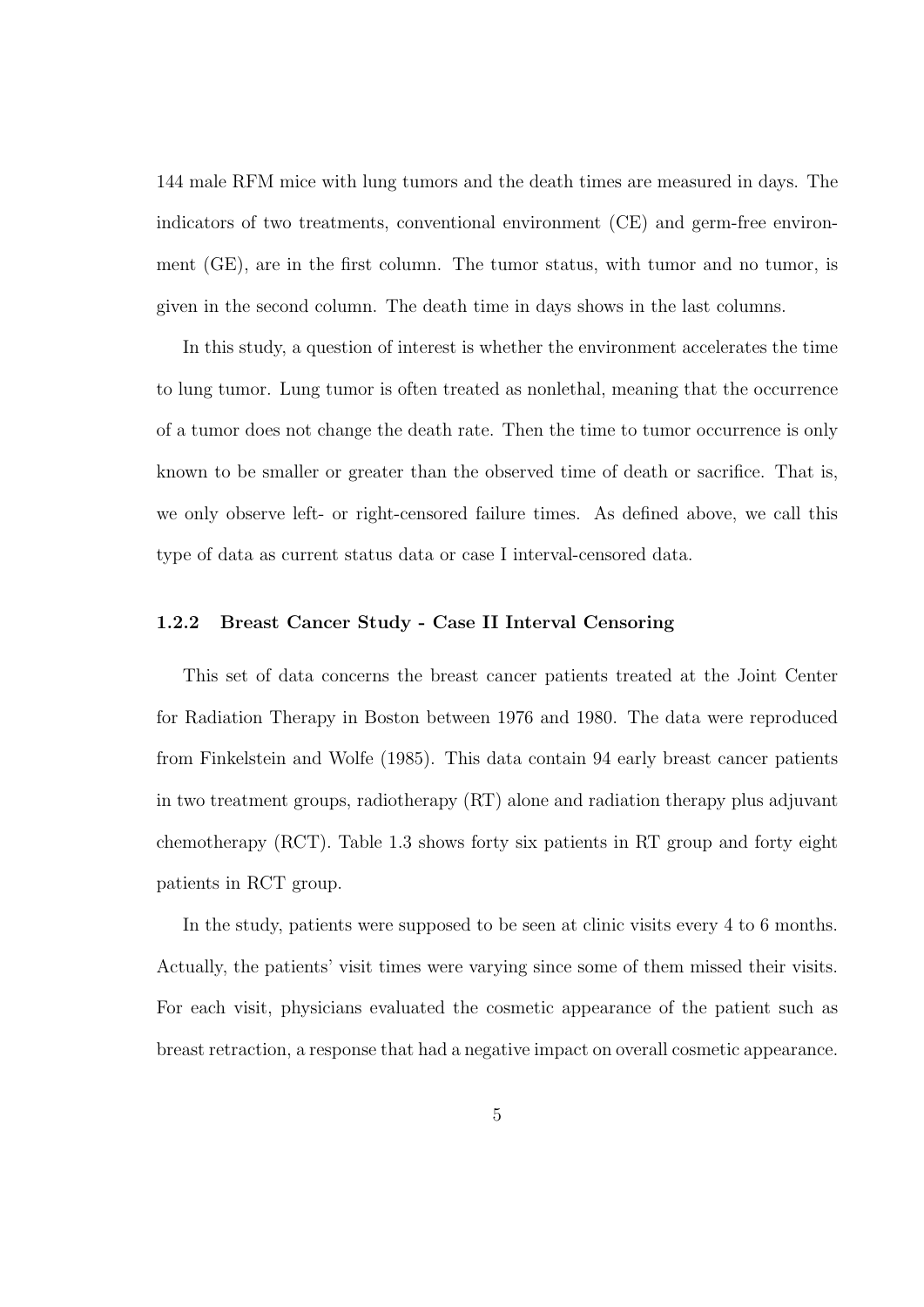The goal of this study was to detect whether the two treatments are different with respect to their cosmetic effects. By treating the appearance of breast retraction as the failure of interest, we have case II interval-censored data, which are provided in Table 1.3.

#### 1.2.3 NTP Tumor Data - Case I Bivariate Interval Censoring

This data set is a part of an animal tumorigenicity experiment conducted by the National Toxicology Program (NTP). It is a 2-year rodent carcinogenicity study of chloroprene consisting of F344/N rats and B6C3F1 rats with both sexes. The original experiment contained a control group and three dose groups with 50 male and 50 female rats in each group. Rats in the dose groups were exposed to chloroprene at the concentration of 12.8, 32, or 80 ppm, respectively, 6 hours per day, 5 days per week for up to 2 years. The animal either died during the study or was sacrificed at the end of the study. At the death or sacrifice, the presence or occurrence of tumors was determined through a pathologic examination. Thus the tumor occurrence time was not exactly observed but instead known only to be smaller or greater than the death or sacrifice time. As in Section 1.2.1, we call this type of data as current status data or case I interval-censored data.

Duson and Dinse (2002) summarized the data for male rats in the control group and 80 ppm dose group concerning adrenal and lung tumors. This set of bivariate failure times are provided in Table 1.4. In Chapter 4, we study the dose effects associated to the two types of tumors.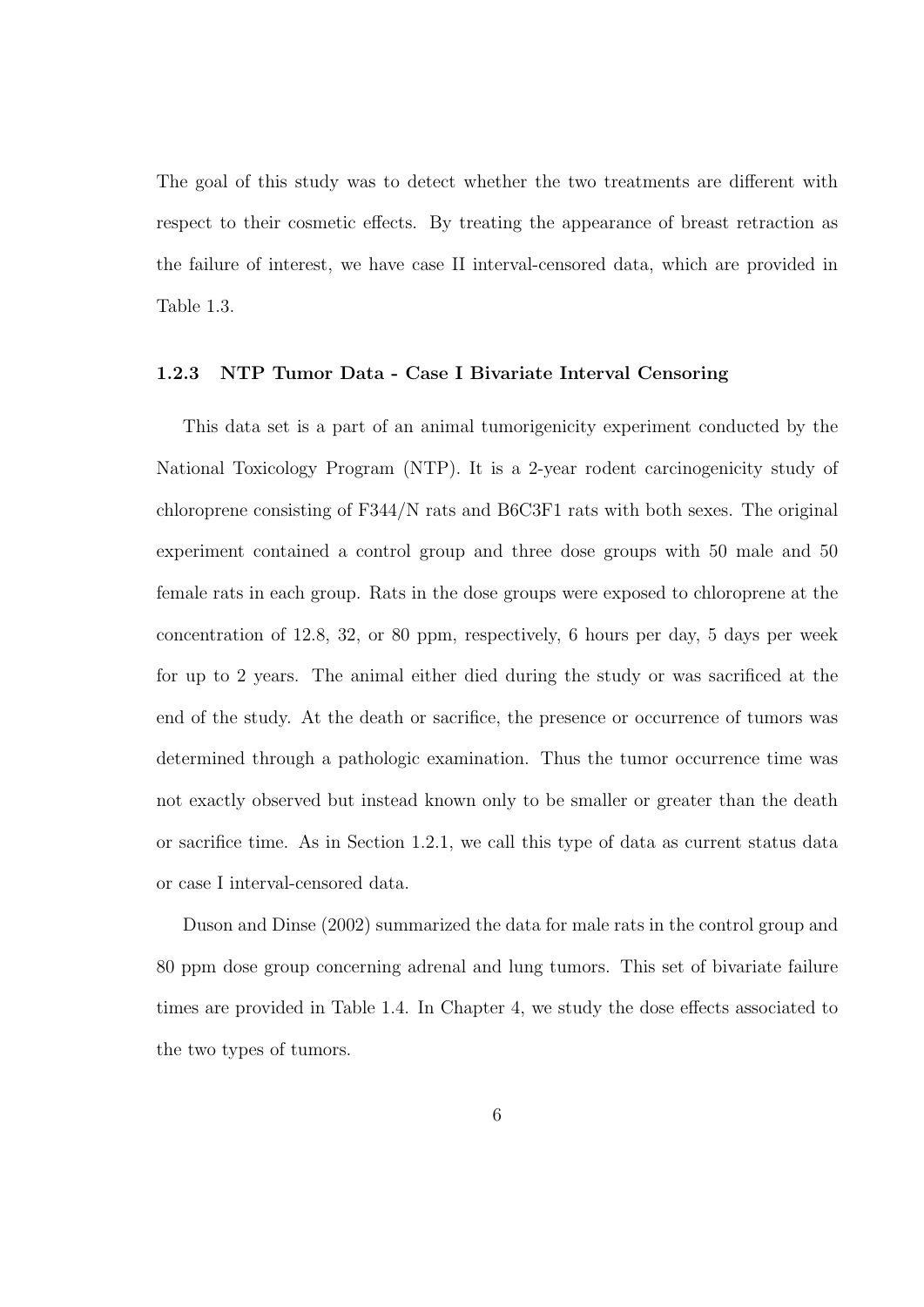#### 1.2.4 AIDS Clinical Trial - Case II Bivariate Interval Censoring

The ACTG 181 study is a part of a comparative clinical trial of three anti-pneumocystis drugs and concerns the opportunistic infection cytomegalovirus (CMV), which is commonly referred to as shedding of the virus. In this study, 204 patients provided urine and blood samples at their clinical visits every 4 weeks and every 12 weeks, respectively, for testing the presence of CMV. Of course, the real sample collection time differed from patient to patient. For instance, some patients missed several visits and returned with changed CMV shedding status, which resulted in interval-censored data. Some patients were already shedding when they began the clinical visits, which provided left-censoring; some patients had not started shedding by the end time of the study, which yielded right-censoring. Goggins and Finkelstein (2000) and Finkelstein et al. (2002) gave more detail about this study.

#### 1.3 Regression Models for Failure Time Data

Regression analysis estimates the strength of a modeled relationship between one or more response variables and covariate effects. One major goal of regression analysis is to determine the values of parameters in the model for covariate effects. Covariates could be treatment, age, sex, income, and education.

Let T denote a nonnegative random variable representing the failure time of a subject. The survival function of T is defined as the probability that T exceeds a time t and given by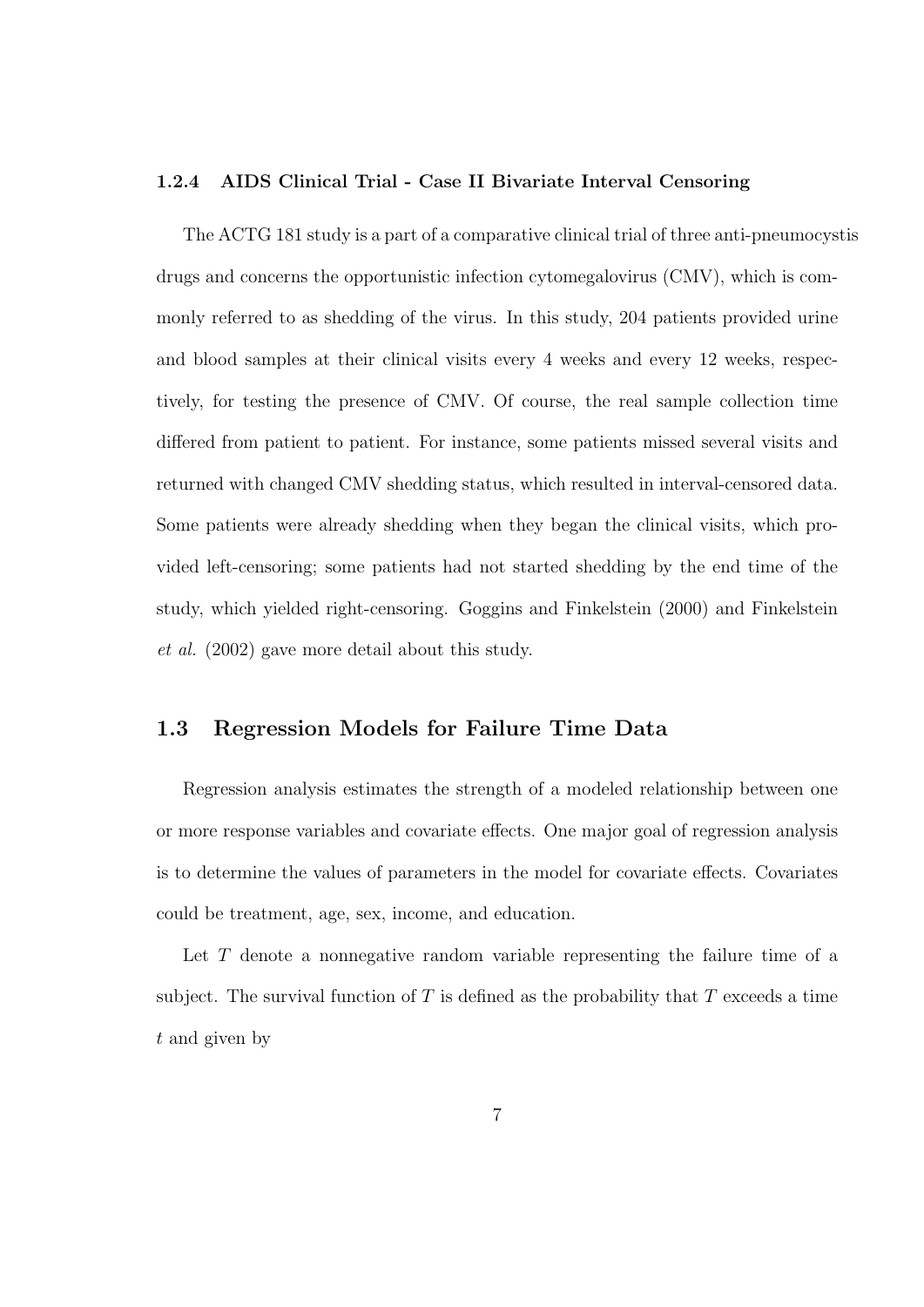$$
S(t) = P(T > t), \ 0 < t < \infty.
$$

The hazard function is defined differently for continuous and discrete  $T$ . Suppose that T is an absolutely continuous failure time and its probability density function  $f(t)$ exists. Then  $f(t)$  has the form

$$
f(t) = \frac{-d S(t)}{dt}.
$$

The survival function satisfies

$$
S(t) = \int_t^{\infty} f(s) ds, \ 0 < t < \infty.
$$

The hazard function of  $T$  at time  $t$  is defined as

$$
\lambda(t) = \lim_{\Delta t \to 0^+} \frac{P(t \le T < t + \Delta t | T \ge t)}{\Delta t}.
$$

It stands for the instantaneous probability that a subject fails at time  $t$  given that the subject has not failed before time  $t$ . The relationships between the survival function and the hazard function can be written as

$$
\lambda(t) = \frac{f(t)}{S(t)} = -\frac{d \log S(t)}{dt}, \ 0 < t < \infty \, .
$$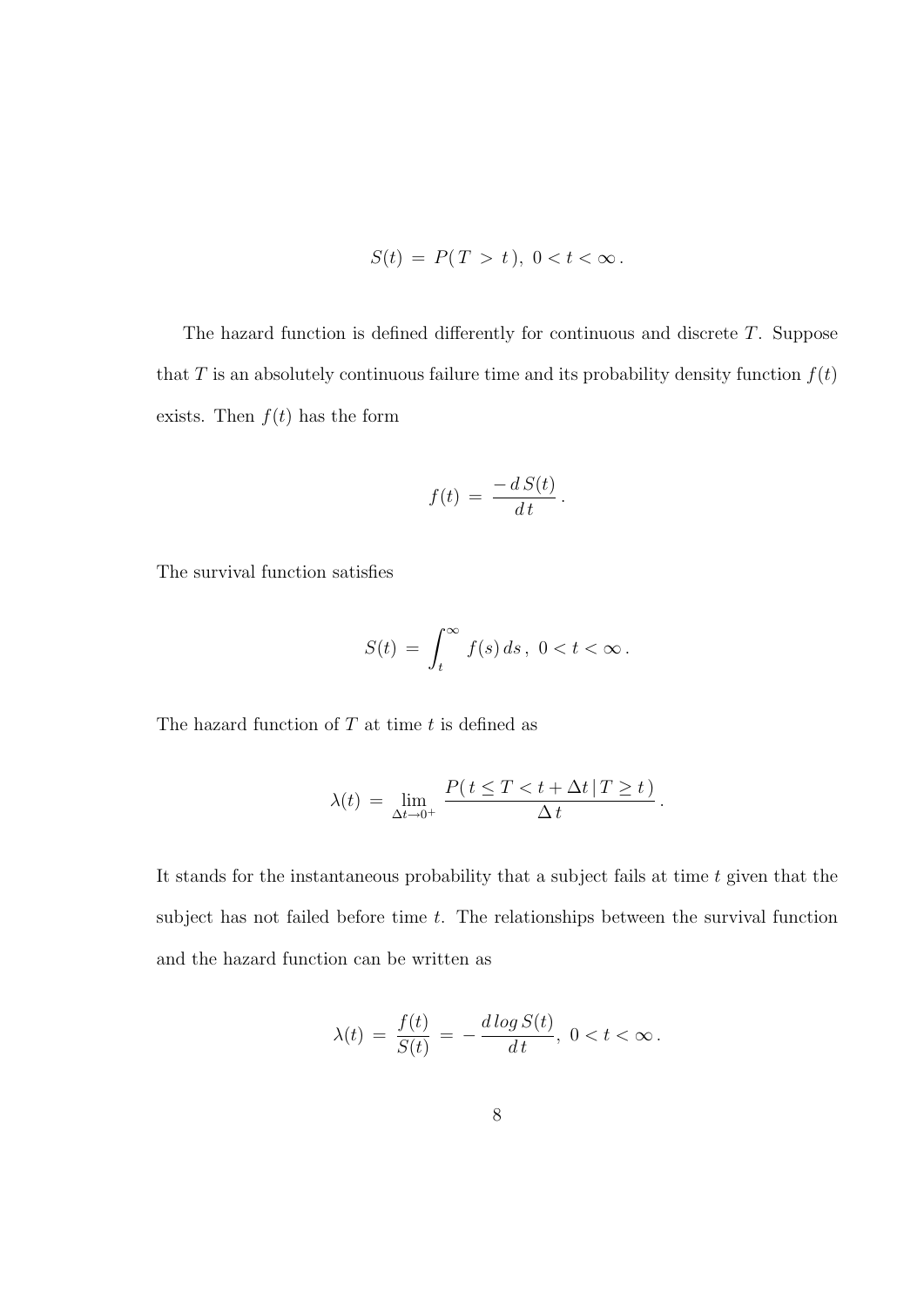In addition, it can be showed that

$$
S(t) = e^{-\int_0^t \lambda(s) ds} = e^{-\Lambda(t)}
$$

and

$$
f(t) = \lambda(t)e^{-\Lambda(t)},
$$

where  $\Lambda(t) = \int_0^t \lambda(s)ds$ ,  $0 < t < \infty$ , which is referred to as the cumulative hazard function of T.

Assume that  $T$  is discrete and the probability function of  $T$  is defined as

$$
f(s_j) = P(T = s_j), \ j = 1, 2, \ldots
$$

where  $s_1 < s_2 < \cdots$ .

The survival function then can be expressed as

$$
S(t) = \sum_{j:t
$$

The hazard function at  $s_j$  is given by

$$
p_j \ = \ P(T = s_j \,|\, T \ge s_j \,) \ = \ \frac{f(s_j)}{S(s_j-)} \,,
$$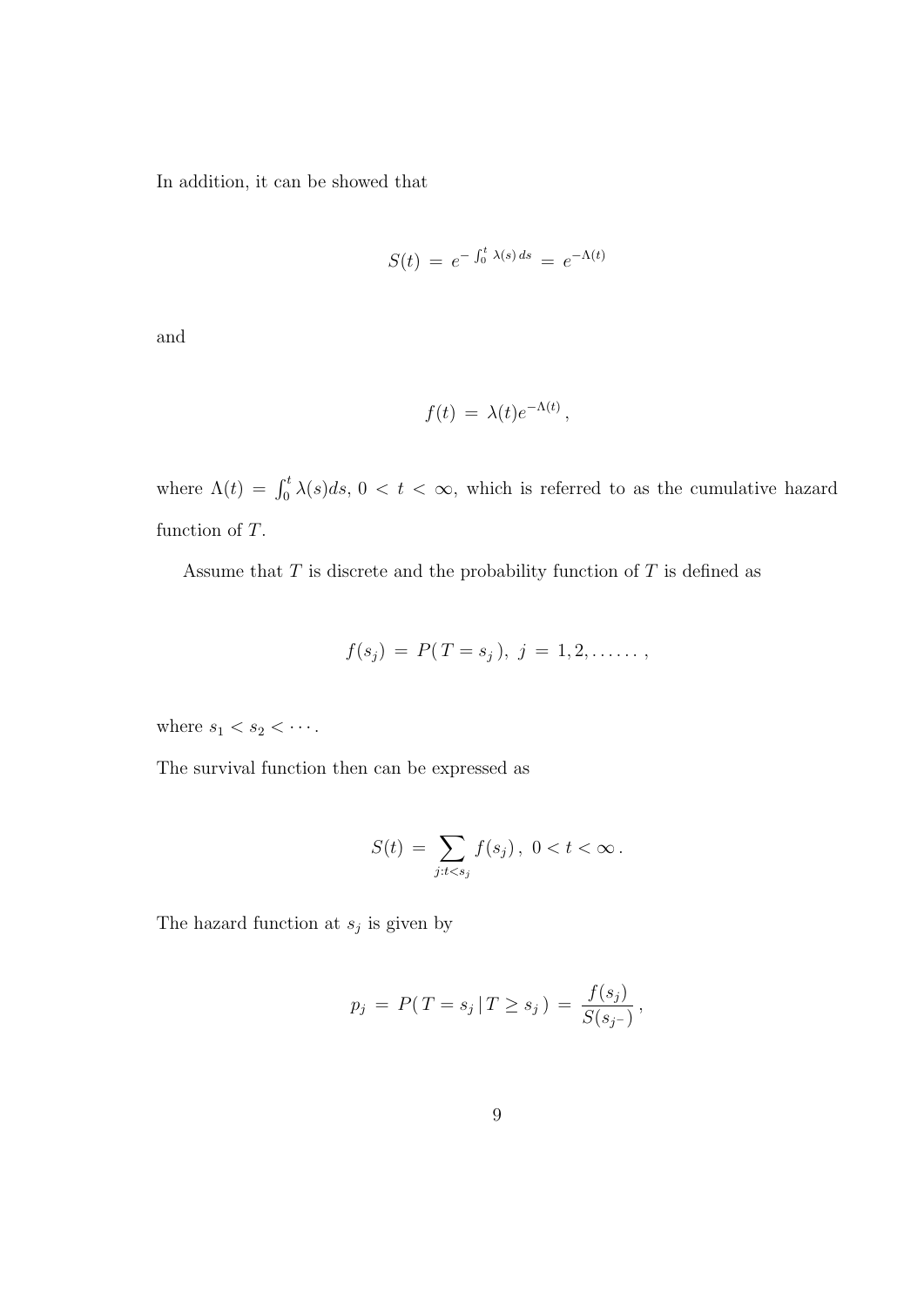where  $S(s_j-) = P(T \ge s_j)$ ,  $0 < t < \infty$ , and this conditional probability represents the probability that the failure occurs at time  $s_j$  given that the failure has not occurred before time  $s_j$ ,  $j = 1, 2, \ldots$ .

Based on the conditional probability  $p_j$ , the survival function can be written as

$$
S(t) = \prod_{j:t \ge s_j} (1 - p_j), \ 0 < t < \infty
$$

and

$$
f(s_j) = p_j \prod_{l=1}^{j-1} (1 - p_l).
$$

The following sections describe several continuous semiparametric regression models including the proportional hazards model, the proportional odds model, the additive hazards model and the frailty model. One discrete model, the grouped proportional hazards model, is discussed in the last section of Section 1.3.

#### 1.3.1 The Proportional Hazards Model

In this section we introduce the proportional hazards model, also termed as the Cox model (Cox, 1972; Kalbfleisch and Prentice, 2002). In terms of the hazard function, the model specifies

$$
\lambda(t; \mathbf{Z}) = \lambda_0(t)e^{\mathbf{Z}'\beta} \tag{1.1}
$$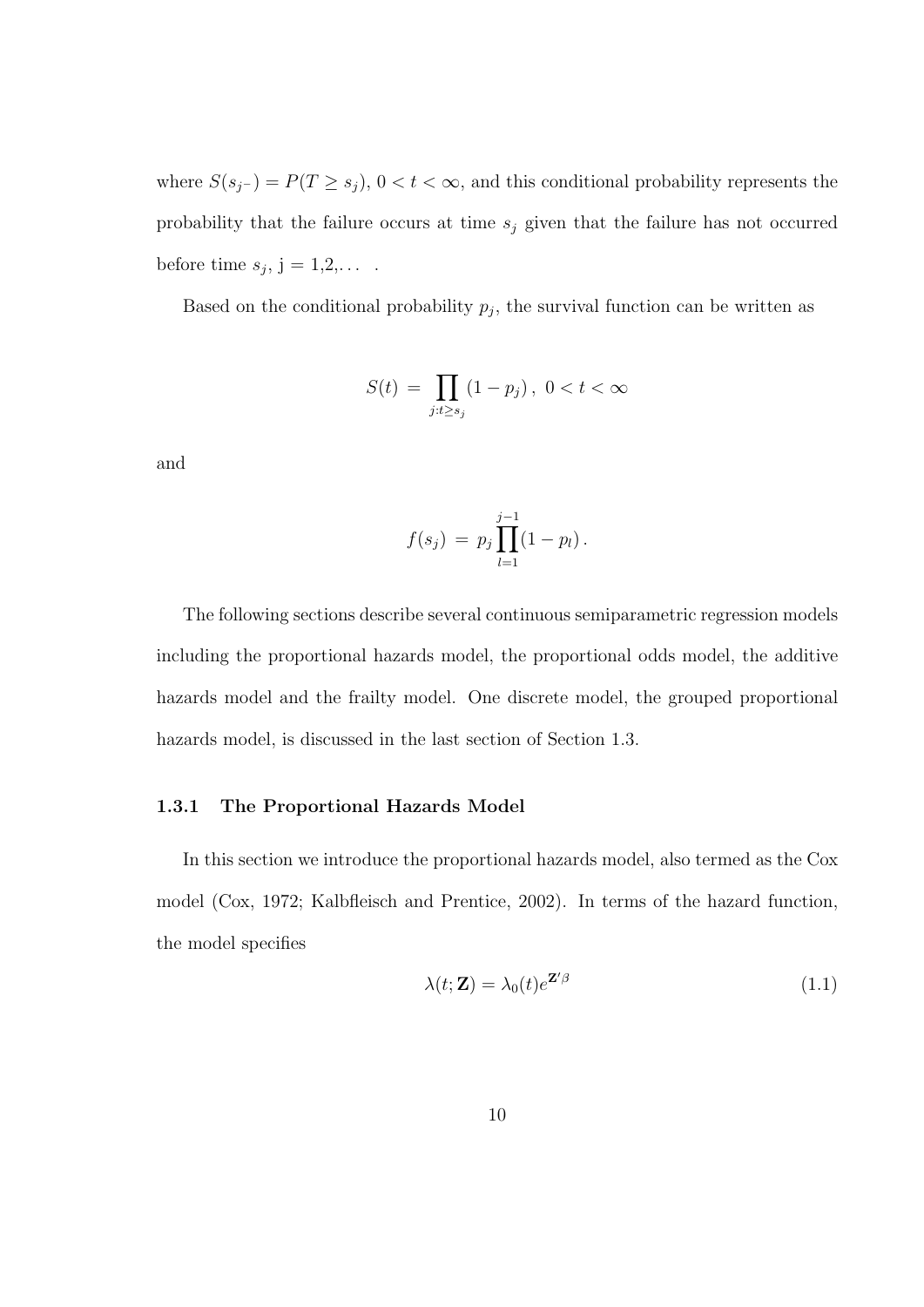for given covariates **Z**, where  $\lambda_0(t)$  is an arbitrary unknown baseline hazard function and  $\beta$  denotes a p-dimensional vector of regression parameters.

Under the model (1.1), the conditional density and the survival function of  $T$  given  $\mathbf Z$ have the forms

$$
f(t; \mathbf{Z}) = \lambda_0(t) e^{\mathbf{Z}'\beta} e^{[-\Lambda_0(t)exp(\mathbf{Z}'\beta)]}
$$

and

$$
S(t; \mathbf{Z}) = e^{[-\Lambda_0(t)exp(\mathbf{Z}'\beta)]} = S_0(t)^{exp(\mathbf{Z}'\beta)}, \ 0 < t < \infty,
$$

where  $\Lambda_0(t) = \int_0^t \lambda_0(s)ds$ , the baseline cumulative hazard function and  $S_0(t) = e^{-\int_0^t \lambda_0(s)ds}$ , the baseline survival function.

The conditional cumulative hazard function of  $T$  given  $Z$  has the form

$$
\Lambda(t; \mathbf{Z}) = \Lambda_0(t) e^{\mathbf{Z}'\beta}.
$$

In the case of  $\mathbf{Z} = 0$  or 1, the ratio of the hazard functions under (1.1) has the form

$$
\frac{\lambda(t; \mathbf{Z} = 1)}{\lambda(t; \mathbf{Z} = 0)} = e^{\beta}.
$$

This ratio represents that the covariates has multiplicative effects on the hazard function.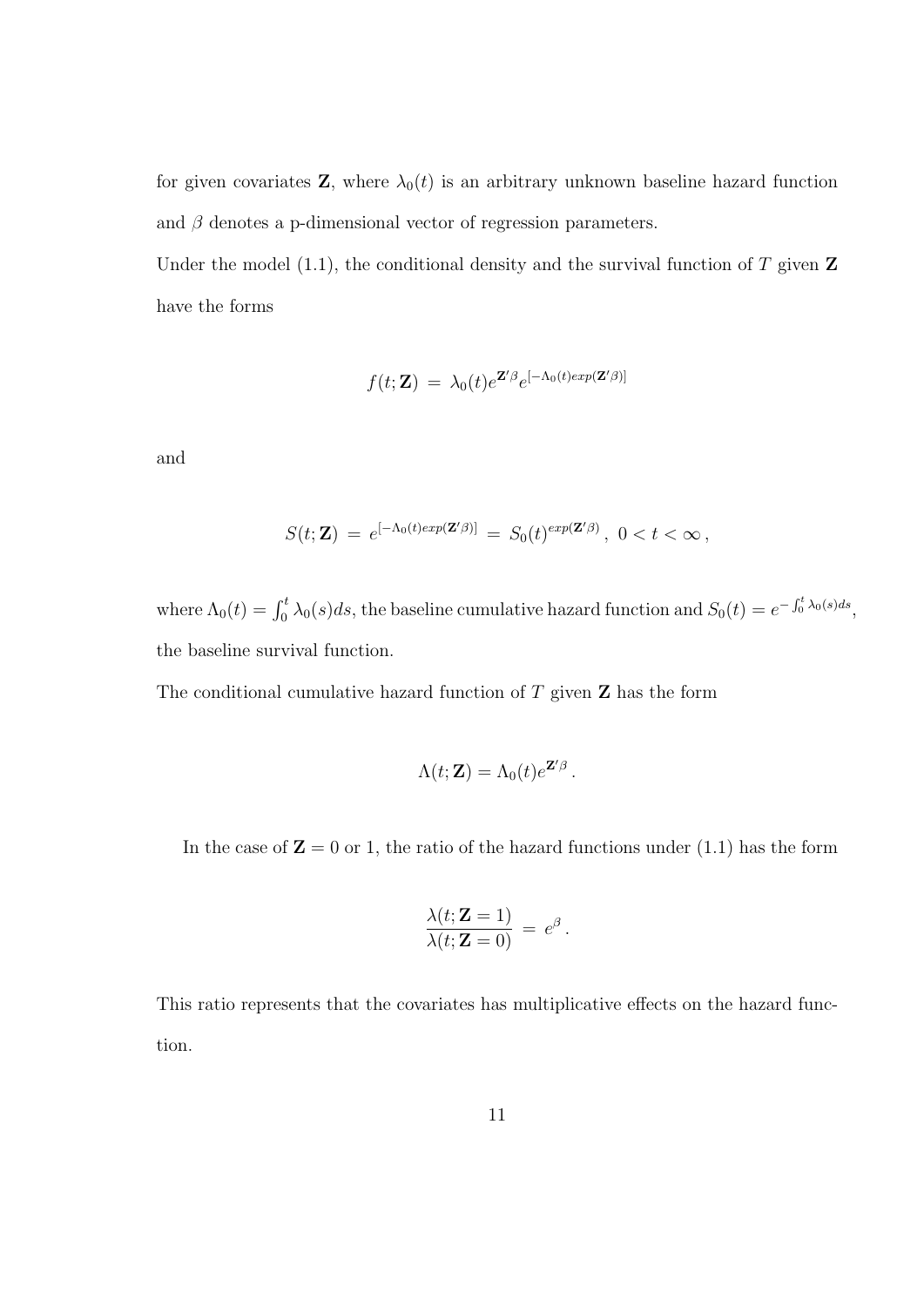The proportional hazards model has been commonly used in survival analysis. The main reason is availability of the partial likelihood approach proposed by Cox (1972, 1975). The approach is efficient since the estimator of  $\beta$  is asymptotically equivalent to the estimator of  $\beta$  given by the full likelihood function. Many authors have studied model (1.1) for regression analysis of right-censored data (Cox and Oakes, 1984; Kalbfleisch and Prentice, 2002).

#### 1.3.2 The Proportional Odds Model

The proportional odds model specifies

$$
\frac{F(t; \mathbf{Z})}{1 - F(t; \mathbf{Z})} = \frac{F_0(t; \mathbf{Z})}{1 - F_0(t; \mathbf{Z})} e^{\mathbf{Z}'\beta}
$$
(1.2)

or

$$
logit F(t; \mathbf{Z}) = logit F_0(t) + \mathbf{Z}'\beta
$$

for given covariates **Z**, where  $F_0(t)$  is an unknown baseline distribution function or the distribution function for the subjects with  $\mathbf{Z} = 0$ ,  $\beta$  denotes a p-dimensional vector of regression parameters and  $logit(x) = log(x/(1-x))$ .

In the case of  $\mathbf{Z} = 0$  or 1, the ratio of the hazard functions under (1.2) is

$$
\frac{\lambda(t; \mathbf{Z} = 1)}{\lambda(t; \mathbf{Z} = 0)} = \frac{1}{1 + (e^{-\beta} - 1)(1 - F_0(t))},
$$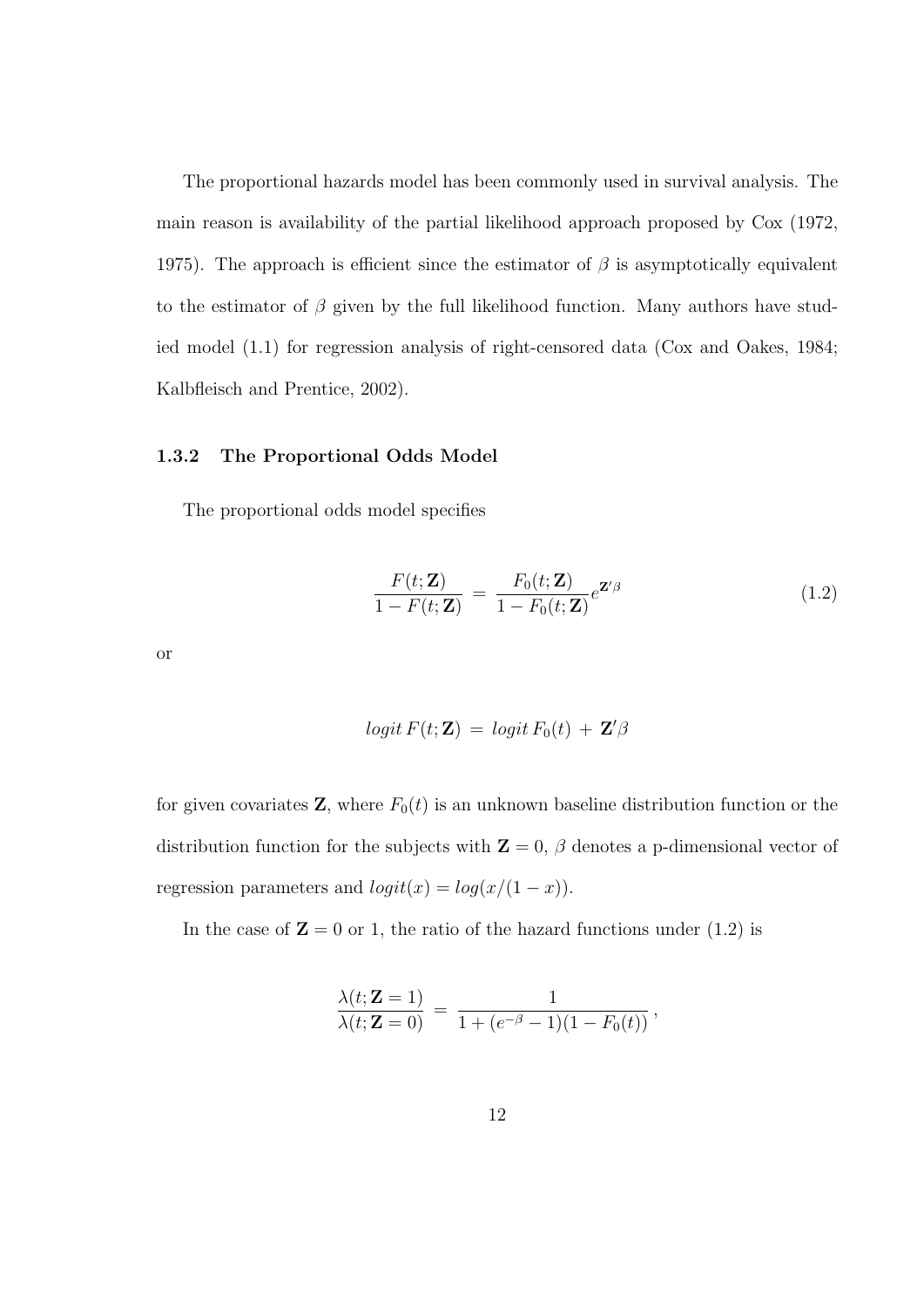which is a monotonic function of t and converges to 1 as  $t \to \infty$ . In the proportional hazards model, the ratio of the hazards does not change with time t, but, the ratio of the hazards changes with time  $t$  under model  $(1.2)$ .

For fitting a proportional odds regression model to the analysis of right-censored failure time data, Murphy et al. (1997) presented a profile likelihood approach. Yang and Prentice (1999) considered the same problem but proposed several classes of regression estimators including the pseudo-maximum likelihood estimators, martingale residualbased estimators, and minimum distance estimators. Chen (2001) used weighted full likelihood for case-cohort studies. For interval-censored failure time data, Rossini and Tsiatis (1996) approximated the full likelihood by treating the baseline log-odds function as a step function for current status data. Huang and Rossini (1997) studied the sieve maximum likelihood estimator that is asymptotically normal with  $\sqrt{n}$  convergence rate. Rabinowita et al. (2000) provided an conditional logistic regression approximation that involvs the regression parameter only. Zhang et al. (2005) investigated a method for linear transform models including the proportional odds model as a special case.

#### 1.3.3 The Additive Hazards Model

Let  $\lambda(t;\mathbf{Z})$  represent the hazard function at time t with covariates **Z**. The additive hazards model assumes that

$$
\lambda(t; \mathbf{Z}) = \lambda_0(t) + \mathbf{Z}'\beta \tag{1.3}
$$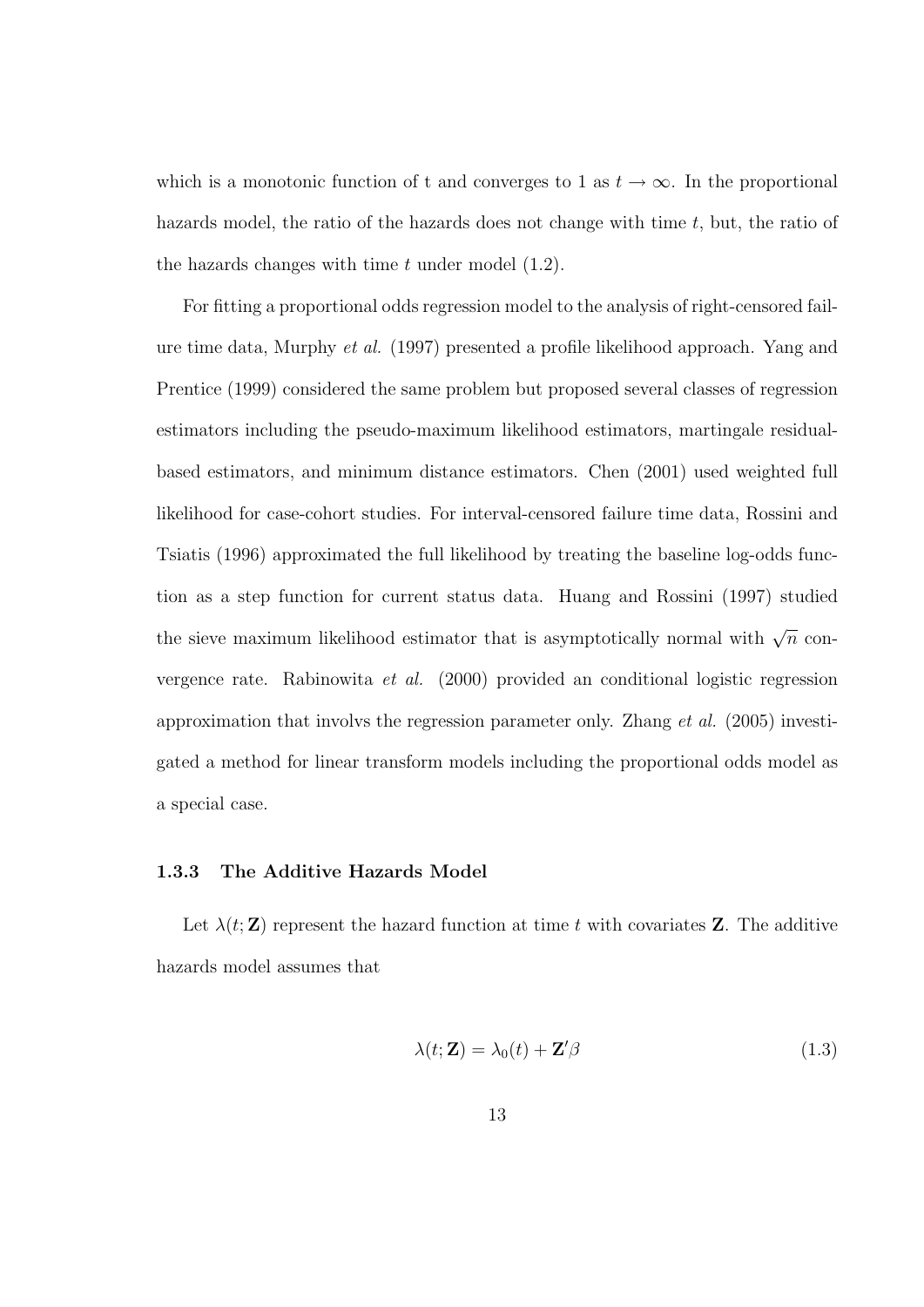for given covariates **Z**, where  $\lambda_0(t)$  is an arbitrary unspecified baseline hazard function and  $\beta$  denotes a p-dimensional vector of regression parameters.

For fitting an additive hazards regression model to the analysis of right-censored failure time data, Lin and Ying (1994) presented a simple technique by resembling the partial-likelihood-based methods for regression parameters. Kim and Lee (1998) considered goodness-of-fit tests for the two sample problem. Kulich and Lin (2000) studied the case with covariate measurement errors. For current status failure time data, Lin et al. (1998) provided estimating equations for regression parameters. Martinussen and Scheike (2002) explored efficient estimation. Zhang et al. (2005) investigated informative censoring.

#### 1.3.4 The Frailty Model

Again, let  $\lambda(t;\mathbf{Z})$  represent the hazard function at time t with covariates **Z**. Suppose the failure time t follows a frailty model, that is

$$
\lambda(t; \mathbf{Z}) = \lambda_0(\mathbf{t}) e^{\mathbf{Z}' \beta + \mathbf{b}} \tag{1.4}
$$

for given covariates **Z**, where  $\lambda_0(t)$  is an unknown baseline hazard function,  $\beta$  denotes a p-dimensional vector of regression parameters and  $b$  is the latent variable satisfying  $b \sim N(0, \Sigma).$ 

Clayton (1978) considered a bivariate family derived by integrating out a gammadistributed frailty. Shih and Louis (1995) presented a two-stage procedure for estimation in copula models for bivariate data. Glidden (2000) discussed the two-stage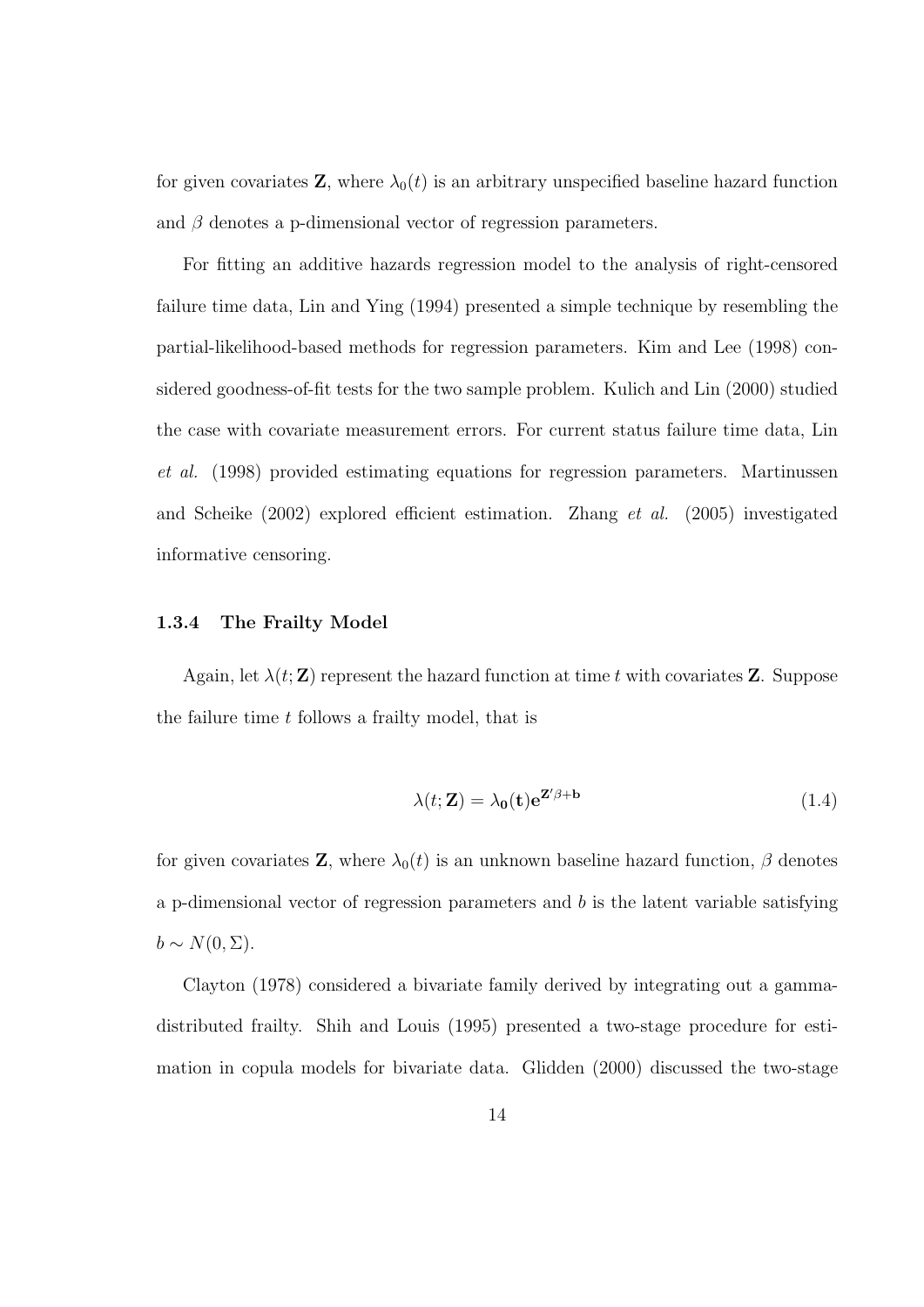estimator for the Clayton-Oakes model. There is a substantial literature on the use of the frailty for multivariate failure time models. See Oakes (1989), Hougaard (2000), Andersen *et al.* (1993), and Klein and Moeschberger (2003) for more illustration and examples.

#### 1.3.5 The Grouped Proportional Hazards Model

All regression models discussed in the previous sections are for continuous failure times. In this section we introduce the grouped PH model (Pierce *et al.*, 1979; Prentice and Gloeckler, 1978). Let **Z** be covariates as before and let  $S_0(s_j)$  represent the survivor function for subjects with  $\mathbf{Z} = 0$ . The survivor function at time  $s_j$  for a subject with Z is

$$
S(s_j; \mathbf{Z}) = S_0(s_j)^{exp(\mathbf{Z}'\beta)}
$$
  
= 
$$
\prod_{k=1}^j q_k(s_j; \mathbf{Z})^{exp(\mathbf{Z}'\beta)},
$$

where  $q_j(s_j; \mathbf{Z}) = P(T > s_j | T \ge s_j, \mathbf{Z}) = S_0(s_j) / S_0(s_{j-1}).$ In practice, it is convenient to eliminate the parameter range restriction by taking

 $\alpha_j = \log(-\log q_j)$ . Using the new parameters, we have

$$
S(s_j; \mathbf{Z}) = \prod_{k=1}^{j} e^{-\exp(\alpha_k + \mathbf{Z}'\beta)}.
$$
 (1.5)

Prentice and Gloeckler (1978) considered the grouped proportional hazards model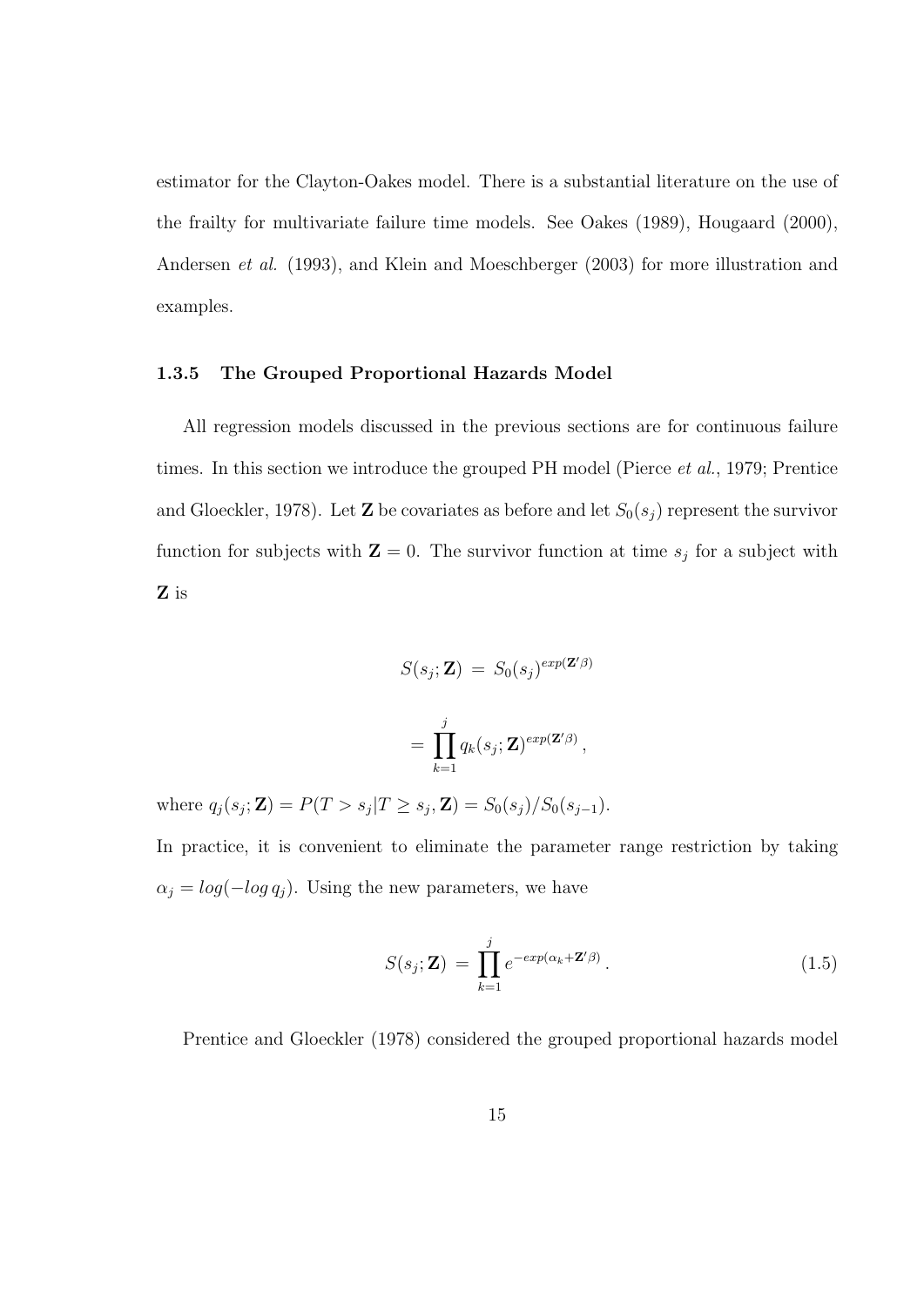and Lawless (2003) gave more discuession of the grouped proportional hazards model.

#### 1.4 Regression Analysis of Multivariate Interval-censored Data

For regression analysis of multivariate failure time data, two approaches are commonly used. They are the marginal model approach and the random effect model approach.

#### 1.4.1 Marginal Model Approach

The marginal model approach assumes that each of the correlated failure times follows some marginal models. It deals with the marginal likelihood function directly and ignores the dependence structure between the failure times. Under this working independence assumption, one needs to use the robust covariance estimation for regression coefficients.

There exits extensive literature about the marginal model approach. For instance, Wei *et al.*, (1989) and Guo and Lin (1994) modeled the marginal distributions using the proportional hazards model. The former considered continuous failure times, whereas the latter discussed discrete times. Cai and Prentice (1995) investigated the same problem and provided weighted partial likelihood score equations for inference about regression parameters. Goggins and Finkelstein (2000) and Kim and Xue (2002) applied the same approach to the analysis for interval-censored data under the marginal proportional hazards model.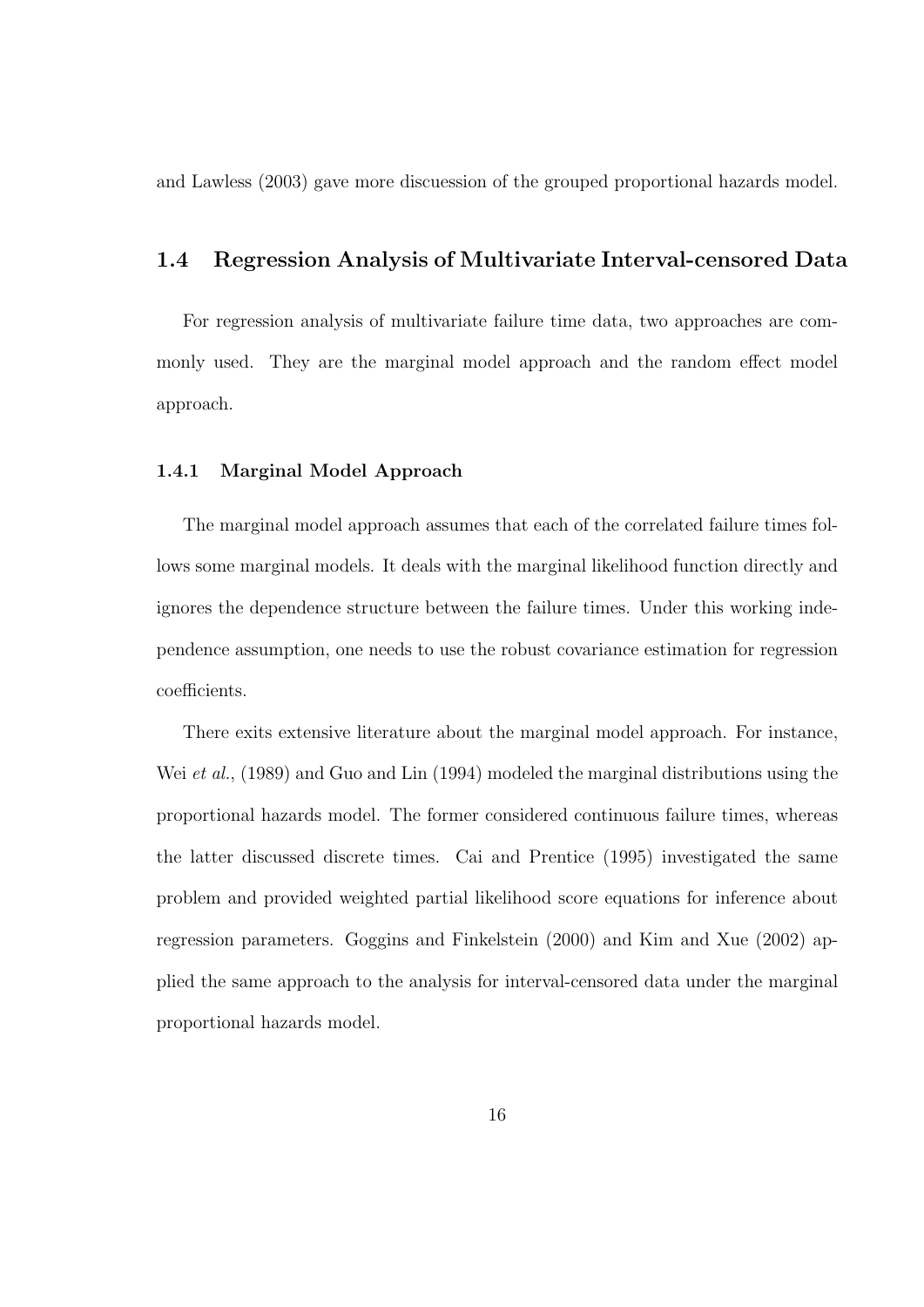#### 1.4.2 Random Effect Model Approach

Random effect model approach assumes that there exists a common and an unobserved latent random variable, a positive random variable, and the correlated failure times are independent given the latent variable. The latent random variable is also called frailty, which reflects the dependence of the correlated failure times. Compared with the marginal model approach, one advantage of this frailty model approach is that it directly models the correlation of failure times.

Clayton and Cuzick (1985) extended the proportional hazards model and included a random effect representing heterogeneity of frailty to failure times. Oakes (1989) considered the frailty model for bivariate failure time data. Huang and Wolf (2002) treated censoring as informative for the frailty model. For further extended discussion and illustration for multivariate failure time data, see Hougaard (2000) and Klein and Moeschberger (2003).

#### 1.5 Outline of the Dissertation

This dissertation contains three main parts concerning statistical analysis of multivariate interval-censored failure time data. In Chapter 2, we consider the proportional odds model for multivariate interval-censored failure time data. We begin with describing the proportional odds model and then present an inference approach for fitting the model to multivariate discrete interval-censored failure time data. Simulation studies show that the proposed method works well for practical censoring percentages. The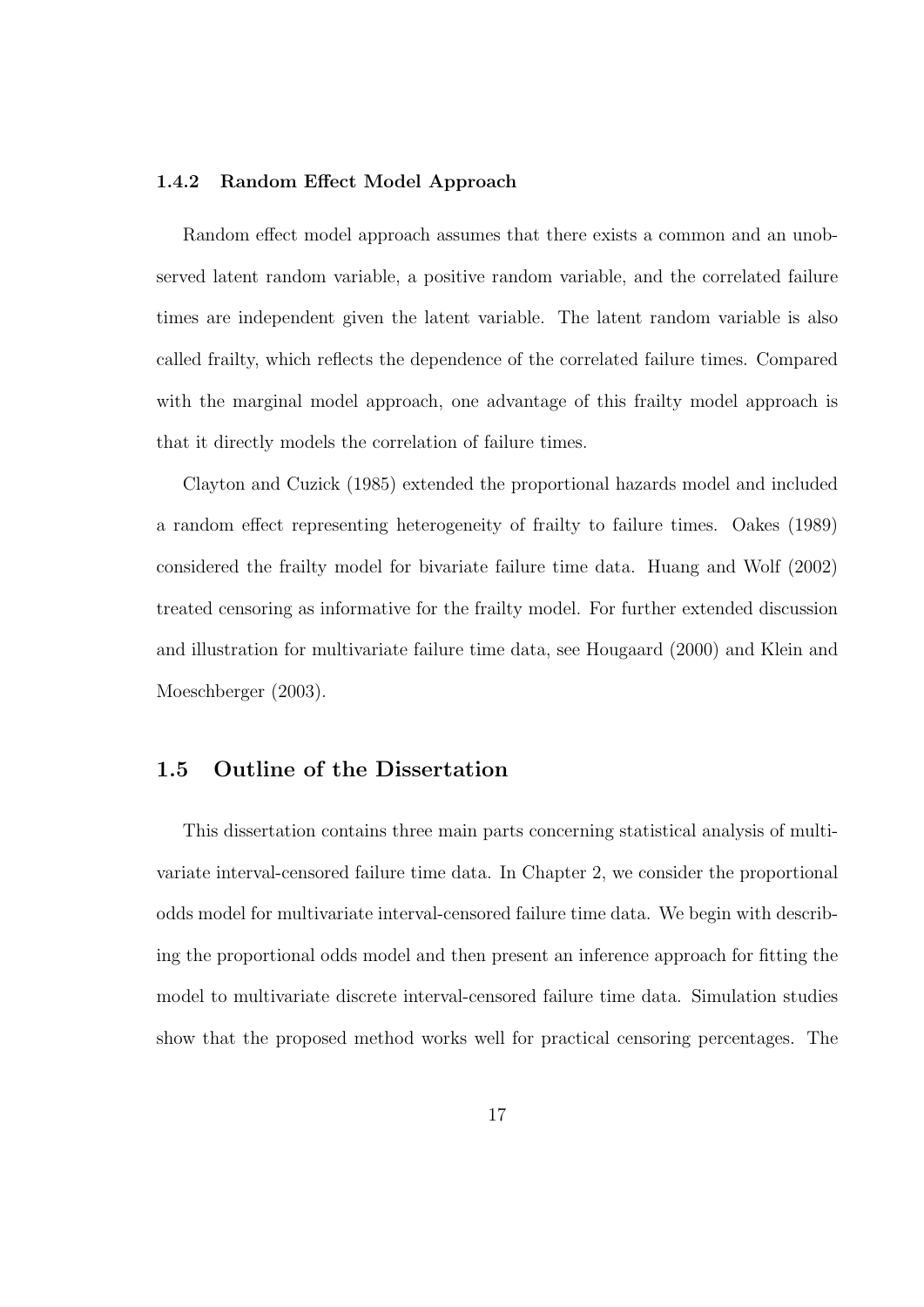method is applied to a set of bivariate interval-censored data arising from ACTG 181 data described in Section 1.2.4.

Chapter 3 discusses the multivariate interval-censored data analysis using the additive hazards model. For the analysis, we develop a marginal model approach. The resulting estimates of regression parameters are consistent and asymptotically normal and a robust estimate of their covariance matrix is given that takes into account the correlation of failure times. Simulation results indicate that the presented inference approach works reasonably well.

In Chapter 4, we consider the fitting of the marginal frailty model to multivariate current status data and for inference, the maximum likelihood approach is developed. In particular,an EM algorithm is presented for estimation of parameters. The simulation studies are performed to asses and compare the finite-sample behaviors of the estimators and we apply the proposed methods to an animal tumorigenicity experiment discussed in Section 1.2.3.

Some future research directions are addressed in Chapter 5.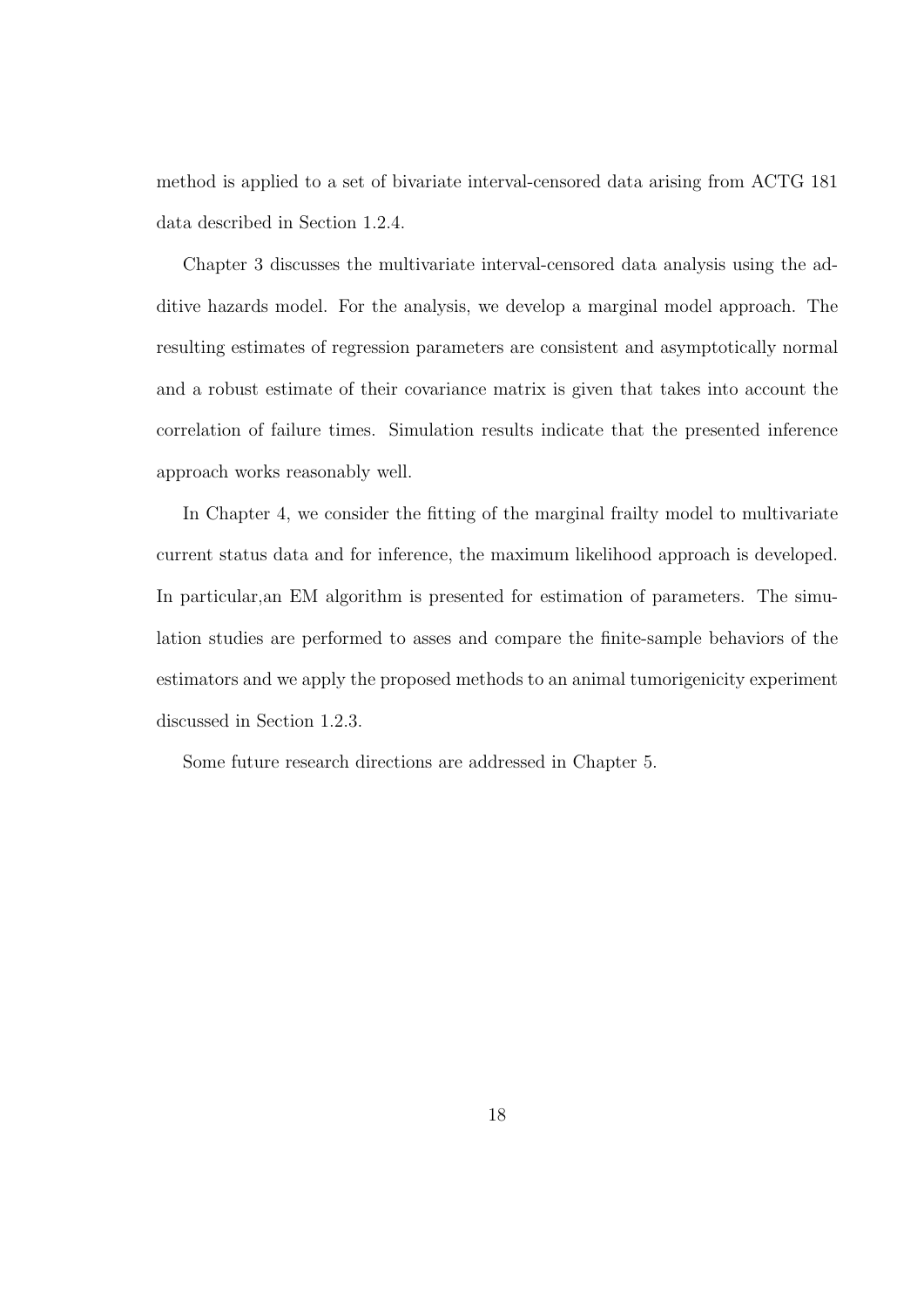### Chapter 2

# THE PROPORTIONAL ODDS MODEL FOR MULTIVARIATE INTERVAL-CENSORED FAILURE TIME DATA

#### 2.1 Introduction

This chapter discusses the fitting of the proportional odds model to multivariate interval-censored failure time data. The model is one of the most commonly used regression models in failure time data analysis. As the proportional hazards model, it specifies that covariates have multiplicative effects but on the odds function rather than on the hazard function as the former. One situation in which the proportional odds model is preferred is when the covariate effects diminish over time. In contrast, if the proportional hazards model is applied for the situation, one may have to deal with time-dependent covariates.

Many authors have considered inference for the proportional odds model. For exam-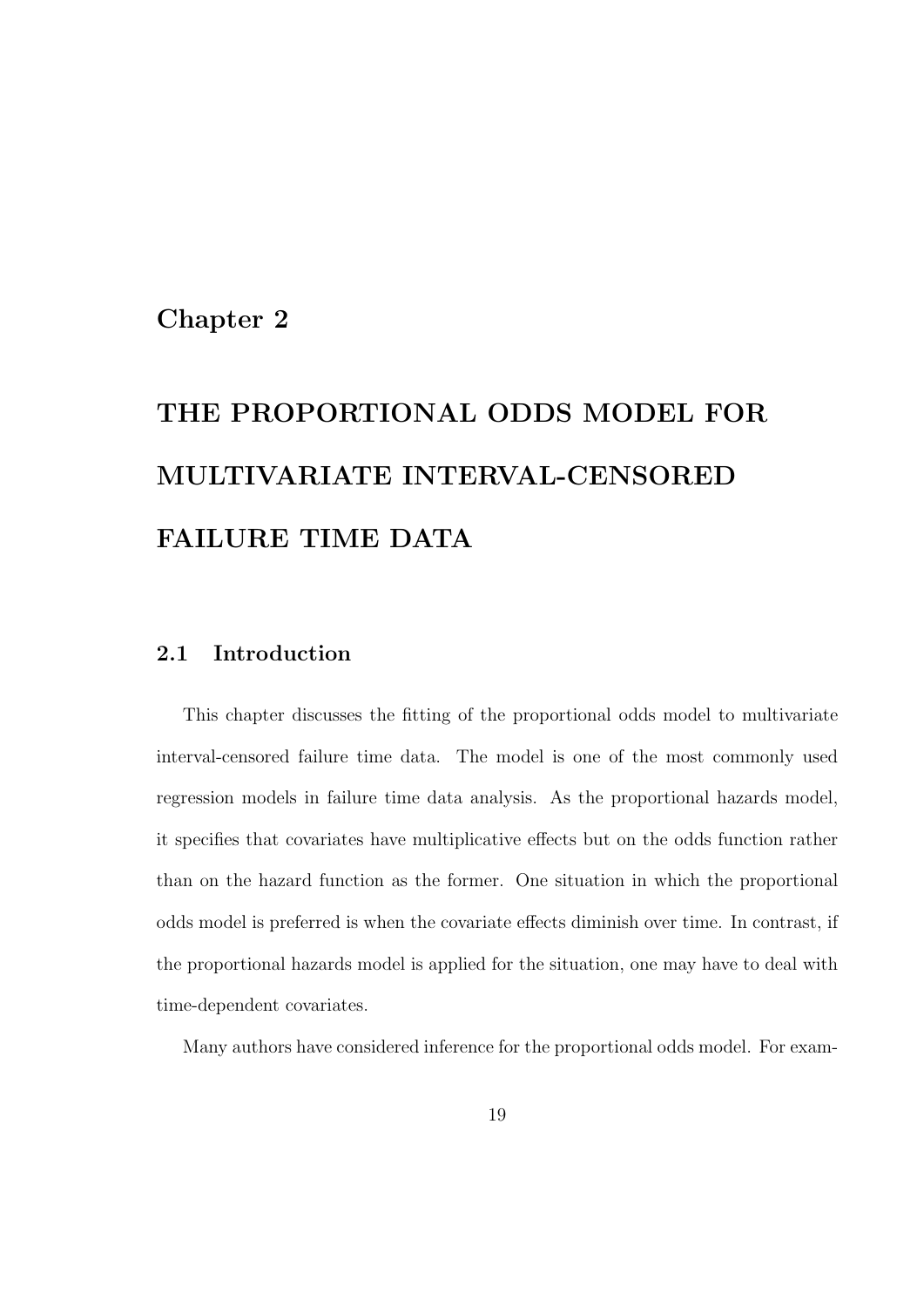ple, Bennett (1983) and Murphy et al. (1997) discussed the use of the profile likelihood approach for fitting the proportional odds model to right-censored failure time data. Yang and Prentice (1999) considered the same problem but proposed several classes of regression estimators including the pseudo-maximum likelihood estimators. Huang and Rossini (1997) and Rabinowitz et al. (2000) investigated regression analysis of current status data and interval-censored data, respectively, using the proportional odds model. All of the approaches described above are for univariate failure time data.

As mentioned before, multivariate failure time data occur when one is interested in several related failure times (Lin, 1994; Hougaard, 2000). In particular, intervalcensored data include right-censored data as a special case. One field in which intervalcensored failure time data frequently occur is medical follow-up studies and in these cases, each study subject is commonly examined or observed periodically. Goggins and Finkelstein (2000) presented a set of bivariate interval-censored data arising from an AIDS clinical trial on HIV-infected individuals. Kim and Xue (2002) discussed an ongoing clinical trial involving subjects with systemic lupus erythematosus.

A number of authors have discussed regression analysis of multivariate right-censored failure time data and the readers are referred to references described in Chapter 1. In contrast, there exists limited research on the analysis of multivariate interval-censored data. Among others, Betensky and Finkelstein (1999) and Gentleman and Vandal (2002) discussed nonparametric estimation of bivariate survival function and Wang and Ding  $(2000)$ , Ding and Wang  $(2004)$  and Sun *et al.*  $(2006)$  studied estimation of the association parameter between two correlated survival variables. Also Dunson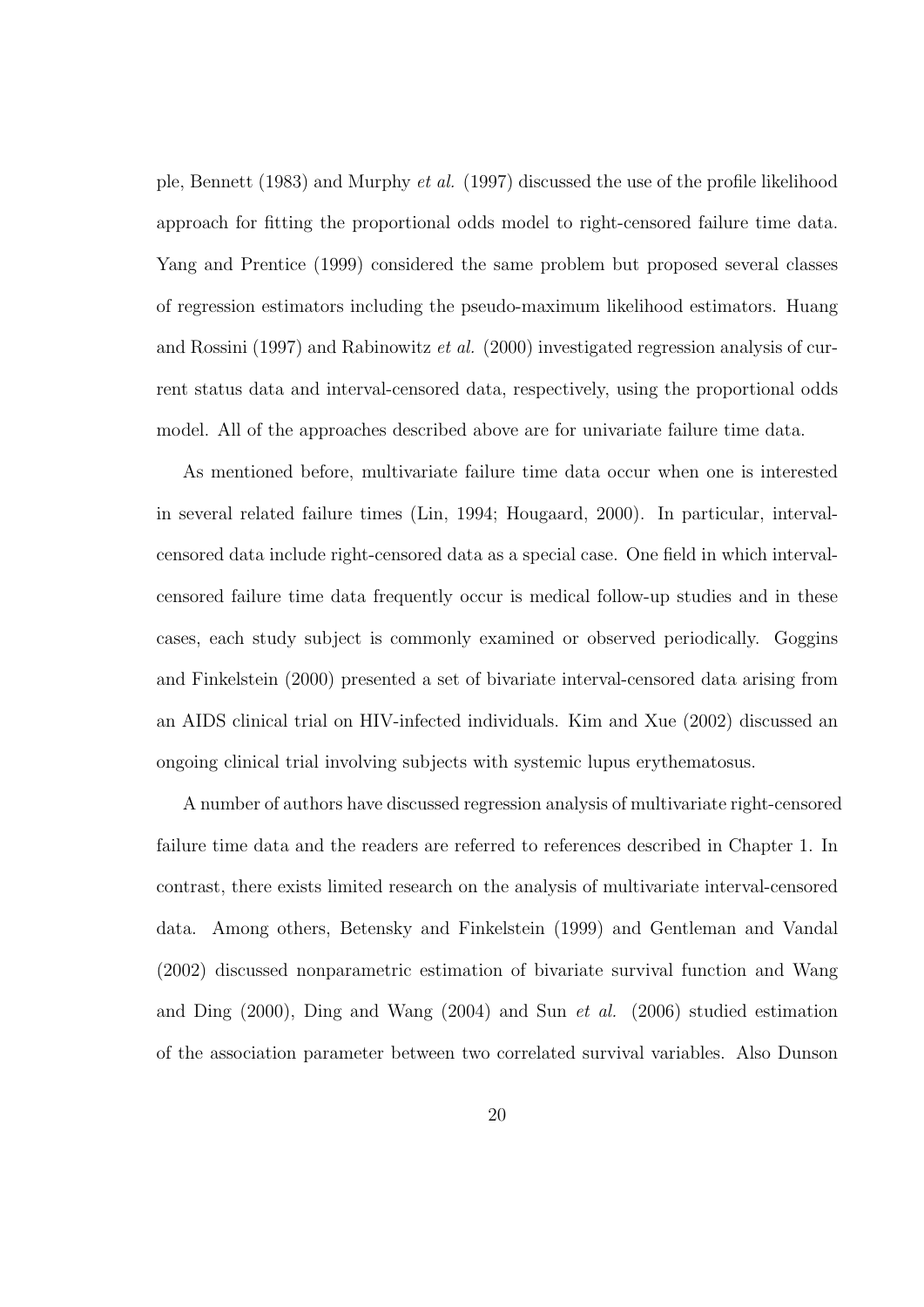and Dinse (2002) considered the analysis of multivariate case I interval-censored data using Bayesian approaches. For regression analysis, Goggins and Finkelstein (2000) and Kim and Xue (2002) proposed to fit the marginal proportional hazards model to the data and to base the inference on the full likelihood function obtained by treating the correlated survival variables independent. It is well-known that the proportional hazards model may not fit failure time data well sometimes and one simple situation is when treatment effects change with time. Corresponding to this, in the following, we investigate the proportional odds model.

The remainder of this chapter is organized as follows. We begin with describing the model and assumptions in Section 2.2. Section 2.3 presents an inference approach for fitting the proportional odds model to multivariate discrete interval-censored failure time data. For the construction of the likelihood function, following Goggins and Finkelstein (2000) and Wei *et al.* (1989), we use the working independence assumption that assumes that the survival variables of interest are independent. The resulting estimates of regression parameters are consistent and asymptotically normal. For the covariance matrix of the estimated parameters, a robust estimate is given that takes into account the correlation of the survival variables. In Section 2.4, some simulation results are presented and indicate that the presented inference approach works well for practical situations. In Section 2.5, we apply the approach to an AIDS clinical trial and Section 2.6 provides some discussion.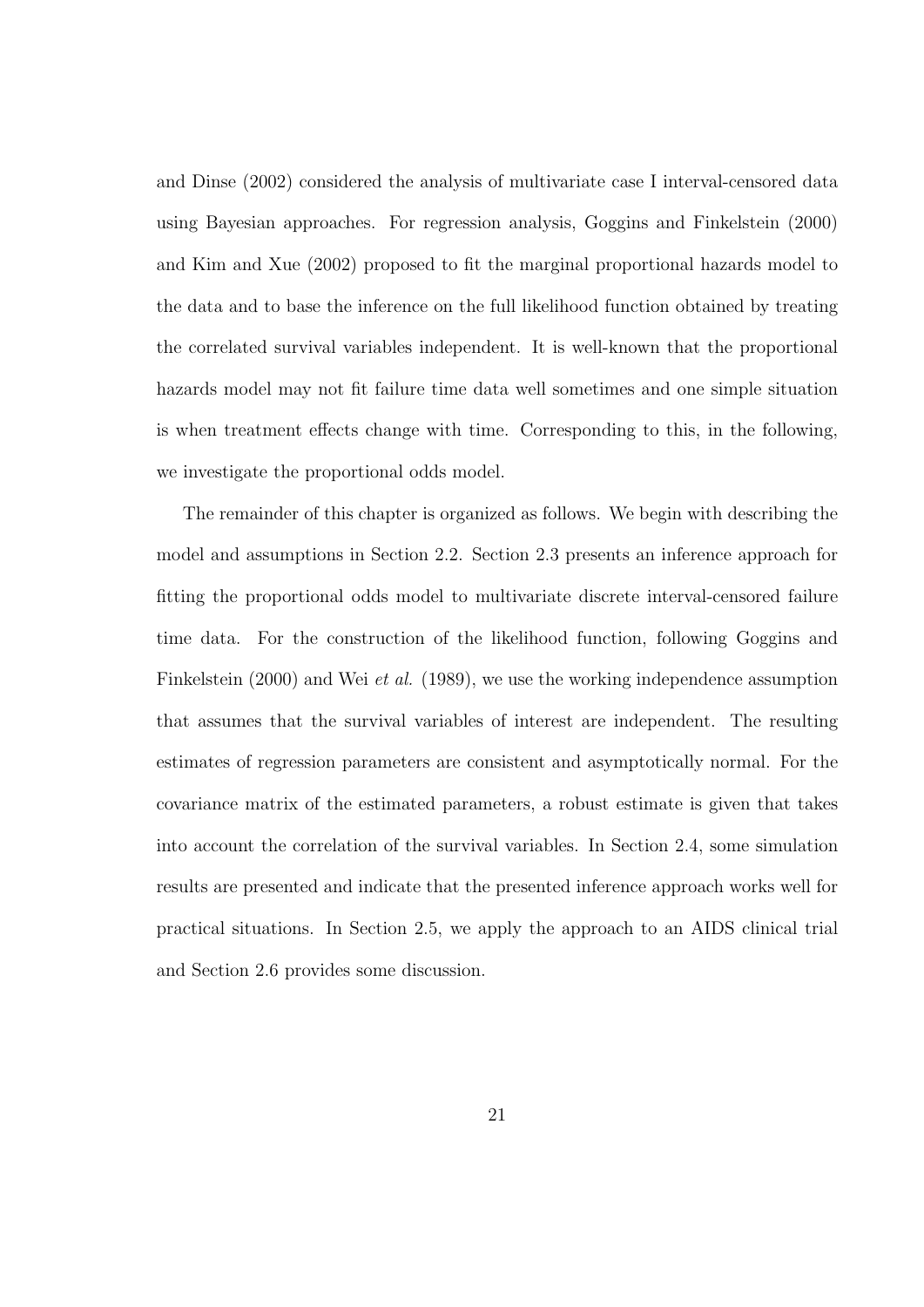#### 2.2 Models and Assumptions

Consider a survival study that involves K possibly correlated failure times  $(T_1, \dots, T_K)$ . Suppose that the  $T_k$ 's can be observed only to belong to one of M different intervals given by or each study subject is observed only at  $M$  time points  $0 = t_0 < t_1 < t_2 <$  $\cdots < t_M < t_{M+1} = \infty$ . This is usually the case in medical follow-up studies or clinical trials. Note that for simplicity, we use the same set of values or intervals for all  $T_k$  here and if they have different sets of intervals, the inference procedure can be developed similarly as below. For  $T_k$ , we assume that its marginal distribution function  $F_k(t)$ satisfies the following proportional odds model

$$
\frac{F_k(t)}{1 - F_k(t)} = \frac{F_{0k}(t)}{1 - F_{0k}(t)} e^{\mathbf{Z}'\beta}
$$
\n(2.1)

given **Z**. In model (2.1), **Z** is a *p*-dimensional vector of covariates,  $F_{0k}(t)$  denotes a completely unknown baseline distribution function and  $\beta$  is the p-dimensional vector of regression parameters.

Note that model (2.1) assumes that the baseline distribution functions may be different for different failure times, but the covariate effects for all  $K$  failure variables are the same. A situation may occur where the covariate effects may also be different and in this case, one can define a common, big covariate vector. Let  $A_{0k}(t) = F_{0k}(t)/(1 F_{0k}(t)$ , the baseline odds function of  $T_k$ ,  $k = 1, ..., K$ . Then under model (2.1) and given **Z**, the probability that  $T_k$  is observed to belong to the mth interval  $(t_{m-1}, t_m]$  is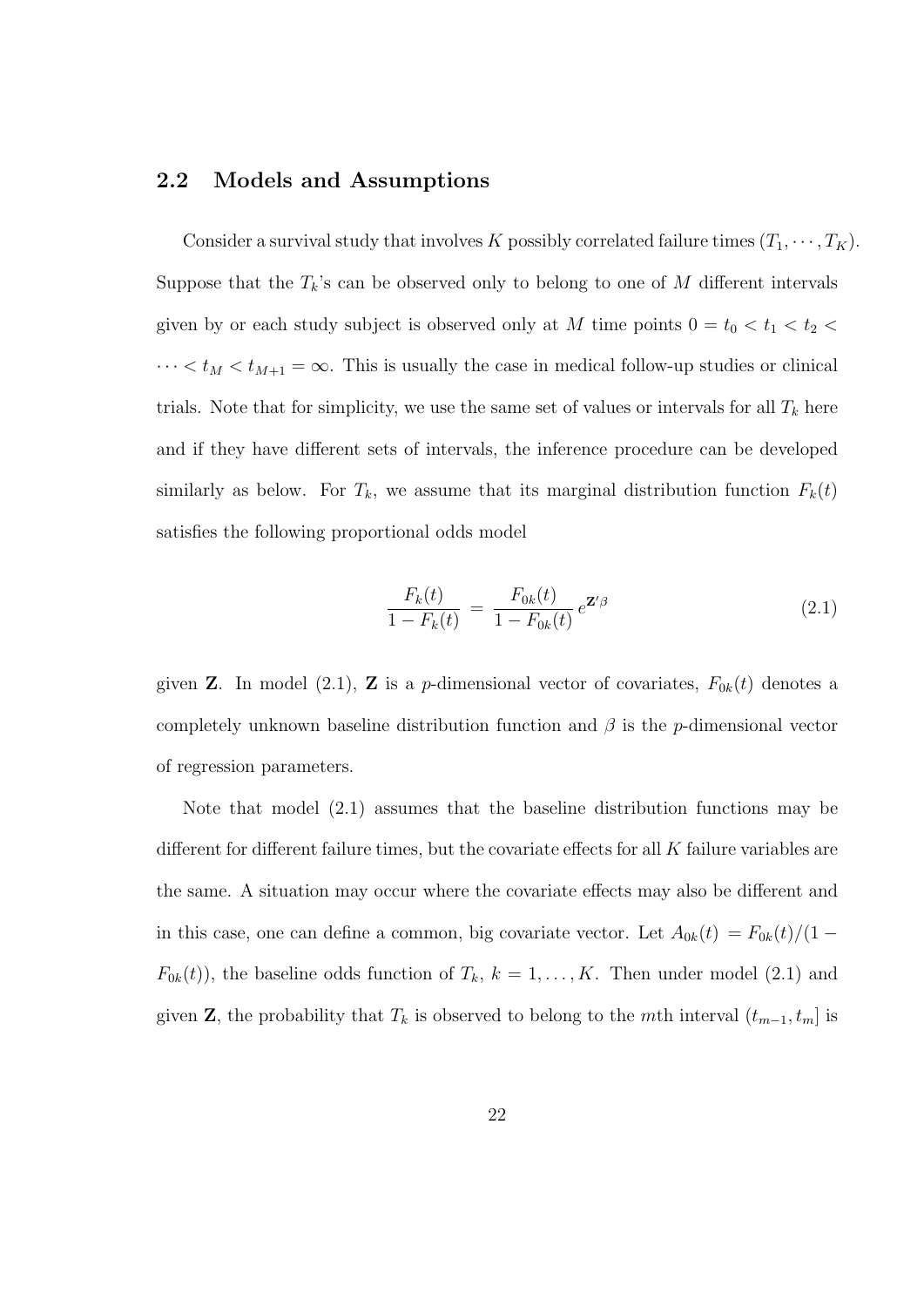given by

$$
p_{km}(\mathbf{Z}) = \frac{1}{1 + A_{0k}(t_{m-1}) \exp(\mathbf{Z}'\beta)} - \frac{1}{1 + A_{0k}(t_m) \exp(\mathbf{Z}'\beta)}
$$

for  $m = 1, ..., M, k = 1, ..., K$ .

For inference about  $\beta$ , we assume that only interval-censored data about the  $T_k$ 's are available and they have the form

$$
\{ (L_{ik}, R_{ik}], Z_i; i = 1, \ldots, n, k = 1, \ldots, K \}.
$$

In the above,  $(L_{ik}, R_{ik}]$  denotes the interval within which the kth failure of the *i*th subject is observed to occur and  $n$  the number of subjects under study. Here we use the convention that  $L_{ik} = R_{ik}$  means that we have an exact observation on the kth failure time of the *i*th subject and  $R_{ik} = t_{M+1} = \infty$  means that the observation on  $T_{ik}$  is right-censored. In the following, we assume that  $\{L_{ik}, R_{ik}\}\subseteq \{t_m\}$  and define  $\alpha_{ikm} = 1$  if  $(L_{ik}, R_{ik}]$  contains  $t_m$  and  $\alpha_{ikm} = 0$  otherwise,  $m = 1, ..., M + 1$ ,  $k = 1, \ldots, K, i = 1, \ldots, n$ . Then the likelihood contribution from the kth type of failure of the ith subject is given by

$$
L_{ik}(\beta, \underline{A}_k) = \sum_{m=1}^{M+1} \alpha_{ikm} p_{km}(\mathbf{Z}_i),
$$

where  $\underline{A}_k = (A_{0k}(t_1), \ldots, A_{0k}(t_M))'$  and  $p_{kM+1}(\mathbf{Z}_i) = (1 + A_{0k}(t_M) \exp(\mathbf{Z}'_i \beta))^{-1}$ . In the next section, we discuss estimation of regression parameters  $\beta$  along with other parameters.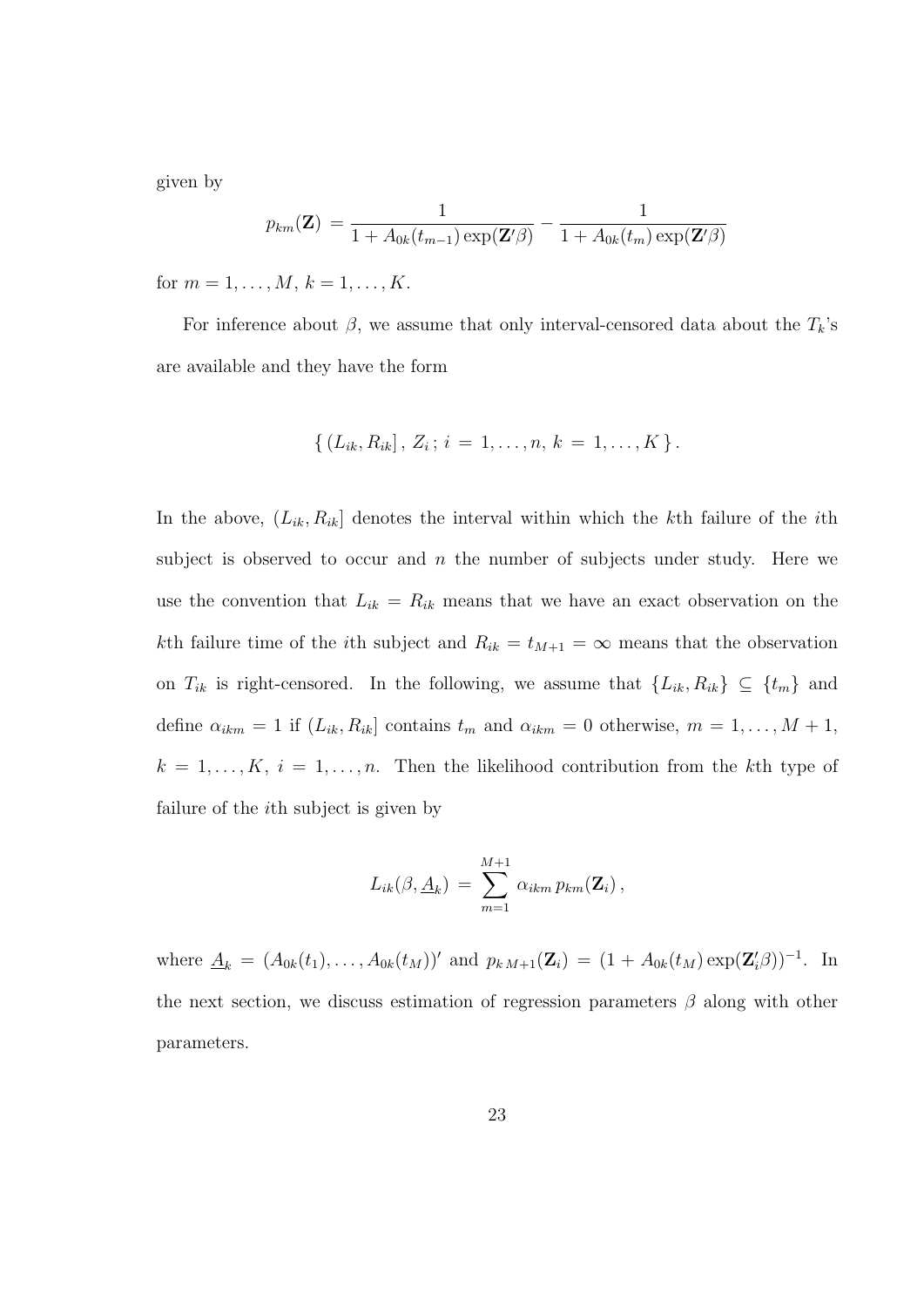#### 2.3 Parameter Estimation

For estimation of regression parameters  $\beta$  as well as the  $\underline{A}_k$ 's, following Goggins and Finkelstein (2000) and Wei et al. (1989), first we assumes that the K failure types are independent. Under this working independence assumption, the full log-likelihood has the form

$$
l(\beta, \underline{A}_k) = \sum_{k=1}^K \sum_{i=1}^n \log \{ L_{ik}(\beta, \underline{A}_k) \}
$$
  
= 
$$
\sum_{k=1}^K \sum_{i=1}^n \log \left\{ \sum_{m=1}^{M+1} \alpha_{ikm} \left( \frac{1}{1 + A_{0k}(t_{m-1})e^{\mathbf{Z}'_i \beta}} - \frac{1}{1 + A_{0k}(t_m)e^{\mathbf{Z}'_i \beta}} \right) \right\}
$$
  
= 
$$
\sum_{k=1}^K \sum_{i=1}^n \log \left\{ \alpha_{ik1} + \sum_{m=1}^M (\alpha_{ikm+1} - \alpha_{ikm}) \left( 1 + A_{0k}(t_m) e^{\mathbf{Z}'_i \beta} \right)^{-1} \right\}
$$

and one can maximize  $l(\beta, \underline{A}_k)$  over  $\beta$  and the  $\underline{A}_k$ 's subject to

$$
0 \leq A_{0k}(t_1) \leq \cdots \leq A_{0k}(t_M),
$$

since the distributions  $F_{0k}$  are all nondecreasing.

In practice, it is convenient to eliminate the parameter range restriction. To this end, define  $\Delta_{km} = A_{0k}(t_m) - A_{0k}(t_{m-1})$  and  $\gamma_{km} = \log \Delta_{km}$ ,  $m = 1, ..., M$ ,  $k =$  $1, \ldots, K$ . Let  $\gamma_k = (\gamma_{k1}, \cdots, \gamma_{kM})'$  and  $\gamma = (\gamma_1', \cdots, \gamma_K')'$ . Then the full log-likelihood can be rewritten as

$$
l(\beta, \gamma) = \sum_{k=1}^{K} \sum_{i=1}^{n} \log \left\{ \alpha_{ik1} + \sum_{m=1}^{M} \left( \alpha_{ikm+1} - \alpha_{ikm} \right) \left( 1 + \sum_{j=1}^{m} e^{\gamma_{kj} + \mathbf{Z}_{i}'\beta} \right)^{-1} \right\}.
$$
 (2.2)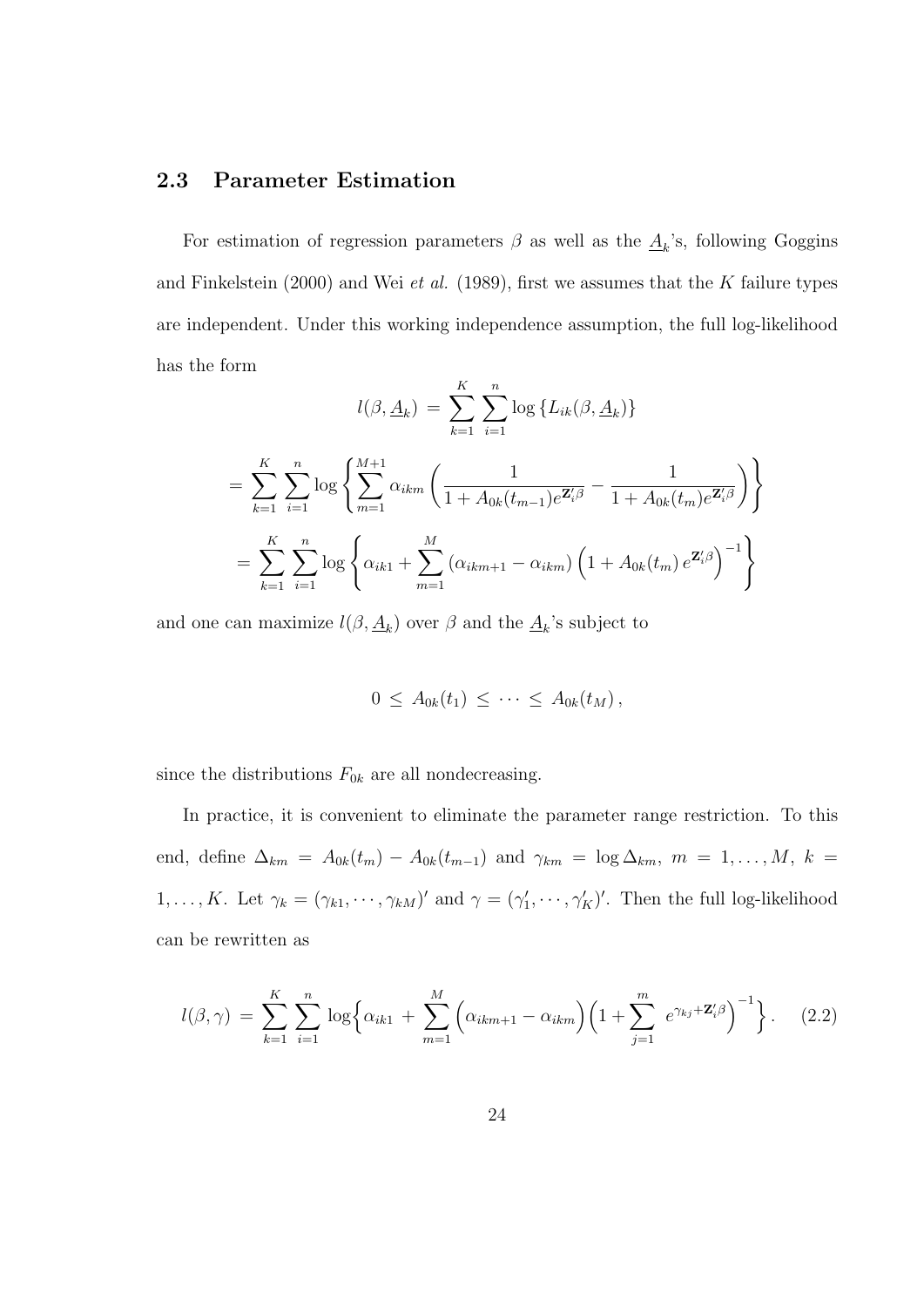To maximize  $l(\beta, \gamma)$ , one can use, for example, the Newton-Raphson algorithm. For this, we need the first derivatives of  $l(\beta, \gamma)$  and they have the forms

$$
U_{\beta}(\beta,\gamma) = \frac{\partial l(\beta,\gamma)}{\partial \beta} = -\sum_{i=1}^{n} \sum_{k=1}^{K} W_{ik}^{-1} V_{\beta,ik},
$$

and

$$
U_{\gamma_{km}}(\beta,\gamma) = \frac{\partial l(\beta,\gamma)}{\partial \gamma_{km}} = -\sum_{i=1}^n W_{ik}^{-1} V_{\gamma,ikm},
$$

where

$$
W_{ik} = \alpha_{ik1} + \sum_{m=1}^{M} (\alpha_{ikm+1} - \alpha_{ikm})(1 + \sum_{j=1}^{m} e^{\gamma_{kj} + \mathbf{Z}'_i \beta})^{-1},
$$
  

$$
V_{\beta,ik} = -\frac{\partial W_{ik}}{\partial \beta} = \sum_{m=1}^{M} \mathbf{Z}_i (\alpha_{ikm+1} - \alpha_{ikm}) \sum_{j=1}^{m} e^{\gamma_{kj} + \mathbf{Z}'_i \beta} / (1 + \sum_{j=1}^{m} e^{\gamma_{kj} + \mathbf{Z}'_i \beta})^2,
$$

and

$$
V_{\gamma,ikm} = -\frac{\partial W_{ik}}{\partial \gamma_{km}} = \sum_{s=m}^{M} (\alpha_{ik\,s+1} - \alpha_{iks}) e^{\gamma_{km} + \mathbf{Z}'_i \beta} / (1 + \sum_{j=1}^{s} e^{\gamma_{kj} + \mathbf{Z}'_i \beta})^2.
$$

The second derivatives of  $l(\beta, \gamma)$  are given in the Appendix A.

For  $k = 1, ..., K$ , let  $U_{k,\gamma}(\beta, \gamma) = (U_{\gamma_{k1}}(\beta, \gamma), \cdots, U_{\gamma_{kM}}(\beta, \gamma))'$ . Then one can estimate  $\beta$  and  $\gamma$  by  $\hat{\beta}$  and  $\hat{\gamma}$  defined as the solution to the equations

$$
U_{\beta}(\beta,\gamma) = 0 \; , \; U_{1,\gamma}(\beta,\gamma) = 0 \; , \; \cdots, \; U_{M,\gamma}(\beta,\gamma) = 0. \tag{2.3}
$$

For large n, the distribution of  $(\hat{\beta}', \hat{\gamma}')'$  can be approximated by the  $(p + KM)$ -variate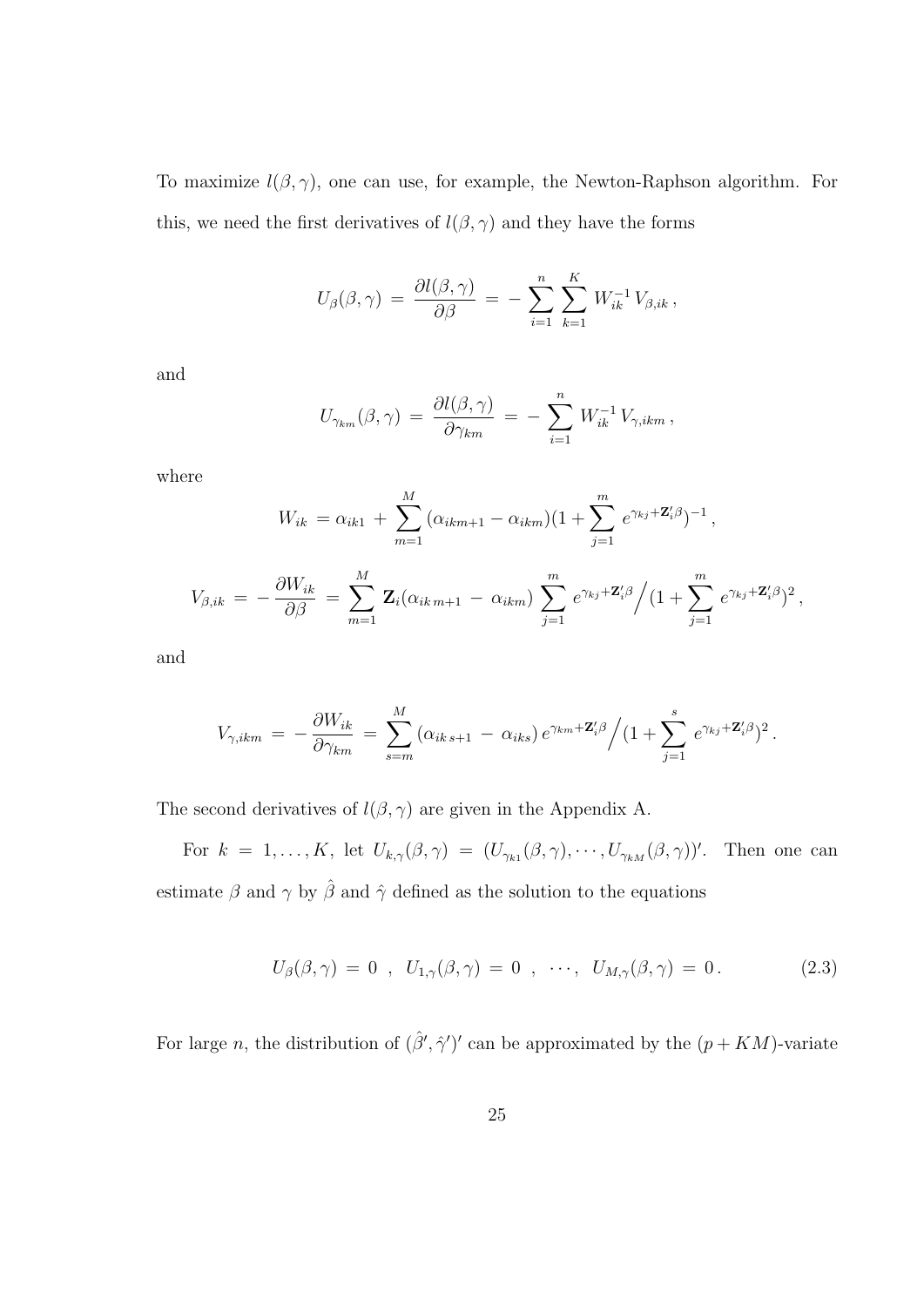normal distribution with mean  $(\beta'_0, \gamma'_0)'$  (Goggins and Finkelstein, 2000; Kim and Xue, 2002; Guo and Lin, 1994), where  $\beta_0$  and  $\gamma_0$  denote the true values of  $\beta$  and  $\gamma$ , respectively.

For estimation of the covariance matrix of  $(\hat{\beta}', \hat{\gamma}')'$ , let

$$
U_{\beta,i}(\beta,\gamma) \,=\, -\, \sum_{k=1}^K\, W^{-1}_{ik}\, V_{\beta,ik} \,,
$$

and

$$
U_{\gamma,ik}(\beta,\gamma) = -W_{ik}^{-1} (V_{\gamma,ik1},\cdots,V_{\gamma,ikM})'
$$

for  $i = 1, \ldots, n, k = 1$ , ldots, K. Also let  $D_i(\beta, \gamma) = (U'_{\beta,i}(\beta, \gamma), U'_{\gamma,i1}(\beta, \gamma), \cdots, U'_{\gamma,iK}(\beta, \gamma))'$ , a  $(p+K \times M)$ -dimensional vector. Then a consistent estimate of the covariance matrix is given by

$$
I^{-1}(\hat{\beta}, \hat{\gamma}) D(\hat{\beta}, \hat{\gamma}) I^{-1}(\hat{\beta}, \hat{\gamma})
$$

(Kim and Xue, 2002; Guo and Lin, 1994; White, 1982). In the above,

$$
D(\beta, \gamma) = \sum_{i=1}^n D_i(\beta, \gamma) D_i'(\beta, \gamma),
$$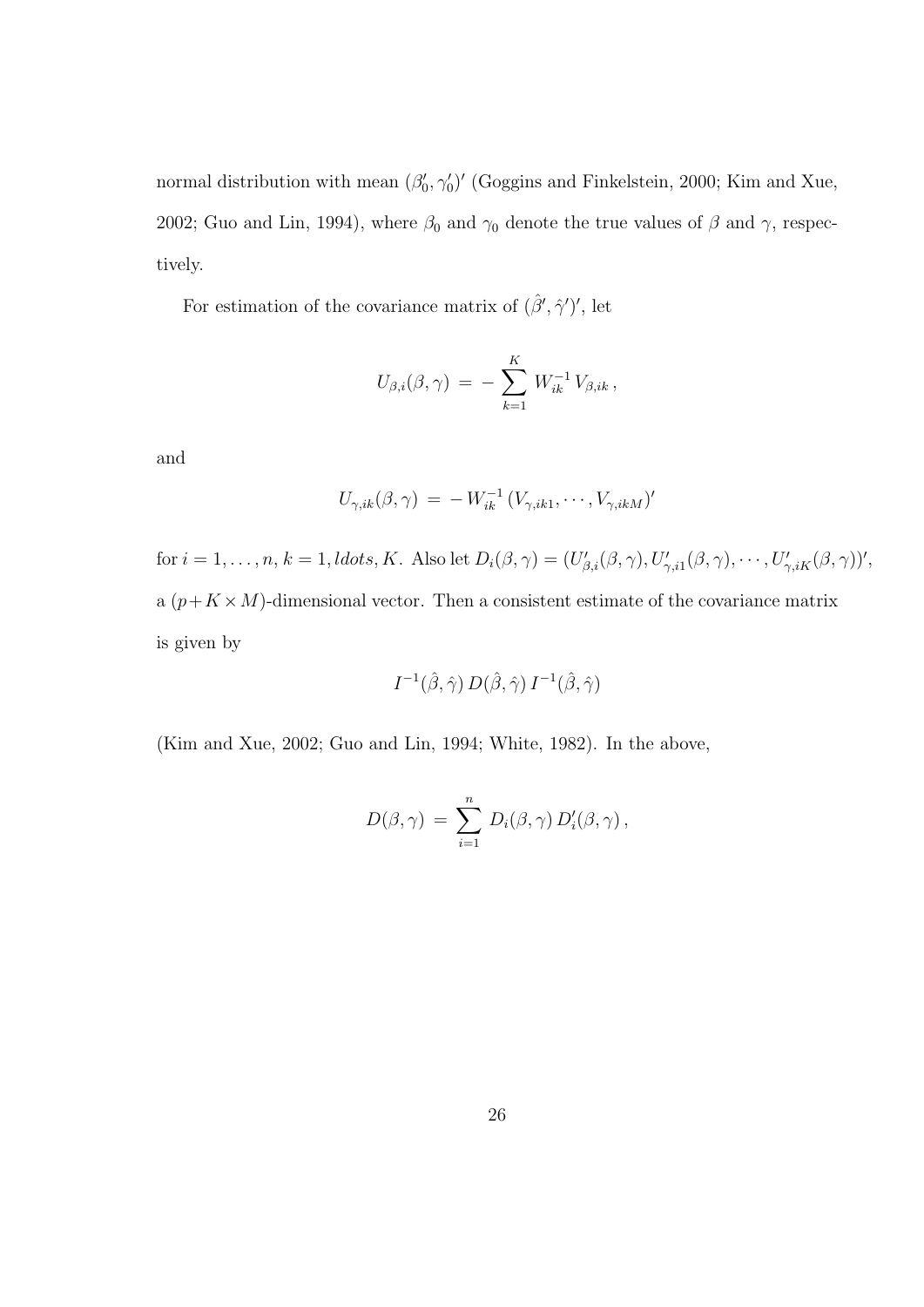and  $I(\beta, \gamma)$  denotes the observed Fisher information matrix and has the form

$$
I(\beta, \gamma) = \begin{pmatrix} I_{\beta\beta}(\beta, \gamma) & I_{\beta\gamma_1}(\beta, \gamma) & \cdots & I_{\beta\gamma_K}(\beta, \gamma) \\ I'_{\beta\gamma_1}(\beta, \gamma) & I_{\gamma_1\gamma_1}(\beta, \gamma) & \cdots & I_{\gamma_1\gamma_K}(\beta, \gamma) \\ \vdots & \vdots & \vdots & \vdots \\ I'_{\beta\gamma_K}(\beta, \gamma) & I_{\gamma_K\gamma_1}(\beta, \gamma) & \cdots & I_{\gamma_K\gamma_K}(\beta, \gamma) \end{pmatrix},
$$

where  $I_{\beta\beta}(\beta,\gamma) = -\partial^2 l(\beta,\gamma)/\partial\beta\partial\beta', I_{\beta\gamma_k}(\beta,\gamma) = -\partial^2 l(\beta,\gamma)/\partial\beta\partial\gamma_k$  and  $I_{\gamma_k\gamma_j}(\beta,\gamma) =$  $-\partial^2 l(\beta, \gamma)/\partial \gamma_k \partial \gamma_j$ , which are given in the Appendix A as mentioned before,  $k, j =$  $1, \ldots, K$ .

Sometimes it is reasonable to assume that the  $K$  failure times have the same baseline distribution functions. That is,

$$
F_{01}(t) = \dots = F_{0K}(t) \tag{2.4}
$$

in model (2.1). This means that  $\gamma_1 = \cdots = \gamma_K$ . Let  $\gamma^* = (\gamma_1^*, \cdots, \gamma_M^*)'$  denote these common  $\gamma_k$ 's. Then the full log-likelihood function  $l(\beta, \gamma)$  reduces to  $l^*(\beta, \gamma^*)$  =  $\sum_{n}$  $_{i=1}^n l_i^*(\beta, \gamma^*)$ , where

$$
l_i^*(\beta, \gamma^*) = \sum_{k=1}^K \log \left\{ \alpha_{ik1} + \sum_{m=1}^M \left( \alpha_{ikm+1} - \alpha_{ikm} \right) \left( \sum_{j=1}^m e^{\gamma_j^* + \mathbf{Z}_i^{\prime} \beta} + 1 \right)^{-1} \right\}.
$$
 (2.5)

Let  $\tilde{\beta}$  and  $\tilde{\gamma}^*$  denote the estimates of  $\beta$  and  $\gamma^*$  defined as the solution to the score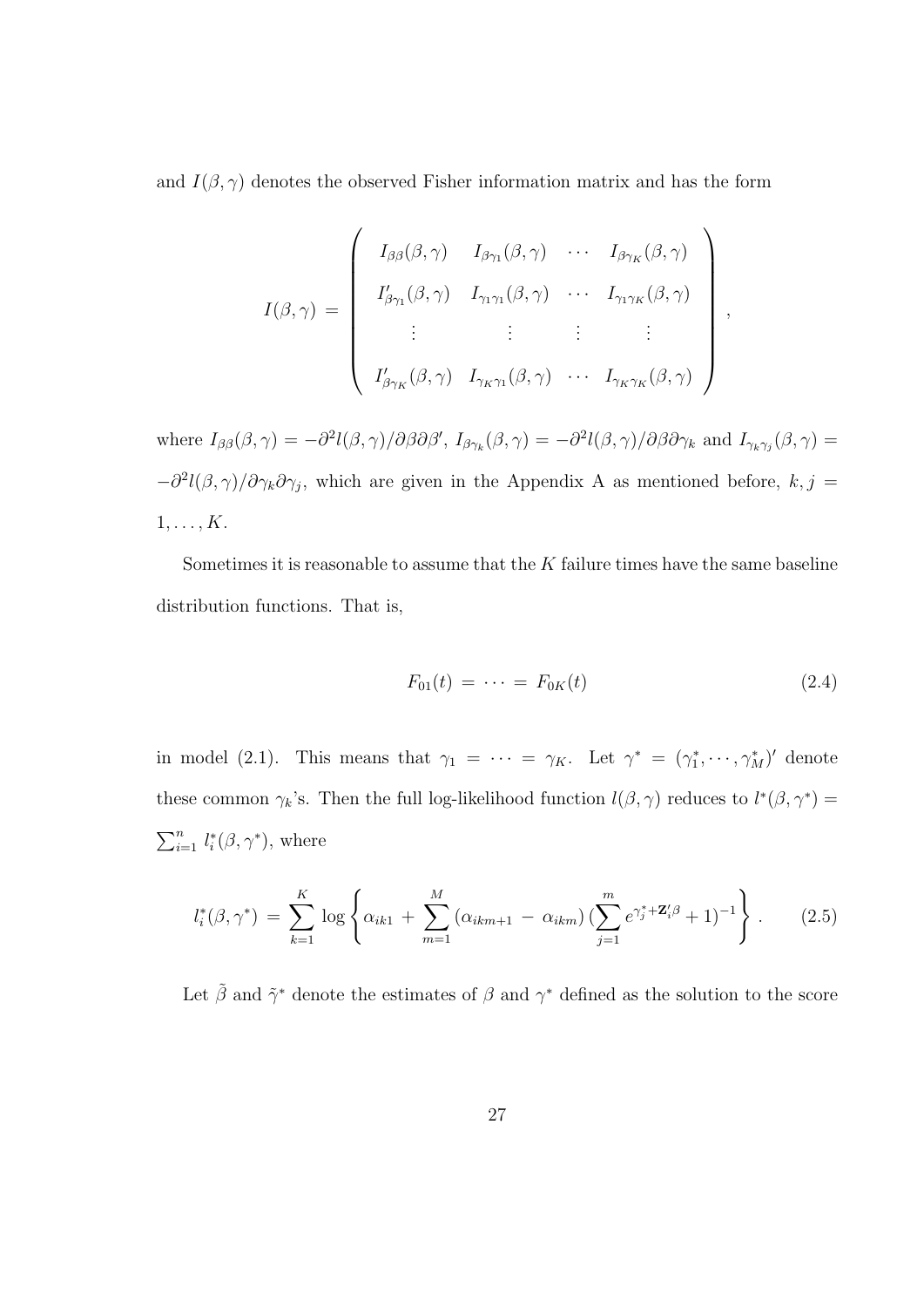equations

$$
U^*_{\beta}(\beta, \gamma^*) \,=\, \frac{\partial l^*(\beta, \gamma^*)}{\partial \beta}\,=\, 0 \;\;,\;\; U^*_{\gamma^*}(\beta, \gamma^*) \,=\, \frac{\partial l^*(\beta, \gamma^*)}{\partial \gamma^*} \,=\, 0\,.
$$

Then as with  $\hat{\beta}$  and  $\hat{\gamma}$ , for large n, one can approximate the joint distribution of  $\tilde{\beta}$ and  $\tilde{\gamma}^*$  by the  $(p+M)$ -variate normal distribution with mean  $(\beta'_0, \gamma_0^*')$  $\binom{x'}{0}$  and covariance matrix  $I^{*-1}(\tilde{\beta}, \tilde{\gamma}^*) D^*(\tilde{\beta}, \tilde{\gamma}^*) I^{*-1}(\tilde{\beta}, \tilde{\gamma}^*)$ . In the above,  $\gamma_0^*$  denotes the true value of  $\gamma^*$ ,

$$
I^*(\beta, \gamma^*) = -\left(\begin{array}{cc} \partial^2 l^*(\beta, \gamma^*)/\partial \beta \partial \beta' & \partial^2 l^*(\beta, \gamma^*)/\partial \beta \partial \gamma^{*'} \\ \partial^2 l^*(\beta, \gamma^*)/\partial \gamma^* \partial \beta & \partial^2 l^*(\beta, \gamma^*)/\partial \gamma^* \partial \gamma^{*'} \end{array}\right),
$$

and

$$
D^*(\beta, \gamma^*) = \sum_{i=1}^n D_i^* D_i^{*'} = \sum_{i=1}^n \left\{ \frac{\partial l_i^*(\beta, \gamma^*)}{\partial(\beta, \gamma^*)} \right\} \left\{ \frac{\partial l_i^*(\beta, \gamma^*)}{\partial(\beta, \gamma^*)} \right\}'.
$$

The expressions of all first and second derivatives used above are given in the Appendix A.

### 2.4 Simulation Study

To assess the performance of the inference procedure presented in the previous sections, we conducted a simulation study with the focus on estimation of regression parameters. In the study, we considered the situation where there exist  $K = 2$  correlated failure times  $T_1$  and  $T_2$  and a scale covariate **Z**, taking value 0 or 1 with probability 0.5. The joint distribution of  $T_1$  and  $T_2$  was assumed to be given by the bivariate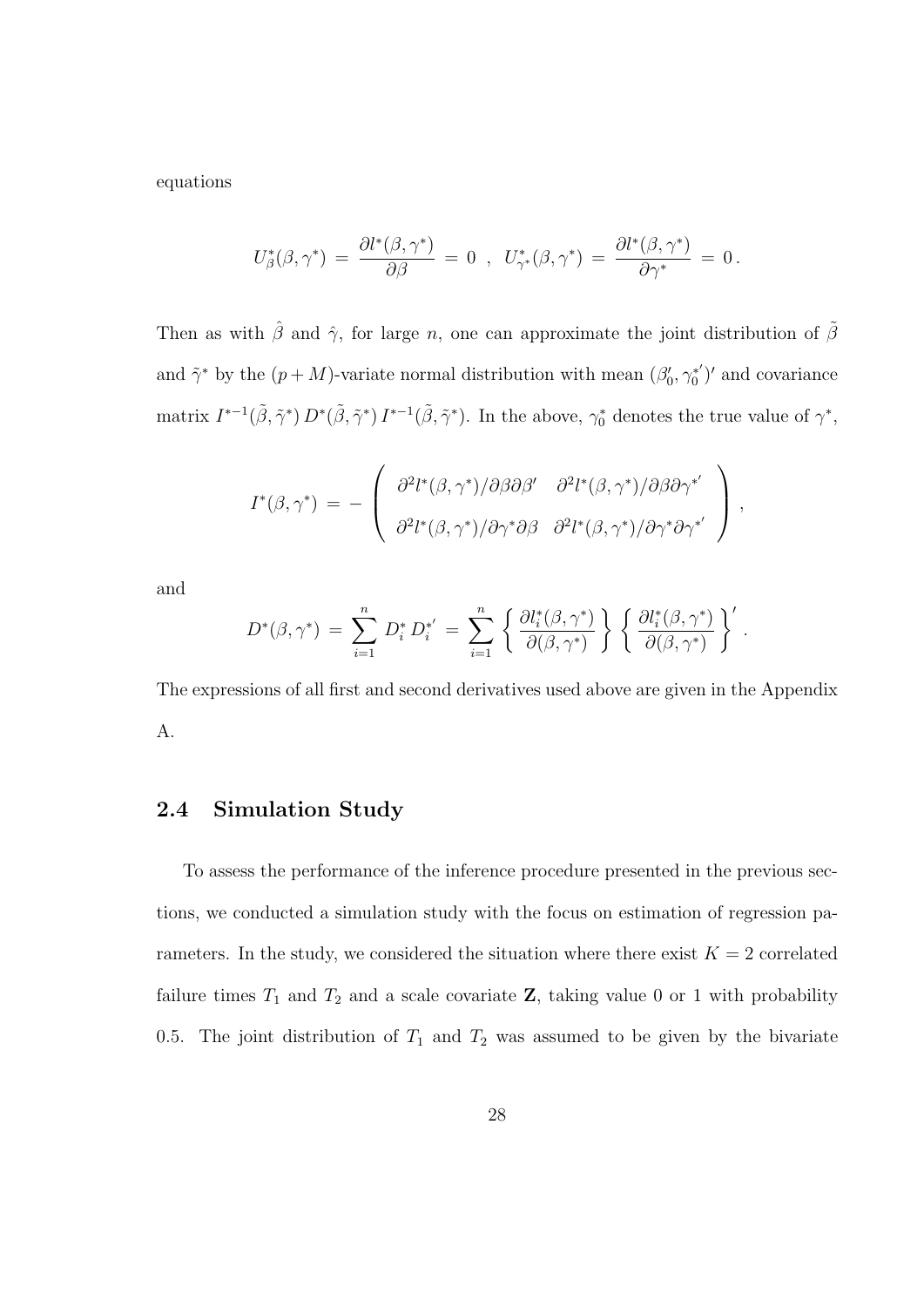exponential distribution (Gumbel, 1960)

$$
F(t_1, t_2 | \mathbf{Z}) = F_1(t_1 | \mathbf{Z}) F_2(t_2 | \mathbf{Z}) [1 + \alpha (1 - F_1(t_1 | \mathbf{Z})) (1 - F_2(t_2 | \mathbf{Z}))].
$$

Here  $\alpha$  represents the association parameter, giving the correlation  $\rho = \alpha/4$ , and  $F_1$ and  $F_2$  denote the exponential distributions, the marginal distributions of  $T_1$  and  $T_2$ , specified by the proportional odds model (2.1) with

$$
\frac{F_{01}(t)}{1 - F_{01}(t)} = 0.2t , \frac{F_{02}(t)}{1 - F_{02}(t)} = 0.25t.
$$

For the generation of interval-censored data, motivated by medical follow-up studies, we assumed that each study subject was supposed to be observed at  $M = 8$  different time points. At each time point, it was assumed that a subject was observed with probability  $1 - q$  independent of observations at the other time points. For subject i and the kth failure time, the observed interval is thus given by the observation times that are right before and after the generated failure time  $T_{ik}$ . The results given below are based on 1000 replications and for sample sizes  $n = 100$  and 200.

Tables 2.1 and 2.2 present the simulation results obtained for situations where  $n = 100, \beta_0 = 0$  or 0.5,  $\rho = 0.1, 0.3, 0.5,$  or 0.7, and  $q = 0.1, 0.3, 0.5,$  or 0.7. In these tables, we calculated based on simulated data the averages of the regression parameter estimates  $\hat{\beta}$  (AVE), the averages of the estimated standard errors of  $\hat{\beta}$  (SEE), the sample standard deviations of  $\hat{\beta}$  (SSE), and the 95% empirical coverage probabilities (CP). The results suggest that the proposed estimate of the regression parameter seems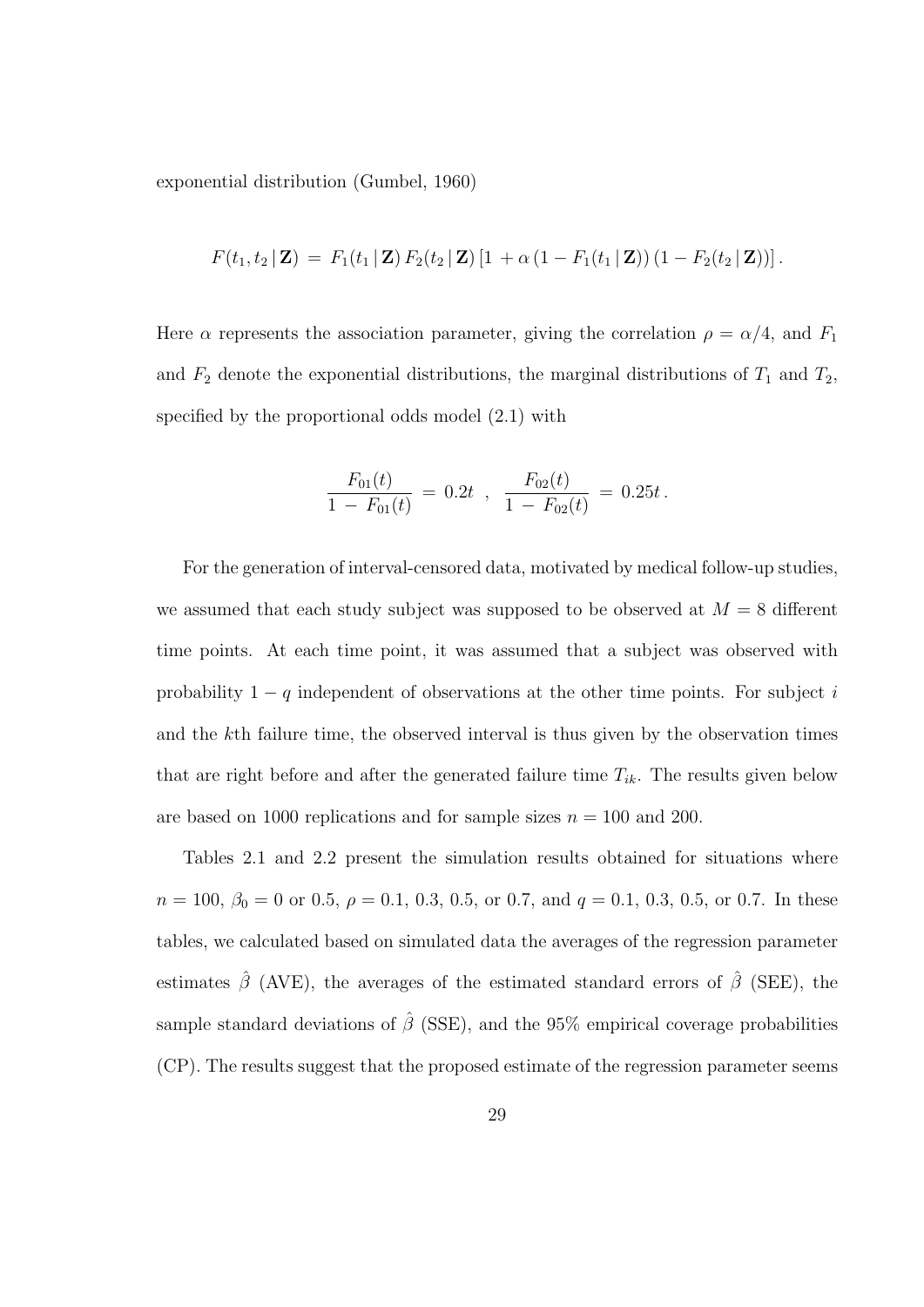to be unbiased and the estimate of the standard error, which is close to the sample standard deviation for most situations considered, is reasonably reliable, especially when the censoring percentage is not too high. The results obtained for  $n = 200$  are given in Tables 2.3 and 2.4 and similar to those presented in Tables 2.1 and 2.2. As expected, compared to the case of  $n = 100$ , both the bias and the standard error become smaller and the empirical coverage probabilities are better. The results also indicate that for situations with smaller sample sizes or large  $q$ , the method could give low empirical coverage probabilities. This is because the large  $q$ , meaning high censoring percentage, corresponds to wide observed intervals for the survival times of interest and thus means less information about the survival times. More comments on this are given below.

To assess the normal approximation to the distribution of  $\hat{\beta}$ , we studied the quantile plots of the standardized  $\hat{\beta}$  against the standard normal variable for various situations considered in Tables 2.1 - 2.4. Figures 2.1 and 2.2 display the situation where  $\beta_0 = 0$ ,  $\rho = 0.5, q = 0.3$  and  $n = 100$  and  $n = 200$ , respectively. Among others, not presented here, indicate that the normal approximation seems reasonable. In the simulation study, we also investigated other set-ups including those with different values of  $\beta_0$  and obtained similar results.

### 2.5 Analysis of an AIDS Clinical Trial

Now we apply the inference procedure proposed in the previous sections to a set of bivariate interval-censored data arising from an AIDS clinical trial, ACTG 181, on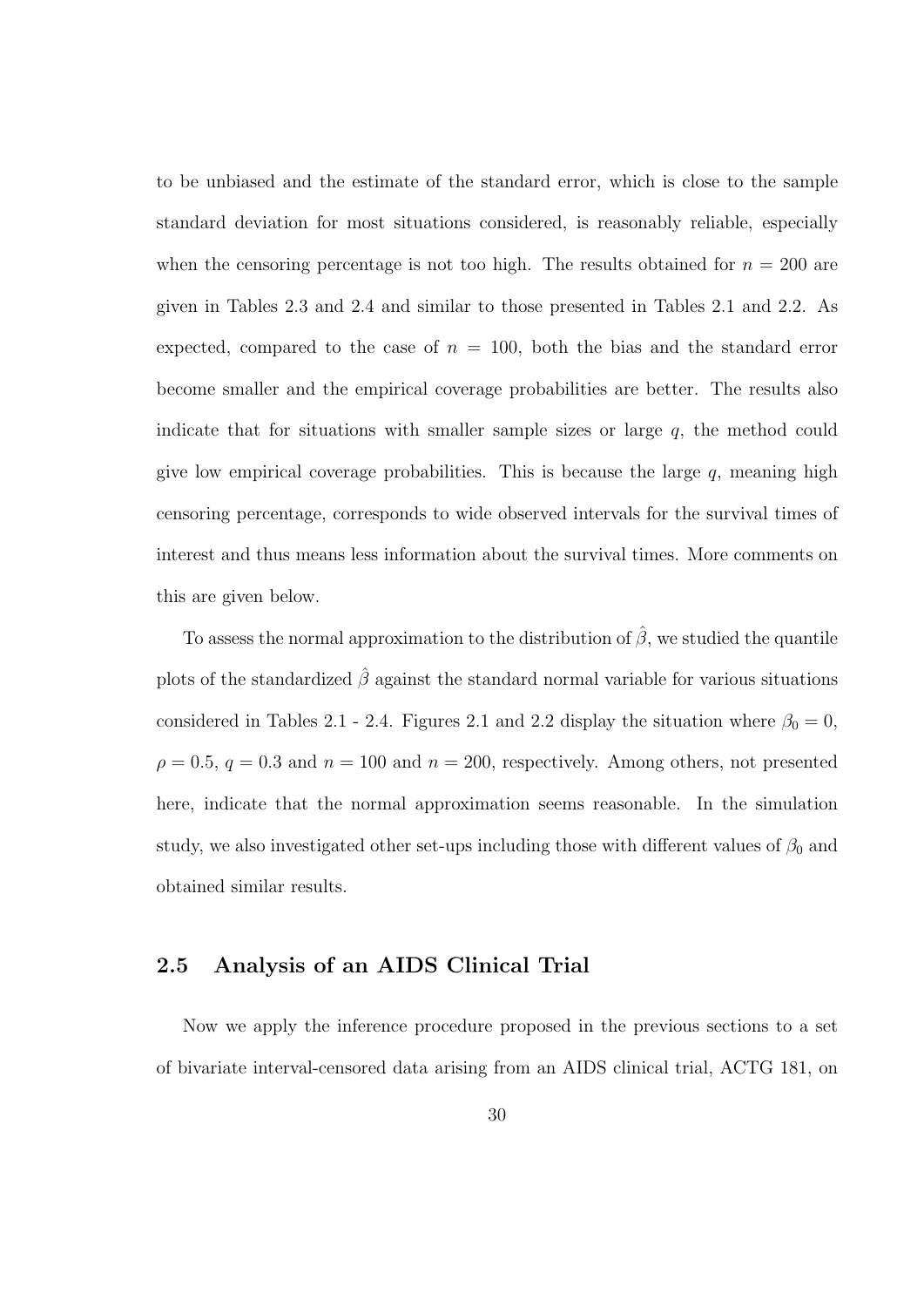HIV-infected individuals (Sun, 2006; Goggins and Finkelstein, 2000; Finkelstein et al., 2002 ). We have described this data set in Section 1.2.4.

Let  $T_1$  and  $T_2$  denote the CMV shedding times in blood and urine, respectively. Following Goggins and Finkelstein  $(2000)$ , define the covariate Z to be 1 if the baseline CD4 count was less than 75 (in late stage of the HIV disease) or 0 otherwise. To study the effect of the baseline CD4 count on CMV shedding in either blood or urine, we first check if  $T_1$  and  $T_2$  can be described by the proportional odds model (2.1). For this, we obtained the separate nonparametric estimates of the marginal survival functions of  $T_1$  and  $T_2$  for the patients with  $Z = 0$  and 1, respectively, using the self-consistency algorithm (Peto, 1973; Turnbull, 1976). Figure 2.3 displays these estimated survival functions of  $T_1$ , the time to CMV shedding in blood, along with the estimates of the same functions assuming that model (2.1) is correct for the patients with their baseline CD4 counts both less than 75 and greater than or equal to 75. The same estimates but for  $T_2$ , the time to CMV shedding in urine, are given in Figure 2.4. The two figures suggest that model (2.1) provides a reasonable fit to the data set considered here.

For the effect of the baseline CD4 count on blood and urine shedding times, the inference procedure given in the previous sections gave  $\hat{\beta} = 1.2637$  with the estimated standard error of 0.1686. This suggests that the patients with baseline CD4 counts lower than 75 were at a significant higher risk of CMV shedding in both the blood and urine than those with baseline CD4 counts over 75. Goggins and Finkelstein (2000) analyzed the same data set assuming that both shedding times follow the marginal proportional hazards model. Based on the maximum likelihood approach, they obtained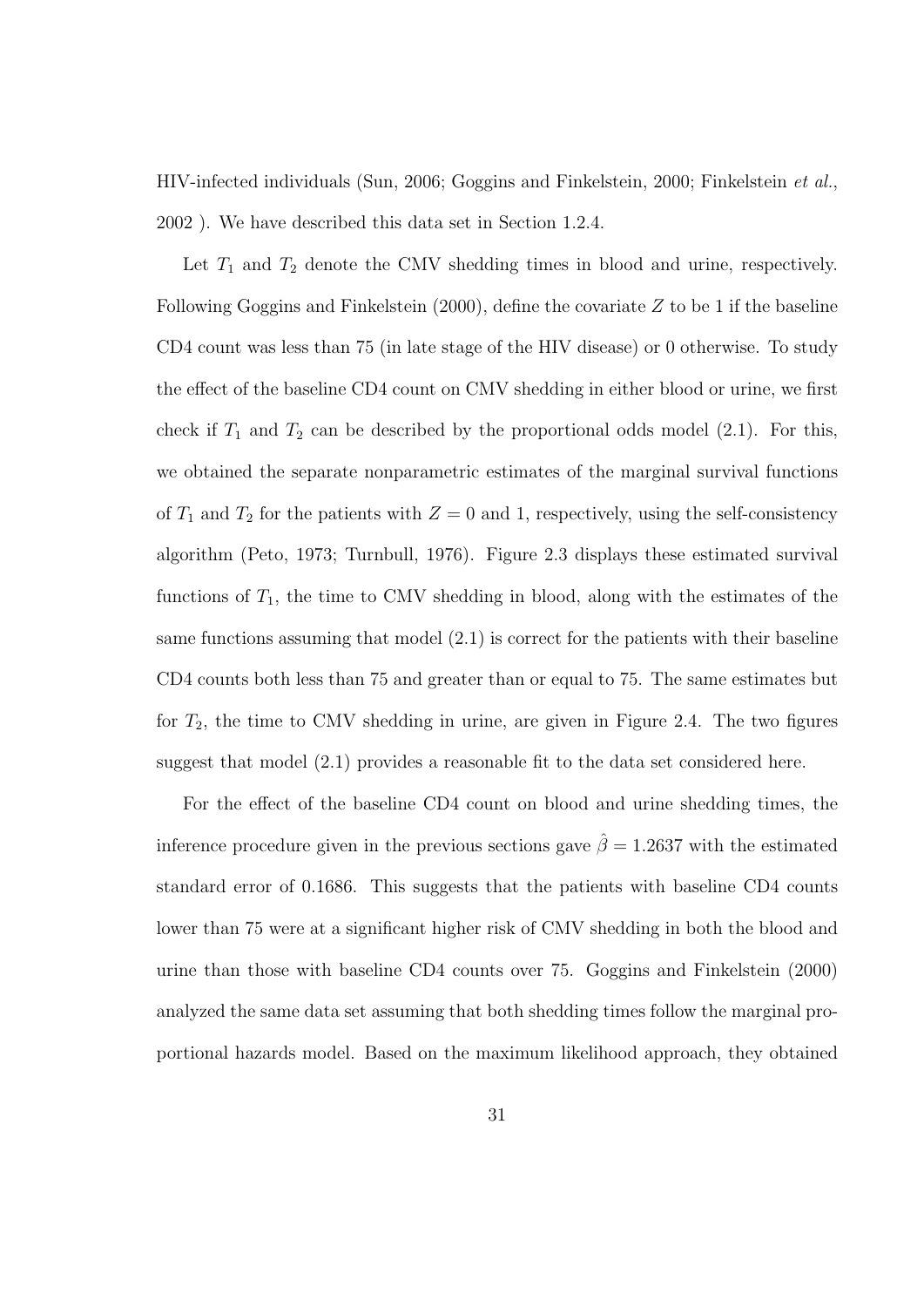0.97 for the estimated effect of the covariate  $Z$  defined above with the estimated standard error of 0.197. This result is similar to that given above using the proportional odds model with the latter giving more significant covariate effect. However, it should be noted that the estimated covariate effect given here is on the odds function, while the one given in Goggins and Finkelstein (2000) is on the hazard or survival function.

### 2.6 Discussion

In this chapter, we considered the fitting of the marginal proportional odds model to multivariate interval-censored failure time data and for inference, the maximum likelihood approach was developed. The proportional odds model is appealing in many situations, especially preferred when covariate or treatment effects change with time and approach to one. In the development of the estimation procedure, following other authors, we made use of the working independence assumption and gave a robust estimate of the covariance matrix of the estimated regression parameters. The method reduces to the usual maximum likelihood approach if there exists only one survival variable of interest  $(K = 1)$ . Numerical studies were performed and they suggest that the presented approach works well for most of practical situations. However, care needs to be exercised if the sample size is small and the censoring percentage is high since in these situations, the coverage probability could be low as shown in the simulation studies. For the situation where the censoring percentage is very high, say, 70% or more, one method that can be used to low the percentage is grouping to reduce the number of probability points or M.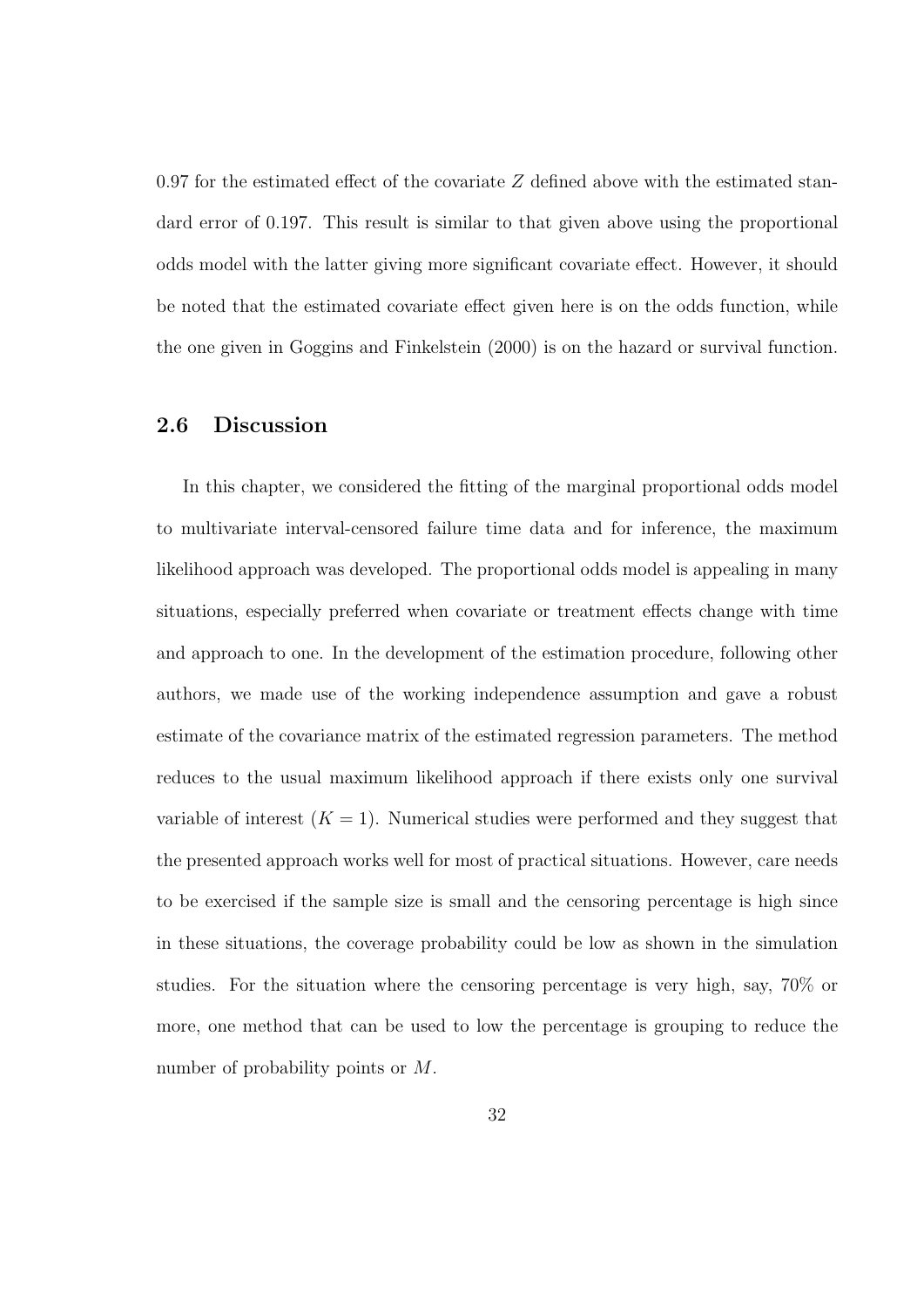As discussed above, an alternative to the approach developed in this chapter is to fit multivariate interval-censored failure time data to the marginal proportional hazards model using the approach given in Goggins and Finkelstein (2000). A natural question is when one should apply the proportional odds model and the inference procedure given in the previous sections. In practice, two types of situations can occur. One is that the observed failure time data are generated from or could be better approximated by the proportional odds model than the proportional hazards model. The other is that there is no clear choice between the two. For the former, it is apparent that one should choose the proportional odds model since one would get invalid estimated covariate effects otherwise. To demonstrate this, consider the set-up in Table 2.2 with  $\rho = 0.5$  and  $q = 0.3$ . For the simulated data there, instead of fitting the proportional odds model as did in the table, the fitting of the proportional hazards model gave AVE  $= 0.2810$ , the average of the estimated covariate effect, which is clearly biased. For the latter type, the decision may be difficult and should be decided based on the subject matter and the interest of the investigator. For example, as pointed out before, the proportional odds model may be a better choice if covariate effects are known to change with time such as diminishing.

In addition to the proportional odds model and the proportional hazards model for regression analysis of multivariate interval-censored data, other alternatives include the additive hazards model, frailty model, and the linear transformation model. All these models have been extensively discussed for univariate failure time data, but there exists limited research on them for multivariate failure time data, especially for multivariate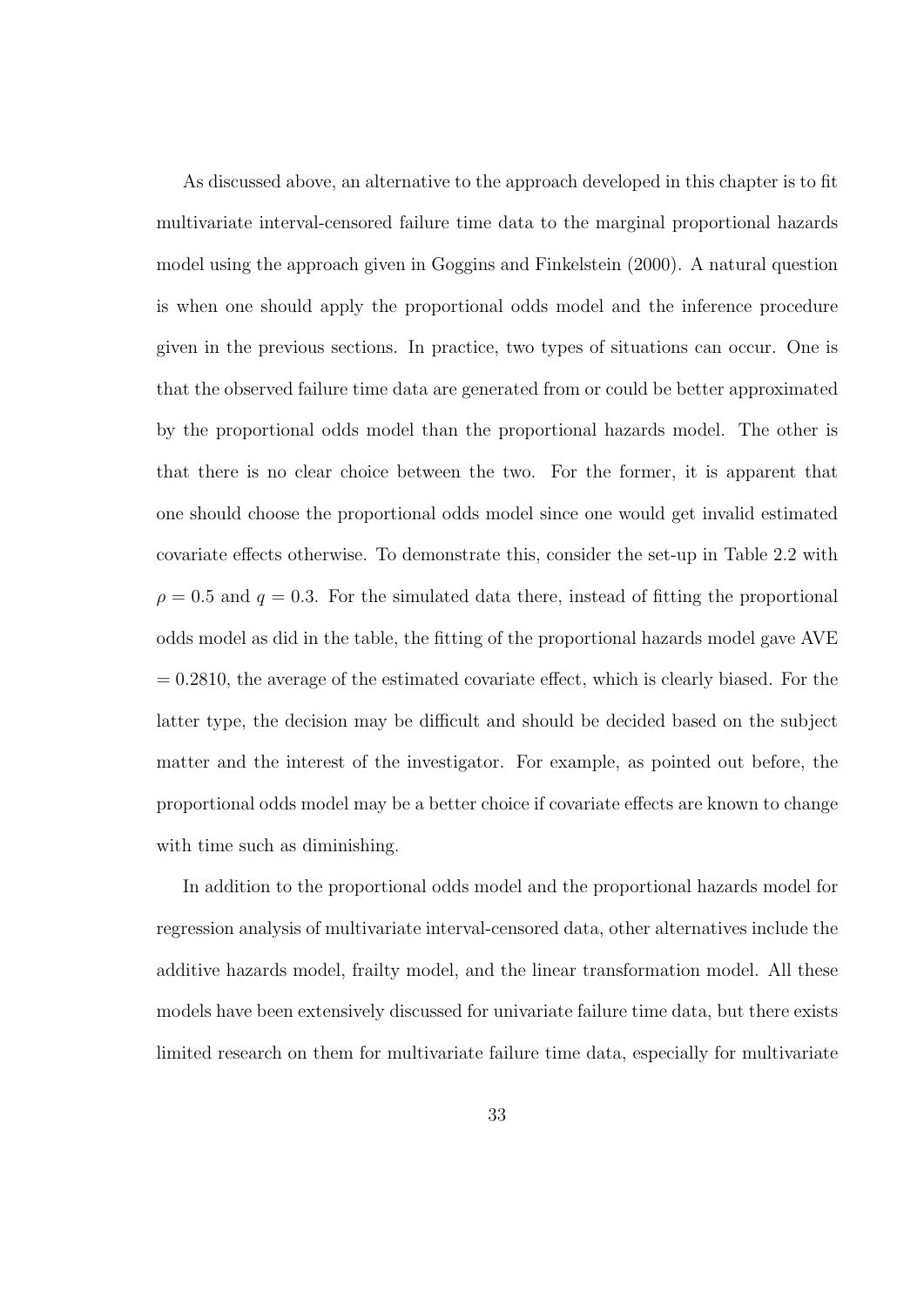interval-censored data. We will discussed the analysis of these models in the following chapters.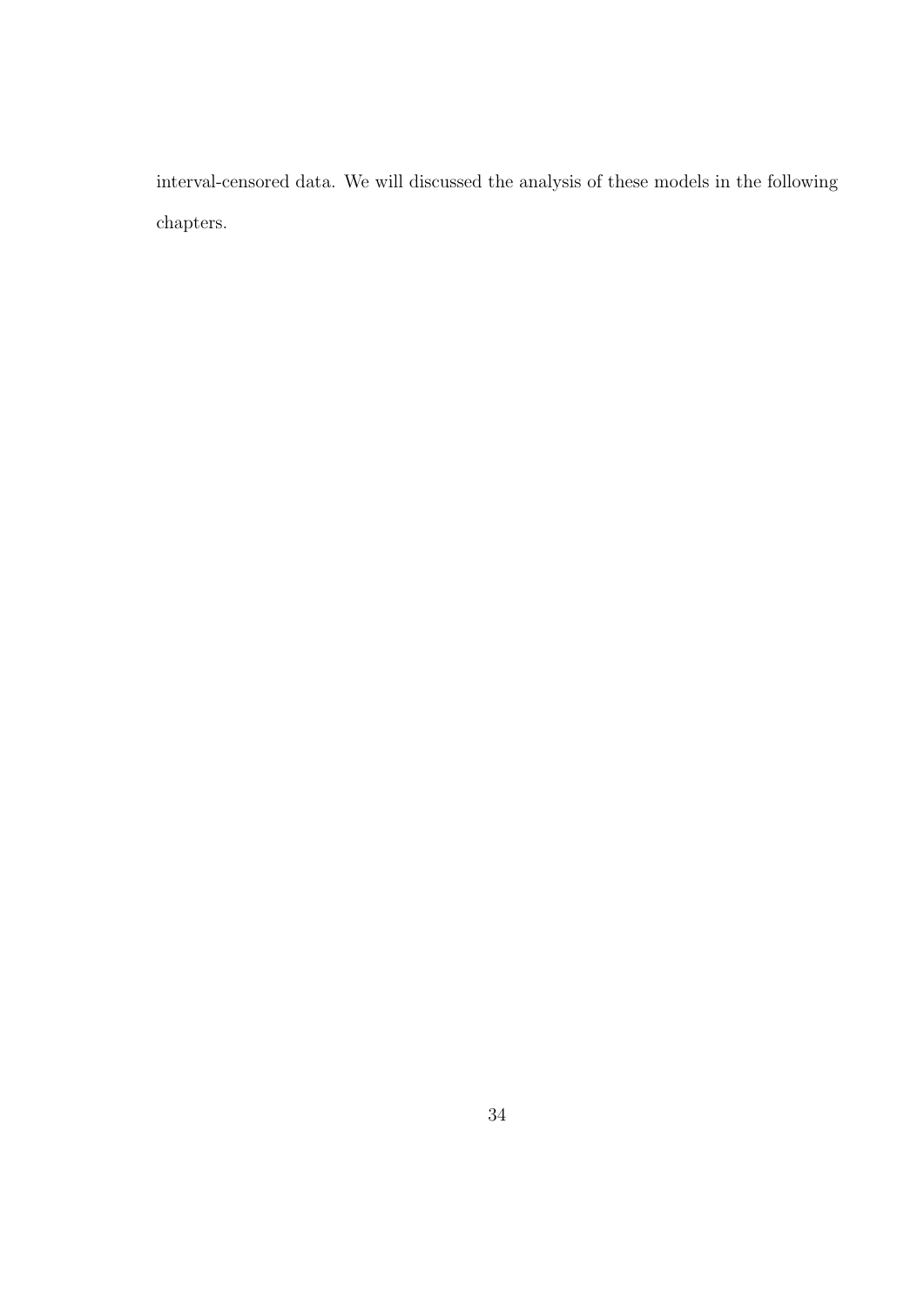## Chapter 3

# THE ADDITIVE HAZARDS MODEL FOR MULTIVARIATE INTERVAL-CENSORED FAILURE TIME DATA

### 3.1 Introduction

This chapter discusses regression analysis of multivariate interval-censored failure time data using the additive hazards model. As discussed before, an example of such data arises from tumorgenicity experiments. In these studies, one often concerns different types of tumors, tumors in different body locations of animals, or different types of tumors in different locations. Although the time to tumor occurrence is usually the variable of interest, the tumor presence or absence can only be observed when animals die or are sacrificed in most situations. Thus the survival time of interest is either leftor right-censored.

In the following, we first introduce the model and assumptions in Section 3.2. Sec-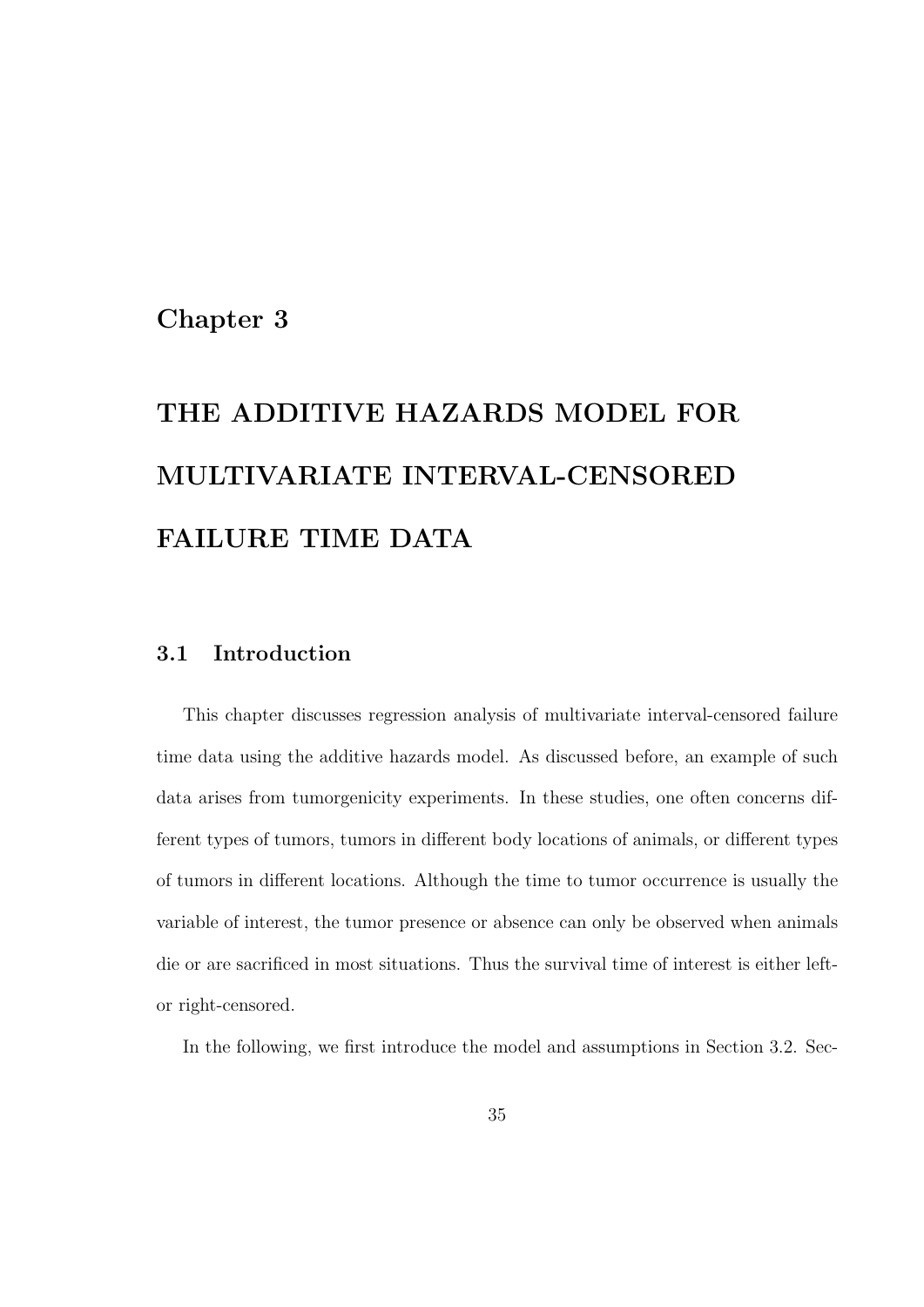tion 3.3 presents an inference approach for regression analysis of multivariate discrete interval-censored failure time data using the additive hazards model. For the construction of the likelihood function, following Goggins and Finkelstein (2000) and Wei et al. (1989), we use the working independence assumption that assumes that the survival variables of interest are independent. The resulting estimates of regression parameters are consistent and asymptotically normal and a robust estimate of their covariance matrix is given that takes into account the correlation of the survival variables. In Section 3.4, we present some simulation results that indicate that the presented inference approach works reasonably well for practical situations. Section 3.5 contains some concluding remarks.

### 3.2 Models and Assumptions

As in Chapter 2, consider a survival study that involves  $K$  possibly correlated failure times  $(T_1, \dots, T_K)$ . Suppose that the  $T_k$ 's can be observed only to belong to one of M different intervals given by or each study subject is observed only at M time points  $0 = t_0 < t_1 < t_2 < \cdots < t_M < t_{M+1} = \infty$ . This is usually the case in medical follow-up studies or clinical trials. Note that for simplicity, we use the same set of values or intervals for all  $T_k$  here and if they have different sets of intervals, the inference procedure can be developed similarly as below. Given a  $p$ -dimensional vector of covariates  $\mathbf{Z}$ , it will be assumed that the hazard function of  $T_k$  is given by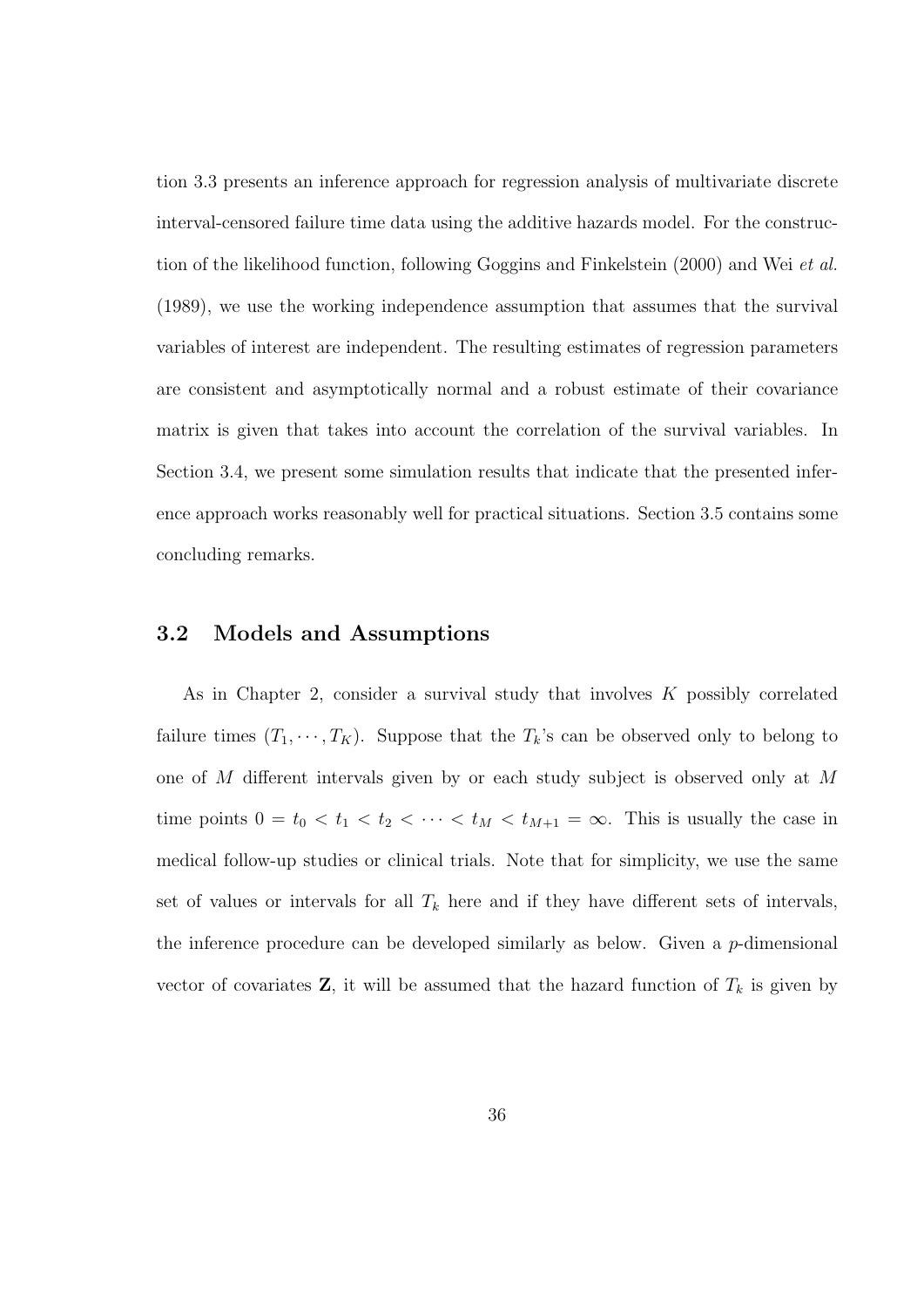the following additive hazards model

$$
\lambda_k(t) = \lambda_{0k}(t) + \mathbf{Z}'\boldsymbol{\beta}, \qquad (3.1)
$$

where  $\lambda_{0k}(t)$  denotes a completely unknown baseline hazard function and  $\beta$  is the p-dimensional vector of regression parameters.

Note that model (3.1) assumes that the baseline hazard functions may be different for different failure times, but the covariate effects for all  $K$  failure variables are the same. A situation may occur where the covariate effects may also be different and in this case, one can define a common, big covariate vector (Goggins and Finkelstein, 2000). The same is true for the covariates **Z**. Let  $\Lambda_{0k}(t) = \int_0^t \lambda_{0k}(s)ds$ , the cumulative baseline hazard function of  $T_k$ ,  $k = 1, ..., K$ . Then under model (3.1) and given **Z**, the probability that  $T_k$  is observed to belong to the mth interval  $(t_{m-1}, t_m]$  is given by

$$
p_{km}(\mathbf{Z}) = e^{-\Lambda_{0k}(t_{m-1}) - x_{m-1}(\mathbf{Z})'\beta} - e^{-\Lambda_{0k}(t_m) - x_m(\mathbf{Z})'\beta},
$$

where  $x_m(\mathbf{Z}) = \int_0^{t_m} \mathbf{Z}(s) ds, m = 1, ..., M, k = 1, ..., K$ .

For inference about  $\beta$ , we assume that only interval-censored data about the  $T_k$ 's are available and they have the form

$$
\{ (L_{ik}, R_{ik}), Z_i(t); i = 1, \ldots, n, k = 1, \ldots, K \}.
$$

In the above,  $(L_{ik}, R_{ik}]$  denotes the interval within which the kth failure of the *i*th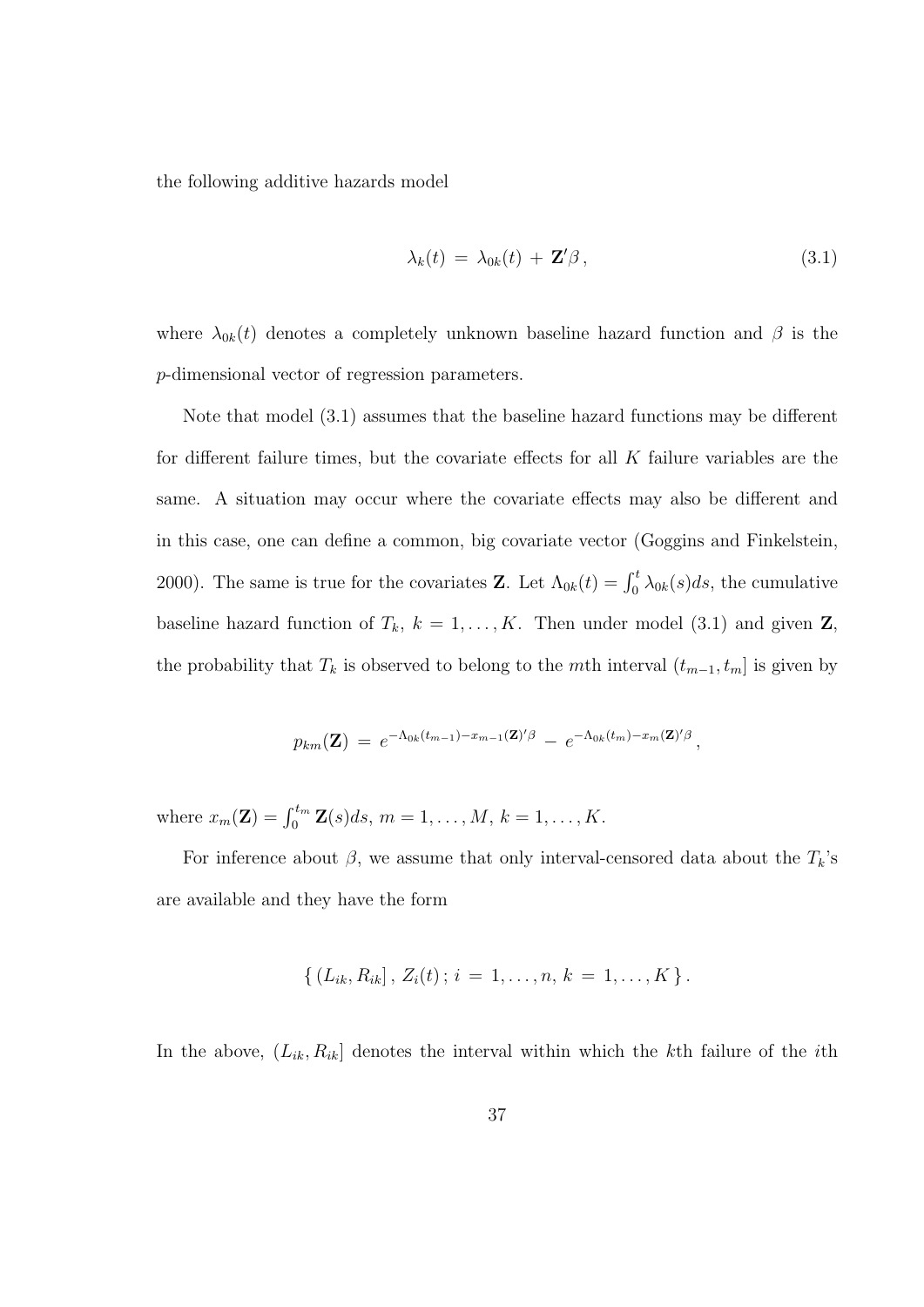subject is observed to occur and  $n$  the number of subjects under study. Here we use the convention that  $L_{ik} = R_{ik}$  means that we have an exact observation on the kth failure time of the *i*th subject and  $R_{ik} = t_{M+1} = \infty$  means that the observation on  $T_{ik}$  is right-censored. In the following, we assume that  $\{L_{ik}, R_{ik}\}\subseteq \{t_m\}$  and define  $\alpha_{ikm} = 1$  if  $(L_{ik}, R_{ik}]$  contains  $t_m$  and  $\alpha_{ikm} = 0$  otherwise,  $m = 1, ..., M + 1$ ,  $k = 1, \ldots, K, i = 1, \ldots, n$ . Then the likelihood contribution from the kth type of failure of the ith subject is given by

$$
L_{ik}(\beta, \underline{\Lambda}_k) = \sum_{m=1}^{M+1} \alpha_{ikm} p_{km}(\mathbf{Z}_i),
$$

where  $\underline{\Lambda}_k = (\Lambda_{0k}(t_1), \ldots, \Lambda_{0k}(t_M))'$  and  $p_{kM+1}(\mathbf{Z}_i) = e^{-\Lambda_{0k}(t_M) - x'_M(\mathbf{Z}_i)\beta}$ . In the next section, we discuss estimation of regression parameters  $\beta$  along with other parameters.

### 3.3 Parameter Estimation

To estimate  $\beta$  as well as the  $\underline{\Lambda}_k$ 's, following Goggins and Finkelstein (2000), and Wei *et al.* (1989), we use the working independence assumption that assumes that the K failure types are independent. Under this working independence assumption, the full log-likelihood function has the form

$$
l(\beta, \underline{\Lambda}_k) = \sum_{k=1}^K \sum_{i=1}^n \log \{ L_{ik}(\beta, \underline{\Lambda}_k) \},
$$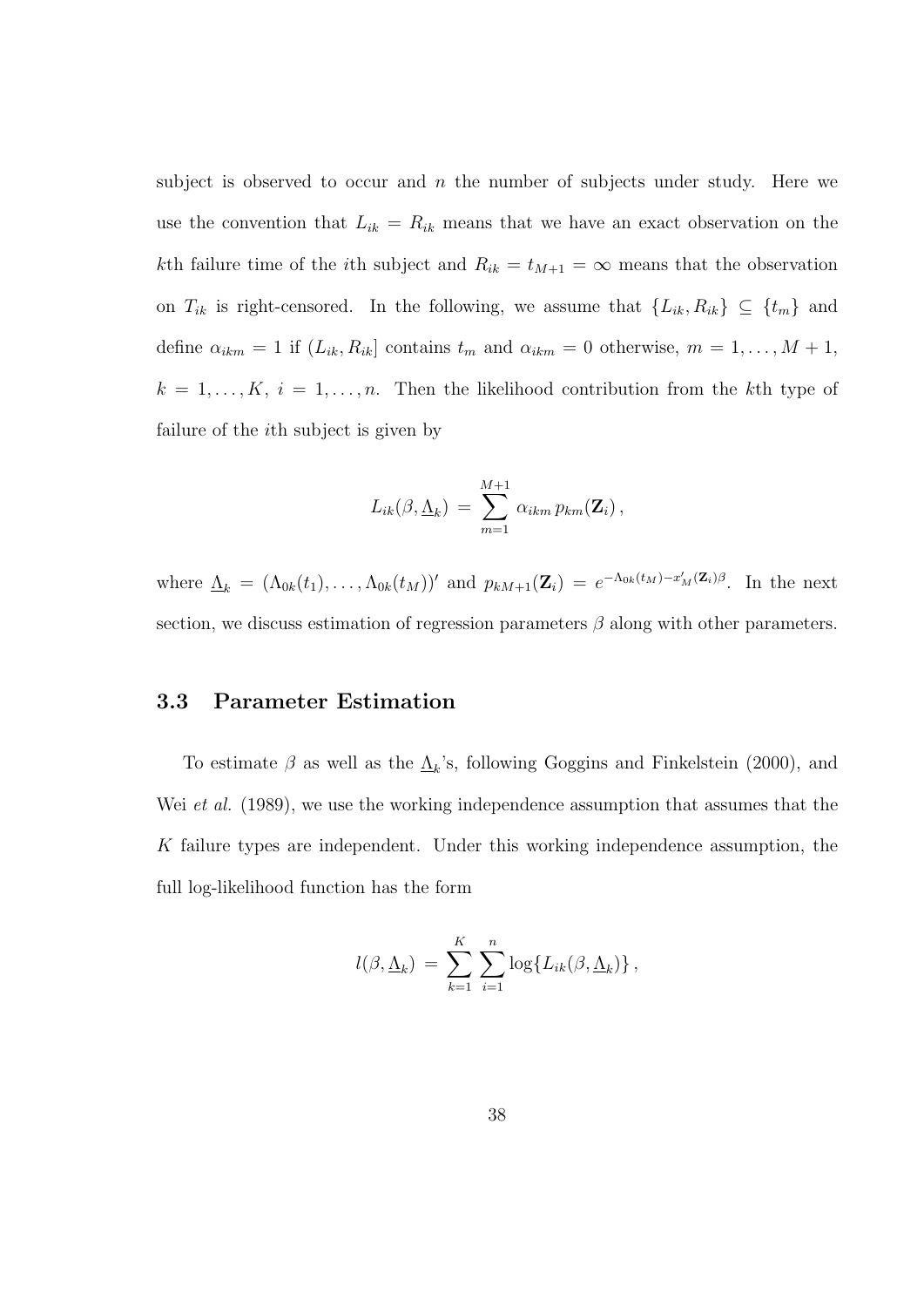and one can maximize  $l(\beta, \underline{\Lambda}_k)$  over  $\beta$  and the  $\underline{\Lambda}_k$ 's subject to

$$
0 \leq \Lambda_{0k}(t_1) \leq \cdots \leq \Lambda_{0k}(t_M),
$$

where  $k = 1, \ldots, K$ .

To eliminate the parameter range restriction, define  $\Delta_{km} = \Lambda_{0k}(t_m) - \Lambda_{0k}(t_{m-1})$ and  $\gamma_{km} = \log \Delta_{km}$ ,  $m = 1, \ldots, M$ ,  $k = 1, \ldots, K$ . Let  $\gamma_k = (\gamma_{k1}, \cdots, \gamma_{kM})'$  and  $\gamma = (\gamma_1', \dots, \gamma_K')'$ . Then the full log-likelihood function can be rewritten as

$$
l(\beta, \gamma) = \sum_{k=1}^{K} \sum_{i=1}^{n} \log \left\{ \alpha_{ik1} + \sum_{m=1}^{M} \left( \alpha_{ikm+1} - \alpha_{ikm} \right) e^{-\sum_{j=1}^{m} \exp(\gamma_{kj}) - x'_{m}(\mathbf{Z}_{i})\beta} \right\}.
$$
 (3.2)

To maximize  $l(\beta, \gamma)$ , one can use, for example, the Newton-Raphson algorithm. For this, we need the first derivatives of  $l(\beta, \gamma)$  and they have the forms

$$
U_{\beta}(\beta,\gamma) = \frac{\partial l(\beta,\gamma)}{\partial \beta} = - \sum_{i=1}^{n} \sum_{k=1}^{K} W_{ik}^{-1} V_{\beta,ik},
$$

and

$$
U_{\gamma_{km}}(\beta,\gamma) = \frac{\partial l(\beta,\gamma)}{\partial \gamma_{km}} = -\sum_{i=1}^n W_{ik}^{-1} V_{\gamma,ikm},
$$

where

$$
W_{ik} = \alpha_{ik1} + \sum_{m=1}^{M} (\alpha_{ikm+1} - \alpha_{ikm}) e^{-\sum_{j=1}^{m} \exp(\gamma_{kj}) - x'_{m}(\mathbf{Z}_{i})\beta},
$$
  

$$
V_{\beta,ik} = -\frac{\partial W_{ik}}{\partial \beta} = \sum_{m=1}^{M} x_{im} (\alpha_{ikm+1} - \alpha_{ikm}) e^{-\sum_{j=1}^{m} \exp(\gamma_{kj}) - x'_{m}(\mathbf{Z}_{i})\beta}
$$

,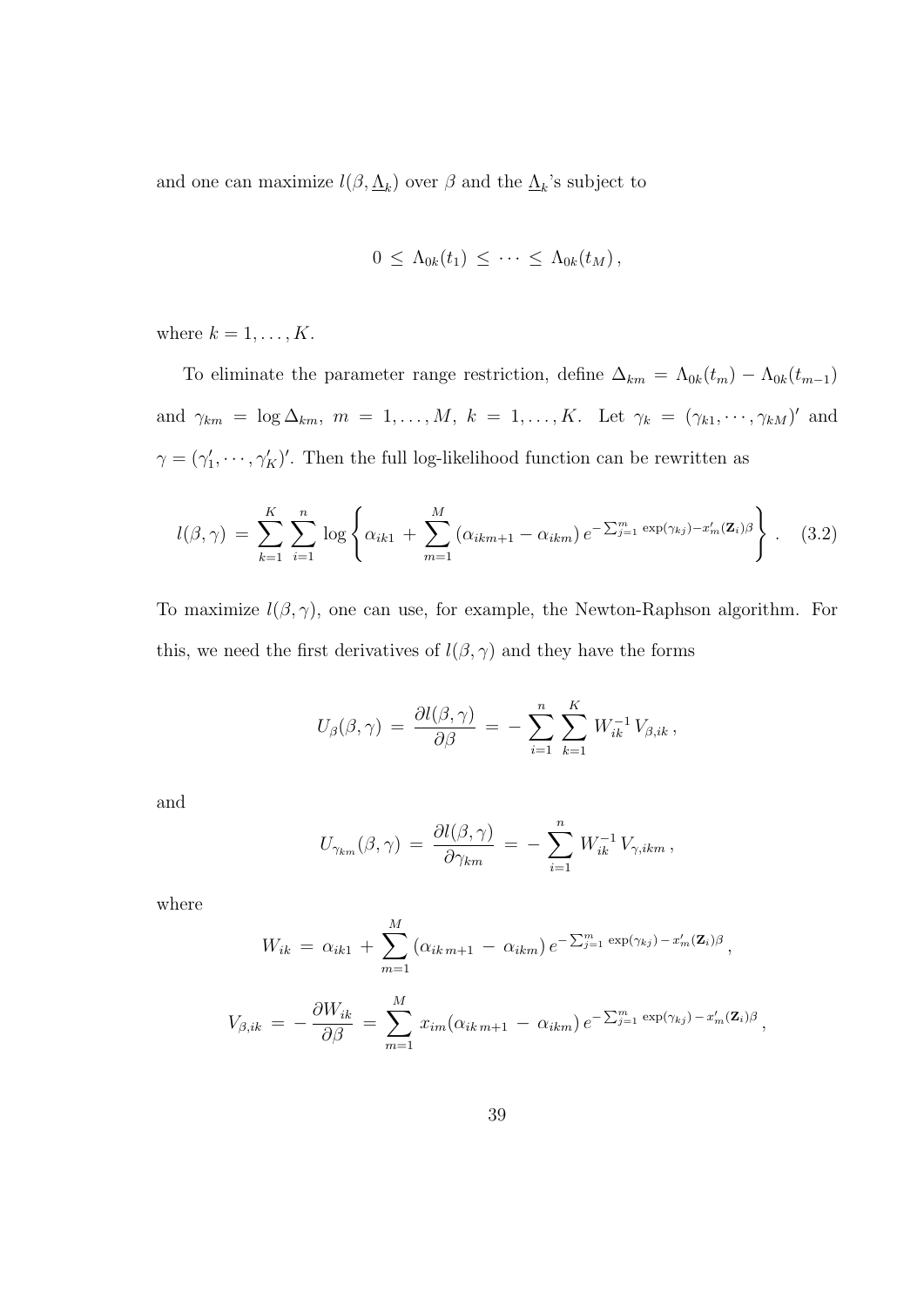and

$$
V_{\gamma,ikm} = -\frac{\partial W_{ik}}{\partial \gamma_{km}} = \sum_{s=m}^{M} (\alpha_{ik\,s+1} - \alpha_{iks}) e^{\gamma_{km} - \sum_{j=1}^{s} \exp(\gamma_{kj}) - x'_{m}(\mathbf{Z}_{i})\beta}.
$$

The second derivatives of  $l(\beta, \gamma)$  are given in the Appendix B.

For  $k = 1, ..., K$ , let  $U_{k,\gamma}(\beta, \gamma) = (U_{\gamma_{k1}}(\beta, \gamma), ..., U_{\gamma_{kM}}(\beta, \gamma))'$ . Then one can estimate  $\beta$  and  $\gamma$  by  $\hat{\beta}$  and  $\hat{\gamma}$  defined as the solution to the equations

$$
U_{\beta}(\beta,\gamma) = 0 \; , \; U_{1,\gamma}(\beta,\gamma) = 0 \; , \; \cdots, \; U_{K,\gamma}(\beta,\gamma) = 0. \tag{3.3}
$$

For large n, the distribution of  $(\hat{\beta}', \hat{\gamma}')'$  can be approximated by the  $(p + KM)$ -variate normal distribution with mean  $(\beta'_0, \gamma'_0)'$  (Goggins and Finkelstein, 2000; Guo and Lin, 1994; Kim and Xue, 2002), where  $\beta_0$  and  $\gamma_0$  denote the true values of  $\beta$  and  $\gamma$ , respectively.

To estimate the covariance matrix of  $(\hat{\beta},\hat{\gamma}),$  let

$$
U_{\beta,i}(\beta,\gamma) = -\sum_{k=1}^K W_{ik}^{-1} V_{\beta,ik},
$$

and

$$
U_{\gamma,ik}(\beta,\gamma) = -W_{ik}^{-1} (V_{\gamma,ik1},\cdots,V_{\gamma,ikM})'
$$

for  $i = 1, \ldots, n, k = 1, \ldots, K$ . Also let  $D_i(\beta, \gamma) = (U'_{\beta,i}(\beta, \gamma), U'_{\gamma,i1}(\beta, \gamma), \cdots, U'_{\gamma,iK}(\beta, \gamma))'$ , a  $(p+K\times M)$ -dimensional vector. Then a consistent estimate of covariance matrix is given by

$$
I^{-1}(\hat{\beta}, \hat{\gamma}) D(\hat{\beta}, \hat{\gamma}) I^{-1}(\hat{\beta}, \hat{\gamma})
$$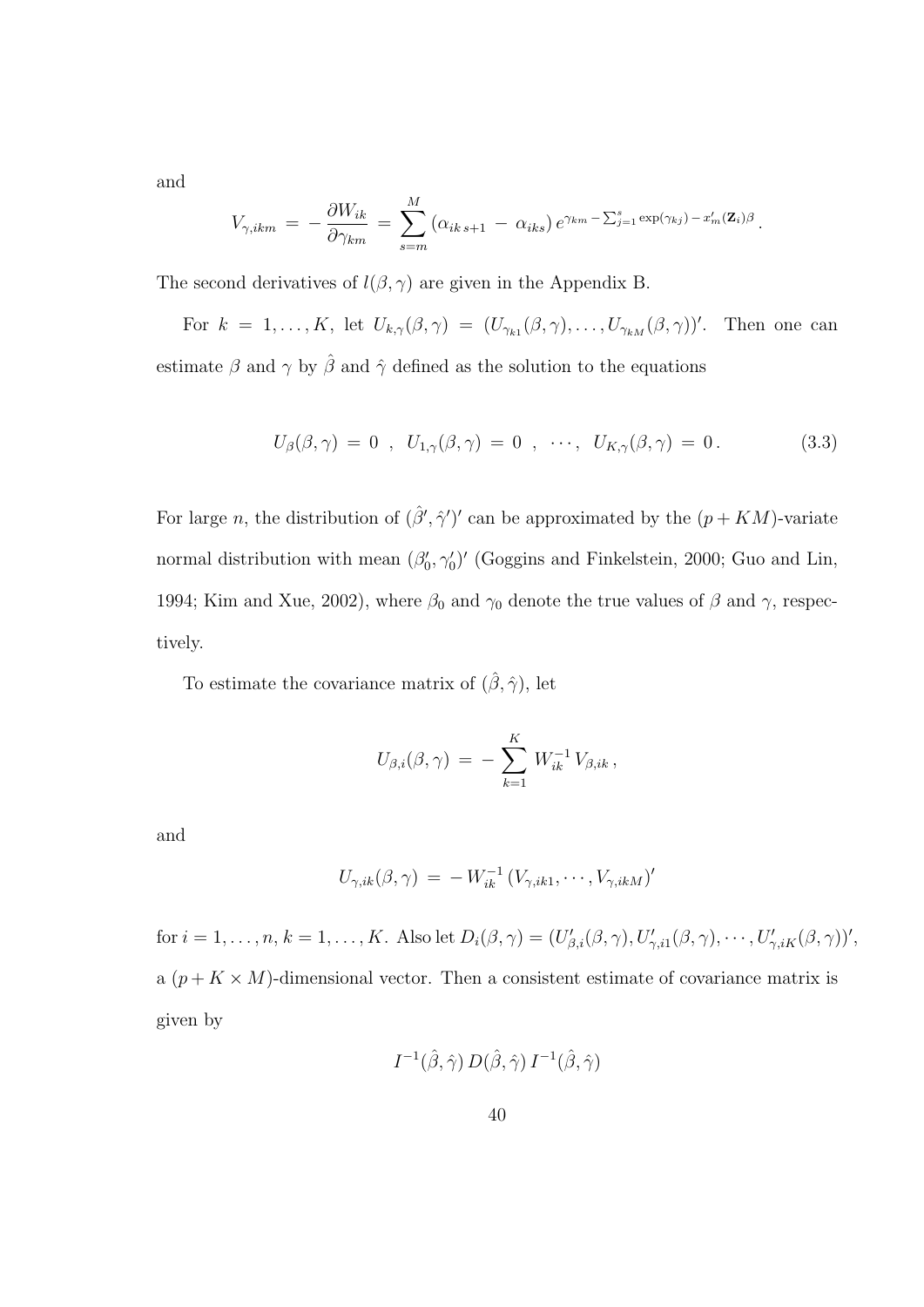(Kim and Xue, 2002; Guo and Lin, 1994; White, 1982). In the above,

$$
D(\beta, \gamma) = \sum_{i=1}^{n} D_i(\beta, \gamma) D_i'(\beta, \gamma)
$$

and  $I(\beta, \gamma)$  denotes the observed Fisher information matrix and has the form

$$
I(\beta, \gamma) = \begin{pmatrix} I_{\beta\beta}(\beta, \gamma) & I_{\beta\gamma_1}(\beta, \gamma) & \cdots & I_{\beta\gamma_K}(\beta, \gamma) \\ I'_{\beta\gamma_1}(\beta, \gamma) & I_{\gamma_1\gamma_1}(\beta, \gamma) & \cdots & I_{\gamma_1\gamma_K}(\beta, \gamma) \\ \vdots & \vdots & \vdots & \vdots \\ I'_{\beta\gamma_K}(\beta, \gamma) & I_{\gamma_K\gamma_1}(\beta, \gamma) & \cdots & I_{\gamma_K\gamma_K}(\beta, \gamma) \end{pmatrix}
$$

where  $I_{\beta\beta}(\beta,\gamma) = -\partial^2 l(\beta,\gamma)/\partial\beta\partial\beta', I_{\beta\gamma_k}(\beta,\gamma) = -\partial^2 l(\beta,\gamma)/\partial\beta\partial\gamma_k$  and  $I_{\gamma_k\gamma_j}(\beta,\gamma) =$  $-\partial^2 l(\beta, \gamma)/\partial \gamma_k \partial \gamma_j$ , which are given in the Appendix B as mentioned before,  $k, j =$  $1, \ldots, K$ .

Sometimes it is reasonable to assume that the  $K$  failure times have the same marginal baseline hazard function. That is,

$$
\lambda_{01}(t) = \dots = \lambda_{0K}(t) \tag{3.4}
$$

,

in model (3.1). This means that  $\gamma_1 = \cdots = \gamma_K$ . Let  $\gamma^* = (\gamma_1^*, \cdots, \gamma_M^*)'$  denote these common  $\gamma_k$ 's. Then the full log-likelihood function  $l(\beta, \gamma)$  reduces to  $l^*(\beta, \gamma^*)$  =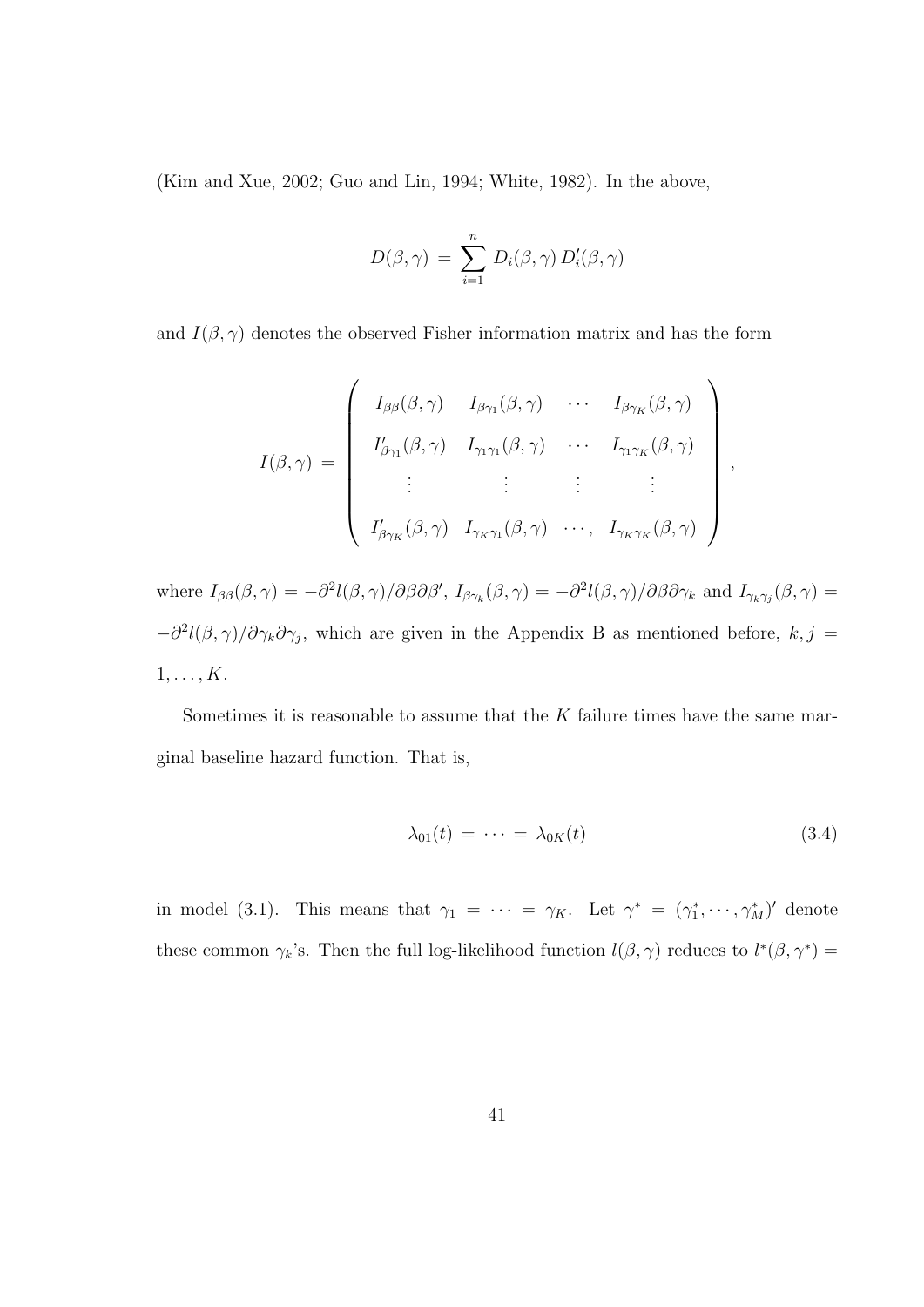$\sum_{n}$  $_{i=1}^n l_i^*(\beta, \gamma^*)$ , where

$$
l_i^*(\beta, \gamma^*) = \sum_{k=1}^K \log \left\{ \alpha_{ik1} + \sum_{m=1}^M (\alpha_{ikm+1} - \alpha_{ikm}) e^{-\sum_{j=1}^m \exp(\gamma_j^*) - x_m'(\mathbf{Z}_i)\beta} \right\}.
$$
 (3.5)

Let  $\tilde{\beta}$  and  $\tilde{\gamma}^*$  denote the estimates of  $\beta$  and  $\gamma^*$  defined as the solution to the score equations

$$
U^*_\beta(\beta, \gamma^*) \,=\, \frac{\partial l^*(\beta, \gamma^*)}{\partial \beta}\,=\, 0 \;\;,\;\; U^*_{\gamma^*}(\beta, \gamma^*) \,=\, \frac{\partial l^*(\beta, \gamma^*)}{\partial \gamma^*} \,=\, 0\,.
$$

Then as with  $\hat{\beta}$  and  $\hat{\gamma}$ , for large n, one can approximate the joint distribution of  $\tilde{\beta}$ and  $\tilde{\gamma}^*$  by the  $(p+M)$ -variate normal distribution with mean  $(\beta'_0, \gamma_0^*')$  $\binom{*}{0}'$  and covariance matrix  $I^{*-1}(\tilde{\beta}, \tilde{\gamma}^*) D^*(\tilde{\beta}, \tilde{\gamma}^*) I^{*-1}(\tilde{\beta}, \tilde{\gamma}^*)$ . In the above,  $\gamma_0^*$  denotes the true values of  $\gamma^*$ ,

$$
I^*(\beta, \gamma^*) = -\left(\begin{array}{cc} \partial^2 l^*(\beta, \gamma^*)/\partial \beta \partial \beta' & \partial^2 l^*(\beta, \gamma^*)/\partial \beta \partial \gamma^{*'} \\ \partial^2 l^*(\beta, \gamma^*)/\partial \gamma^* \partial \beta & \partial^2 l^*(\beta, \gamma^*)/\partial \gamma^* \partial \gamma^{*'} \end{array}\right),
$$

and

$$
D^*(\beta, \gamma^*) = \sum_{i=1}^n D_i^* D_i^{*'} = \sum_{i=1}^n \left\{ \frac{\partial l_i^*(\beta, \gamma^*)}{\partial(\beta, \gamma^*)} \right\} \left\{ \frac{\partial l_i^*(\beta, \gamma^*)}{\partial(\beta, \gamma^*)} \right\}'.
$$

The expressions of all first and second derivatives used above are given in the Appendix B.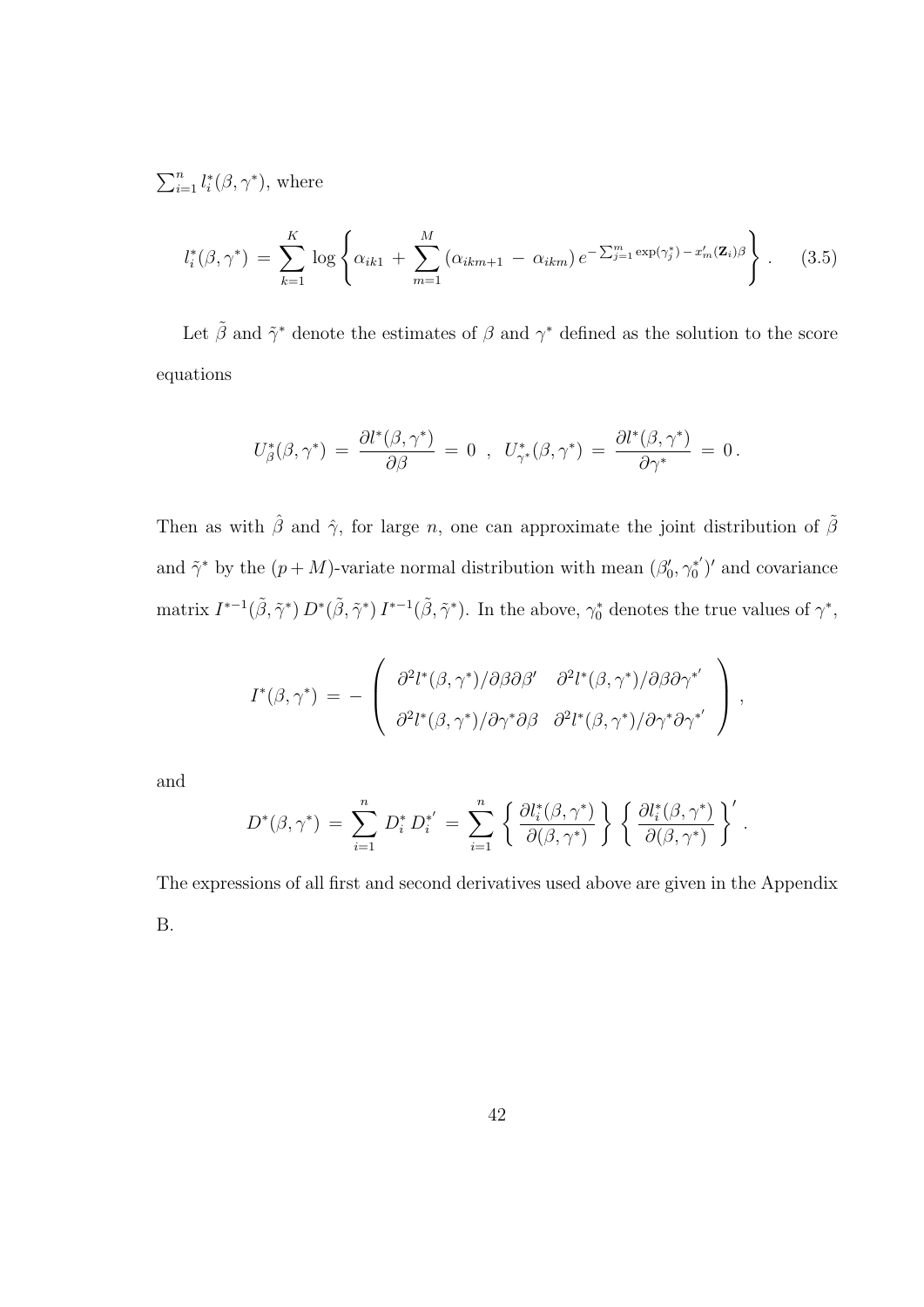### 3.4 Simulation Study

We conducted a simulation study for evaluating the performance of the methodology presented in the previous sections with the focus on estimation of regression parameters. In the study, we considered the situation where there exist  $K = 2$  correlated failure times  $T_1$  and  $T_2$  and they were generated from the bivariate exponential distribution function (Gumbel, 1960)

$$
F(t_1, t_2 | \mathbf{Z}) = F_1(t_1 | \mathbf{Z}) F_2(t_2 | \mathbf{Z}) [1 + \alpha (1 - F_1(t_1 | \mathbf{Z})) (1 - F_2(t_2 | \mathbf{Z}))].
$$

In the above,  $\alpha$  is the association parameter, giving the correlation  $\rho = \alpha/4$ ,  $F_1$  and  $F_2$  are the marginal exponential distributions with the hazard functions  $\lambda_1 + \mathbf{Z}\beta$  and  $\lambda_2 + \mathbf{Z}\beta$ , respectively, where  $\lambda_1$  and  $\lambda_2$  are constants and the covariate **Z** is a binary variable taking values 0 and 1 with probability 0.5.

For the generation of interval-censored data, we assumed that each study subject was supposed to be observed at  $M = 8$  time points, which is similar to situations in many medical follow-up studies. At each time point, a subject is observed with probability  $1 - q$  and independent of observations at the other time points. Thus  $L_{ik}$ and  $R_{ik}$  are the actual observation times that immediately before and after the true failure time  $T_{ik}$ . The results given below are based on  $\lambda_1 = 0.1$ ,  $\lambda_2 = 0.2$ , and 1000 replications.

Table 3.1 and 3.2 present the simulation results obtained for situations where  $n =$ 100,  $\beta_0 = 0$  or 1,  $\rho = 0.1$ , 0.3, 0.5, 0.7, and  $q = 0.1$ , 0.3, 0.5. The tables includes the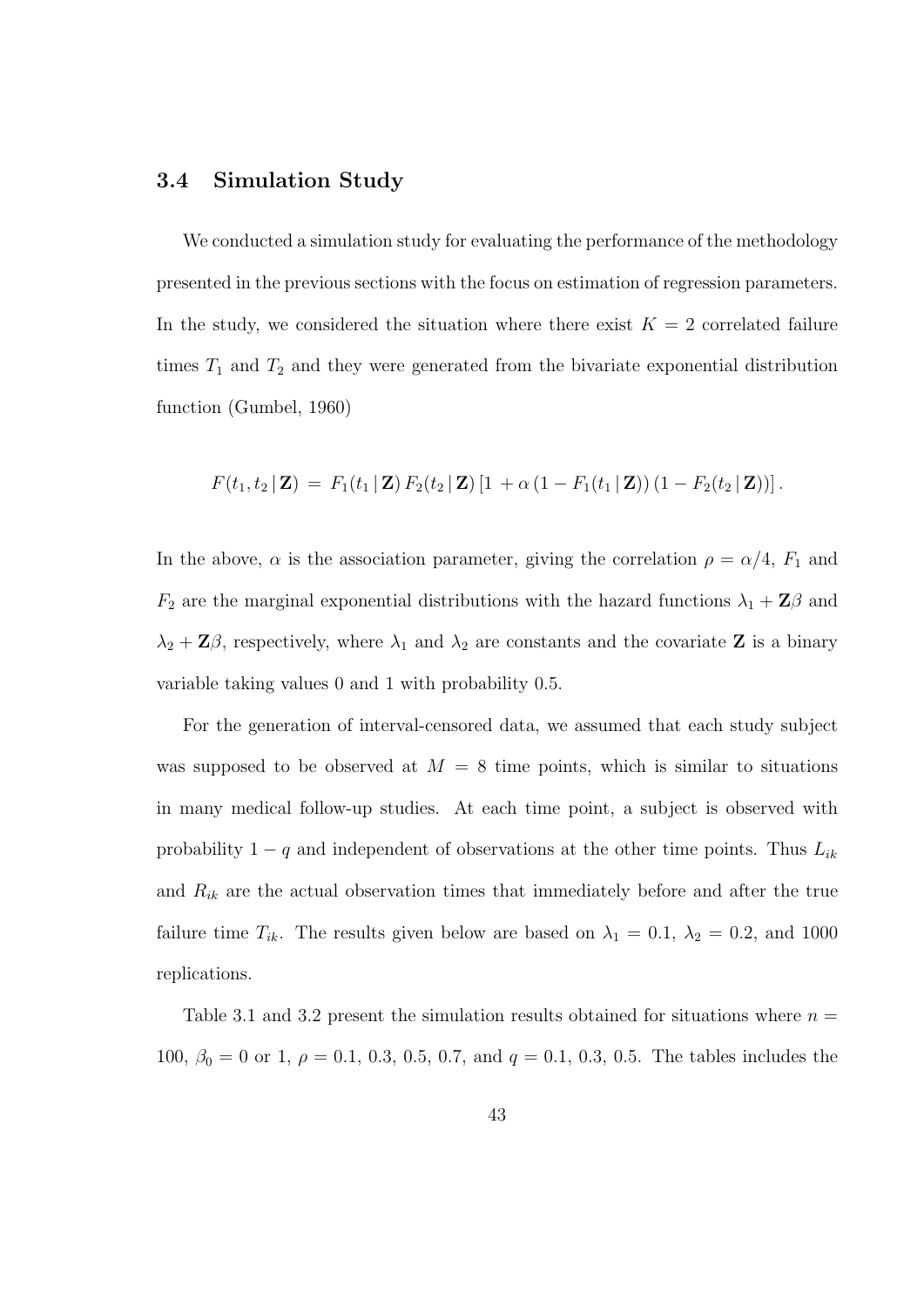averages of the regression parameter estimates  $\hat{\beta}$  (AVE) based on simulated data, the averages of the estimated standard errors of  $\hat{\beta}$  (SEE), the sample standard deviations of  $\hat{\beta}$  (SSE), and the 95% empirical coverage probabilities (cp). The results suggest that the proposed estimate of the regression parameter seems to be unbiased and the estimate of the standard error is close to the sample, standard deviation for most situations considered. To see the effect of sample sizes, Table 3.3 and 3.4 gives the simulation results obtained under the same set-ups as in Table 3.3 and 3.4 except  $n = 200$ . It gives similar conclusions and as expected, the estimated standard error becomes smaller when the sample size increases.

In some cases, the proposed estimate shows the regression parameter has a bias. If there are no covariate effects,  $\beta_0 = 0$ , the high censored rates, 0.5, cause biases for small sample sizes,  $n = 100$ , and it can be improved by larger sample sizes,  $n = 200$ . If there are strong covariate effects,  $\beta_0 = 1$ , and high correlation,  $\rho = 0.7$ , cause biases. Compaired to the high correlation  $\rho = 0.7$ , we considered covariate effects  $\beta_0 = 0.5$ ,  $q = 0.1, 0.3, 0.5$  and  $n = 100, 200$  in Table 3.5. All the results suggest that the proposed estimate of the regression parameter seems to be unbiased.

To investigate the normal approximation to the distribution of  $\hat{\beta}$ , we studied the quantile plots of the standardized  $\hat{\beta}$  against the standard normal variable for various practical situations considered in Tables 3.1-3.4. These plots indicate that the approximation seems to be reasonably good, especially for the case of  $n = 200$ . For example, Figure 3.1 and displays the quantile plot for the case where  $\beta_0 = 0$ ,  $n = 100$ ,  $(q, \rho) = (0.3, 0.3)$  and Figure 3.2 displays  $\beta_0 = 0$ ,  $n = 200$ ,  $(q, \rho) = (0.3, 0.3)$  respec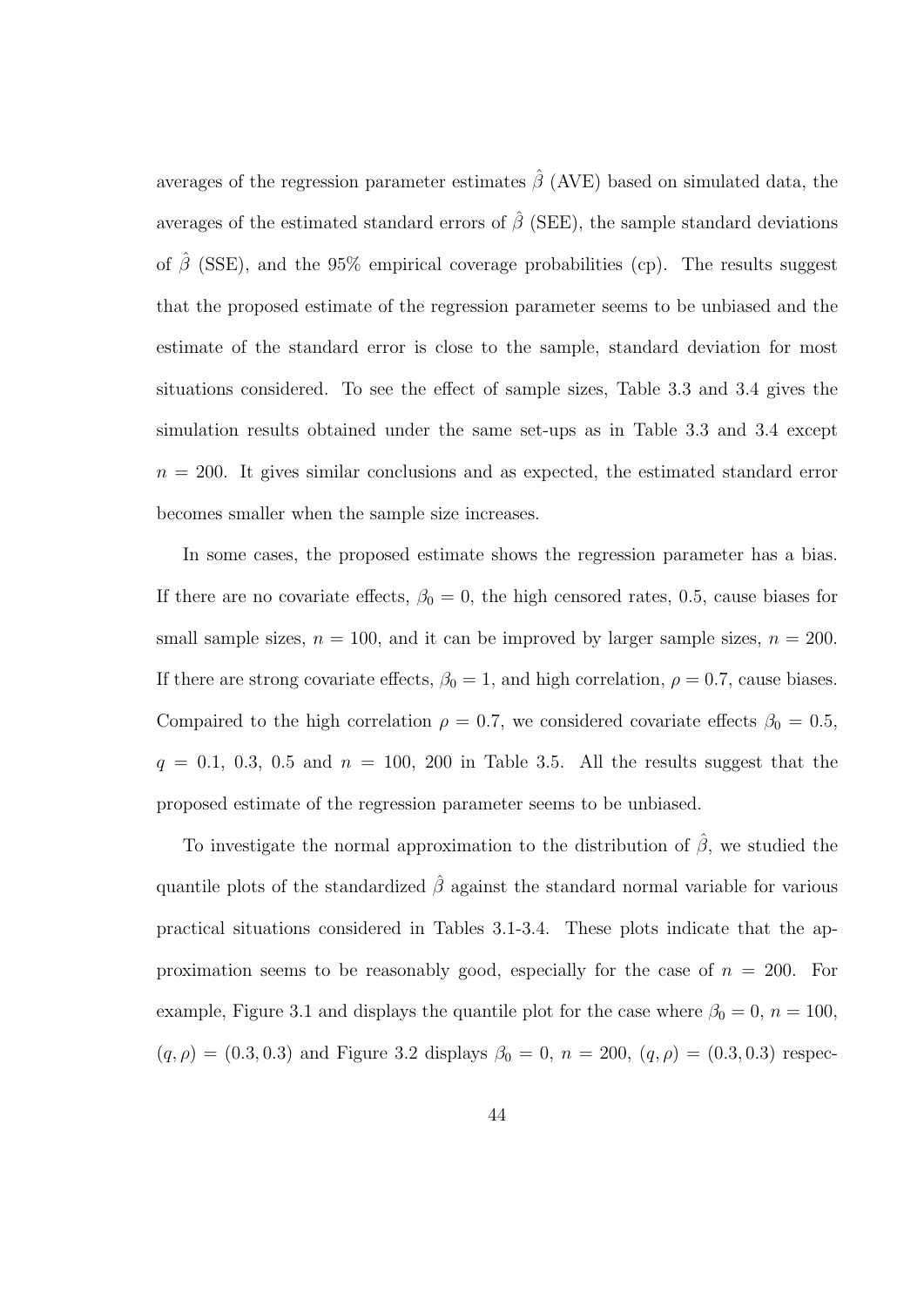tively. Other plots are similar and omitted.

### 3.5 Discussion

This chapter discussed regression analysis of multivariate interval-censored failure time data using the additive hazards model and a marginal inference approach is presented. The simulation study was conducted and indicates that the presented approach works well for practical situations. However, in some cases of the high censored rates, the coverage probability could be low as shown in the simulation studies ( $\beta_0 = 0$ ). For the situation where the censoring percentage is very high, say 50% or more, one method that can be used to low the percentage is grouping to reduce the number of probability points or M.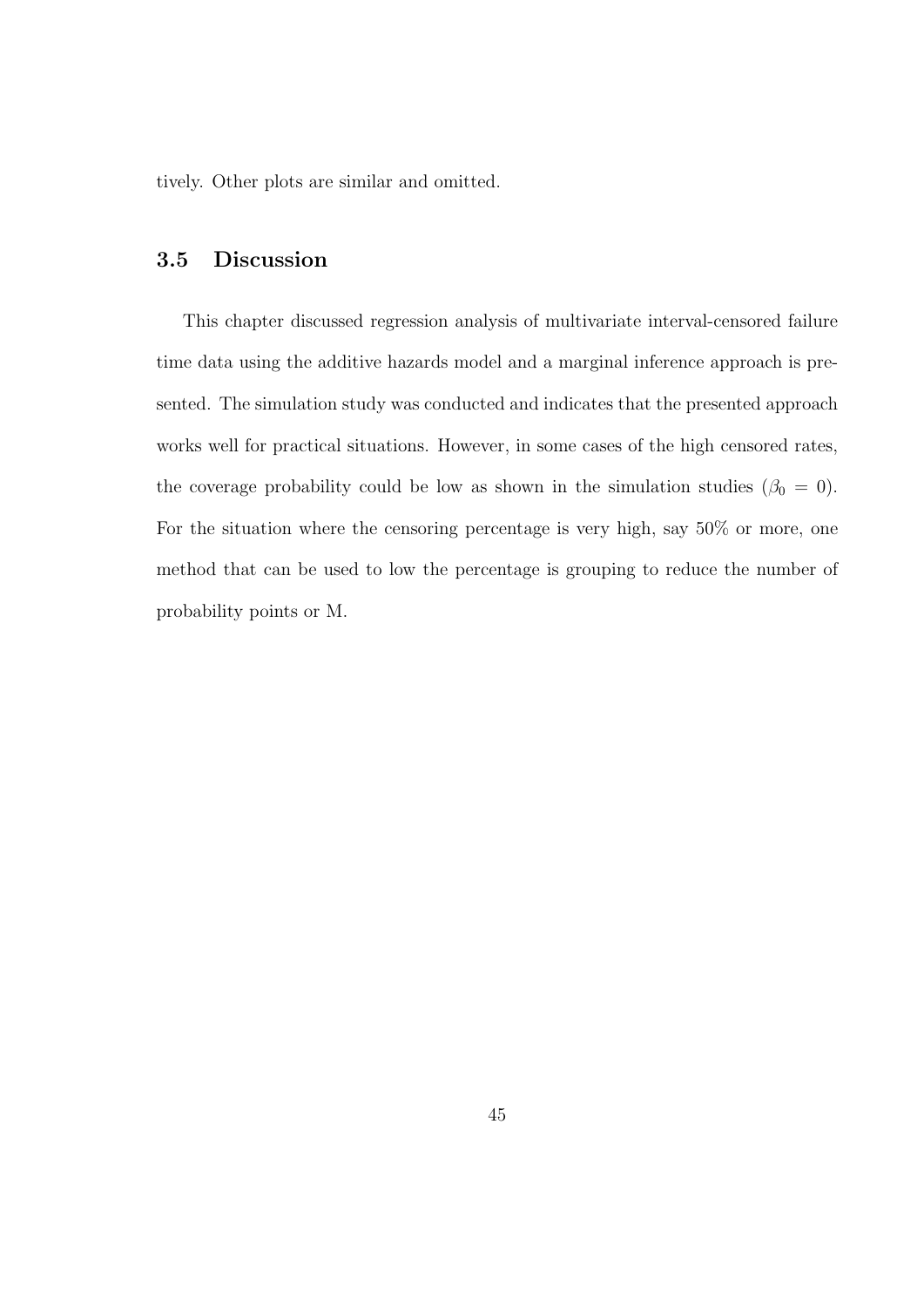### Chapter 4

## A FRAILTY MODEL APPROACH FOR MULTIVARIATE CURRENT STATUS DATA

### 4.1 Introduction

This chapter discusses the fitting of the frailty model to multivariate current status data. The frailty model is commonly used in the analysis of multivariate failure time data and provides a flexible approach for directly modeling the relationship among correlated failure times. In the preceding chapters, we have developed the marginal model approach (Goggins and Finkelstein, 2000; Kim and Xue, 2002) for multivariate interval-censored failure time data using the proportional odds model and the additive hazards model. In this chapter, we will discuss the random effect model approach for regression analysis of multivariate current status data.

Random effect model approach assumes that there exists a common and an unobserved latent random variable, also called frailty, and correlated failure times are independent given the frailty variable. The frailty variable represents the dependence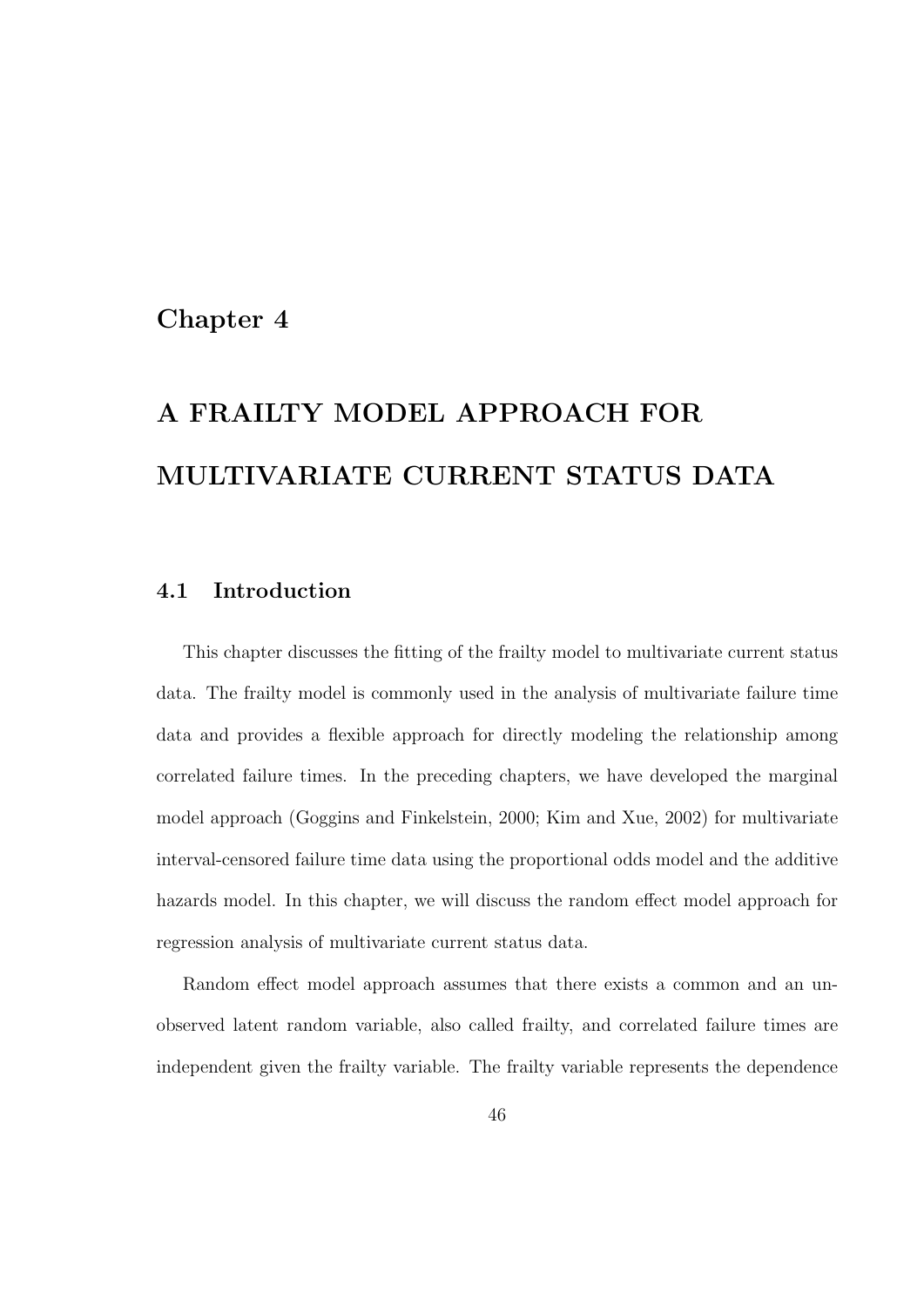of the correlated failure times. Compared with the marginal model approach, one advantage of the frailty model approach is that it directly models the correlation of failure times.

Among these, Clayton and Cuzick (1985) extended the proportional hazards model and included a random effect representing heterogeneity of subjects. Oakes (1989) considered the frailty model for bivariate failure time data. Huang and Wolf (2002) treated censoring as informative by using the frailty model approach.

In the following sections, we first present models and assumptions in Section 4.2. Section 4.3 discusses estimation of unknown parameters by maximizing the likelihood function. For this procedure, we develop an EM algorithm. The key behind using the EM algorithm is to treat the unobservable random variable as the missing value. The resulting estimates of regression parameters are consistent and asymptotically normal. For the covariance matrix of the estimated parameters, a robust estimate is given that takes into account the correlation of the survival variables. In Section 4.4, some simulation results are presented and indicate that the presented inference approach works well for practical situations. We apply the approach to the NTP tumor data in Section 4.5. Section 4.6 contains some discussion.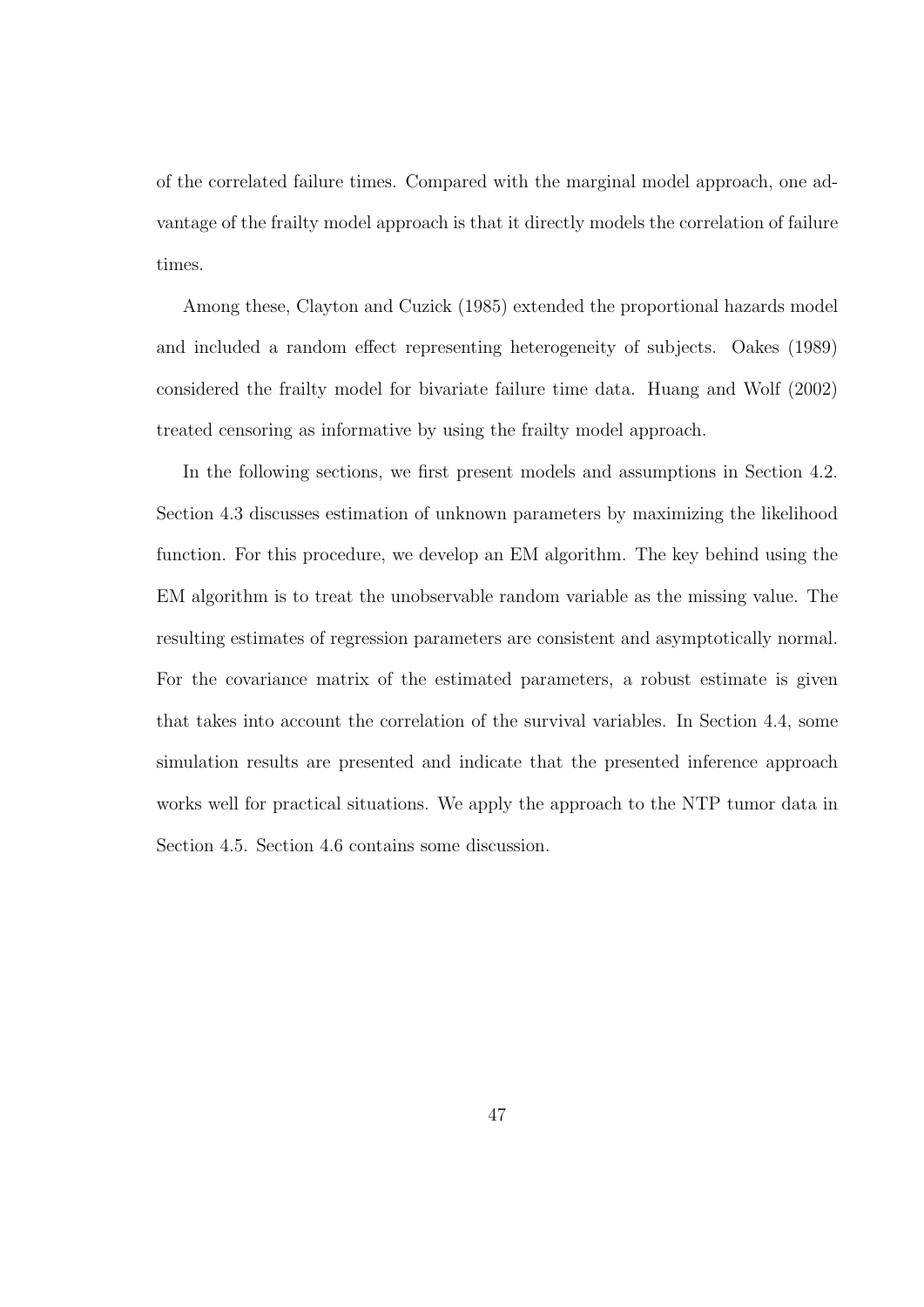### 4.2 Models and Assumptions

Consider a survival study consisting of K failure times  $(T_1, \dots, T_K)$  and suppose that for  $T_k$ , its hazard function is given by

$$
\lambda_k(t) = \lambda_{0k}(t) e^{x'_k \beta + b_k}, \qquad (4.1)
$$

where  $b_1, \dots, b_K$  are the latent variables satisfying

$$
(b_1, \cdots, b_K) \sim N(0, \Sigma).
$$

In the following, we assume that given  $(b_1, \dots, b_K)$ ,  $T_1, \dots, T_K$  are independent. Let  $C_k$  be the monitoring censoring time for kth type failure time and  $\tau$  be a preselected constant. Note from Wang and Ding (2000) and Ding and Wang (2004) that if  $T_1, \dots, T_K$ are measured from the same subjects, then the  $C'_{k}$ s can be assumed to be equal, that is  $C_1 = \cdots = C_K = C$ . In the following, we will focus on this univariate censoring situation and the approach proposed below can be easily generalized to the unequal monitoring times cases. Then given  $b_k$  and current status data  $\delta_k = I(T_k \leq C \wedge \tau)$  and  $C = t$ , we can write the probability of observing  $\delta_k$  at time t as

$$
P(\delta_k | x_k, b_k, C = t) = [1 - e^{-\Lambda_{0k}(t) \exp(x'_k \beta + b_k)}]^{\delta_k} e^{-(1 - \delta_k)\Lambda_{0k}(t) \exp(x'_k \beta + b_k)}.
$$

In the above expression for the likelihood, the functions  $\Lambda_{0k}(t)$  are all unknown, so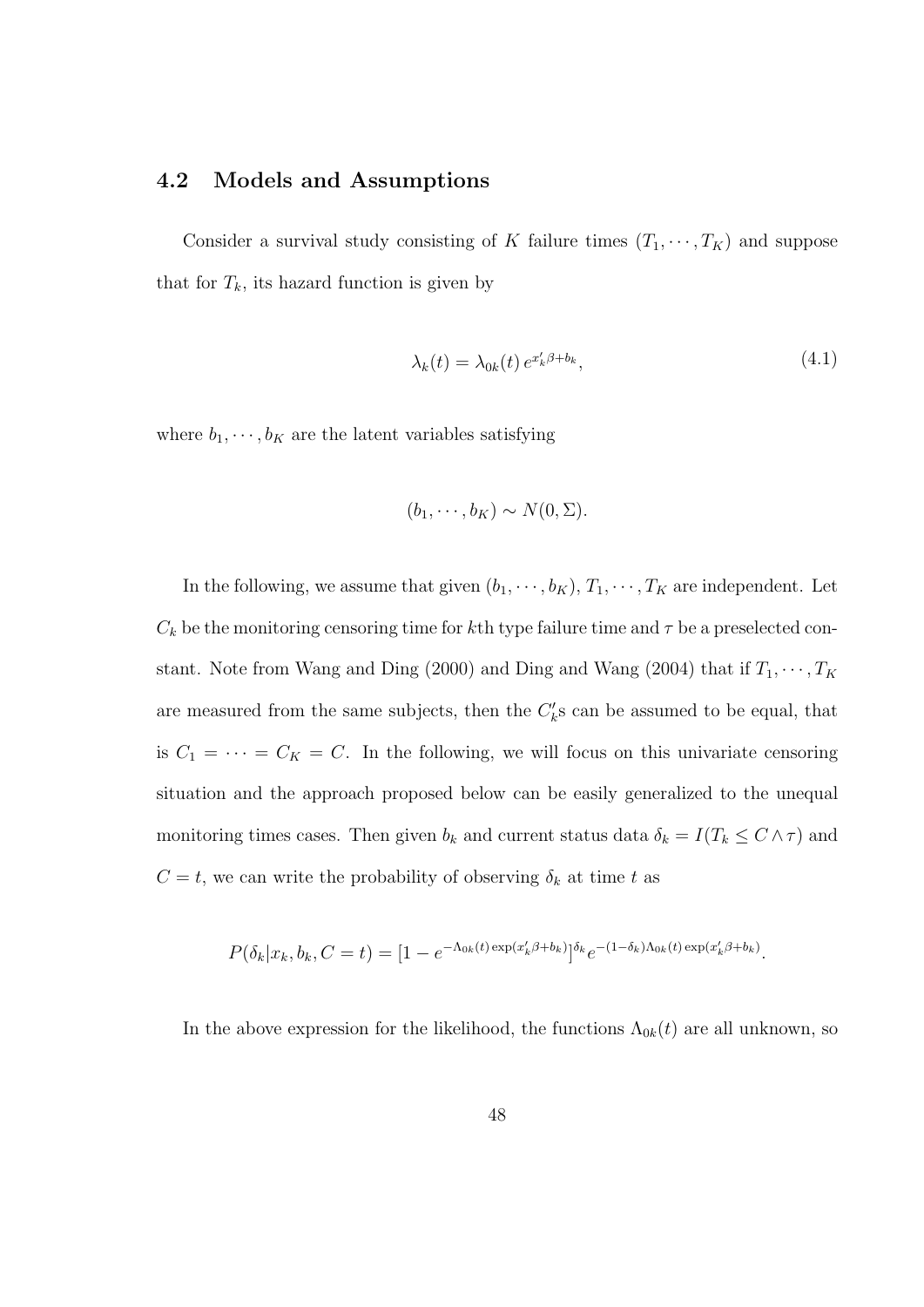they also need to be estimated. To this end, the time interval  $(0, \tau]$  is divided by J intervals  $I_j = (s_{j-1}, s_j]$  for  $j = 1, \dots, J$  with  $0 = s_0 < s_1 < \dots < s_J = \tau$  and  $\Lambda_{0k}(t)$ is assumed be a step function being a constant within each interval. To be specific, we assume that  $\Lambda_{0k}(t) = \sum_{j=1}^{J} e^{\gamma_{kj}} I_j(t)$ , where  $I_j(t)$  takes the value one if t is in the interval  $I_j$  and zero otherwise and  $\gamma_k = (\gamma_{k1}, \dots, \gamma_{kJ})'$  are J – dimensional parameters to be estimated. Since the functions  $\Lambda_{0k}$  are increasing, the parameters  $\gamma_{k1}, \dots, \gamma_{kJ}$ have the restriction  $\gamma_{k1} \leq \gamma_{k2} \leq \cdots \leq \gamma_{kJ}$ . In order to remove this range restriction, we re-parameterize the  $\gamma_k$ 's as

$$
\Lambda_{0k}(t) = \sum_{j=1}^{J} I_j(t) \sum_{a=1}^{j} e^{\gamma_{ka}}.
$$

After being parameterized by the above expressions, the range restriction for the parameters  $\gamma_k$ 's disappears. Write  $\gamma = (\gamma_1, \cdots, \gamma_K)$ .

For each subject, since the multivariate failure times  $(T_1, \dots, T_K)$  are independent conditional on the frailty vector  $b = (b_1, \dots, b_K)'$  and covariate  $x = (x_1, \dots, x_K)'$ , the likelihood can be expressed as the product of the above  $K$  probabilities, that is

$$
L^*(\theta;O) = \int \prod_{k=1}^K \sum_{j=1}^J \Bigl( I_j(t) [1 - e^{-\sum_{a=1}^j \exp(\gamma_{ka}) \exp(x'_k \beta + b_k)}]^{\delta_k} \times e^{-(1-\delta_k) \sum_{a=1}^j \exp(\gamma_{ka}) \exp(x'_k \beta + b_k)} \Bigr) f(b; \Sigma) db,
$$
\n(4.2)

where  $\theta = (\beta, \Sigma, \gamma)$  is the parameter to be estimated,  $O = (\delta, x, t)$  with  $\delta = (\delta_1, \cdots, \delta_K)'$ is the observed dataset, and  $f(b; \Sigma)$  is the density function of the normal distribution with mean zero and covariance  $\Sigma$ .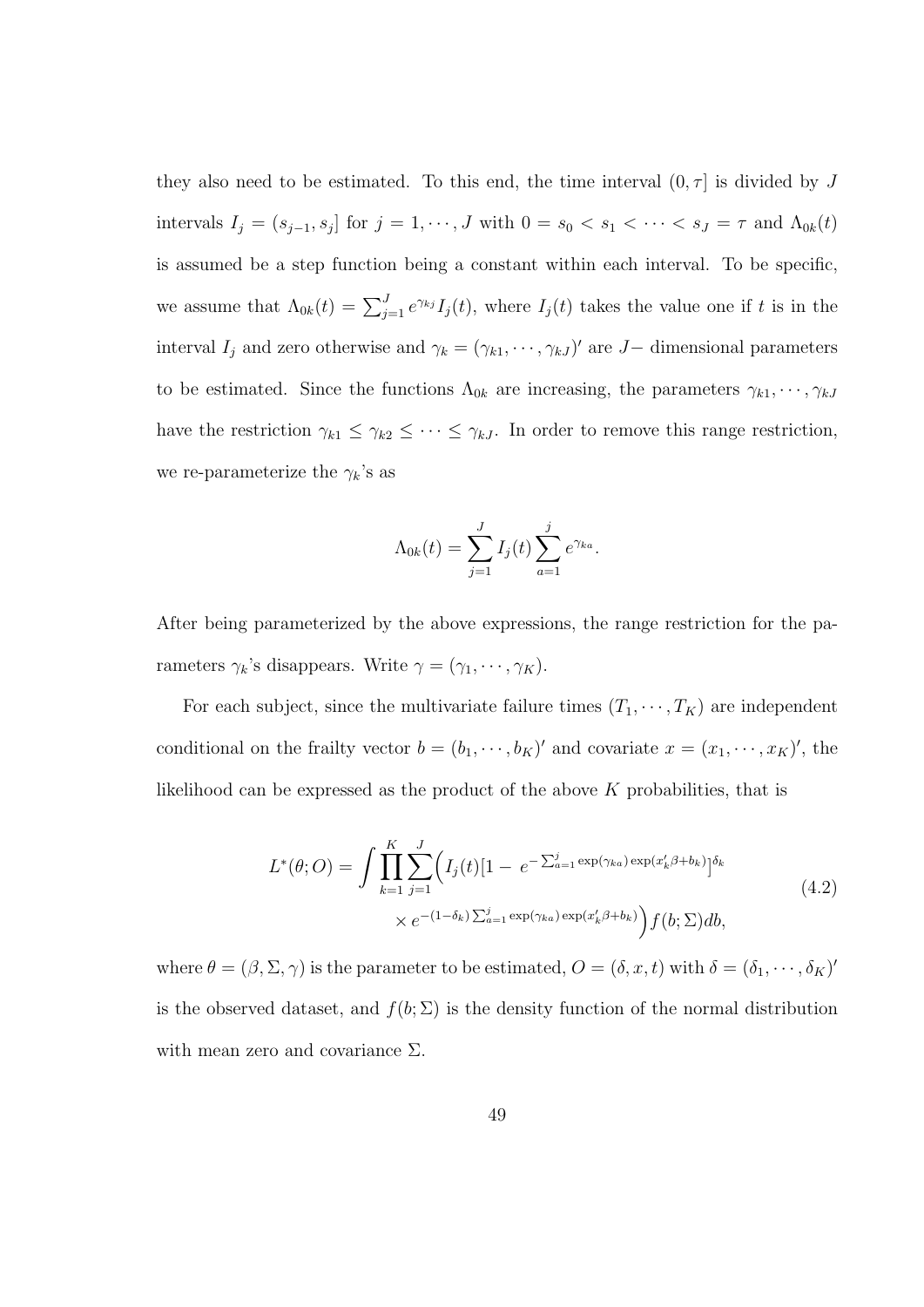Note that the joint density function of O and b is the integral part in  $(4.2)$ . Then the conditional density function of  $b$  given  $O$  is given by

$$
f(b|O,\theta) = \frac{1}{L^*(\theta;O)} \prod_{k=1}^K \sum_{j=1}^J \Big( I_j(t)[1 - e^{-\sum_{a=1}^j \exp(\gamma_{ka}) \exp(x'_k \beta + b_k)}]^{\delta_k}
$$
  
 
$$
\times e^{-(1-\delta_k)\sum_{a=1}^j \exp(\gamma_{ka}) \exp(x'_k \beta + b_k)} \Big) f(b;\Sigma)
$$
 (4.3)

Then given the observation data set  $O_i = (\delta_i, x_i, t_i), (i = 1, \dots, n)$  for *n* independent subjects, the likelihood can be written as the product of the  $n$  likelihoods, that is  $L(\theta; O) = \prod_{i=1}^{n} L^*(\theta; O_i)$ . The conditional density function  $b_i = (b_{i1}, \dots, b_{iK})'$  given the observation set O is only related to the *i*th observation  $O_i$ , that is,  $f(b_i|O, \theta)$  $f(b_i|O_i, \theta)$ , which is defined in (4.3) just replacing  $(O, x_k, \delta_k, t_k)$  with the *i*th observational value  $(O_i, x_{ik}, \delta_{ik}, t_i)$ , that is

$$
f(b_i|O_i, \theta) = \frac{1}{L^*(\theta; O_i)} \prod_{k=1}^K \sum_{j=1}^J I_j(t) \Big[ 1 - e^{-\sum_{a=1}^j \exp(\gamma_{ka}) \exp(x'_{ik}\beta + b_{ik})} \Big]^{\delta_{ik}}
$$
  
 
$$
\times e^{-(1-\delta_{ik})\sum_{a=1}^j \exp(\gamma_{ka}) \exp(x'_{ik}\beta + b_{ik})} f(b_i; \Sigma).
$$

### 4.3 Estimation Procedure

In this section, we discuss estimation of unknown parameters  $\theta$  by maximizing the likelihood function  $L(\theta; O)$ . For this, we develop an EM algorithm.

### E-step

The key behind using the EM estimation procedure is to treat the unobservable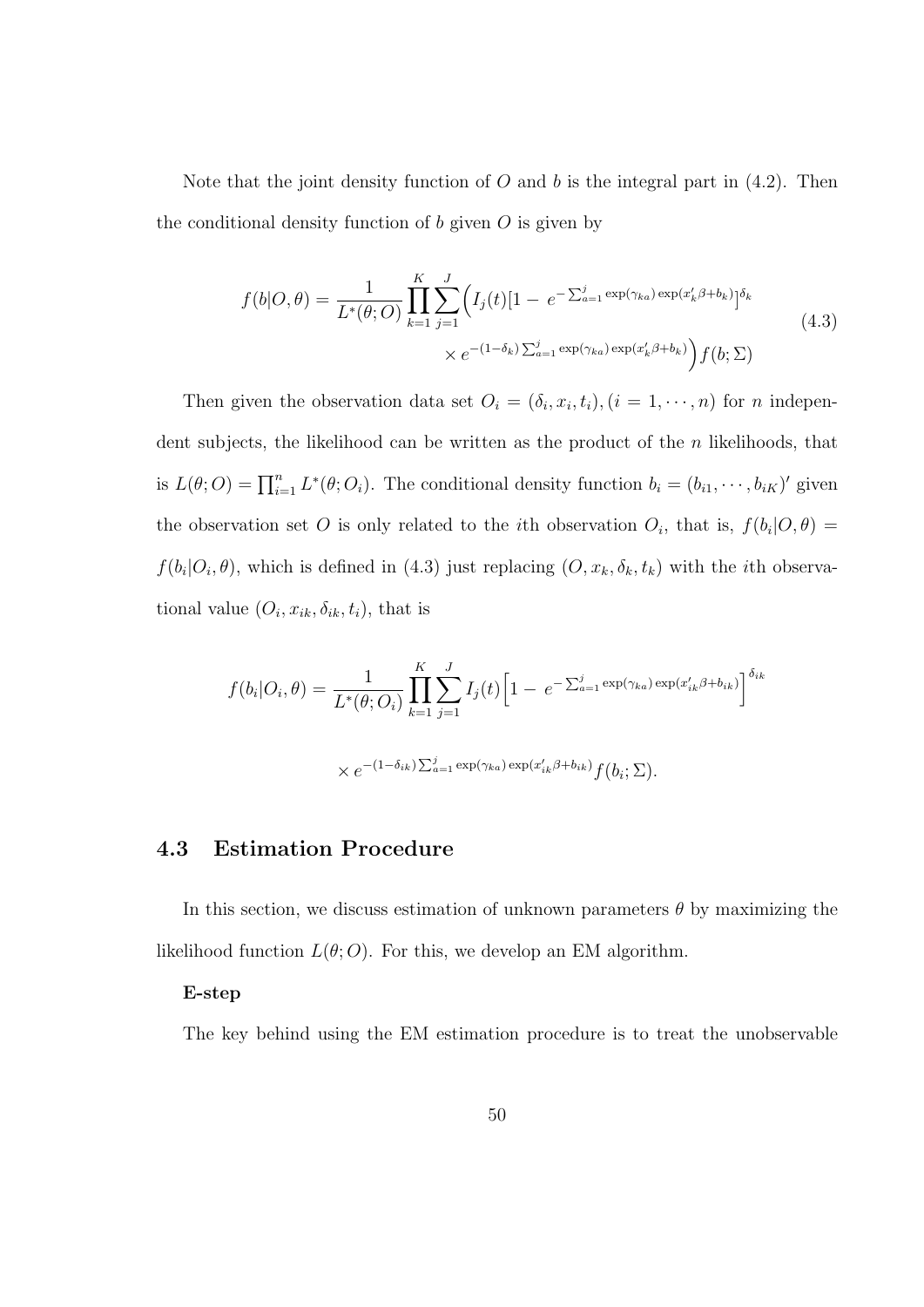random variable  $b_i$  as the missing value. To be specific, the complete data consist of two parts, one is the observable data  $O = (O_1, \dots, O_n)$  and the other is the missing data  $b = (b_1, \dots, b_n)'$ . First, we can write the likelihood of the complete data and then compute the expectation of the log-likelihood with respect to the conditional density function of b given O if the parameter  $\theta$  is the "true"  $\theta^{(m)}$  at the mth iteration. Given the complete data, the log-likelihood can be written as  $l(\theta; O, b) = \sum_{i=1}^{n} l_i(\theta; O_i, b_i)$ , where

$$
l_i = \log f(b_i; \Sigma) + \sum_{k=1}^{K} \sum_{j=1}^{J} I_j(t_i) \left[ \delta_{ik} \log \left( 1 - e^{-\sum_{a=1}^{j} \exp(\gamma_{ka})} \exp(x'_{ik}\beta + b_{ik}) \right) \right]
$$

$$
- (1 - \delta_{ik}) \sum_{a=1}^{j} e^{\gamma_{ka}} e^{x'_{ik}\beta + b_{ik}} \right].
$$

Then the expectation of the above log-likelihood can be written as

$$
l(\theta;O) = \sum_{i=1}^{n} El_i(\theta;O_i,b_i) = \sum_{i=1}^{n} \int l_i(\theta;O_i,b_i) f(b_i|O_i,\theta^{(m)}) db_i.
$$

It is apparent that the computation of the expectation has no closed form. Therefore, we need the numerical computation. Generally, we need to evaluate the integrals of the following forms: for any function  $h(b_i)$  of  $b_i$ ,

$$
E(h(b_i)|O_i, \theta^{(m)}) = \int h(b_i) f(b_i|O_i, \theta^{(m)}) db_i.
$$

Let  $v_i = \left[\sum^{(m)}\right]^{-1/2}b_i$ , then  $b_i = \left[\sum^{(m)}\right]^{1/2}v_i$ . Then the above equality can be rewrit-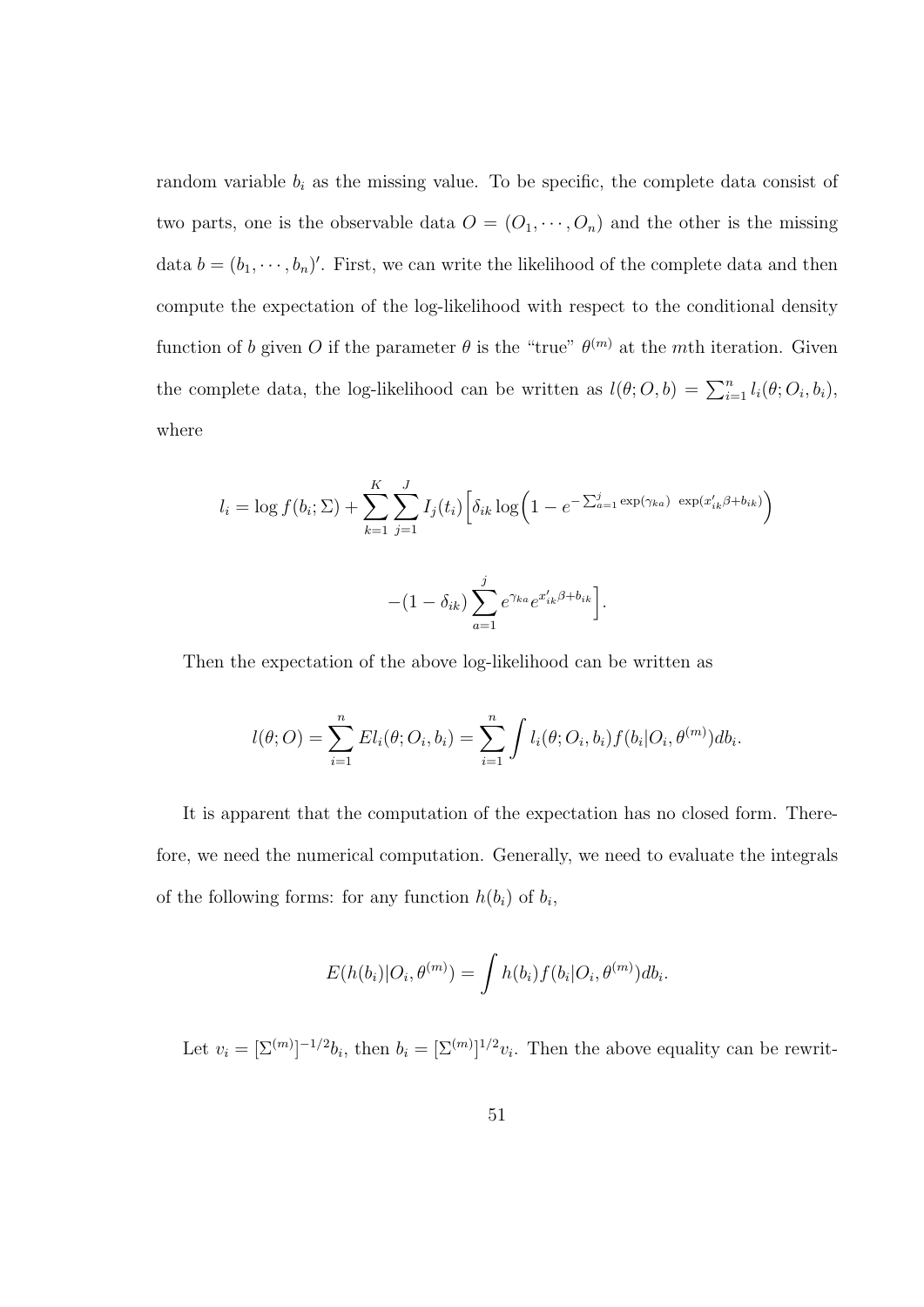ten as the function of  $v_i$ . It is apparent that the denominator and numerator of the above equality can be interpreted as the expectation of one function for  $v_i$  with respect to a standard normal distribution. To be specific,  $E(h(b_i)|O_i, \theta^{(m)})$  equals to

$$
E(h(b_i)|O_i, \theta^{(m)}) = \frac{E[\psi(v_i; \theta^{(m)}, O_i)h([\Sigma^{(m)}]^{1/2}v_i)]}{E\psi(v_i; \theta^{(m)}, O_i)},
$$

where

$$
\psi(v_i; \theta^{(m)}, O_i) = \prod_{k=1}^{K} \sum_{j=1}^{J} \left\{ I_j(t_i) \left[ 1 - e^{-\sum_{a=1}^{j} \exp(\gamma_{ka}^{(m)}) \exp(x_{ik}' \beta^{(m)} + b_{ik})} \right] \right\}^{\delta_{ik}}
$$

$$
\times e^{- (1 - \delta_{ik}) \sum_{a=1}^{j} \exp(\gamma_{ka}^{(m)}) \exp(x_{ik}' \beta^{(m)} + b_{ik})}
$$

and the expectation on the numerator and denominator is taken with respect to the standard K− dimensional normal distribution. Therefore, for sufficiently large L, the expectation  $E(h(b_i)|O_i, \theta^{(m)})$  can be approximated by

$$
E(h(b_i)|O_i, \theta^{(m)}) \simeq \widehat{E}(h(b_i)) = \frac{\sum_{j=1}^{L} \psi(v_j; \theta^{(m)}, O_i) h([\Sigma^{(m)}]^{1/2} v_j)}{\sum_{j=1}^{L} \psi(v_j; \theta^{(m)}, O_i)},
$$
(4.4)

where  $v_j = (v_{j1}, \dots, v_{jK})' \stackrel{\text{i.i.d}}{\sim} N_K(0, I_K)$ .

### M-Step

In this maximization step, we need to maximize the conditional expectation  $El_i(\theta; O_i, b_i)$ and then obtain the  $m + 1$ th iteration estimator  $\theta^{(m+1)}$ . Using the ideas in the E-step,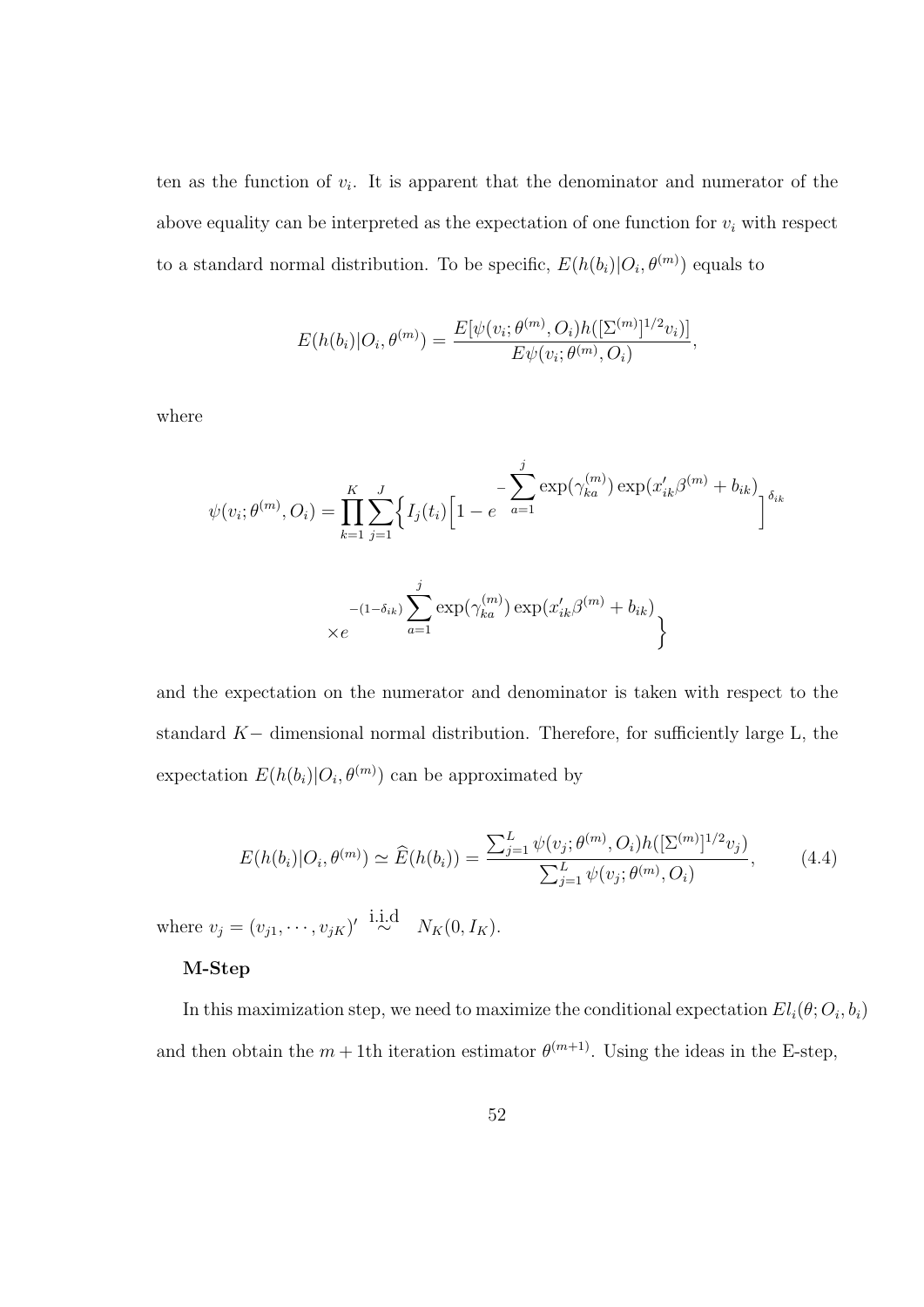all the values  $h(b_i)$  involved in the expression  $l(\theta; O, b)$  are all replaced by their approximation  $\widehat{E}(h(b_i))$ . First, taking derivatives of  $l(\theta; O, b)$  with respect to  $\Sigma$ , we obtain the  $m + 1$ th maximum likelihood estimator of  $\Sigma$  as

$$
\Sigma^{(m+1)} = \frac{1}{n} \sum_{i=1}^{n} \widehat{E}(b_i b'_i), \tag{4.5}
$$

where  $\widehat{E}(b_i b_i')$  can be approximated by (4.4).

Secondly, we turn to solve the maximum likelihood estimator of parameters  $\beta$  and γ. Taking derivatives of  $El(θ; O, b)$  with respect to  $β$  and  $γ$  gives to the score equations as

$$
U_{\beta}(\beta,\gamma) = \frac{\partial l(\theta;O,b)}{\partial \beta} = \sum_{i=1}^{n} \sum_{k=1}^{K} \sum_{j=1}^{J} \sum_{a=1}^{j} \exp(\gamma_{ka}) I_j(t_i) x_{ik} E \psi_{ikj}^{(1)}(b_i;\beta,\gamma_k),
$$
  

$$
U_{\gamma_{kj}}(\beta,\gamma) = \frac{\partial l(\theta;O,b)}{\partial \gamma_{kj}} = \sum_{i=1}^{n} \sum_{h=j}^{J} I_h(t_i) \exp(\gamma_{kj}) E \psi_{ikh}^{(1)}(b_i;\beta,\gamma_k),
$$

where

$$
\psi_{ikj}^{(1)}(b_i;\beta,\gamma_k) = \left[\frac{\delta_{ik}}{1 - \exp[-\sum_{a=1}^j \exp(\gamma_{ka}) \exp(x_{ik}'\beta + b_{ik})]} - 1\right] \exp(x_{ik}'\beta + b_{ik}).
$$

Similar to the above arguments, the expectations expressed in the score equations have no closed form, therefore we also need approximations. Using the approximations  $\widehat{E}$  in (4.4) to replace the E's terms and noticing that the denominators in (4.4) are all constants, we can obtain the working score equations as follows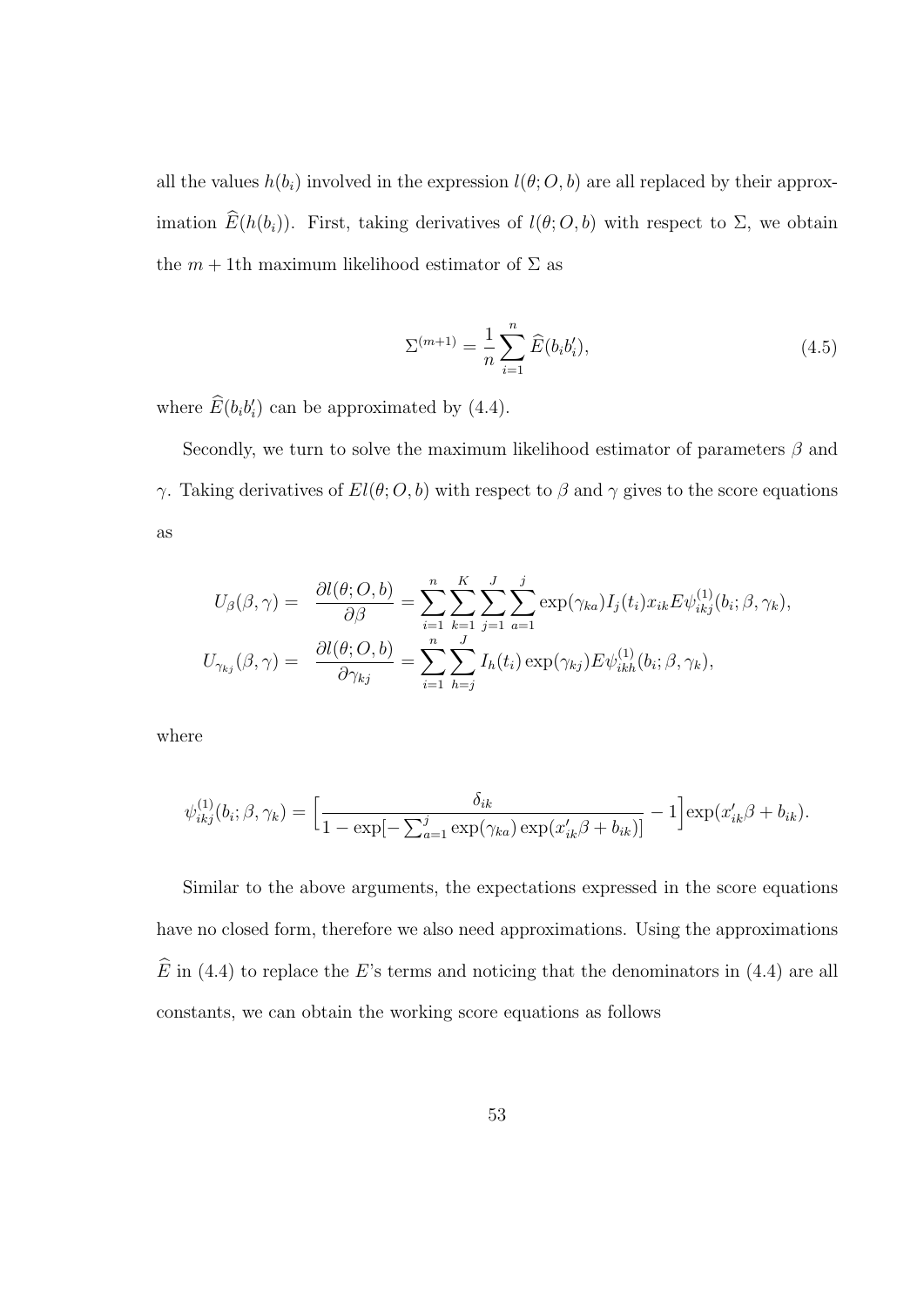$$
\widehat{U}_{\beta}(\beta,\gamma) = \sum_{i=1}^{n} \sum_{k=1}^{K} \sum_{j=1}^{J} \sum_{a=1}^{j} \exp(\gamma_{ka}) I_{j}(t_{i}) x_{ik} \frac{\sum_{l=1}^{L} \psi_{ikj}^{(1)}(b_{l}; \beta, \gamma_{k}) \psi(v_{l}; \theta^{(m)}, O_{i})}{\sum_{l=1}^{L} \psi(v_{l}; \theta^{(m)}, O_{i})},
$$

$$
\widehat{U}_{\gamma_{kj}}(\beta,\gamma) = \sum_{i=1}^{n} \sum_{h=j}^{J} I_{h}(t_{i}) \exp(\gamma_{kj}) \frac{\sum_{l=1}^{L} \psi_{ikh}^{(1)}(b_{l}; \beta, \gamma_{k}) \psi(v_{l}; \theta^{(m)}, O_{i})}{\sum_{l=1}^{L} \psi(v_{l}; \theta^{(m)}, O_{i})},
$$

where  $b_l = [\Sigma^{(m)}]^{1/2} v_l$  and  $v_1, \dots, v_L$  are i.i.d random samples from the normal distribution  $N_K(0, I_K)$ .

#### Computational Issues

Let  $\widehat{U}_{\gamma_k}(\beta,\gamma) = (\widehat{U}_{\gamma_{k1}}(\beta,\gamma),\cdots,\widehat{U}_{\gamma_{kJ}}(\beta,\gamma))' = \widehat{U}_{\gamma_k}(\beta,\gamma_k)$  be the J- vector. Then the working score estimation equations can be written as

$$
\widehat{U}(\beta,\gamma)=(\widehat{U}_{\beta}(\beta,\gamma)',\widehat{U}_{\gamma_1}(\beta,\gamma_1)',\cdots,\widehat{U}_{\gamma_K}(\beta,\gamma_K)')'=0.
$$

From the expressions above, one can see that it is not easy to solve the above  $p + K \times J$  equations simultaneously. To overcome this difficulty, by noting that the equations  $\widehat{U}_{\gamma_k}(\beta,\gamma_k)$  only involve the parameters  $\gamma_k$  and  $\beta$  but not any other parameters  $\gamma_j$  for any  $j \neq k$ , we can solve these equations separately as below. First obtain reasonable initial values  $\hat{\theta}^{(0)}$  for all parameters and at the mth stage, carry out the following steps.

Step 1. Estimate  $\widehat{\Sigma}^{(m+1)}$  by (4.5).

Step 2. Estimate  $\widehat{\beta}^{(m+1)}$  by solving the working score equation  $\widehat{U}_{\beta}(\beta, \gamma^{(m)}) = 0$ .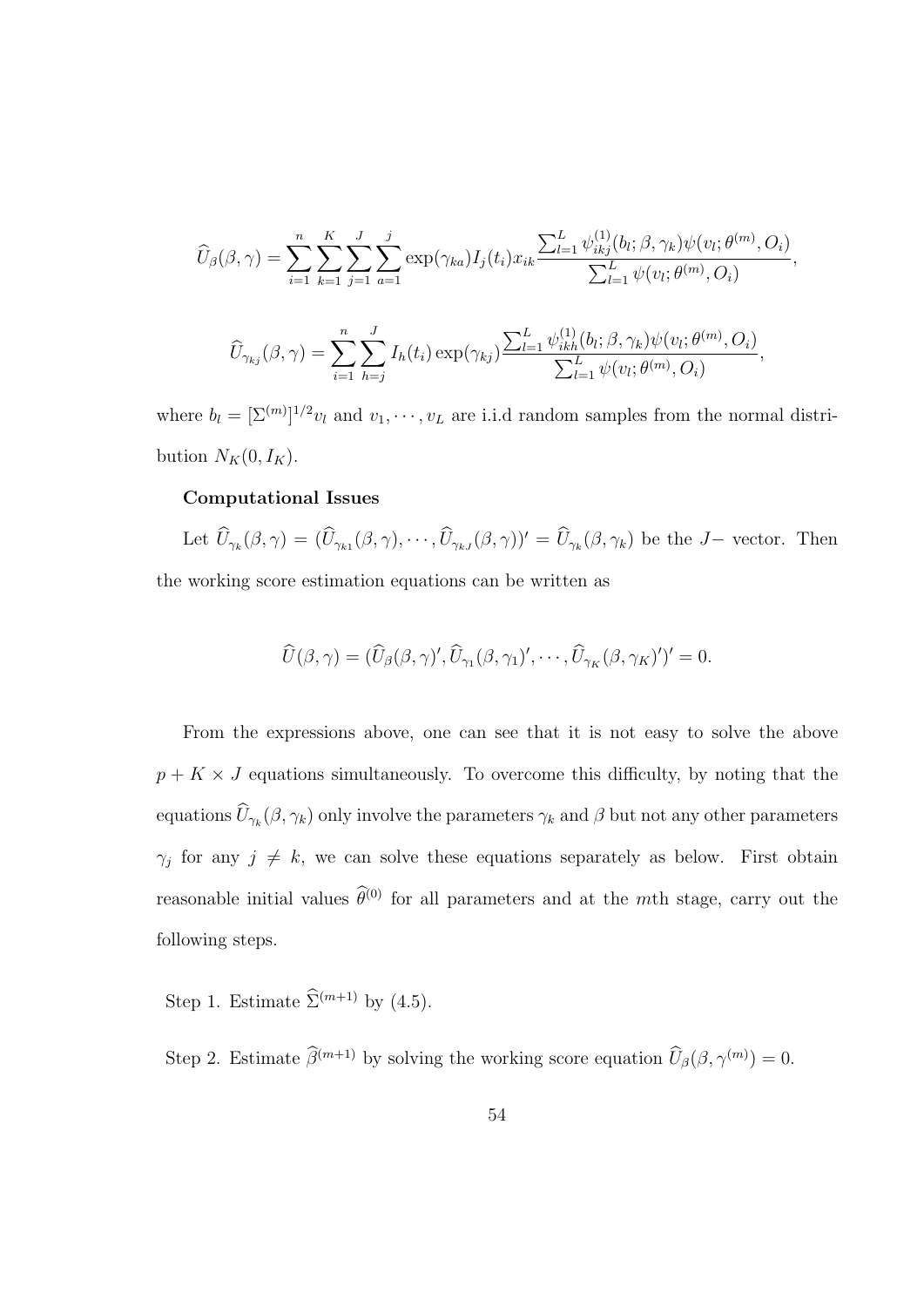Step 3. After obtaining  $\widehat{\beta}^{(m+1)}$ , estimate the  $\widehat{\gamma}_1^{(m+1)}$  $\hat{\gamma}_1^{(m+1)}, \cdots, \hat{\gamma}_K^{(m+1)}$  by solving the equations  $\widehat{U}_{\gamma_1}(\widehat{\beta}^{(m+1)}, \gamma_1) = 0, \cdots, \widehat{U}_{\gamma_K}(\widehat{\beta}^{(m+1)}, \gamma_K) = 0$  one by one.

Repeat Steps 1-3 until convergence.

The procedure described above has several advantages: (1). it only involves solving several low-dimensional equations instead of high-dimensional equations; (2). the computation is more stable and efficient; (3). the solution to the  $m + 1$ th iterative equations can be easily implemented via the usual Newton-Raphson algorithm. These tasks can be also done through the software packages such as Matlab.

As for the variance estimation of the estimator  $\hat{\theta}$ , one can use the inverse of the observed information matrix  $I(\widehat{\theta})$ , which is given in the Appendix C.

### 4.4 Simulation Studies

Simulation studies were carried out to assess the finite sample performance of the inference procedure presented in the previous sections. In the study, we considered the situation where there exist  $K = 2$  correlated failure times  $T_1$  and  $T_2$  and a scale covariate  $X$  taking value 0 or 1 with probability 0.5. The joint cumulative distribution of  $T_1$  and  $T_2$  was assumed to be

$$
F(t_1, t_2 | b, \mathbf{X}) = F_1(t_1 | b, \mathbf{X}) F_2(t_2 | b, \mathbf{X}).
$$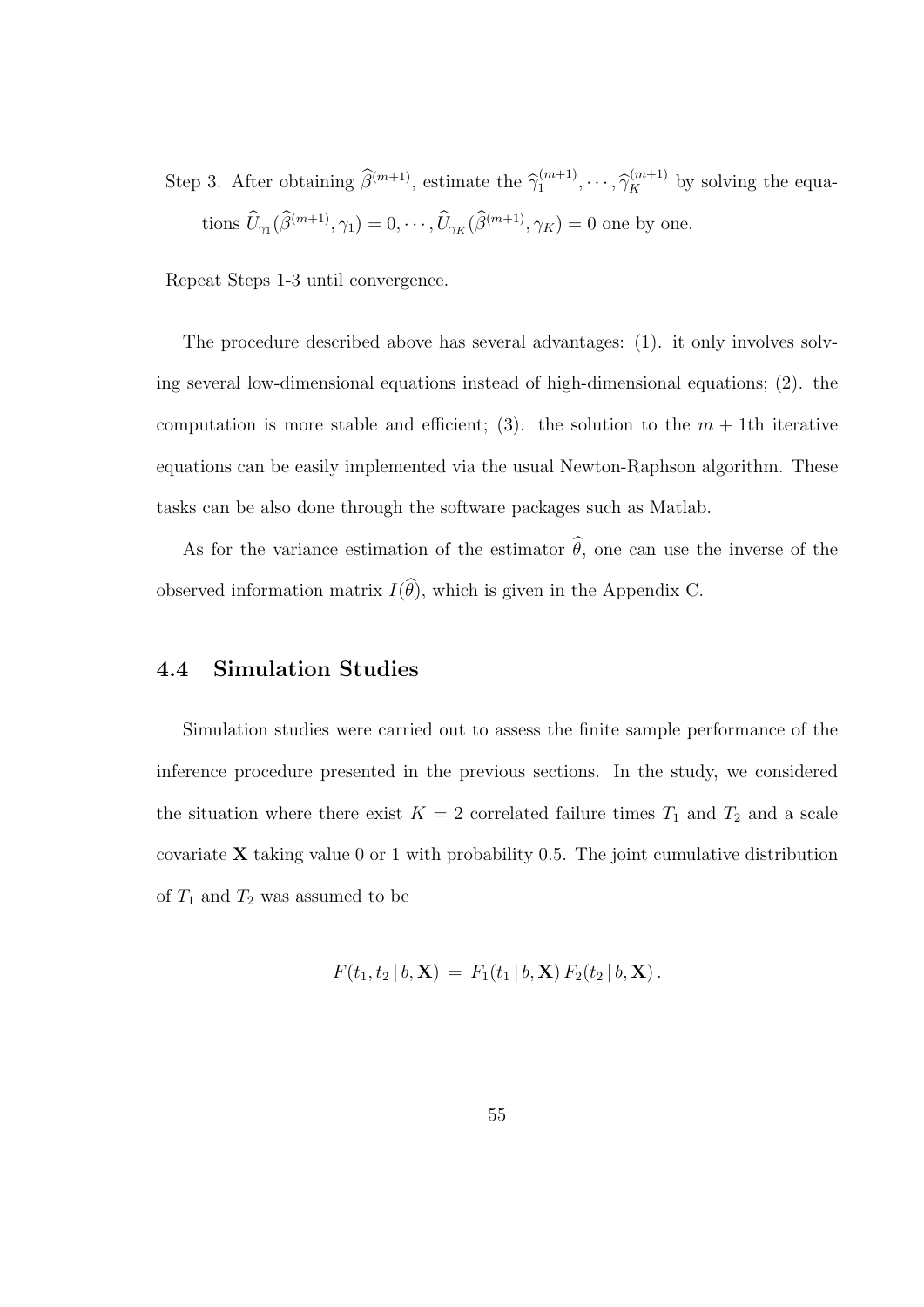In the above,  $F_1$  and  $F_2$  denote the exponential distributions with the hazard functions  $\lambda_{01}e^{X\beta_0+b_1}$  and  $\lambda_{02}e^{X\beta_0+b_2}$ , respectively.

In the study, we assumed that the monitoring times are the same and there exist J different time points for the monitoring time. We generated an indicator interval of monitoring time for each subject. Based on the indicator interval and failure times  $T_1$ ,  $T_2$ , we have current status data  $\delta_1$  and  $\delta_2$ . We used  $L = 30$  for the approximation of the expectation  $E(h(b_i)|O_i, \theta^{(m)})$ . For the results presented below, we took the baseline hazard functions  $\lambda_{01}$  and  $\lambda_{02}$  to be 0.04t<sub>1</sub> and 0.02t<sub>2</sub>, respectively, with 1000 replications and sample sizes  $n = 100$  and 200.

In the first simulation study, we considered three different monitoring intervals, J=10, 15, 20 with the standard deviation of the latent variables  $b_1$  and  $b_2$  being 0.1. Table 4.1 presents the simulation results obtained for situations where n=100, and  $\beta_0 = 0, 1, -1$ . The table includes the averages of the regression parameter estimates  $\hat{\beta}$  (AVE), the averages of the estimated standard errors of  $\hat{\beta}$  (SEE), the sample standard deviations of  $\hat{\beta}$  (SSE), and the 95% empirical coverage probabilities (CP). The results suggest that the proposed estimate of the regression parameter seems to be unbiased and the estimate of the standard error, which is close to the sample standard deviation for most situations considered, is reasonably reliable. To see the effect of sample sizes, Table 4.2 gives the simulation results obtained under the same set-ups as in Table 4.1 except n=200. It gives similar conclusions and as expected the estimated standard error becomes smaller when the sample size increases.

In the second simulation study, we considered smaller monitoring intervals,  $J=5$ ,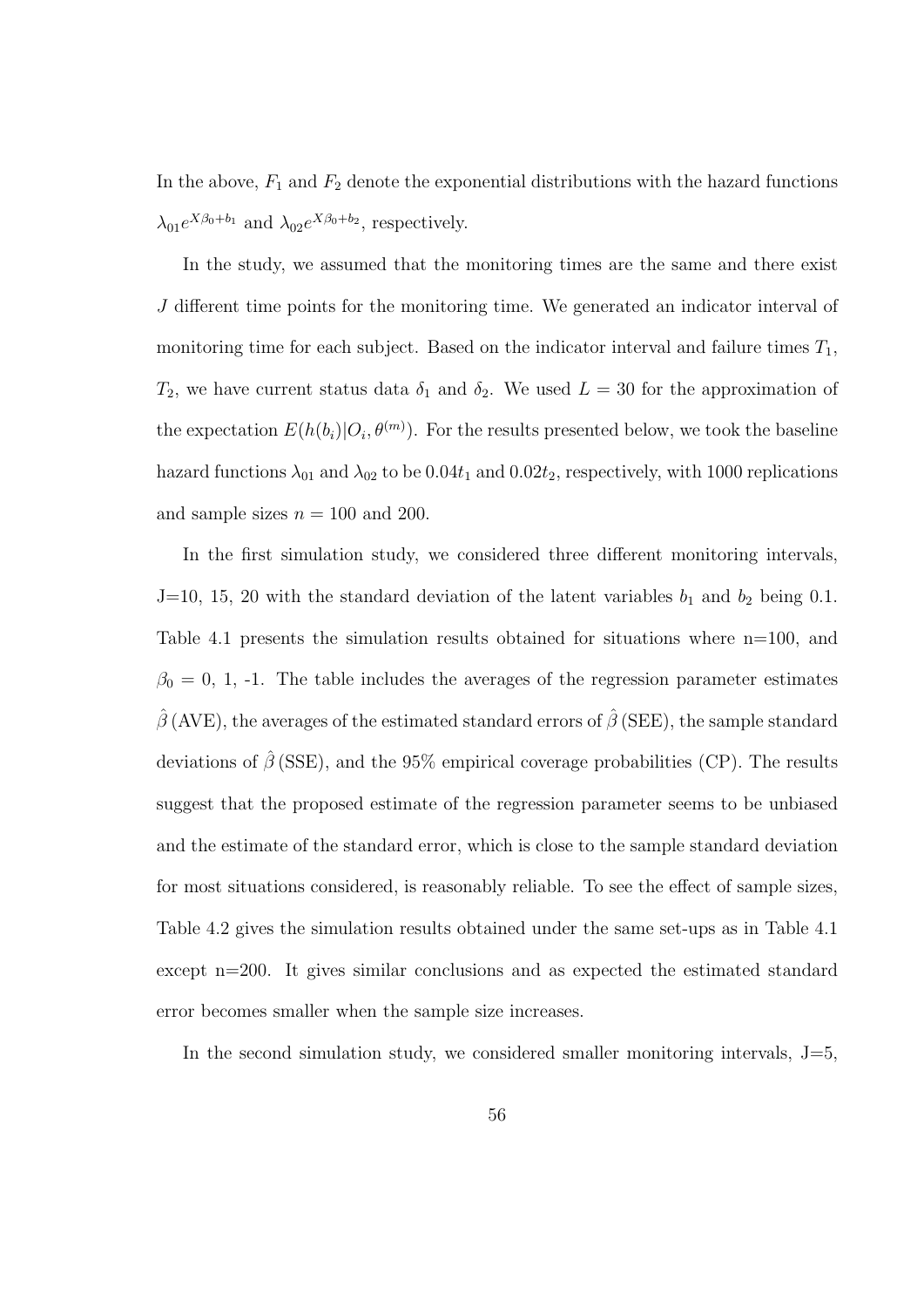10 with the standard deviation of the latent variables  $b_1$  and  $b_2$  being 0.5. Table 4.3 presents the simulation results obtained for situations where n=100 and n=200, and  $\beta_0 = 0.5$ , -0.5. Again, the estimates of the regression parameter seem to be unbiased, SEEs and SSEs are quite close, and the 95% coverage probabilities are close to 0.95. When the sample size increases, it also gives similar conclusions and as expected the estimated standard error becomes smaller.

To assess the normal approximation to the distribution of  $\hat{\beta}$ , we studied the quantile plots of the standardized  $\hat{\beta}$  against the standard normal variable for various situations considered in Tables 4.1 and 4.2. Figures 4.1 and 4.2 display the situation where  $\beta_0 = 0.5$ , J=10,  $\sigma = 0.5$  (the standard deviation of the latent variables  $b_1$  and  $b_2$ ) and  $n = 100$  and  $n = 200$ , respectively. They indicate that the normal approximation seems reasonable. Other plots are similar and omitted.

### 4.5 Analysis of a National Toxicology Program Study

In this section, we apply the methodology presented in the previous sections to the animal tumorigenicity experiment described in Section 1.2.3. As described before, the animals either died during the study or were sacrificed at the end of the study. At the death or sacrifice, the presence or absence of tumors was determined through a pathologic examination. Thus the tumor occurrence times were not exactly observed but instead known only to be smaller or greater than the death or sacrifice time. In other words, we only have interval-censored observations on tumor occurrence times. Following Dunson and Dinse (2002), we will focus on two types of tumors, adrenal and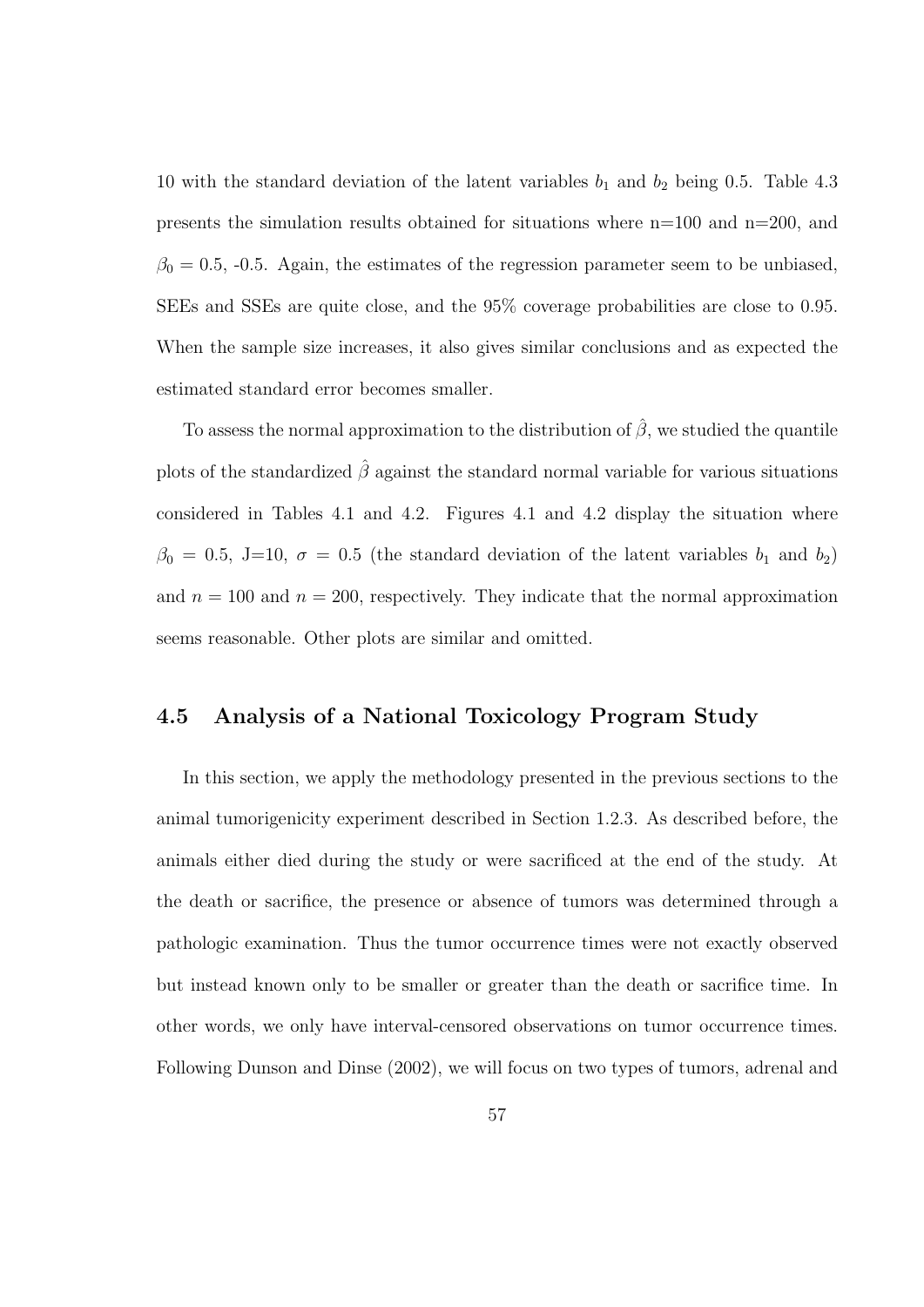lung tumors, on the male rats from the control and 80 ppm dose groups. The goal here is to compare the tumor growth rates between the control and dose groups based on bivariate case I interval-censored data and we assume that the death or sacrifice times follow the same distribution for all animals.

To apply the presented methodology, let  $T_{i1}$  and  $T_{i2}$  denote the occurrence times of adrenal and lung tumors for the *i*th animal and define  $X_i = 1$  if the *i*th animal was in the dose group and 0 otherwise. To give a graphical view about the dose effect on the tumor growth, Figures 4.3 and 4.4 present the estimated marginal survival functions for the time to the adrenal and lung tumor for animals in the control and dose groups given by the nonparametric maximum likelihood (NPML) function approach (Barlow et al., 1972; Robertson et al., 1988). They suggest that the two types of tumors seem to have different baseline hazard functions and survival functions and indicate that there seems to exist significant dose effect on both adrenal and lung tumor.

By assuming that the baseline hazard functions are different, the application of the method gave  $\hat{\beta} = 0.7958$  with the estimated standard error being 0.3665. This suggests that the animals in the dose group had significantly higher occurrence rates of both adrenal and lung tumors. For comparison, we also fitted the data to the proportional hazards model without frailty assuming different baseline hazard functions for adrenal and lung tumors but the same dose effect, we obtained the estimated dose effect of  $0.6270$  and the *p*-value for testing no dose effect being  $0.1114$ .

Figures 4.5-4.6 present the estimated marginal survival functions for time to adrenal tumor under model (4.1) and the proportional hazards model, respectively. Figures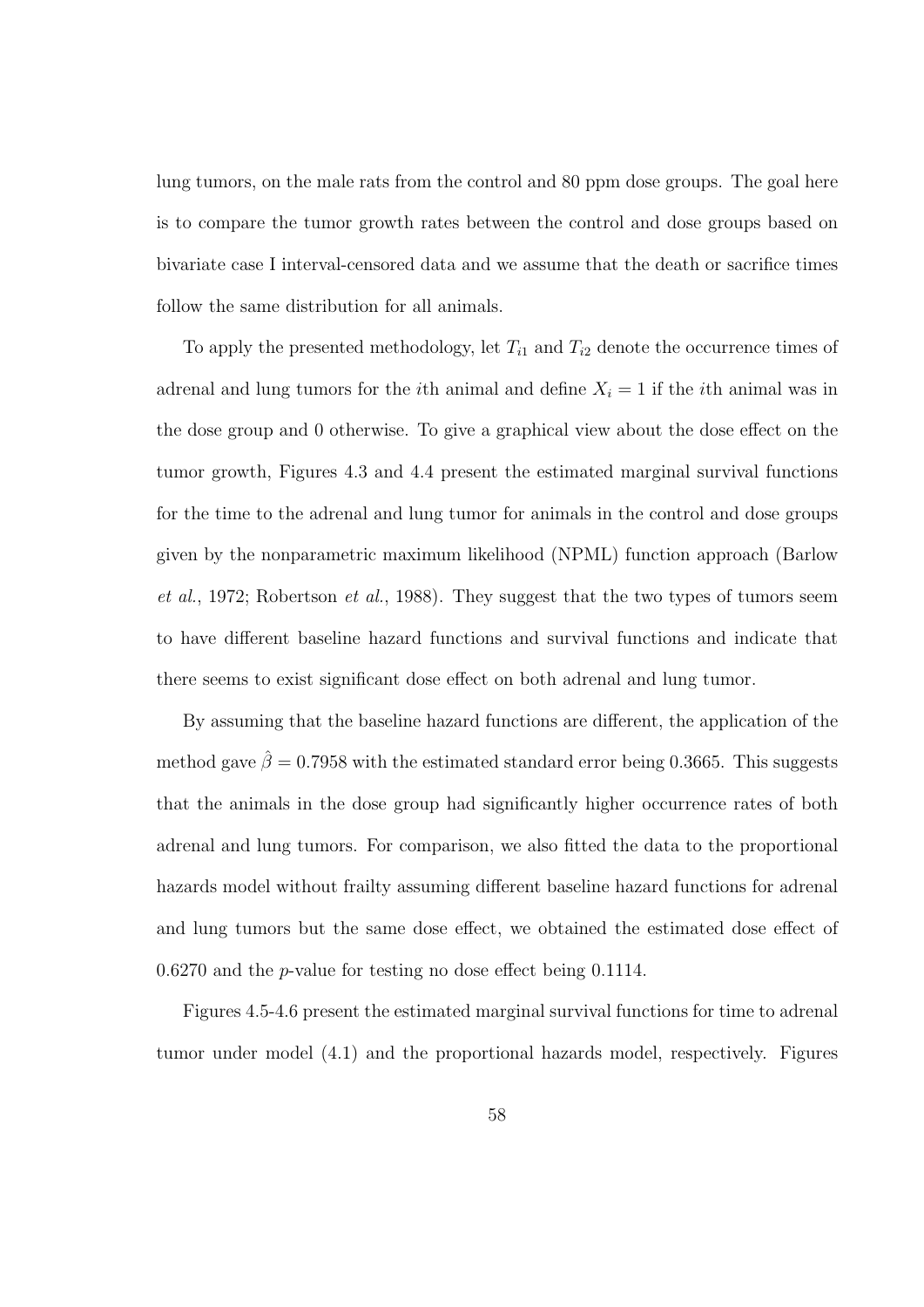4.7-4.8 present the estimated marginal survival functions for time to lung tumor under model (4.1) and the proportional hazards model, respectively. These estimated survival functions of adrenal and lung tumors along with the the estimates of the same functions assuming that model (4.1) is correct for the existing significant dose effect on the adrenal and lung tumors. Again it indicate that our proposed method seems to be more reasonable and appropriate than the marginal proportional hazards model.

### 4.6 Discussion

In this chapter, we considered the fitting of the marginal frailty model to multivariate current status data and for inference, the maximum likelihood approach was developed. For estimation of parameters, an EM algorithm was developed that only involves several low-dimensional equations and is more stable and efficient. The simulation study indicated that our method works well for both of shorter and longer monitoring times. The method was applied to a set of bivariate case I interval-censored data.

In both the preceding chapter and this chapter, we mentioned the same problem of choosing an appropriate model among all available models. There does not exist an approach in the literature that can be used to distinguish the semiparameter regression models for both univariate and multivariate interval-censored failure time data. For the future work, a relatively simple question is to develop statistical methods to assess the goodness-of-fit for these semiparameter regression models. Also, we only considered the situations where study subjects are observed or monitored at finite time points for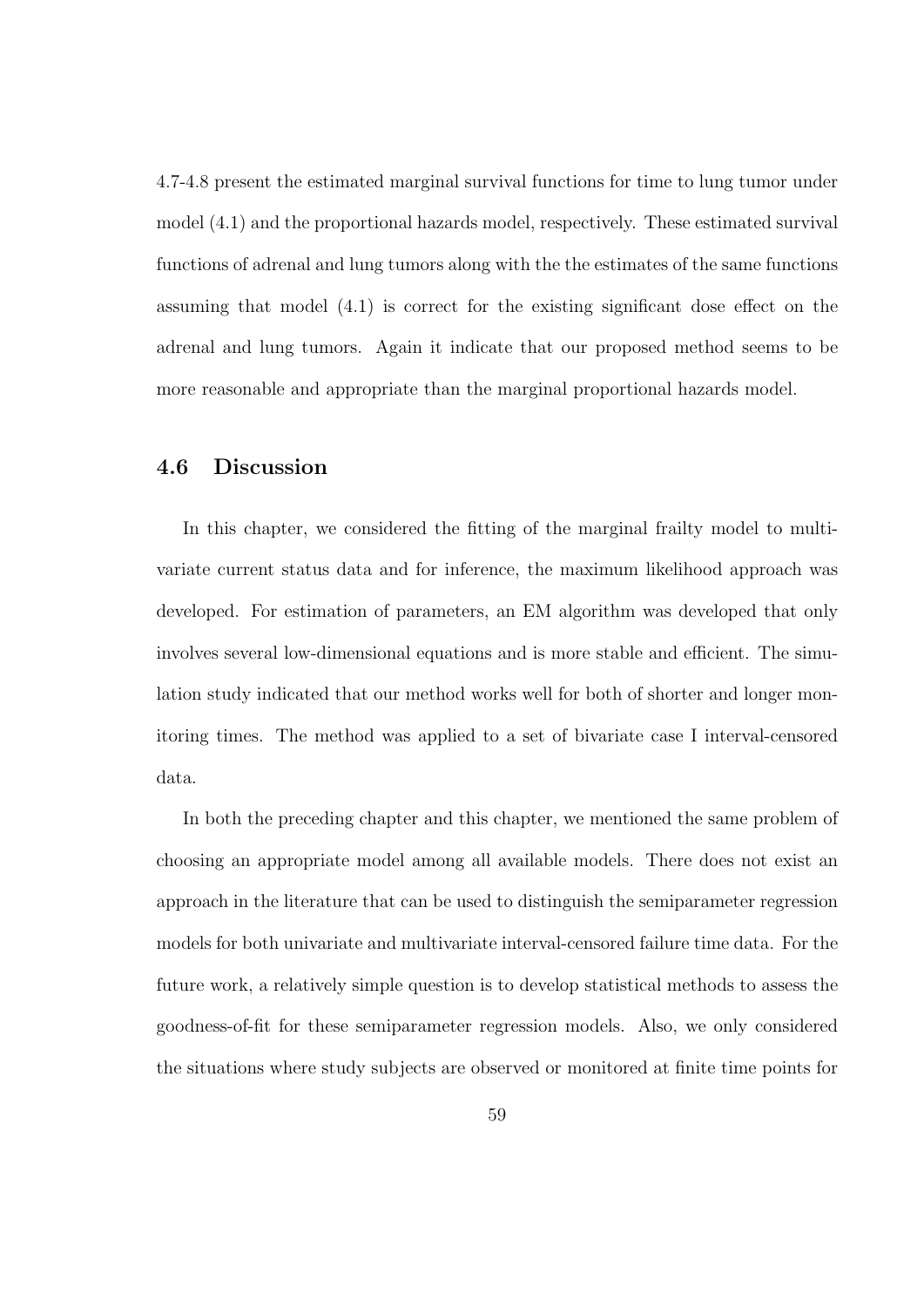all our works in Chapters 2 and 3. Although this covers many studies yielding intervalcensored data, it would be useful to develop statistical methods for situations in which both survival times of interest and observation or monitoring times are continuous variables.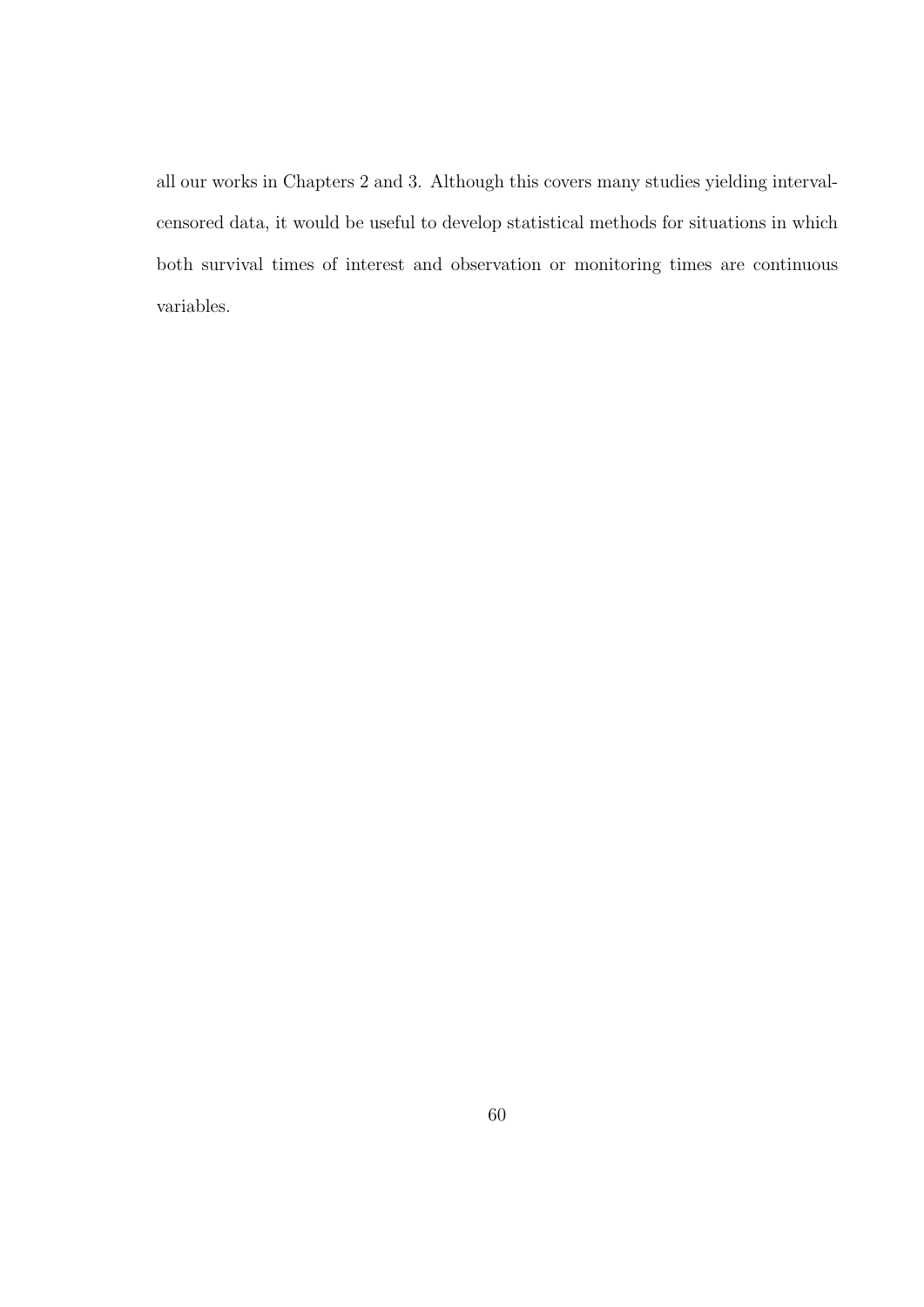### Chapter 5

#### FUTURE RESEARCH

In the preceding chapters, we mentioned the problem of choosing an appropriate model among all available semiparameter regression models. To the best of our knowledge, there does not exist an approach in the literature that can be used to distinguish the semiparameter regression models for both univariate and multivariate interval-censored failure time data. We will briefly discuss this question in Section 5.1.

We have developed the random effect model approach for multivariate current status data. Huang and Wolf (2002) treated censoring as informative for the frailty model. We will briefly discuss informative censoring in Section 5.2

# 5.1 A Goodness-of-fit Test for Multivariate Interval-censored Failure Times

One question for regression analysis of multivariate interval-censored data is how one can choose an appropriate model among all available models. Except the graphical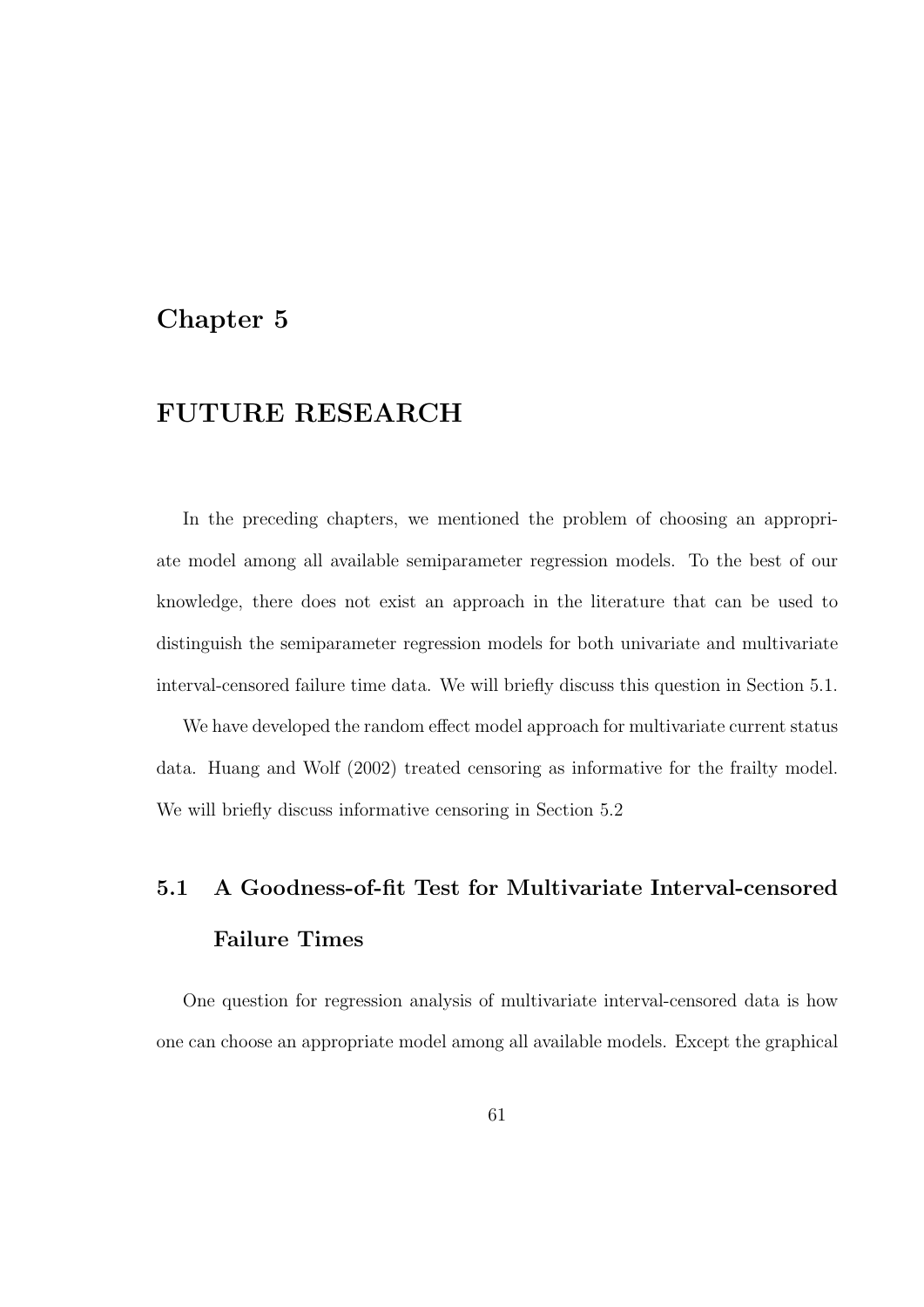approach used in Sections 2.5 and 4.5, there does not seem to exist an approach in the literature that can be used to choose or distinguish these different models and it is apparent that the development of such approach would be very useful. A topic for future research is to develop statistical methods to assess the goodness-of-fit for the each of these common semiparametric regression models with multivariate interval-censored data.

# 5.2 A Frailty Model Approach for Case II Multivariate Informative Interval Censoring

In Chapter 4, we developed the random effect model approach for multivariate current status data. However, we didn't consider for informative censoring. It is useful to study how to generalize the proposed methods to censoring by some causes to be analyzed as informative while treating censoring by other causes as noninformative. Moreover, we focus on current status or case I interval-censored data in Chapter 4. For future research, developing a frailty model approach for case II multivariate intervalcensored data is needed.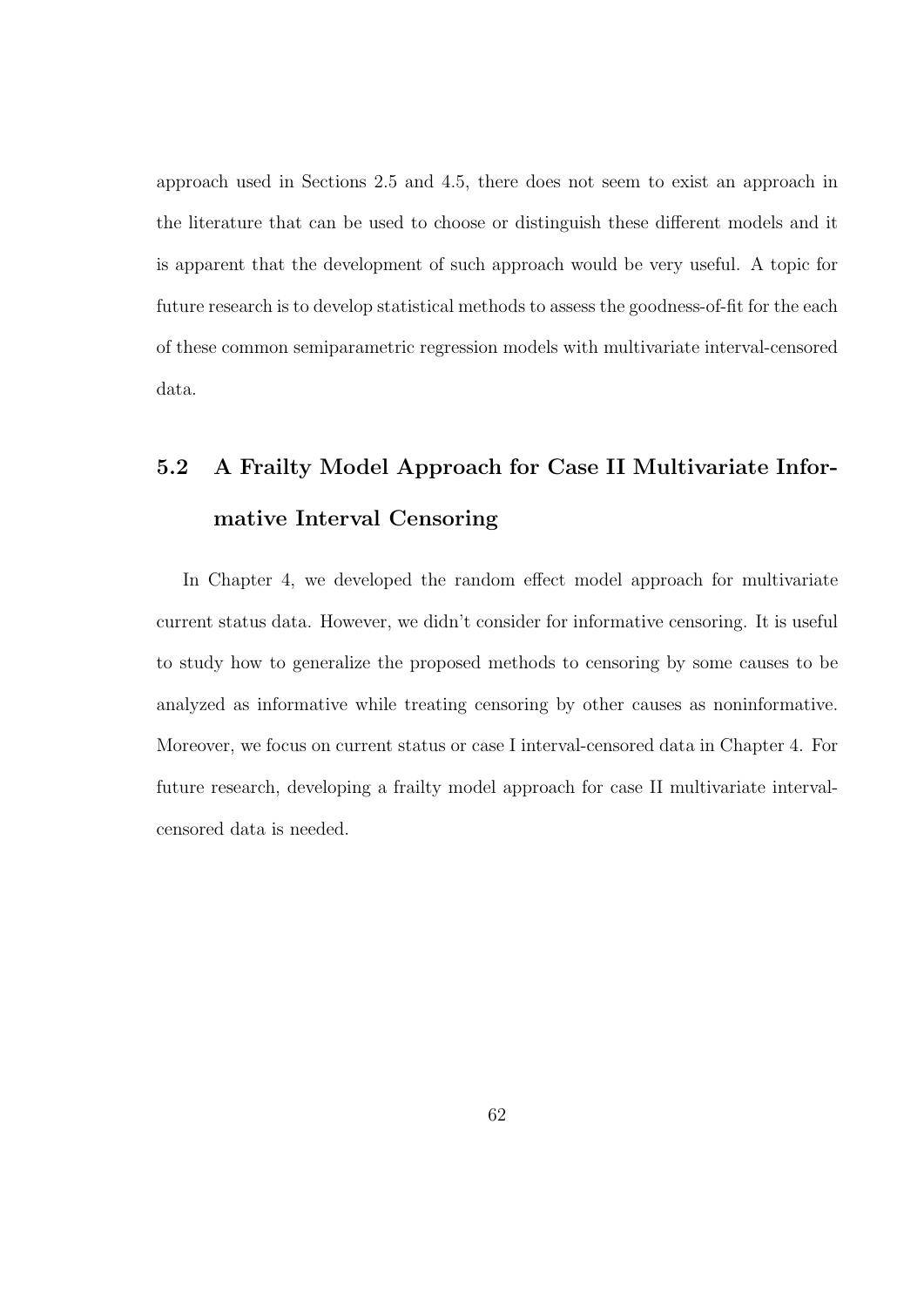### APPENDIX

## Appendix A: Expression of the Observed Fisher Information Matrix in Chapter 2

Let the  $W_{ik}$ 's,  $V_{\beta,ik}$ 's,  $V_{\gamma,ikm}$ 's,  $I(\beta,\gamma)$ ,  $I^*(\beta,\gamma^*)$  and their components be defined as in the previous sections. Define  $b_{ikm} = \sum_{j=1}^{m} a_{ij}$  $\sum_{j=1}^m \exp(\gamma_{kj} + Z_i'\beta)$  and

$$
V_{\beta\beta,ik} = \sum_{m=1}^{M} Z_i Z_i' (\alpha_{ikm+1} - \alpha_{ikm}) b_{ikm} (b_{ikm} - 1) / (1 + b_{ikm})^3,
$$

$$
V_{\gamma\gamma,ikm} = \sum_{s=m}^{M} (\alpha_{iks+1} - \alpha_{iks}) (1 - b_{iks}) / [(1 + b_{iks})^3 \exp(\gamma_{km} + Z'_i \beta)],
$$
  

$$
V_{\gamma\beta,ikm} = -\frac{\partial V_{\gamma,ikm}}{\partial \beta} = \sum_{s=m}^{M} Z_i (\alpha_{iks+1} - \alpha_{iks}) \exp(\gamma_{km} + Z'_i \beta) (b_{iks} - 1) / (1 + b_{iks})^3,
$$

and for  $j < s$ 

$$
V_{\gamma\gamma,ikmj} = -\frac{\partial V_{\gamma,ikm}}{\partial \gamma_{kj}} = 2\sum_{s=m}^{M} (\alpha_{iks+1} - \alpha_{iks}) \exp(\gamma_{km} + \gamma_{kj} + 2Z_i'\beta)/(1 + b_{iks})^3.
$$

s=m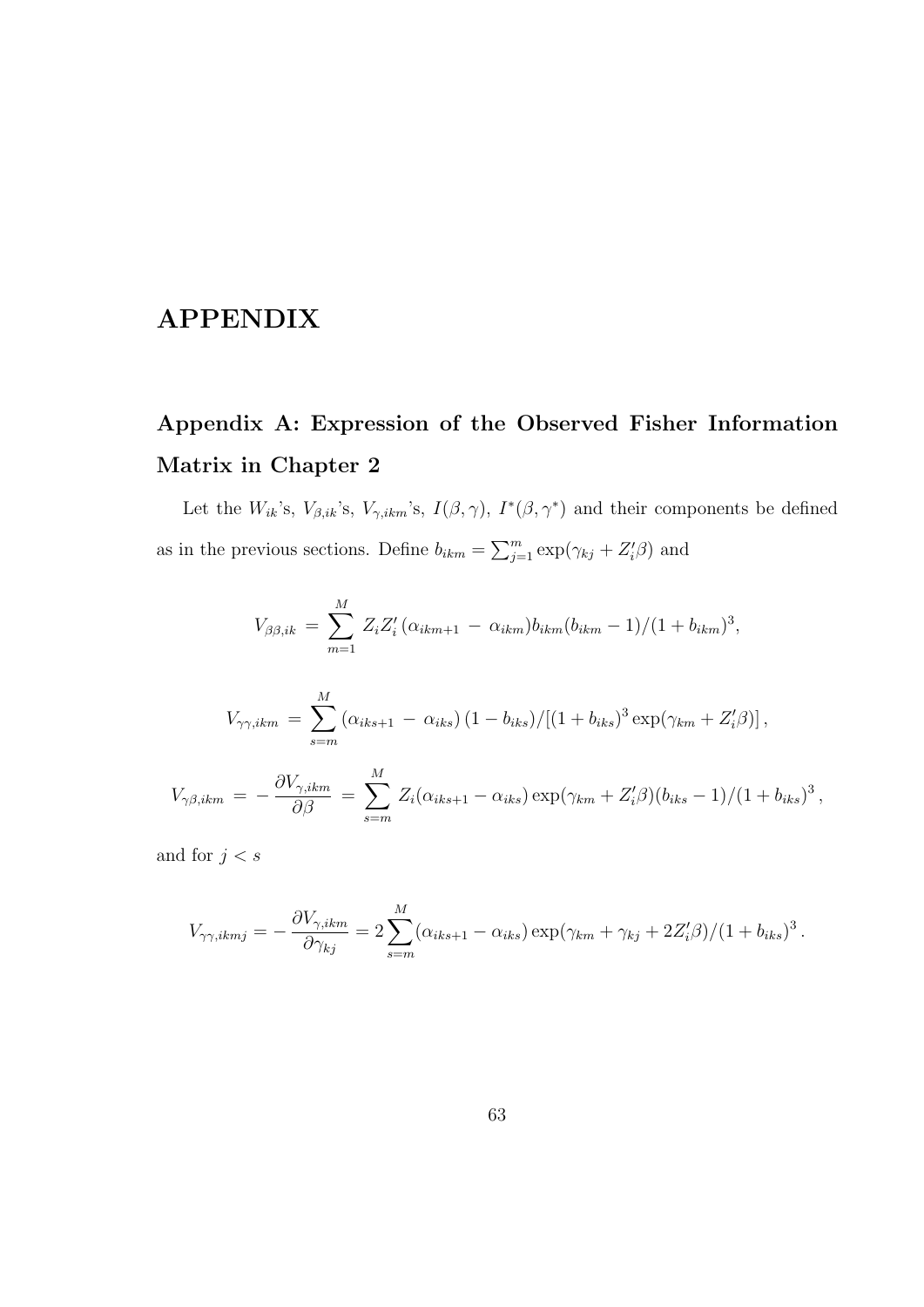Then we have

$$
I_{\beta\beta}(\beta,\gamma) = \sum_{i=1}^{n} \sum_{k=1}^{K} \left( W_{ik}^{-2} V_{\beta,ik} V'_{\beta,ik} - W_{ik}^{-1} V_{\beta\beta,ik} \right),
$$
  

$$
- \frac{\partial^2 l(\beta,\gamma)}{\partial \gamma_{km} \partial \beta} = \sum_{i=1}^{n} \left( W_{ik}^{-2} V_{\gamma,ikm} V_{\beta,ik} - W_{ik}^{-1} V_{\gamma\beta,ikm} \right),
$$

the mth column of  $I_{\beta,\gamma_k}(\beta,\gamma)$ , and  $I_{\gamma_k,\gamma_j}(\beta,\gamma) = 0_{M\times M}$  for any  $1 \leq k \neq j \leq K$ . Furthermore, for  $I_{\gamma_k,\gamma_k}(\beta,\gamma)$ , its  $(m,m)$ th diagonal element is given by

$$
-\frac{\partial^2 l(\beta,\gamma)}{\partial \gamma_{km} \partial \gamma_{km}} = \sum_{i=1}^n \left( W_{ik}^{-2} V_{\gamma,ikm}^2 - W_{ik}^{-1} V_{\gamma\gamma,ikm} \right)
$$

and for any  $j < m$ , its  $(m, j)$ th element has the form

$$
-\frac{\partial^2 l(\beta,\gamma)}{\partial \gamma_{km} \partial \gamma_{kj}} = \sum_{i=1}^n \left( W_{ik}^{-2} V_{\gamma,ikm} V_{\gamma,ikj} - W_{ik}^{-1} V_{\gamma\gamma,ikmj} \right).
$$

Now we consider the special situation where (2.4) is true. For this, for  $k = 1, \dots, K$ and  $m = 1, \dots, M$ , define  $b_{im} = \sum_{j=1}^{m}$  $_{j=1}^m \exp(\gamma_j^* + Z_i^{\prime} \beta)$  and

$$
W_{ik} = \alpha_{ik1} + \sum_{m=1}^{M} (\alpha_{ikm+1} - \alpha_{ikm}) \left( \sum_{j=1}^{m} \exp(\gamma_j^* + Z_i'\beta) + 1 \right)^{-1},
$$

$$
V_{\gamma^*,ikm} = -\frac{\partial W_{ik}}{\partial \gamma_m^*} = \sum_{s=m}^{M} (\alpha_{iks+1} - \alpha_{iks}) \exp(\gamma_m^* + Z_i'\beta)/(1 + b_{im})^2,
$$
  

$$
V_{\beta,ik} = -\frac{\partial W_{ik}}{\partial \beta} = \sum_{m=1}^{M} Z_i(\alpha_{ikm+1} - \alpha_{ikm})b_{im}/(1 + b_{im})^2,
$$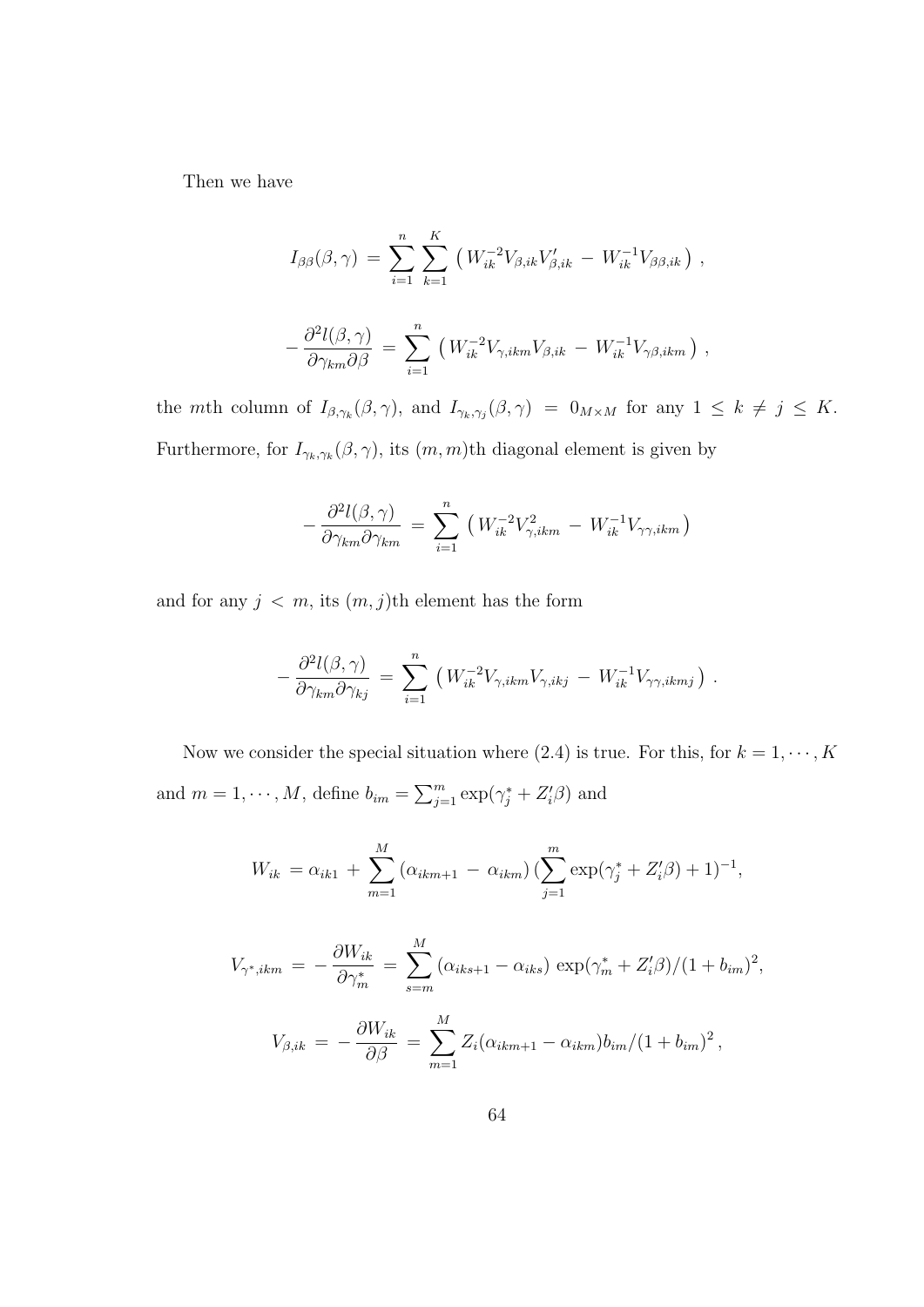$$
V_{\beta\beta,ik} = -\frac{\partial V_{\beta,ik}}{\partial \beta'} = \sum_{m=1}^{M} Z_i Z_i' (\alpha_{ikm+1} - \alpha_{ikm}) b_{im} (b_{im} - 1)/(1 + b_{im})^3,
$$

$$
V_{\gamma^*\beta,ikm} = -\frac{\partial V_{\gamma^*,ikm}}{\partial \beta} = \sum_{s=m}^{M} Z_i(\alpha_{iks+1} - \alpha_{iks}) \exp(\gamma_m^* + Z_i'\beta)(b_{im} - 1)/(1 + b_{im})^3,
$$

$$
V_{\gamma^* \gamma^*, ikm} = -\frac{\partial V_{\gamma^*, ikm}}{\partial \gamma_m^*} = \sum_{s=m}^{M} (\alpha_{iks+1} - \alpha_{iks}) \exp(\gamma_m^* + Z_i' \beta) \left[ \frac{2 \exp(\gamma_m^* + Z_i' \beta)}{1 + b_{im}} - 1 \right] / (1 + b_{im})^2,
$$

and for  $j \neq m$ ,

$$
V_{\gamma^*\gamma^*,ikmj} = -\frac{\partial V_{\gamma^*,ikm}}{\partial \gamma_j^*} = \sum_{s=m}^M 2(\alpha_{is+1} - \alpha_{is}) \exp(\gamma_m^* + \gamma_j^* + 2Z_i'\beta)/(1 + b_{im})^3.
$$

Using the notation defined above, we have

$$
U_{\beta}^{*}(\beta,\gamma^{*}) = -\sum_{i=1}^{n} \sum_{k=1}^{K} W_{ik}^{-1} V_{\beta,ik} ,
$$

$$
U_{\gamma^*}^*(\beta, \gamma^*) = -\sum_{i=1}^n \sum_{k=1}^K W_{ik}^{-1}(V_{\gamma^*,ik1}, \dots, V_{\gamma^*,ikM}),
$$
  

$$
D_i^* = -\sum_{k=1}^K W_{ik}^{-1}(V_{\beta,ik}', V_{\gamma^*,ik1}, \dots, V_{\gamma^*,ikM}'),
$$
  

$$
\partial^2 l^*(\beta, \gamma^*) = \sum_{k=1}^n \sum_{k=1}^K (W_{ik}^{-2}V_{ik} - V_{ik} - W_{ik}^{-1}V_{ik} - W_{ik}^{-1}V_{ik} - W_{ik}^{-1}V_{ik} - W_{ik}^{-1}V_{ik} - W_{ik}^{-1}V_{ik} - W_{ik}^{-1}V_{ik} - W_{ik}^{-1}V_{ik} - W_{ik}^{-1}V_{ik} - W_{ik}^{-1}V_{ik} - W_{ik}^{-1}V_{ik} - W_{ik}^{-1}V_{ik} - W_{ik}^{-1}V_{ik} - W_{ik}^{-1}V_{ik} - W_{ik}^{-1}V_{ik} - W_{ik}^{-1}V_{ik} - W_{ik}^{-1}V_{ik} - W_{ik}^{-1}V_{ik} - W_{ik}^{-1}V_{ik} - W_{ik}^{-1}V_{ik} - W_{ik}^{-1}V_{ik} - W_{ik}^{-1}V_{ik} - W_{ik}^{-1}V_{ik} - W_{ik}^{-1}V_{ik} - W_{ik}^{-1}V_{ik} - W_{ik}^{-1}V_{ik} - W_{ik}^{-1}V_{ik} - W_{ik}^{-1}V_{ik} - W_{ik}^{-1}V_{ik} - W_{ik}^{-1}V_{ik} - W_{ik}^{-1}V_{ik} - W_{ik}^{-1}V_{ik} - W_{ik}^{-1}V_{ik} - W_{ik}^{-1}V_{ik} - W_{ik}^{-1}V_{ik} - W_{ik}^{-1}V_{ik} - W_{ik}^{-1}V_{ik} - W_{ik}^{-1}V_{ik} - W_{ik}^{-1}V_{ik} - W_{ik}^{-1}V_{ik} - W_{ik}^{-1}V_{ik} - W_{ik}^{-1}V_{ik} - W_{ik}^{-1}V_{ik} - W_{ik}^{-1}V_{ik} - W_{ik}^{-1}V_{ik} - W_{ik}^{-1}V_{ik} - W_{ik}^{-1}V_{ik} - W_{ik}^{-1}V_{ik} - W_{ik}^{-1}V_{ik
$$

$$
-\frac{\partial^2 l^*(\beta, \gamma^*)}{\partial \beta \partial \beta'} = \sum_{i=1}^n \sum_{k=1}^K \left( W_{ik}^{-2} V_{\beta,ik} V_{\beta,ik}' - W_{ik}^{-1} V_{\beta\beta,ik} \right) ,
$$

$$
-\frac{\partial^2 l^*(\beta,\gamma^*)}{\partial \gamma_m^*\partial \beta} = \sum_{i=1}^n \sum_{k=1}^K \left( W_{ik}^{-2} V_{\gamma^*,ikm} V_{\beta,ik} - W_{ik}^{-1} V_{\gamma^*,\beta,ikm} \right),
$$

$$
-\frac{\partial^2 l^*(\beta, \gamma^*)}{\partial \gamma_m^* \partial \gamma_m^*} = \sum_{i=1}^n \sum_{k=1}^K \left( W_{ik}^{-2} V_{\gamma^*, ikm}^2 - W_{ik}^{-1} V_{\gamma^* \gamma^*, ikm} \right),
$$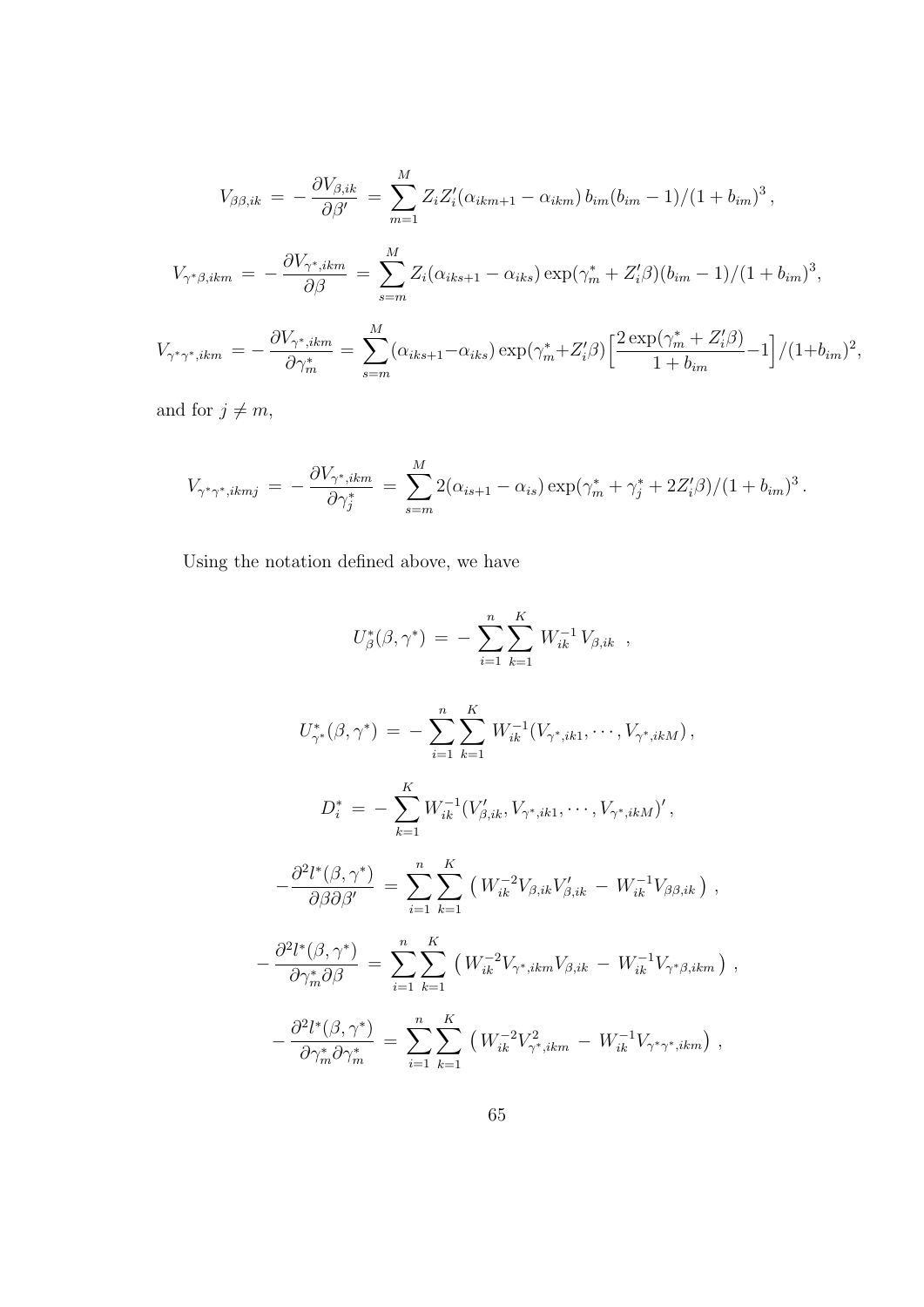and for  $j \neq m$ ,

$$
-\frac{\partial^2 l^*(\beta, \gamma^*)}{\partial \gamma_m^* \partial \gamma_j^*} = \sum_{i=1}^n \sum_{k=1}^K \left( W_{ik}^{-2} V_{\gamma^*,ikm} V_{\gamma^*,ikj} - W_{ik}^{-1} V_{\gamma^*\gamma^*,ikmj} \right).
$$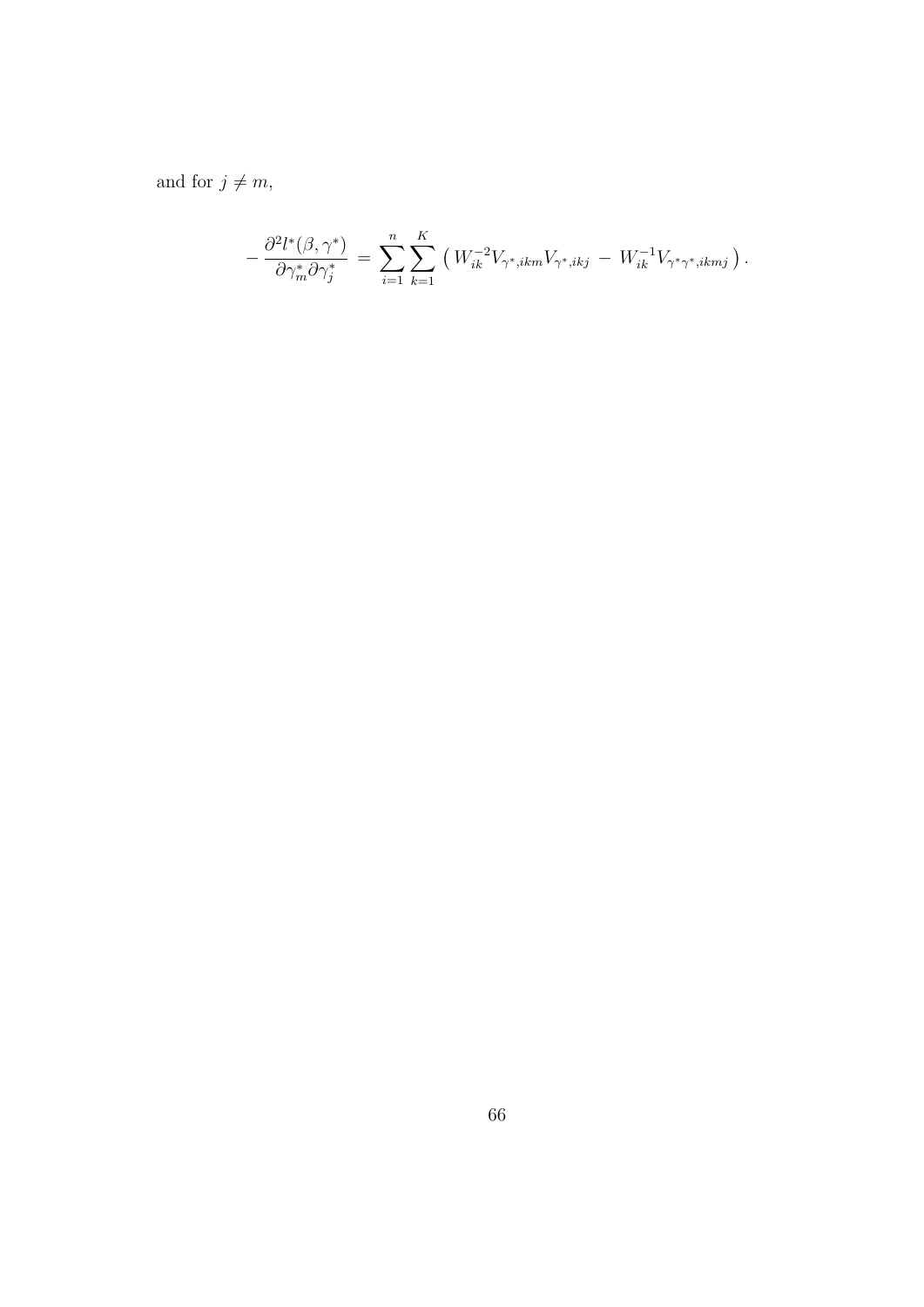# Appendix B: Expression of the Observed Fisher Information Matrix in Chapter 3

Let the  $W_{ik}$ 's,  $V_{\beta,ik}$ 's,  $V_{\gamma,ikm}$ 's,  $I(\beta,\gamma)$ ,  $I^*(\beta,\gamma^*)$  and their components be defined as in the previous sections. Define

$$
V_{\beta\beta,ik} = \sum_{m=1}^{M} x_{im} x'_{im} (\alpha_{ikm+1} - \alpha_{ikm}) \exp(-\sum_{j=1}^{m} e^{\gamma_{kj}} - x'_{im}\beta),
$$
  

$$
V_{\gamma\gamma,ikm} = \sum_{s=m}^{M} (\alpha_{iks+1} - \alpha_{iks}) \exp(2\gamma_{km} - \sum_{j=1}^{s} e^{\gamma_{kj}} - x'_{im}\beta),
$$
  

$$
V_{\gamma\beta,ikm} = -\frac{\partial V_{\gamma,ikm}}{\partial \beta} = \sum_{s=m}^{M} x_{im} (\alpha_{iks+1} - \alpha_{iks}) \exp(\gamma_{km} - \sum_{j=1}^{s} e^{\gamma_{kj}} - x'_{im}\beta),
$$

and

$$
V_{\gamma\gamma,ikmj} = -\frac{\partial V_{\gamma,ikm}}{\partial \gamma_{kj}} = \sum_{s=m}^{M} (\alpha_{iks+1} - \alpha_{iks}) \exp(\gamma_{km} + \gamma_{kj} - \sum_{j=1}^{s} e^{\gamma_{kj}} - x'_{ikm}\beta).
$$

Then we have

$$
I_{\beta\beta}(\beta,\gamma) = \sum_{i=1}^{n} \sum_{k=1}^{K} (W_{ik}^{-2} V_{\beta,ik} V'_{\beta,ik} - W_{ik}^{-1} V_{\beta\beta,ik}) ,
$$

$$
-\frac{\partial^2 l(\beta,\gamma)}{\partial \gamma_{km} \partial \beta} = \sum_{i=1}^n \left( W_{ik}^{-2} V_{\gamma,ikm} V_{\beta,ik} - W_{ik}^{-1} V_{\gamma\beta,ikm} \right),
$$

the mth column of  $I_{\beta,\gamma_k}(\beta,\gamma)$ , and  $I_{\gamma_k,\gamma_j}(\beta,\gamma) = 0_{M \times M}$  for any  $1 \leq k \neq j \leq K$ .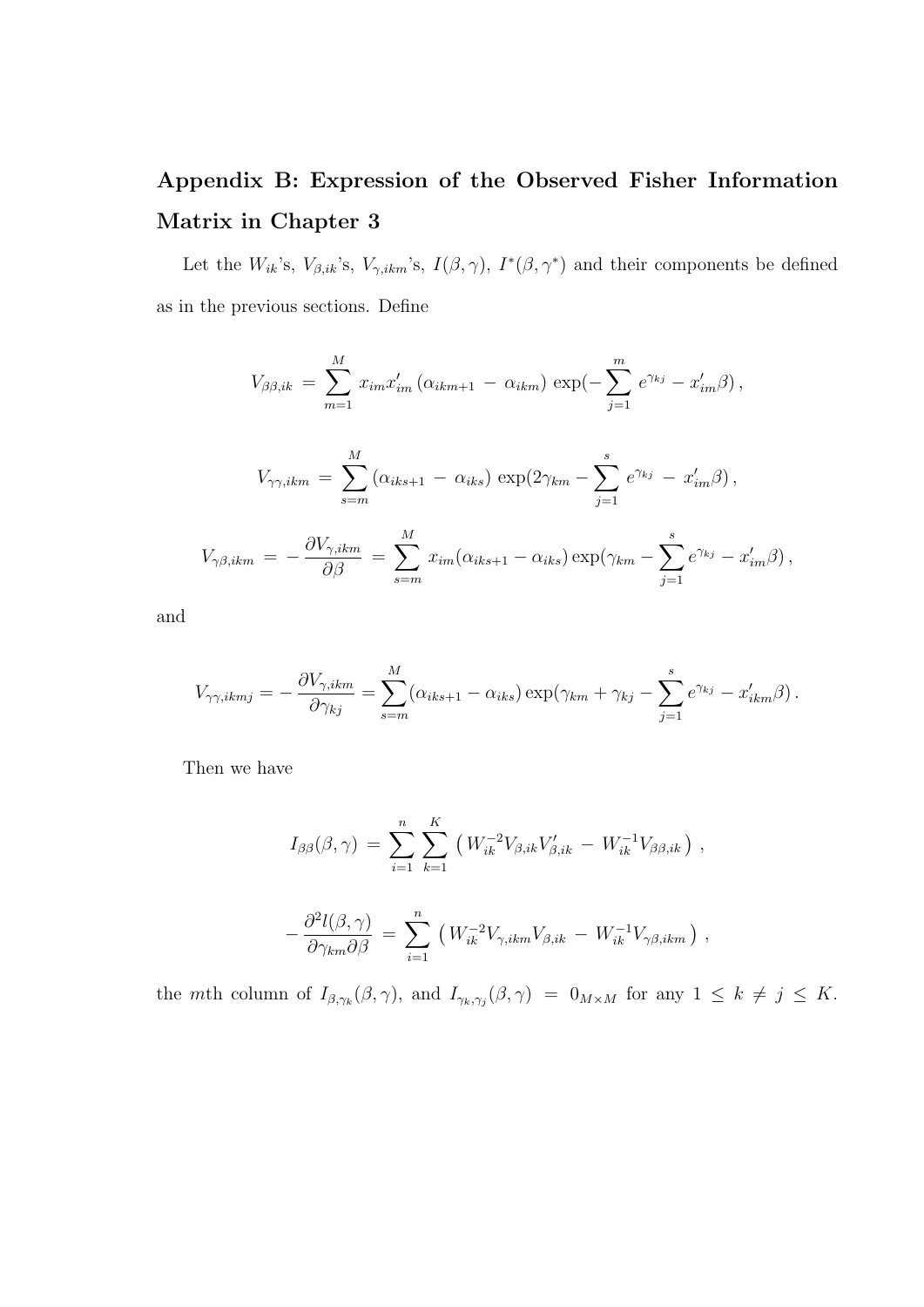Furthermore, for  $I_{\gamma_k,\gamma_k}(\beta,\gamma)$ , its  $(m,m)$ th diagonal element is given by

$$
-\frac{\partial^2 l(\beta,\gamma)}{\partial \gamma_{km} \partial \gamma_{km}} = \sum_{i=1}^n \left( W_{ik}^{-2} V_{\gamma,ikm}^2 - W_{ik}^{-1} V_{\gamma\gamma,ikm} + W_{ik}^{-1} V_{\gamma,ikm} \right)
$$

and for any  $j \, < \, m$ , its  $(m, j)$ th element has the form

$$
-\frac{\partial^2 l(\beta,\gamma)}{\partial \gamma_{km} \partial \gamma_{kj}} = \sum_{i=1}^n \left( W_{ik}^{-2} V_{\gamma,ikm} V_{\gamma,ikj} + W_{ik}^{-1} V_{\gamma\gamma,ikmj} \right).
$$

Now we consider the special situation where (3.4) is true. For this, define

$$
W_{ik} = \alpha_{ik1} + \sum_{m=1}^{M} (\alpha_{ikm+1} - \alpha_{ikm}) \exp(-\sum_{j=1}^{m} e^{\gamma_j^*} - x'_{im}\beta),
$$

$$
V_{\gamma^*,ikm} = -\frac{\partial W_{ik}}{\partial \gamma_m^*} = \sum_{s=m}^{M} (\alpha_{iks+1} - \alpha_{iks}) \exp(\gamma_m^* - \sum_{j=1}^{s} e^{\gamma_j^*} - x_{is}'\beta),
$$

$$
V_{\beta,ik} = -\frac{\partial W_{ik}}{\partial \beta} = \sum_{m=1}^{M} x_{im} (\alpha_{ikm+1} - \alpha_{ikm}) \exp(-\sum_{j=1}^{m} e^{\gamma_{j}^{*}} - x'_{im} \beta),
$$

$$
V_{\beta\beta,ik} = -\frac{\partial V_{\beta,ik}}{\partial \beta} = \sum_{m=1}^{M} x_{im} x'_{im} (\alpha_{ikm+1} - \alpha_{ikm}) \exp(-\sum_{j=1}^{m} e^{\gamma_j^*} - x'_{im} \beta),
$$

$$
V_{\gamma^*\beta,ikm} = -\frac{\partial V_{\gamma^*,ikm}}{\partial \beta} = \sum_{s=m}^M x_{im} (\alpha_{iks+1} - \alpha_{iks}) \exp(\gamma_m^* - \sum_{j=1}^s e^{\gamma_j^*} - x'_{im}\beta),
$$

$$
V_{\gamma^*\gamma^*,ikm} = \sum_{s=m}^M (\alpha_{iks+1} - \alpha_{iks}) \exp(2\gamma_m^* - \sum_{j=1}^s e^{\gamma_j^*} - x'_{im}\beta),
$$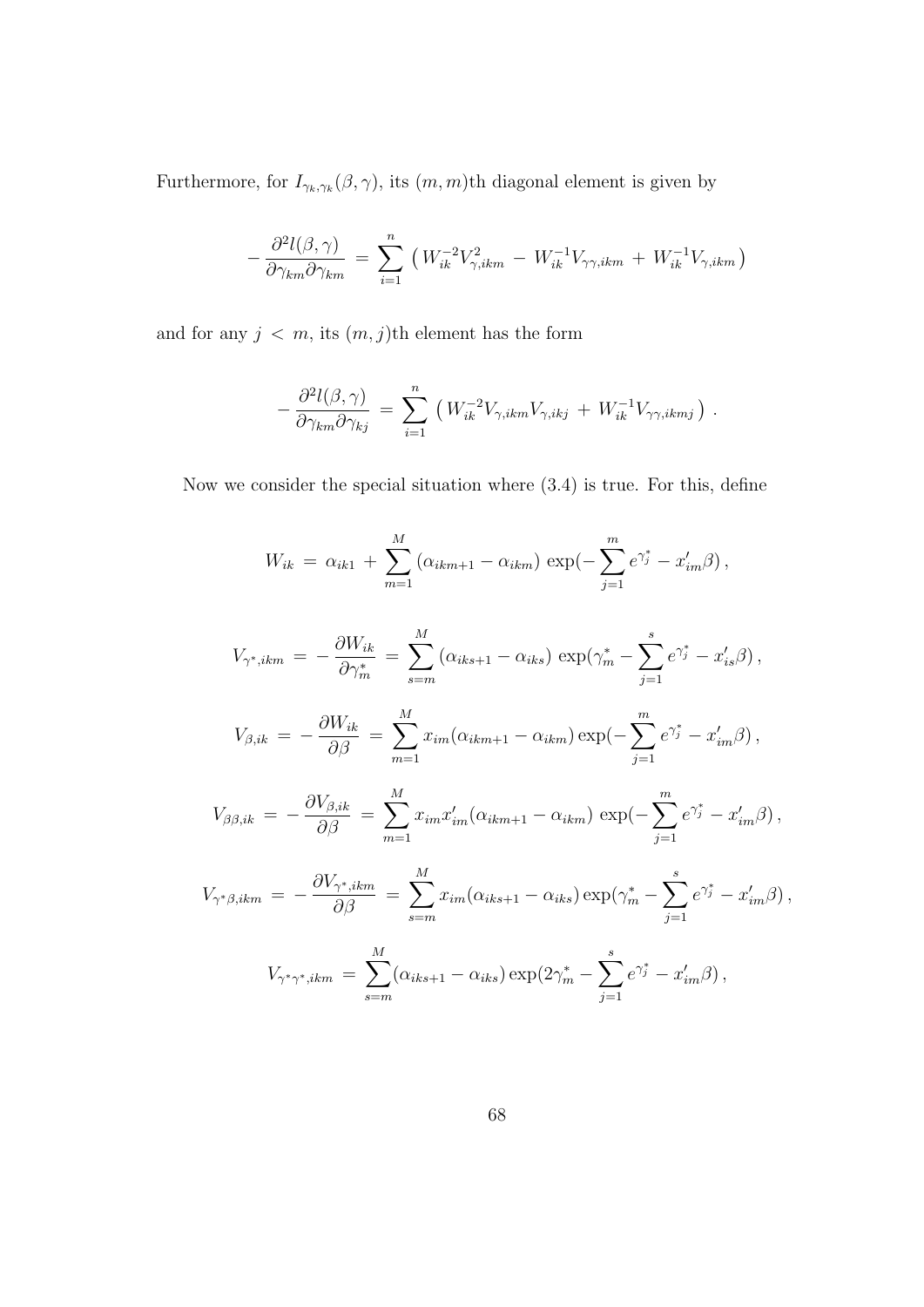and for  $j \, < \, m$ ,

$$
V_{\gamma^* \gamma^*, ikmj} = -\frac{\partial V_{\gamma^*, ikm}}{\partial \gamma_j^*} = \sum_{s=m}^M (\alpha_{iks+1} - \alpha_{iks}) \exp(\gamma_m^* + \gamma_j^* - \sum_{j=1}^s e^{\gamma_j^*} - x'_{im}\beta).
$$

Using the notation defined above, we have

$$
U_{\beta}^{*}(\beta, \gamma^{*}) = -\sum_{k=1}^{K} \sum_{i=1}^{n} W_{ik}^{-1} V_{\beta,ik} , U_{\gamma^{*}}^{*}(\beta, \gamma^{*}) = -\sum_{k=1}^{K} \sum_{i=1}^{n} W_{ik}^{-1} (V_{\gamma^{*},ik1}, ..., V_{\gamma^{*},ikM})',
$$
  
\n
$$
D_{i}^{*} = -\sum_{k=1}^{K} W_{ik}^{-1} (V_{\beta,ik}', V_{\gamma^{*},ik1}, ..., V_{\gamma^{*},ikM})',
$$
  
\n
$$
\frac{\partial^{2} l^{*}(\beta, \gamma^{*})}{\partial \beta \partial \beta'} = \sum_{k=1}^{K} \sum_{i=1}^{n} (W_{ik}^{-2} V_{\beta,ik} V_{\beta,ik}' - W_{ik}^{-1} V_{\beta \beta,ik}) ,
$$
  
\n
$$
-\frac{\partial^{2} l^{*}(\beta, \gamma^{*})}{\partial \gamma_{m}^{*} \partial \beta} = \sum_{k=1}^{K} \sum_{i=1}^{n} (W_{ik}^{-2} V_{\gamma^{*},ikm} V_{\beta,ik} - W_{ik}^{-1} V_{\gamma^{*} \beta,ikm}) ,
$$
  
\n
$$
-\frac{\partial^{2} l^{*}(\beta, \gamma^{*})}{\partial \gamma_{m}^{*} \partial \gamma_{m}^{*}} = \sum_{k=1}^{K} \sum_{i=1}^{n} (W_{ik}^{-2} V_{\gamma^{*},ikm}^{2} - W_{ik}^{-1} V_{\gamma^{*} \gamma^{*},ikm} + W_{ik}^{-1} V_{\gamma^{*},ikm}) ,
$$

and

$$
-\frac{\partial^2 l^*(\beta, \gamma^*)}{\partial \gamma_m^* \partial \gamma_j^*} = \sum_{k=1}^K \sum_{i=1}^n \left( W_{ik}^{-2} V_{\gamma^*,ikm} V_{\gamma^*,ikj} + W_{ik}^{-1} V_{\gamma^*\gamma^*,ikmj} \right)
$$

for  $j < m$ .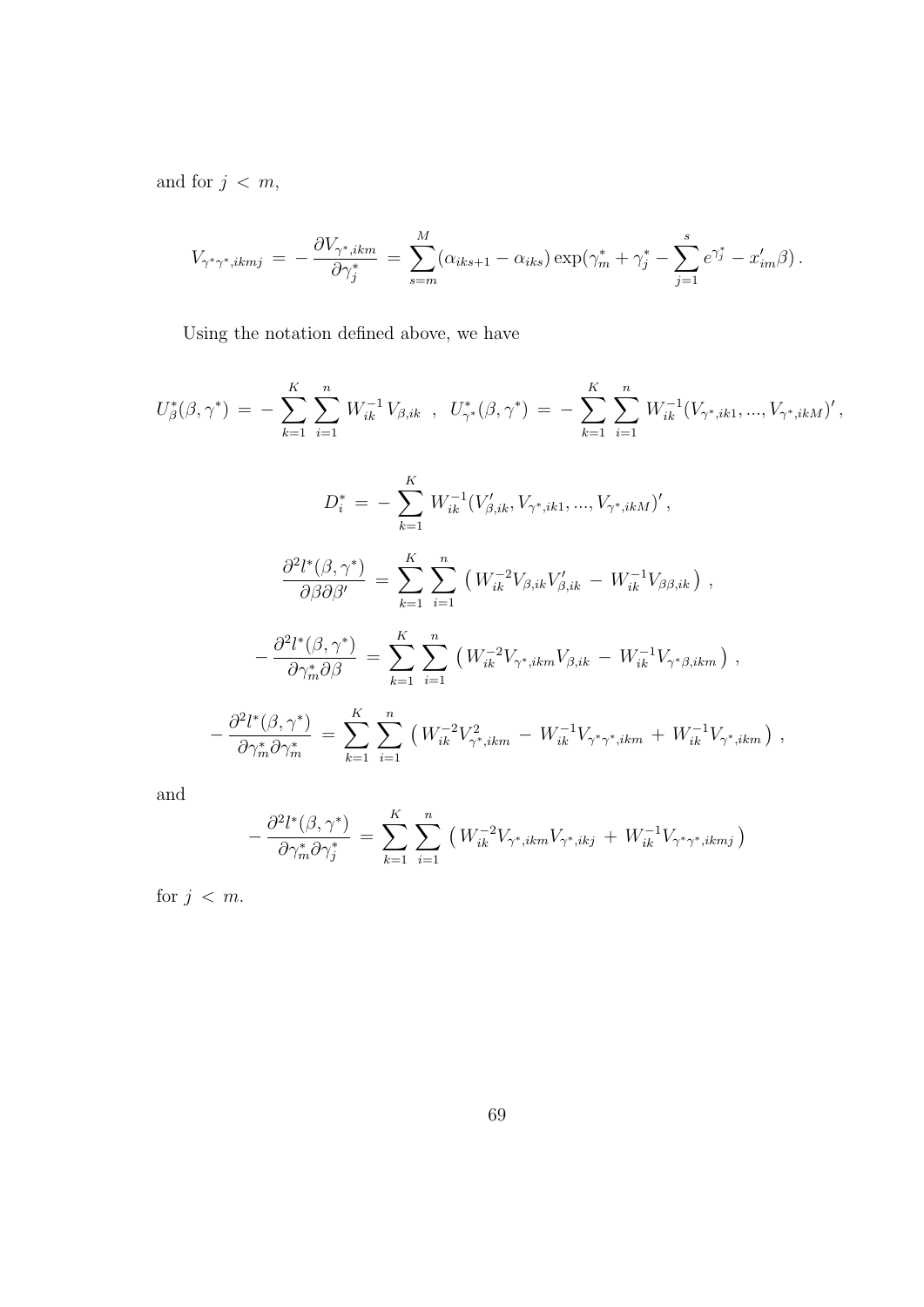#### Appendix C: Variance Estimation in Chapter 4

As for the variance estimation of the estimator  $\hat{\theta}$ , we adopt the inverse of the observed information matrix  $I(\widehat{\theta})$ , which is calculated by

$$
I(\widehat{\theta}) = -E\Big(\frac{\partial^2 l(\theta; O, b)}{\partial \theta \partial \theta'}|O, \widehat{\theta}\Big).
$$

Recall that  $l(\theta; O, b)$  is the logarithm of the likelihood for the complete data and the score equations  $U(\beta,\gamma)=\partial l(\theta;O,b)/\partial\theta.$  Define

$$
\psi_{ikj}^{(2)}(b_i; \beta, \gamma_k) = \frac{\delta_{ik} \exp[-\sum_{a=1}^j \exp(\gamma_{ka}) \exp(x'_{ik}\beta + b_{ik})]}{\left[1 - \exp[-\sum_{a=1}^j \exp(\gamma_{ka}) \exp(x'_{ik}\beta + b_{ik})]\right]^2} e^{2x'_{ik}\beta + 2b_{ik}}
$$

Then the second derivatives of  $l(\theta; O, b)$  are

$$
-\frac{\partial^2 l(\theta; O, b)}{\partial \beta \partial \beta'} = \sum_{i=1}^n \sum_{k=1}^K \sum_{j=1}^J \sum_{a=1}^j \exp(\gamma_{ka}) I_j(t_i) [\psi_{ikj}^{(2)}(b_i; \beta, \gamma_k) \sum_{a=1}^j \exp(\gamma_{ka}) - \psi_{ikj}^{(1)}(b_i; \beta, \gamma_k)] x_{ik} x'_{ik},
$$

$$
-\frac{\partial^2 l(\theta; O, b)}{\partial \gamma_{kj} \partial \beta} = \sum_{i=1}^n \sum_{h=j}^J I_h(t_i) \exp(\gamma_{kj}) [\psi_{ikh}^{(2)}(b_i; \beta, \gamma_k) \sum_{a=1}^h \exp(\gamma_{ka}) - \psi_{ikh}^{(1)}(b_i; \beta, \gamma_k)] x_{ik},
$$

$$
-\frac{\partial^2 l(\theta; O, b)}{\partial \gamma_{kj} \partial \gamma_{k'j'}} = \begin{cases} 0 & \text{if } k \neq k', \\ \sum_{i=1}^n \sum_{h=j}^J I_h(t_i) \exp(\gamma_{kj} + \gamma_{kj'}) \psi_{ikh}^{(2)}(b_i; \beta, \gamma_k) & \text{if } k = k', j' < j, \\ \sum_{i=1}^n \sum_{h=j}^J I_h(t_i) e^{\gamma_{kj}} [\psi_{ikh}^{(2)}(b_i; \beta, \gamma_k) e^{\gamma_{kj}} - \psi_{ikh}^{(1)}(b_i; \beta, \gamma_k)] & \text{if } k = k', j' = j. \end{cases}
$$

Then the variance of  $\widehat{\theta}$  is the inverse of the expectation  $I(\widehat{\theta})$ , which can be approximated by (5).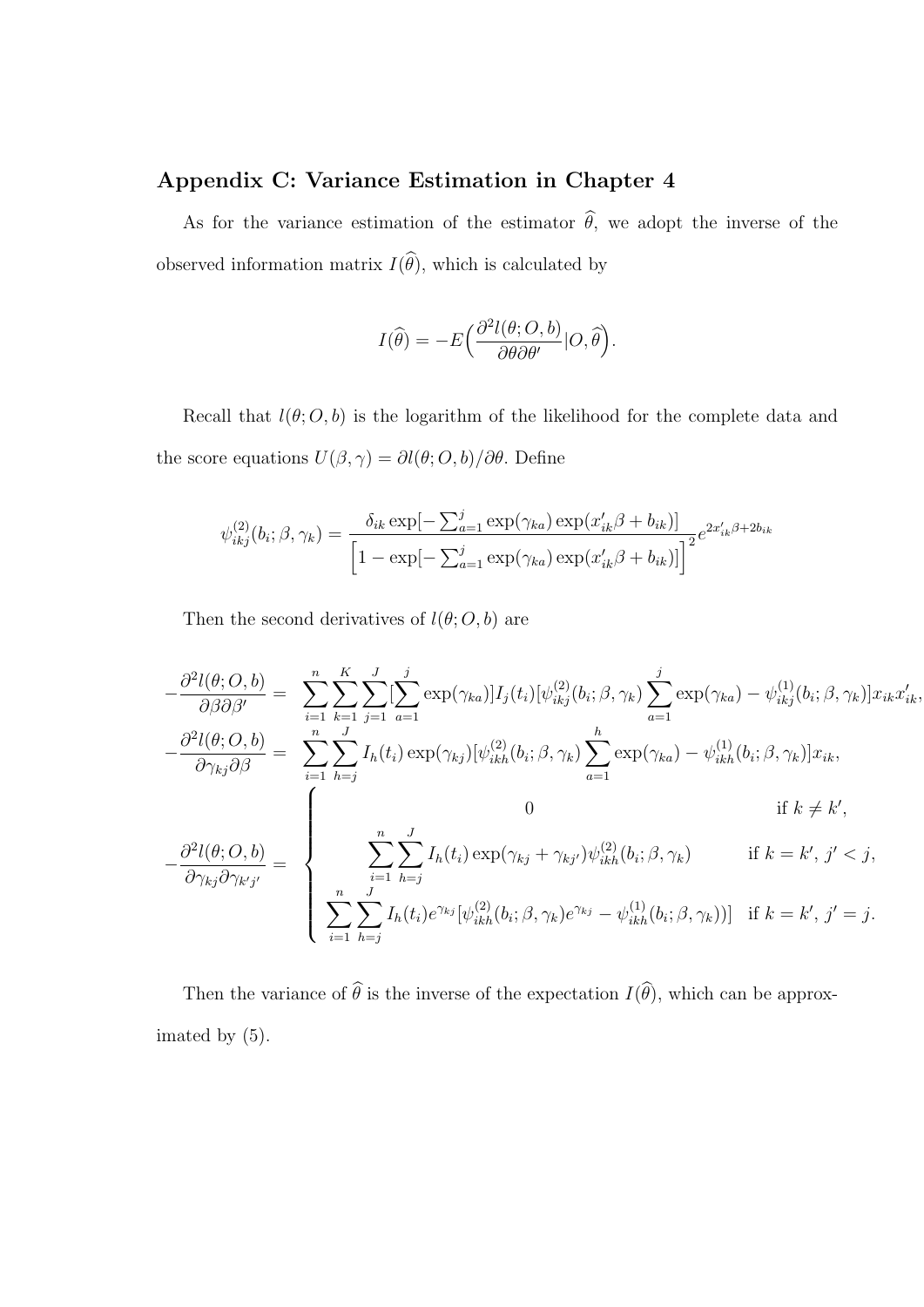#### BIBLIOGRAPHY

- Andersen, P. K. (1993). Statistical Models Based on Counting Processes. New York: Springer-Verlag.
- Barlow, R. E., Bartholomew, D. J., Bremner, J. M., and Brunk, H. D. (1972). Statistical Inference under Order Restrictions. New York: John Wiley.
- Bennett S. (1983). Log-logistic regression models for survival data. Applied Statistics, 32, 165-171.
- Betensky R. A. and Finkelstein D. M. (1999). A non-parametric maximum likelihood estimator for bivariate interval censored data. Statistics in Medicine, 55, 940-943.
- Bogaerts, K., Leroy, R. Lesaffre, E. and Declerck, D. (2002). Modelling tooth emergence data based on multivariate interval-censored data. Statistics in Medicine, 21, 3775- 3787.
- Cai, J. (1999). Hypothesis testing of hazard ration parameters in marginal models for multivariate failure time data. Lifetime Data Analysis, 5, 39-53.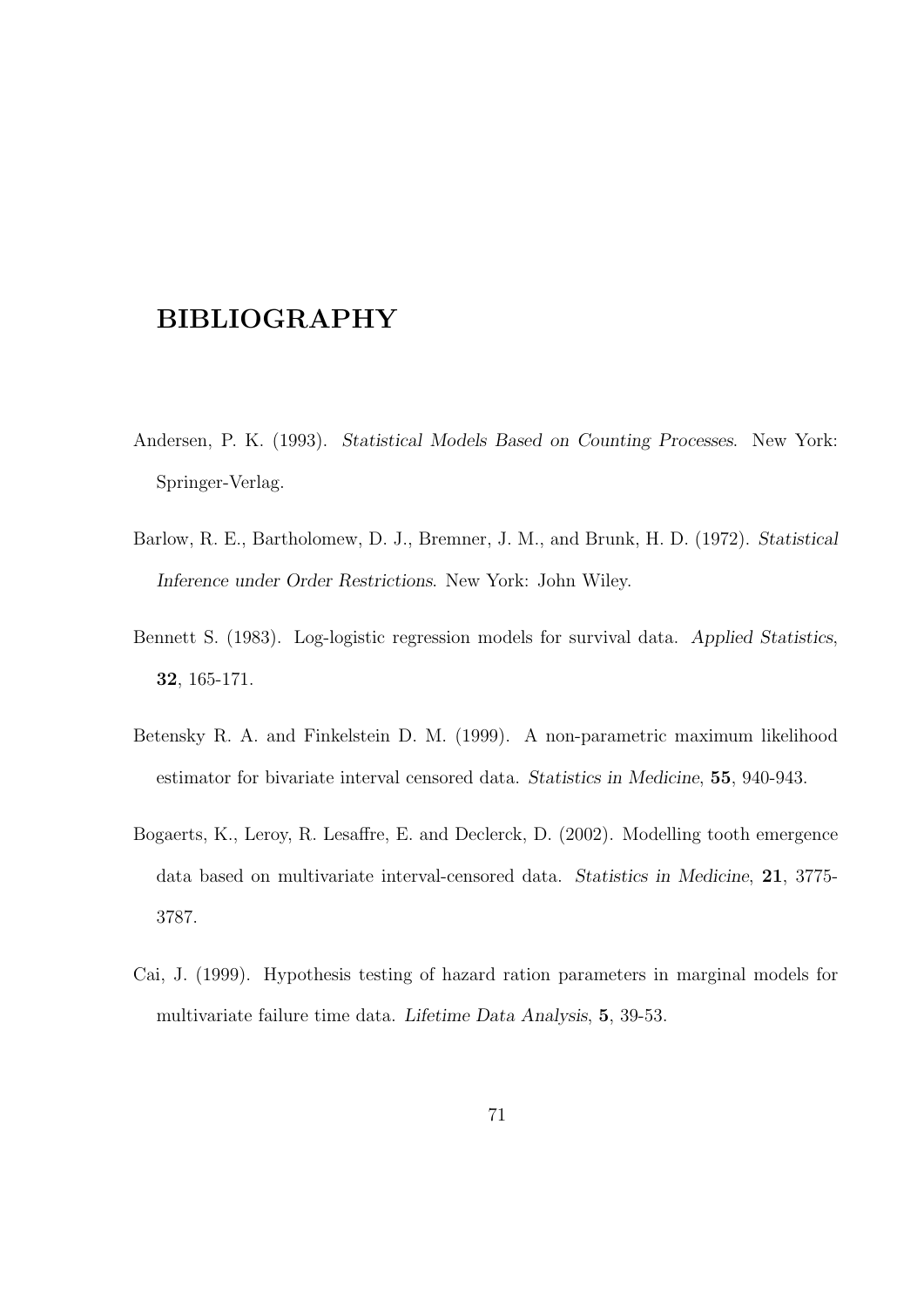- Cai, J. and Prentice, R. L. (1995). Estimating equations for hazard ration parameters based on correlated failure time data. Biometrika, 82, 151-164.
- Chen, H. Y. (2001). Weighted semiparametric likelihood method for fitting a proportional odds regression model to data from the case-cohort design. Journal of the American Statistical Association, 96, 1446-1457.
- Clayton, D. G. (1978). A model of association in bivariate life tables and its application in epidemiological studies of familial tendency in chronic disease incidence. Biometrika, 65, 141-151.
- Clayton, D. G. and Cuzick, J. (1985). Multivariate generations of the proportional hazards model. Journal of the Royal Statistical Society, Series A, 148, 82-117.
- Cox, D. R. (1972). Regression models and life-tables. Journal of the Royal Statistical Society, Series B, 34, 187-220.
- Cox, D. R. (1975). Partial likelihood. Biometrika, 62, 269-276.
- Cox, D. R. and Oakes (1984).Analysis of Survival Data. New York: Chapman and Hall.
- Ding, A. A. and Wang, W. (2004). Testing independence for bivariate current status data. Journal of the American Statistical Association, 99, 145-155.
- Duson, D. B. and Dinse, G. E. (2002). Bayesian models for multivariate current status data with informative censoring. Biometrics, 58, 79-88.
- Duffy, D. L., Martin, N. G. and Matthews, J. D. (1990). Appendectomy in Australian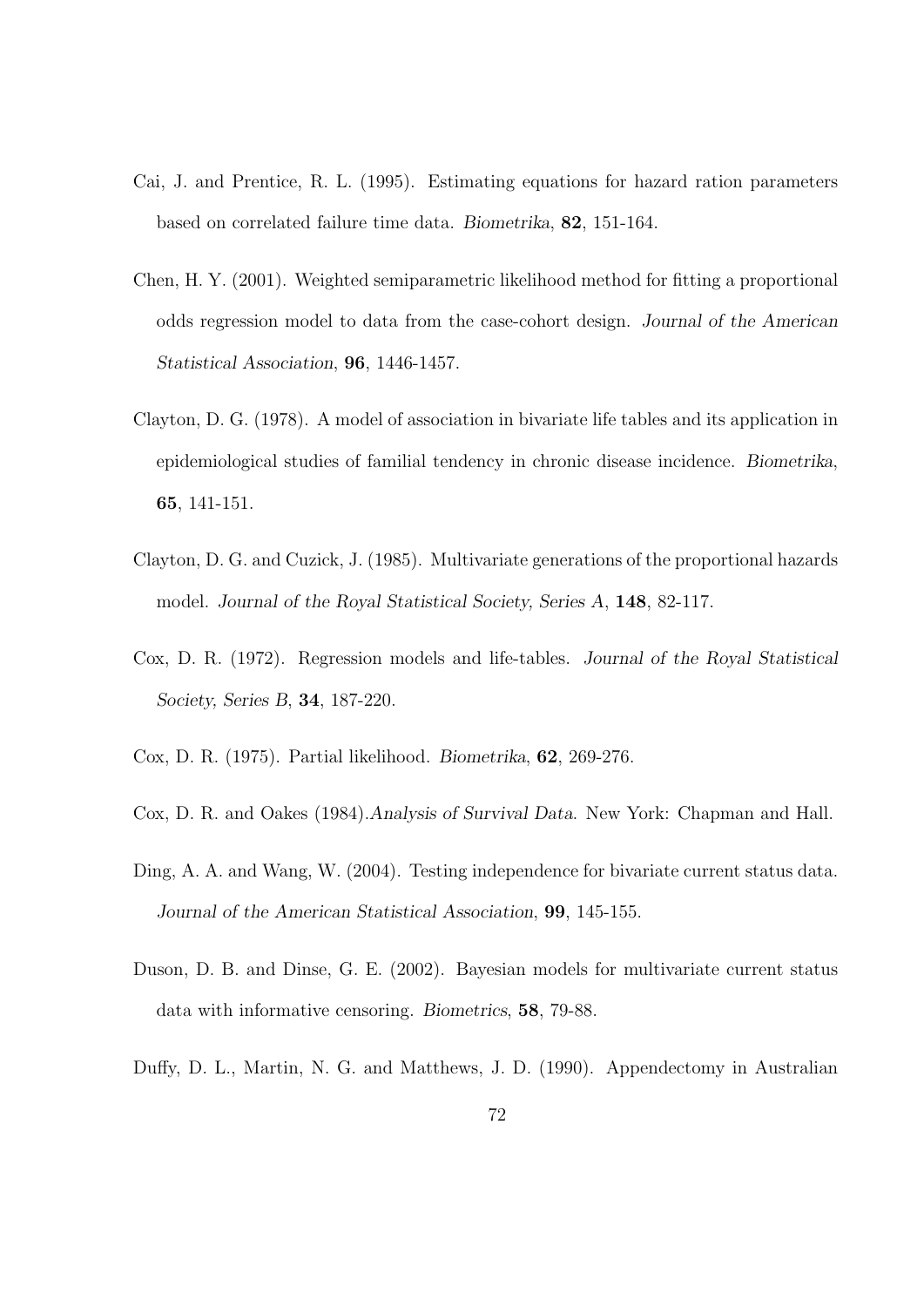twins. The American Journal Human Genetics, 47, 590-592.

- Fan, J., Hsu, L., and Prentice, R. L. (2000). Dependence estimation over a finite bivariate failure time region. Lifetime Data Analysis, 6, 343-355.
- Finkelstein DM. (1986). A proportional hazard model for interval-censored failure time data. Biometrics, 42, 845-854.
- Finkelstein, D. M., Goggins, W. B. and Schoenfeld, D. A. (2002). Analysis of failure time data with dependent interval censoring. Biometrics, 58, 298-304.
- Finkelstein, D. M. and Wolfe, R. A. (1985). A semiparametric model for regression analysis of interval-censored failure time data. Biometrics, 41, 933-945.
- Gentleman, R. and Vandal, A. C. (2002). Nonparametric estimation of the bivariate CDF for arbitrarily censored data. The Canadian Journal of Statistics, 30, 557-572.
- Goggins, W. B. and Finkelstein, D. M. (2000). A proportional hazards model for multivariate interval-censored failure time data. Biometrics, 56, 940-943.
- Glidden, D. V. (2000). A two-stage estimator of the dependence parameter for the Clayton-Oakes model. Lifetime Data Analysis, 6, 141-156.
- Gumbel, E. J. Bivariate exponential distribution. (1960). Journal of the American Statistical Association, 55, 698-707.
- Guo, S.W. and Lin, D. Y. (1994). Regression analysis of multivariate grouped survival data. Biometrics, 50, 632-639.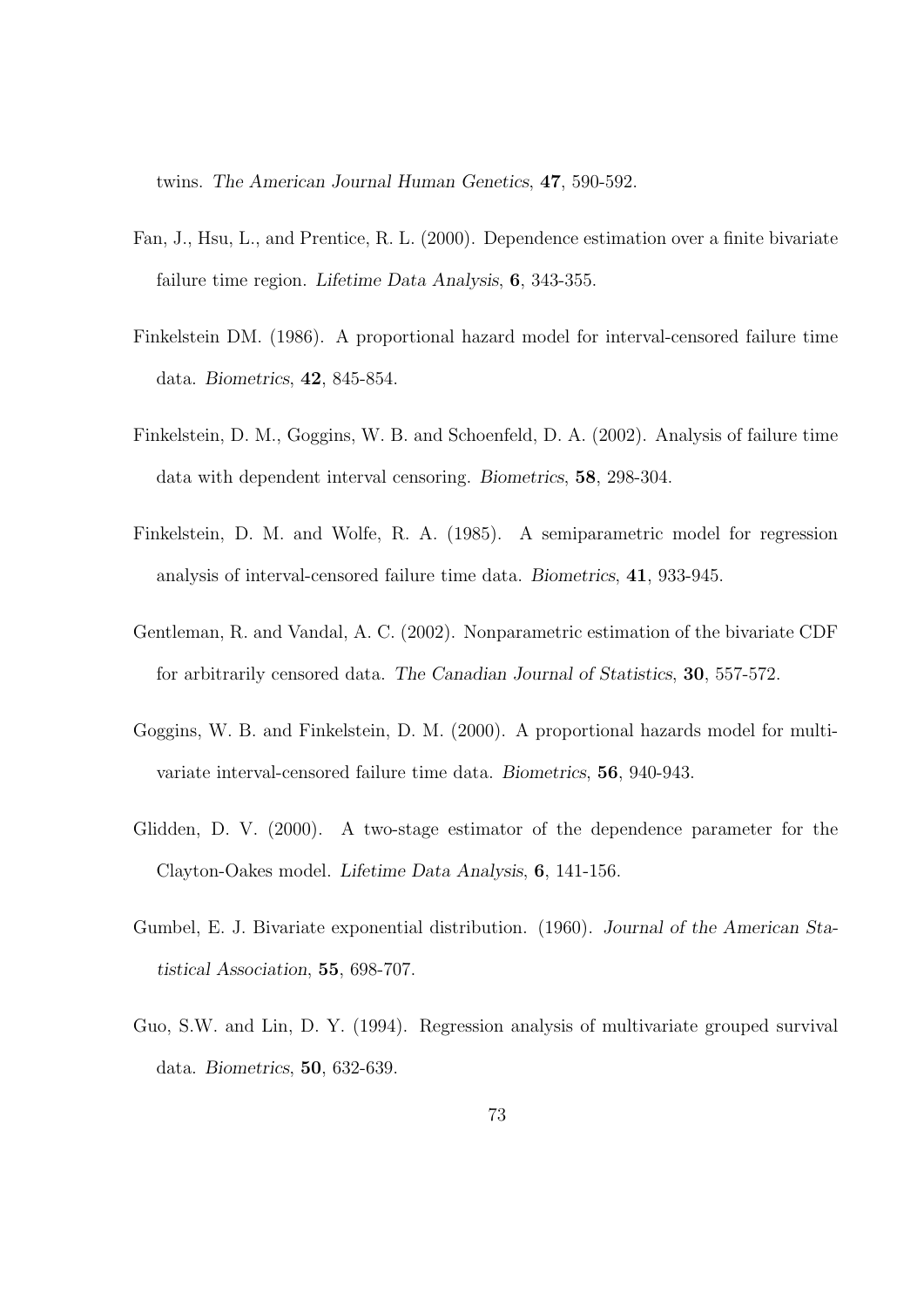- He, W. and Lawless, J. F. (2003). Flexible maximum likelihood methods for bivariate proportional hazards models. Biometrics, 59, 837-848.
- Hoel, D. G. and Walberg, H. E. (1972). Statistical analysis of survival experiments. Journal of National Cancer Institute, 49, 361-372.
- Hougaard, P. (2000). Analysis of multivariate survival data. New York: Springer-Verlag.
- Huang, J. and Rossini, A. J. (1997). Sieve estimation for the proportional odds failuretime regression model with interval censoring. Journal of the American Statistical Association, 92, 960-967.
- Huang, X. and Wolf, R. A. (2002). A frailty model for informative censoring. Biometrics, 58, 510-520.
- Kalbfleisch, J. D. and Prentice, R. L. (1973). Marginal likelihoods based on Cox's regression and life model. Biometrika, 60, 267-278.
- Kalbfleisch, J. D. and Prentice, R. L. (2002). The Statistical Analysis of Failure Time Data. Second edition, New York: John Wiley.
- Kim, J. and Lee, S. (1998). Two-sample goodness-of-fit tests for additive risk models with censored observations. Biometrika, 85, 593-603.
- Kim, M. Y. and Xue, X. (2002). The analysis of multivariate interval-censored survival data. Statistics in Medicine, 21, 3715-3726.
- Klein, J. P. and Moeschberger, M. L. (2003). Survival analysis, New York: Springer-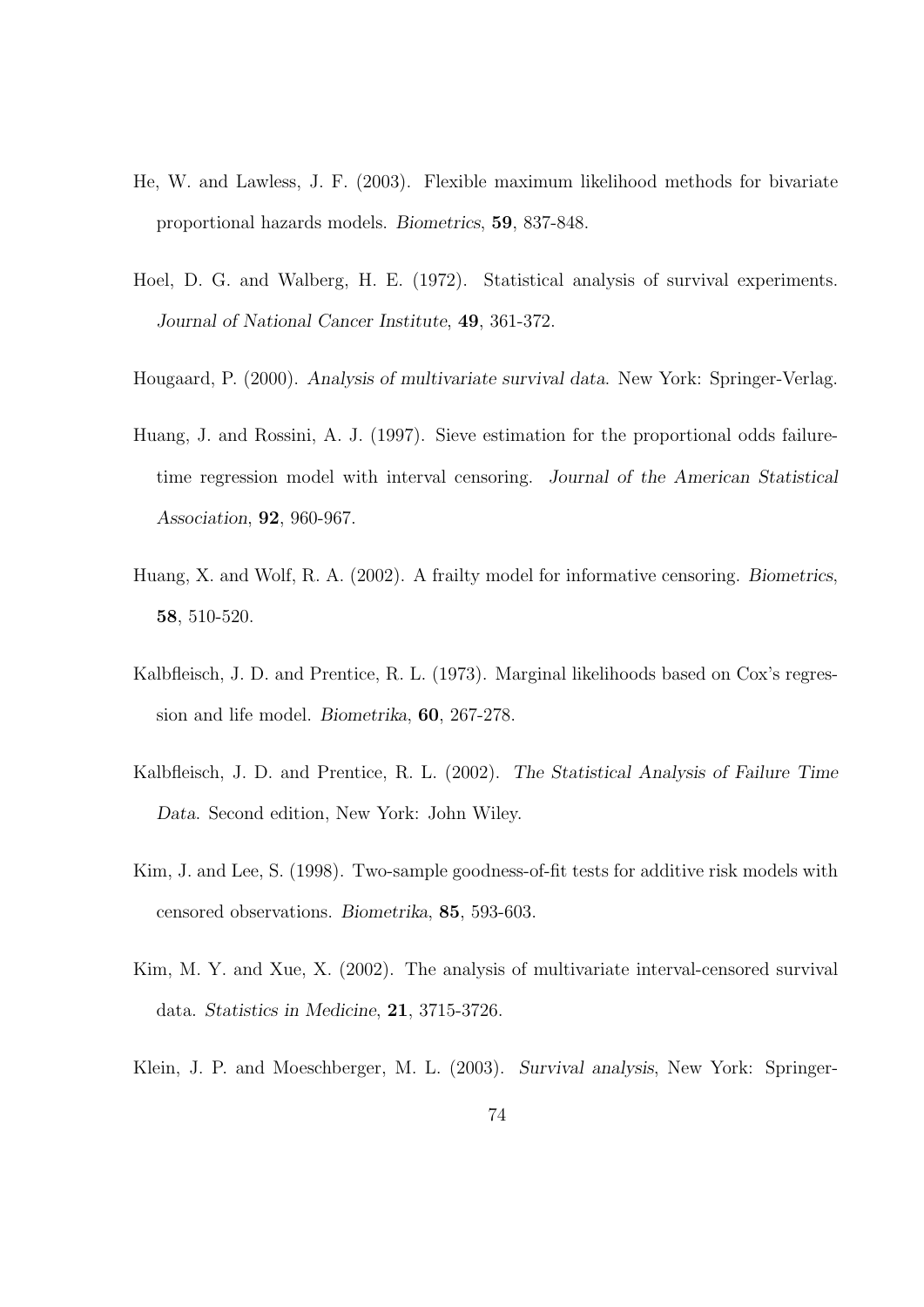Verlag.

- Kulich, M. and Lin, D. Y. (2000). Additive hazards regression with covariate measurement error. Journal of the American Statistical Association, 95, 238-248.
- Lawless, J. F. (2003). Statistical models and methods for lifetime data. New York: John Wiley.
- Lin, D. Y. (1994). Cox regression analysis of multivariate failure time data: the marginal approach. Statistics in Medicine, 13, 2233-2247.
- Lin, D. Y., Oakes, D. and Ying, Z. (1998). Additive hazards regression with current status data. Biometrika, 85, 289-298.
- Lin, D. Y. and Ying, Z. (1994). Semiparametric analysis of the additive risk model. Biometrika, 81, 61-71.
- Li, Q. H. and Lagakos, S. W. (2004). Comparisons of test statistics arising from marginal analyses of multivariate survival data. Lifetime Data Analysis, 10, 389-405.
- Martinussen, T. and Scheike, T. H. (2002). Efficient estimation in additive hazards regression with current status data. Biometrika, 89, 649-658.
- Murphy, S. A., Rossini, A. J. and Van der Vaart, A. W. (1997). Maximum likelihood estimation in the proportional odds model. Journal of the American Statistical Association, 92, 968-976.
- Oakes, D. (1989). Bivariate survival models induced by frailties. Journal of the American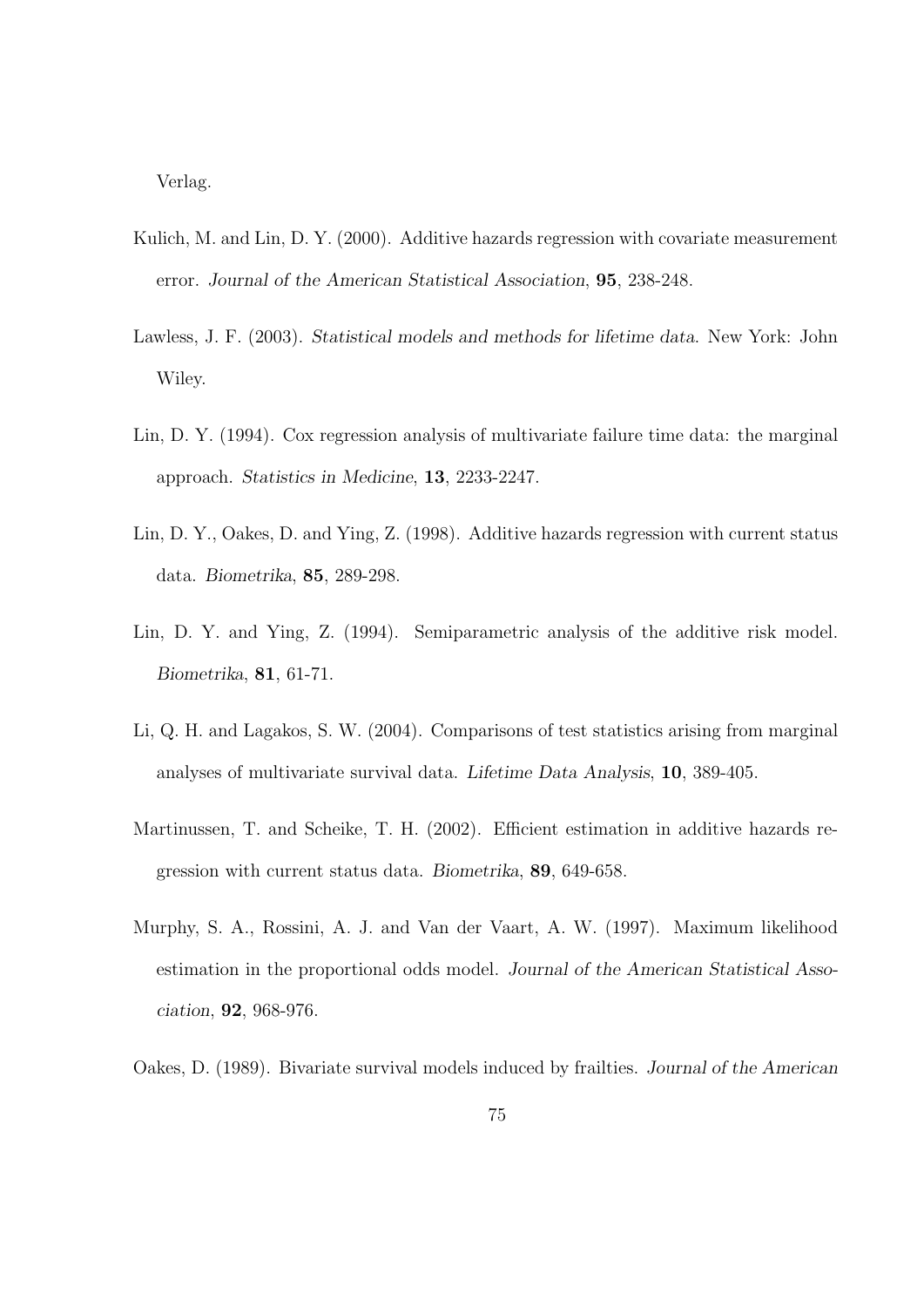Statistical Association, 84, 487-493.

- Peto, R. (1973). Experimental Survival Curves for Interval-Censored Data. Applied Statistics, 22, 86 -91.
- Pierce, D. A., Stewart, W. H. and Kopecky, K. J. (1979). Distribution free regression analysis of grouped survival data. Biometrics, 35, 785-793.
- Prentice, R. L. and Gloeckler, L. A. (1978). Regression analysis of grouped survival data with application to breast cancer data. Biometrics, **34**, 57-67.
- Prentice, R. L. and Hsu, L. (1997). Regression on hazard ratios and cross ratios in multivariate failure time analysis. Biometrika, 84, 349-363.
- Rabinowitz, D., Betensky, R. A. and Tsiatis, A. A. (2000). Using conditional logistic regression to fit proportional odds models to interval censored data. Biometrics, 56, 511-518.
- Robertson, T., Wright, F. T., and Dykstra, R. (1988). Order Restricted Statistical Inference. New York: John Wiley.
- Rossini, A. J. and Tsiatis, A. A. (1996). A semiparametric proportional odds regression model for the analysis of current status data. Journal of the American Statistical Association, 91, 713-721.
- Shih, J. H. and Louis, T. A. (1995). Inferences on the association parameter in copula models for bivariate survival data. Biometrics, 51, 1384-1399.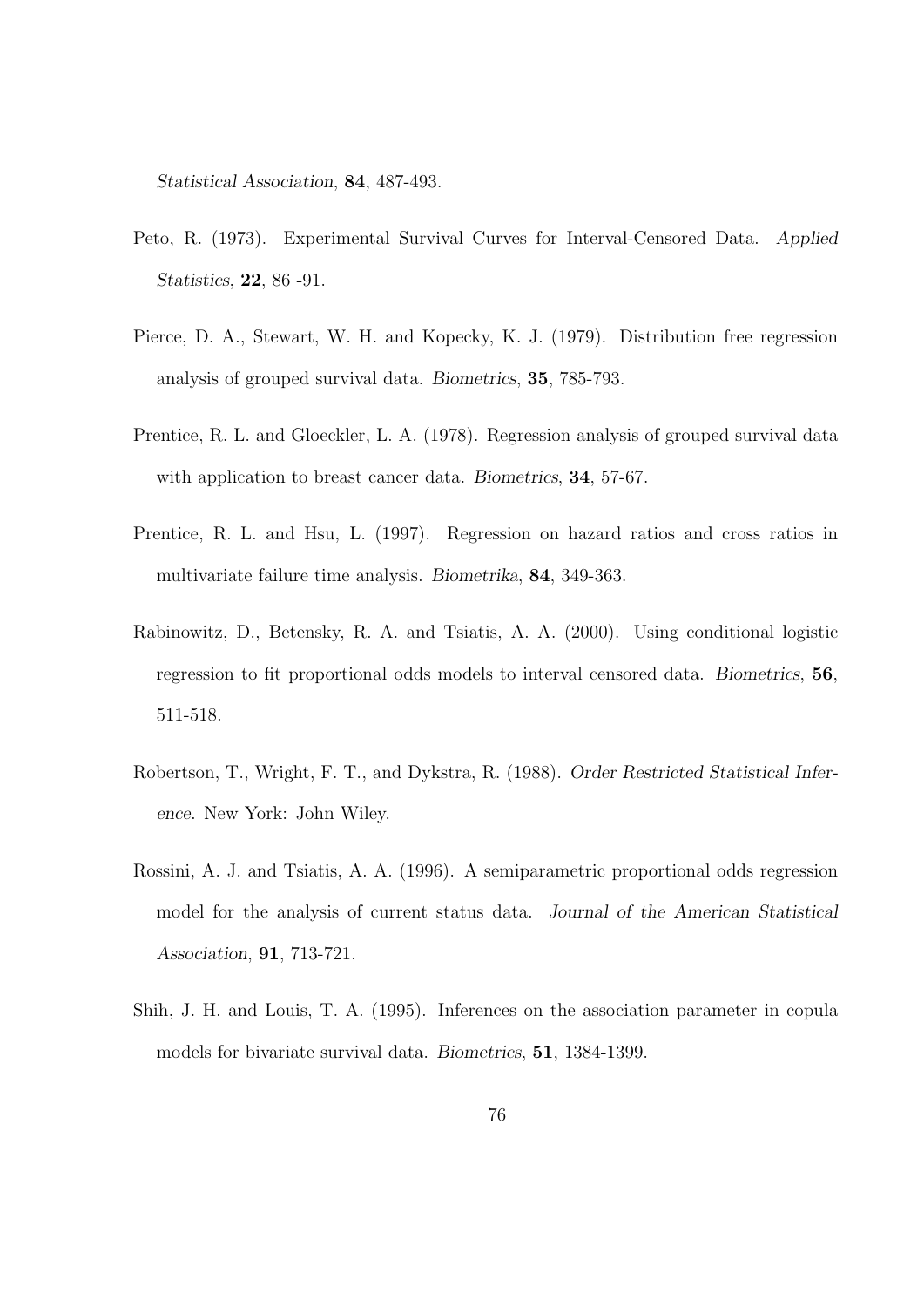- Spiekerman, C. F. and Lin, D. Y. (1996). Checking the marginal Cox model for correlated failure time data. Biometrika, 83, 143-156.
- Sun, J. (2005). Interval Censoring. Encyclopedia of Biostatistics, Second edition, New York: John Wiley, 2603-2609.
- Sun J. (2006). The Statistical Analysis of Interval-censoring Failure Time Data. New York: Springer-Verlag.
- Sun, L., Wang, L. and Sun, J. (2006). Estimation of the association for bivariate intervalcensored failure time data. Scandinavian Journal of Statistics, 33, 637-649.
- Turnbull, B. W. (1976). The Empirical Distribution Function from Arbitrarily Grouped, Censored and Truncated Data. Journal of the Royal Statistical Society, Series B, 38, 290 -295.
- Turnbull, B. W. and Weiss, L. (1978). A likelihood ratio statistic for testing goodness of fit with randomly censored data. Biometrics, 34, 367-375.
- Wang, W. and Ding, A. A. (2000). On assessing the association for bivariate current status data. Biometrika, 87, 879-893.
- Wei, L. J., Lin, D.Y. and Weissfeld, L. (1989). Regression analysis of multivariate incomplete failure time data by modeling marginal distribution. Journal of the American Statistical Association, 84, 1065-1073.

White, H. (1982). Maximum likelihood estimation of misspecified models. Econometrica,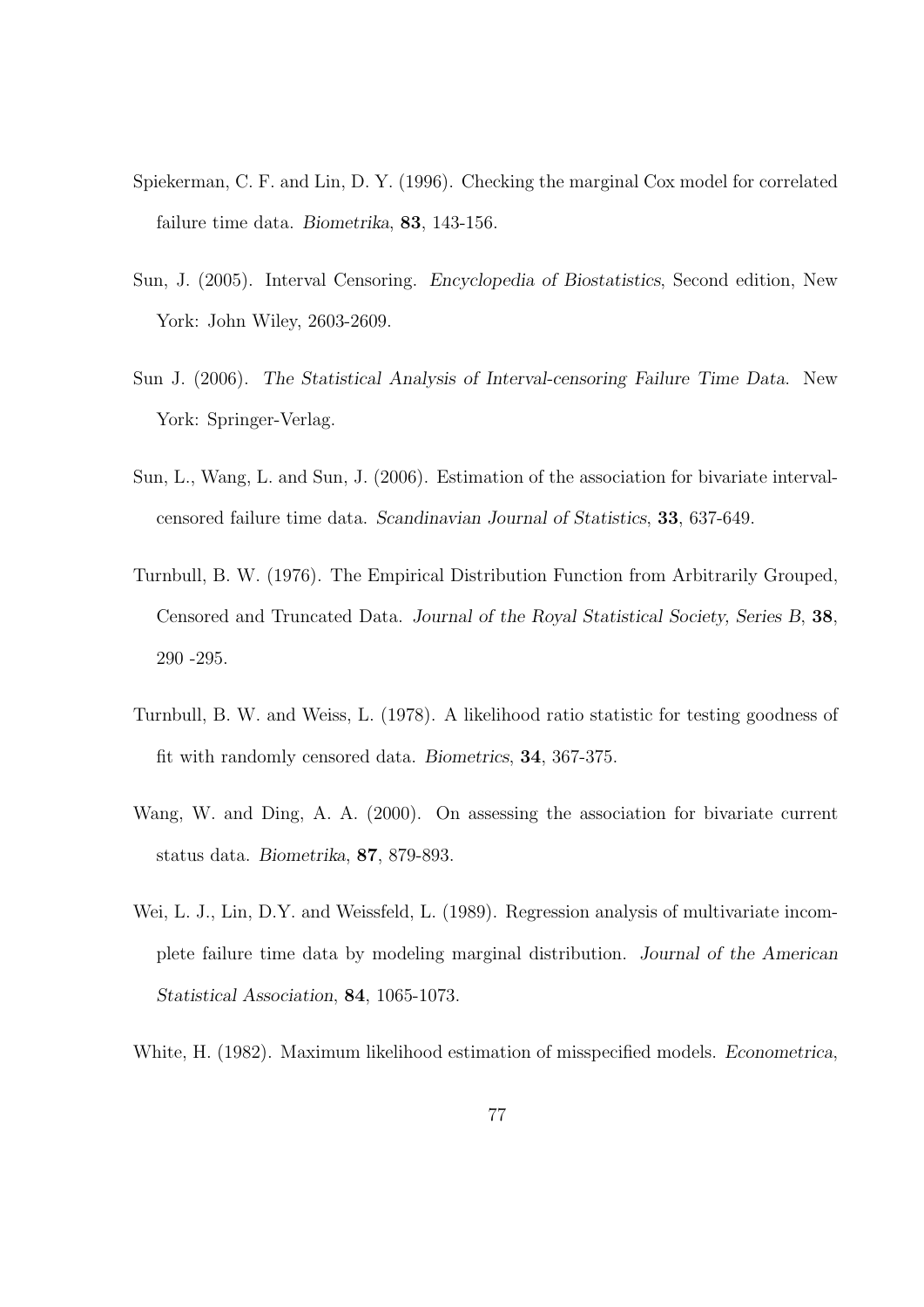50, 1-25.

- Yang, S. and Prentice, R. L. (1999). Semiparametric inference in the proportional odds regression model. Journal of the American Statistical Association, 94, 125-136.
- Zhang, Z. G., Sun, L., Zhao, X. Q. and Sun, J. (2005). Regression analysis of intervalcensored failure time data with linear transformation models. The Canadian Journal of Statistics, 33, 61-70.
- Zhang, Z. G., Sun, J. and Sun, J. (2005). Statistical analysis of current status data with informative observation times. Statistics in Medicine, 24, 1399-1407.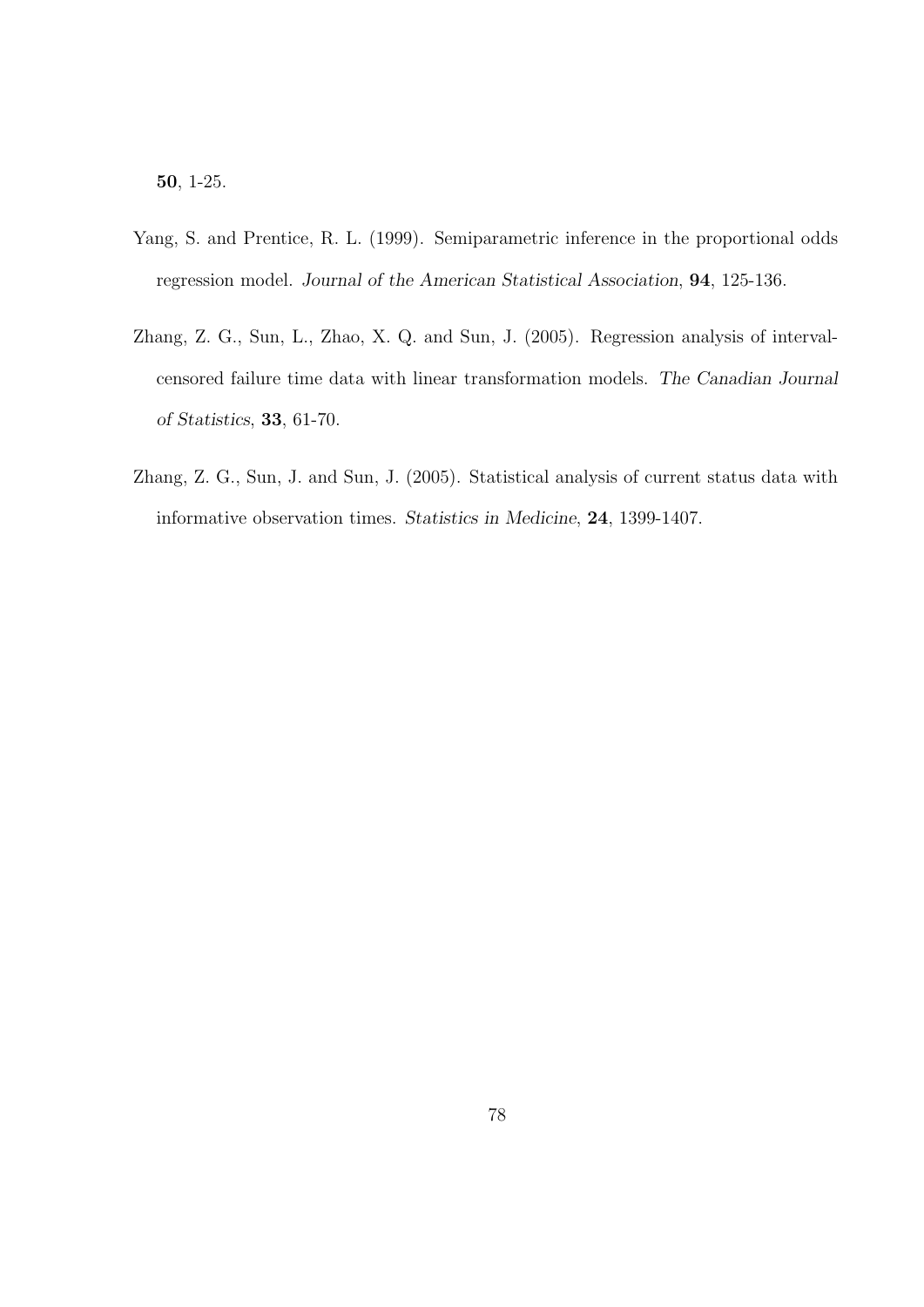| Age |    |    | No. of exact obs. No. of left-censored obs. No. of right-censored obs. |
|-----|----|----|------------------------------------------------------------------------|
|     |    |    |                                                                        |
|     | 12 |    |                                                                        |
| 12  | 19 |    |                                                                        |
| 13  | 24 | 15 |                                                                        |
| 14  | 20 | 24 |                                                                        |
| 15  | 13 | 18 |                                                                        |
| 16  |    | 14 |                                                                        |
|     |    |    |                                                                        |
| 18  |    |    |                                                                        |
| >18 |    |    |                                                                        |

Table 1.1: Ages in years to the first use of marijuana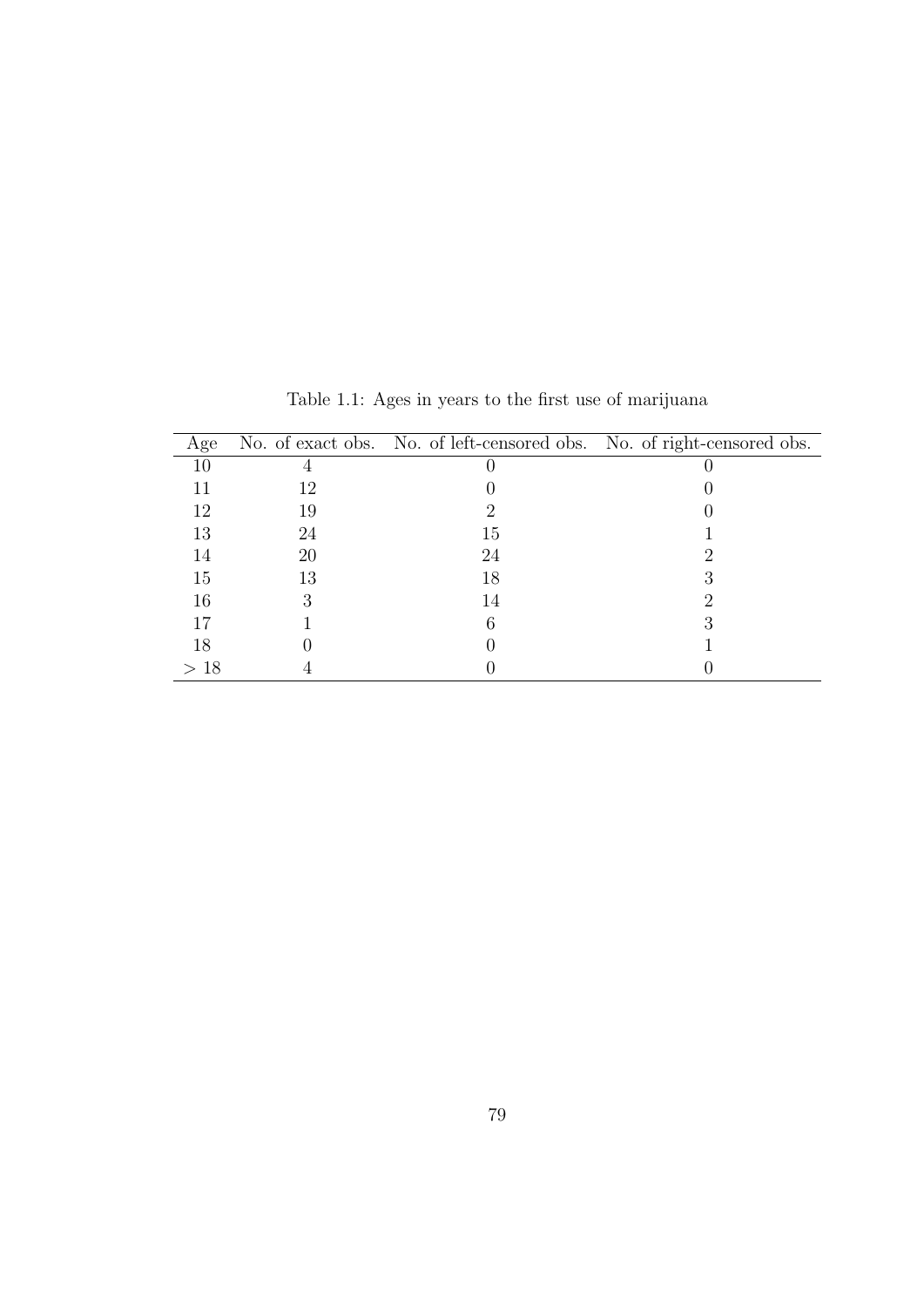Table 1.2: Death times in days for 144 male RFM mice with lung tumors

| Group | Tumor status | Death times                                      |
|-------|--------------|--------------------------------------------------|
| CЕ    | With tumor   | 381, 477, 485, 515, 539, 563, 565, 582, 603, 616 |
|       |              | 624, 650, 651, 656, 659, 672, 679, 698, 702, 709 |
|       |              | 723, 731, 775, 779, 795, 811, 839                |
|       | No tumor     | 45, 198, 215, 217, 257, 262, 266, 371, 431, 447  |
|       |              | 454, 459, 475, 479, 484, 500, 502, 503, 505, 508 |
|       |              | 516, 531, 541, 553, 556, 570, 572, 575, 577, 585 |
|       |              | 588, 594, 600, 601, 608, 614, 616, 632, 632, 638 |
|       |              | 642, 642, 642, 644, 644, 647, 647, 653, 659, 660 |
|       |              | 662, 663, 667, 667, 673, 673, 677, 689, 693, 718 |
|       |              | 720, 721, 728, 760, 762, 773, 777, 815, 886      |
| GЕ    | With tumor   | 546, 609, 692, 692, 710, 752, 773, 781, 782, 789 |
|       |              | 808, 810, 814, 842, 846, 851, 871, 873, 876, 888 |
|       |              | 888, 890, 894, 896, 911, 913, 914, 914, 916, 921 |
|       |              | 921, 926, 936, 945, 1008                         |
|       | No tumor     | 412, 524, 647, 648, 695, 785, 814, 817, 851, 880 |
|       |              | 913, 942, 986                                    |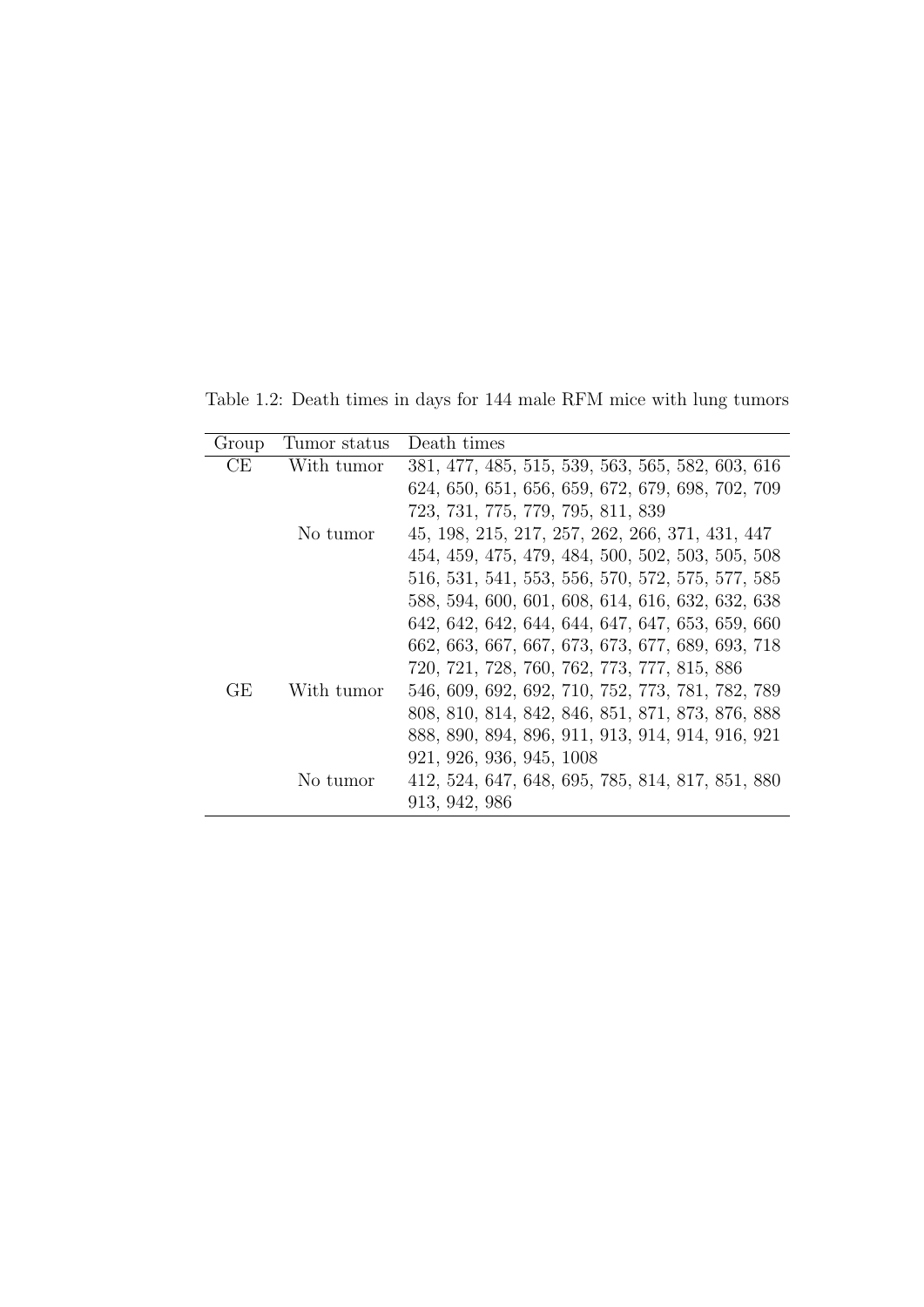Table 1.3: Observed intervals in months for times to breast retraction of early breast cancer patients

| Group      | Observed intervals in months                                                                                                                                                                                                                                                                                                                                                  |
|------------|-------------------------------------------------------------------------------------------------------------------------------------------------------------------------------------------------------------------------------------------------------------------------------------------------------------------------------------------------------------------------------|
| RT         | $(45, \vert, (25, 37], (37, \vert, (4, 11], (17, 25], (6, 10], (46, \vert, (0, 5], (33, \vert, (15, \vert))$                                                                                                                                                                                                                                                                  |
|            | $(0,7]$ , $(26,40]$ , $(18)$ , $(46)$ , $(19,26)$ , $(46)$ , $(46)$ , $(24)$ , $(11,15)$ , $(11,18)$                                                                                                                                                                                                                                                                          |
|            | $(46, \vert, (27, 34], (36, \vert, (37, \vert, (22, \vert, (7, 16), (36, 44), (5, 12), (38, \vert, (34, \vert, (34, \vert, (34, \vert, (34, \vert, (34, \vert, (34, \vert, (34, \vert, (34, \vert, (34, \vert, (34, \vert, (34, \vert, (34, \vert, (34, \vert, (34, \vert, (34, \vert, (34, \vert, (34, \vert, (34, \vert, (34, \vert, (34, \vert, (34, \vert, (34, \vert, ($ |
|            | $(17,], (46,], (19,35], (46,], (5,12], (9,14], (36,48], (17,25], (36,], (46,])$                                                                                                                                                                                                                                                                                               |
|            | $(37, 44]$ , $(37,$ ], $(24,$ ], $(0, 8]$ , $(40,$ ], $(33,$ ]                                                                                                                                                                                                                                                                                                                |
| <b>RCT</b> | $(8,12], (0,5], (30,34], (16,20], (13,), (0,22], (5,8), (13,), (30,36], (18,25)$                                                                                                                                                                                                                                                                                              |
|            | $(24,31]$ , $(12,20]$ , $(10,17]$ , $(17,24]$ , $(18,24]$ , $(17,27]$ , $(11)$ , $(8,21]$ , $(17,26]$                                                                                                                                                                                                                                                                         |
|            | $(35,], (17,23], (33,40], (4,9], (16,60], (33,], (24,30], (31,], (11,], (15,22)$                                                                                                                                                                                                                                                                                              |
|            | $(35,39]$ , $(16,24]$ , $(13,39]$ , $(15,19]$ , $(23)$ , $(11,17]$ , $(13)$ , $(19,32]$ , $(4,8]$ , $(22)$                                                                                                                                                                                                                                                                    |
|            | $(44,48]$ , $(11,13]$ , $(34]$ , $(34]$ , $(22,32]$ , $(11,20]$ , $(14,17]$ , $(10,35]$ , $(48)$                                                                                                                                                                                                                                                                              |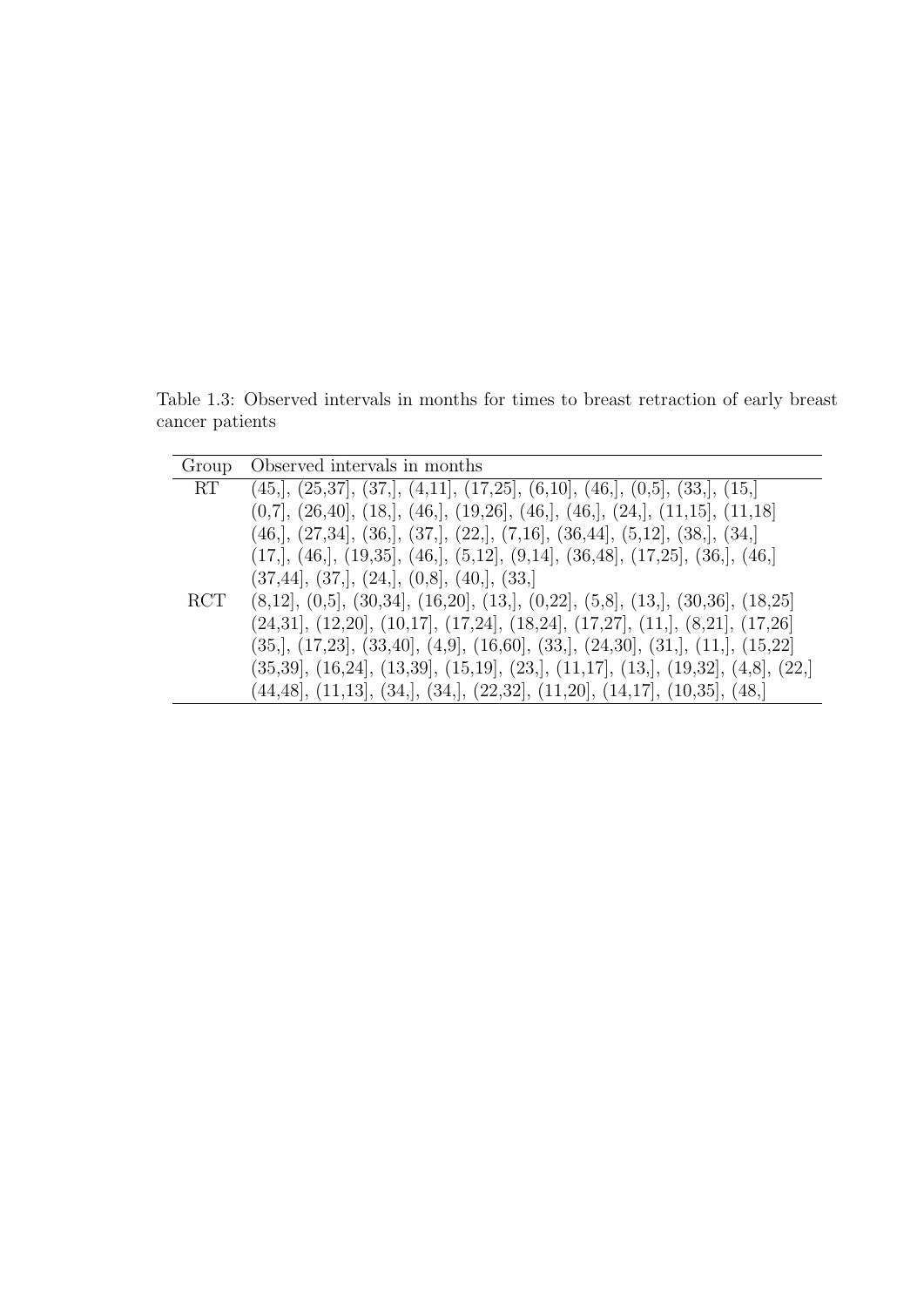| Age at death <sup><math>a</math></sup> | Control group                                                 | High dose group                                               |
|----------------------------------------|---------------------------------------------------------------|---------------------------------------------------------------|
| months)                                | $0$ ppm                                                       | $80$ ppm                                                      |
| 11                                     | $0^b$<br>0<br>$\left( \right)$                                | 2<br>$\left($<br>$\left( \right)$<br>$\left( \right)$         |
| 16                                     | $\left( \right)$<br>$\left( \right)$<br>$\left( \right)$      | 2<br>$\left( \right)$<br>$\left( \right)$<br>$\left( \right)$ |
| 17                                     | 1<br>$\mathbf{0}$<br>$\left( \right)$<br>$\theta$             | 1<br>$\theta$<br>$\left( \right)$<br>$\theta$                 |
| 18                                     | 4<br>$\mathbf{0}$<br>$\left( \right)$<br>$\left( \right)$     | 5<br>1<br>$\left( \right)$<br>$\left( \right)$                |
| 19                                     | 3<br>$\left( \right)$<br>$\theta$<br>$\theta$                 | 3<br>$\left( \right)$<br>$\theta$<br>$\theta$                 |
| 20                                     | 4<br>2<br>$\left( \right)$<br>$\left( \right)$                | 4<br>0<br>$\left( \right)$<br>$\theta$                        |
| 21                                     | $\overline{2}$<br>2<br>1<br>$\left( \right)$                  | 3<br>7<br>1<br>$\theta$                                       |
| 22                                     | 3<br>5<br>1<br>$\left( \right)$                               | 5<br>1<br>$\theta$<br>$\left( \right)$                        |
| 23                                     | 0<br>0<br>$\left( \right)$<br>$\left( \right)$                | $\overline{2}$<br>$\overline{2}$<br>1<br>$\theta$             |
| 24                                     | 3<br>4<br>$\left( \right)$<br>$\left( \right)$                | 5<br>$\theta$<br>$\theta$<br>0                                |
| 25                                     | 1<br>$\left( \right)$<br>$\left( \right)$<br>$\left( \right)$ | 1<br>0<br>0<br>$\theta$                                       |
| 25 <sup>c</sup>                        | 5<br>8<br>0<br>$\left( \right)$                               | 2<br>2<br>0<br>$\theta$                                       |
| Total                                  | 19<br>-2<br>29<br>$\left( \right)$                            | 31 13 1<br>5                                                  |

Table 1.4: NTP study: the occurance of adrenal and lung tumors by the time of death for 100 male rats

 $\,^a$  Day of death data are grouped into month.

 $<sup>b</sup>$  Number of rats with no tumors, only adrenal, only lung, and both tumors, respectively.</sup>

 $^c$  Animals sacrificed at the end of study.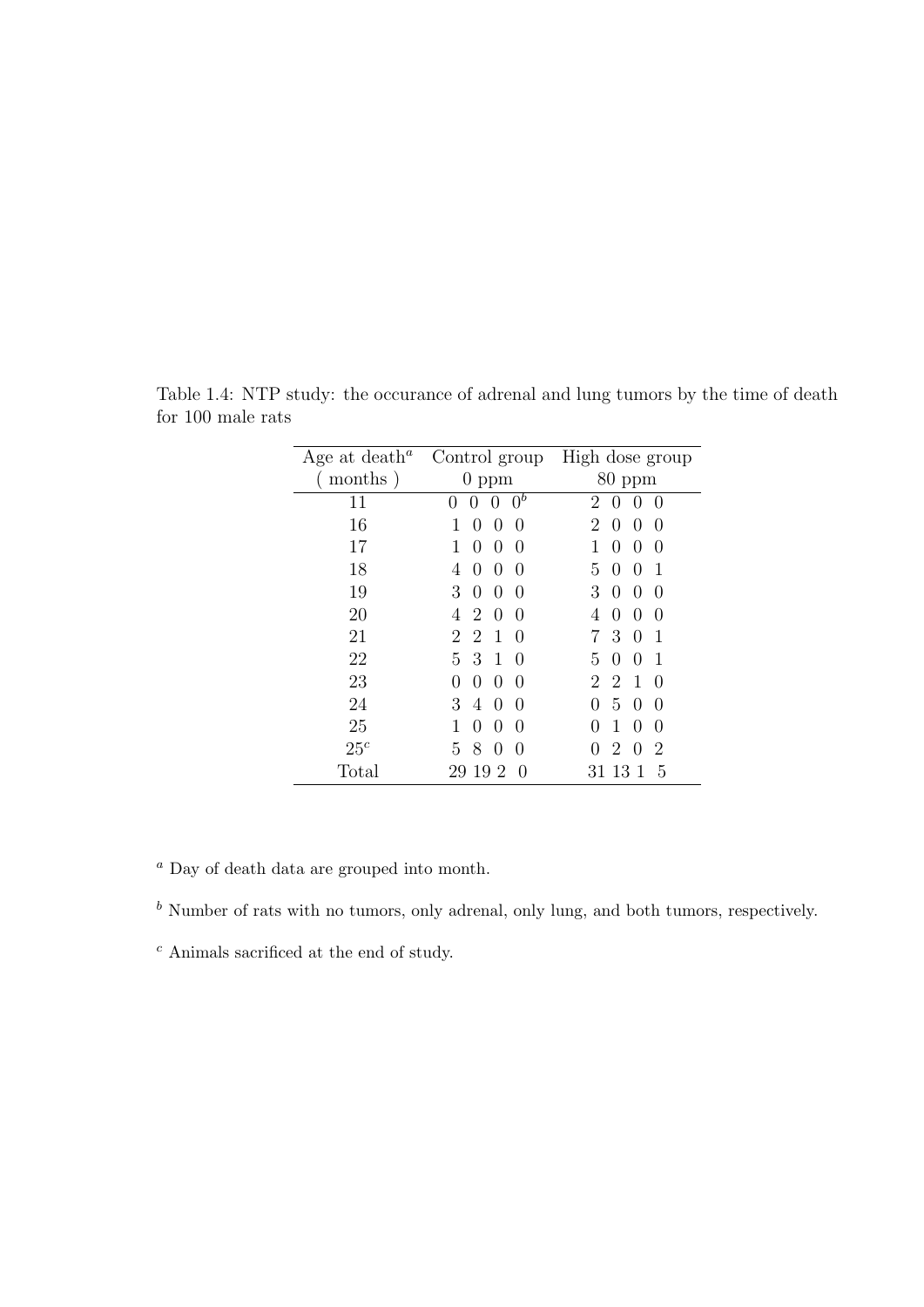| Correlation | Censoring percentage |            |            |            |       |
|-------------|----------------------|------------|------------|------------|-------|
| $\rho$      | q                    | <b>AVE</b> | <b>SEE</b> | <b>SSE</b> | CP    |
| 0.1         | 0.1                  | $-0.00061$ | 0.25839    | 0.26176    | 0.950 |
|             | 0.3                  | $-0.01941$ | 0.25622    | 0.25588    | 0.952 |
|             | 0.5                  | $-0.00622$ | 0.25313    | 0.28590    | 0.927 |
|             | 0.7                  | 0.00819    | 0.27218    | 0.29224    | 0.924 |
| 0.3         | 0.1                  | $-0.00692$ | 0.26562    | 0.26395    | 0.952 |
|             | 0.3                  | 0.00661    | 0.26465    | 0.26505    | 0.955 |
|             | 0.5                  | 0.00011    | 0.25949    | 0.27917    | 0.928 |
|             | 0.7                  | $-0.00454$ | 0.27766    | 0.30548    | 0.912 |
| 0.5         | 0.1                  | 0.00540    | 0.27340    | 0.27970    | 0.953 |
|             | 0.3                  | 0.00709    | 0.27224    | 0.27359    | 0.954 |
|             | 0.5                  | 0.00497    | 0.26723    | 0.28643    | 0.937 |
|             | 0.7                  | $-0.01248$ | 0.28110    | 0.30336    | 0.917 |
| 0.7         | 0.1                  | 0.00622    | 0.28113    | 0.28892    | 0.946 |
|             | 0.3                  | $-0.00377$ | 0.28114    | 0.28321    | 0.954 |
|             | 0.5                  | 0.01855    | 0.27440    | 0.29159    | 0.930 |
|             | 0.7                  | 0.02063    | 0.28986    | 0.32677    | 0.891 |

Table 2.1: Estimates of the regression parameter for  $n = 100$  and  $\beta_0 = 0$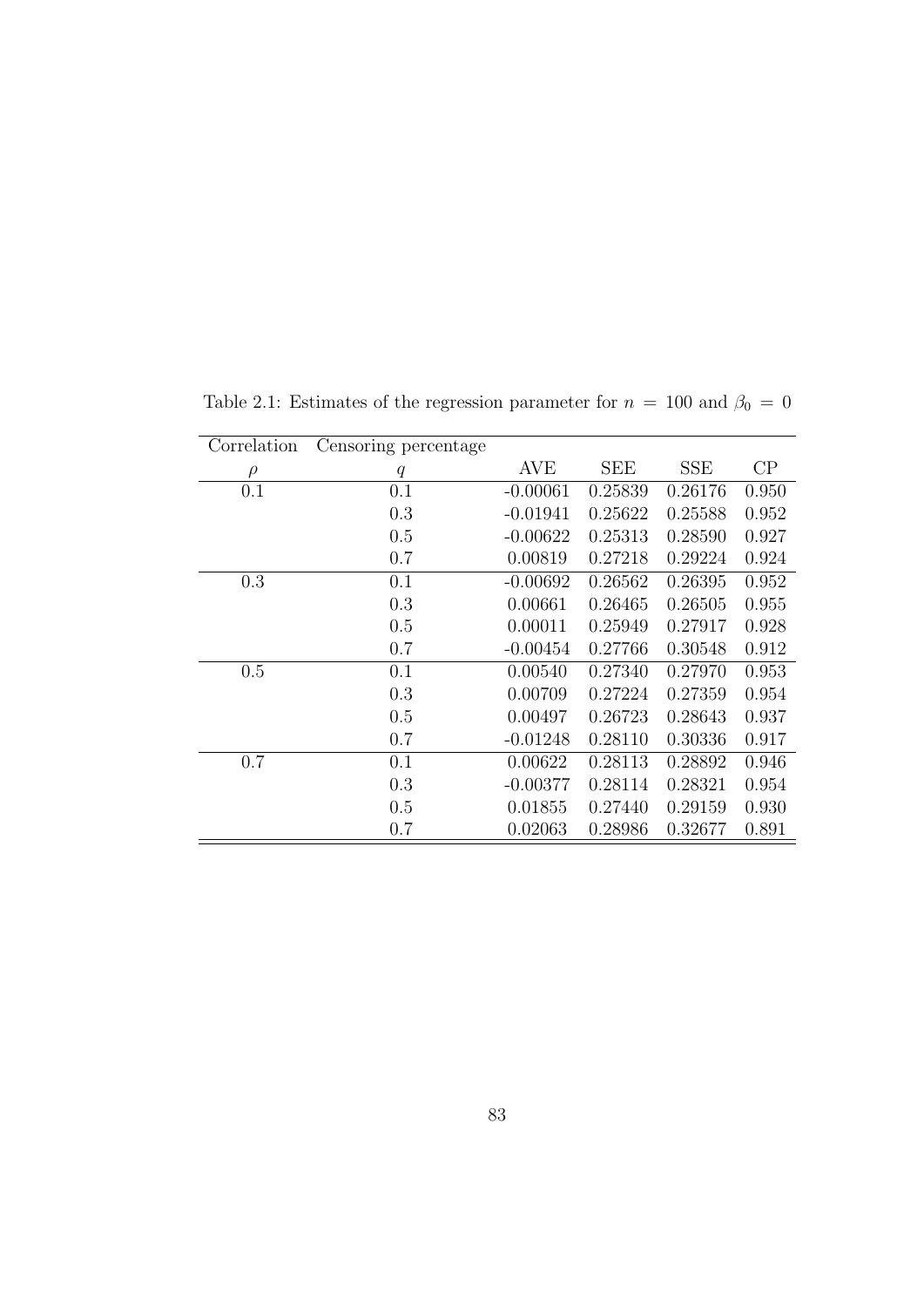| Correlation | Censoring percentage |         |            |            |       |
|-------------|----------------------|---------|------------|------------|-------|
| $\rho$      | q                    | AVE     | <b>SEE</b> | <b>SSE</b> | CP    |
| 0.1         | 0.1                  | 0.50887 | 0.29209    | 0.25555    | 0.962 |
|             | 0.3                  | 0.50839 | 0.28698    | 0.26993    | 0.945 |
|             | 0.5                  | 0.51280 | 0.27511    | 0.27417    | 0.929 |
|             | 0.7                  | 0.48494 | 0.28561    | 0.29988    | 0.915 |
| 0.3         | 0.1                  | 0.49474 | 0.29947    | 0.26108    | 0.966 |
|             | 0.3                  | 0.50779 | 0.29799    | 0.28069    | 0.939 |
|             | 0.5                  | 0.49452 | 0.28104    | 0.28214    | 0.949 |
|             | 0.7                  | 0.53961 | 0.28592    | 0.30643    | 0.913 |
| 0.5         | 0.1                  | 0.49784 | 0.31554    | 0.26959    | 0.956 |
|             | 0.3                  | 0.52168 | 0.30851    | 0.28305    | 0.948 |
|             | 0.5                  | 0.50341 | 0.28973    | 0.28727    | 0.939 |
|             | 0.7                  | 0.51636 | 0.28839    | 0.30730    | 0.918 |
| 0.7         | 0.1                  | 0.51103 | 0.31693    | 0.27232    | 0.964 |
|             | 0.3                  | 0.50565 | 0.31482    | 0.28621    | 0.954 |
|             | 0.5                  | 0.51253 | 0.29603    | 0.28363    | 0.942 |
|             | 0.7                  | 0.51052 | 0.29255    | 0.31811    | 0.918 |

Table 2.2: Estimates of the regression parameter for  $n = 100$  and  $\beta_0 = 0.5$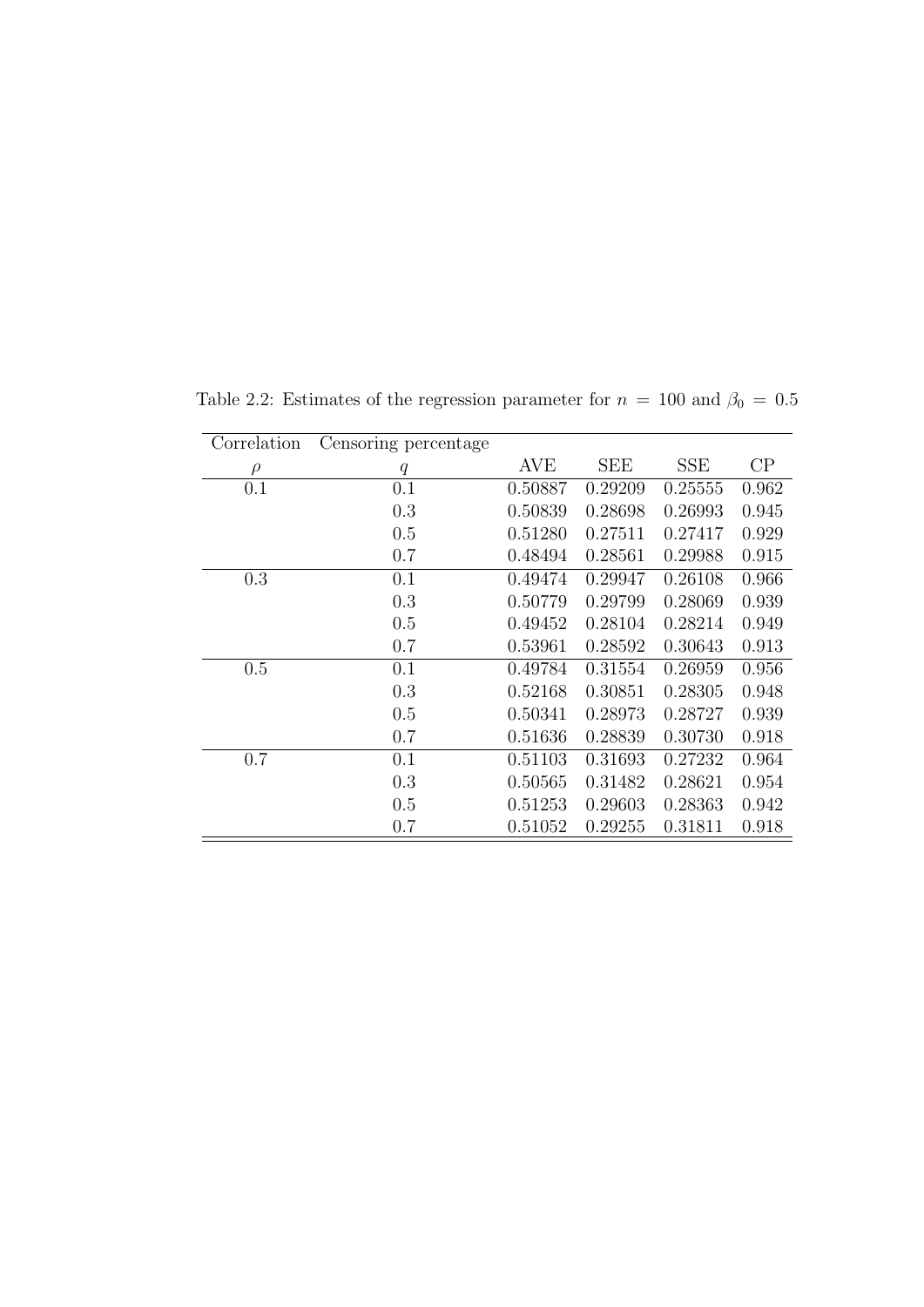| Correlation | Censoring percentage |            |         |            |       |
|-------------|----------------------|------------|---------|------------|-------|
| $\rho$      | $\boldsymbol{q}$     | AVE        | SEE     | <b>SSE</b> | CP    |
| 0.1         | 0.1                  | 0.00054    | 0.17969 | 0.17887    | 0.949 |
|             | 0.3                  | 0.00078    | 0.18115 | 0.17960    | 0.950 |
|             | 0.5                  | 0.00763    | 0.18445 | 0.18433    | 0.953 |
|             | 0.7                  | 0.00135    | 0.19462 | 0.20553    | 0.929 |
| 0.3         | 0.1                  | $-0.00383$ | 0.18537 | 0.19145    | 0.949 |
|             | 0.3                  | 0.00044    | 0.18637 | 0.17781    | 0.962 |
|             | 0.5                  | 0.00065    | 0.18977 | 0.19782    | 0.940 |
|             | 0.7                  | 0.00561    | 0.20148 | 0.20825    | 0.932 |
| 0.5         | 0.1                  | 0.00430    | 0.19102 | 0.18412    | 0.959 |
|             | 0.3                  | $-0.00001$ | 0.19261 | 0.19692    | 0.951 |
|             | 0.5                  | 0.00672    | 0.19535 | 0.19167    | 0.949 |
|             | 0.7                  | $-0.00281$ | 0.20347 | 0.21499    | 0.932 |
| 0.7         | 0.1                  | $-0.00005$ | 0.19622 | 0.19846    | 0.947 |
|             | 0.3                  | 0.01670    | 0.19800 | 0.20389    | 0.945 |
|             | 0.5                  | $-0.00392$ | 0.19899 | 0.20133    | 0.955 |
|             | 0.7                  | 0.00002    | 0.20755 | 0.21900    | 0.932 |

Table 2.3: Estimates of the regression parameter for  $n = 200$  and  $\beta_0 = 0$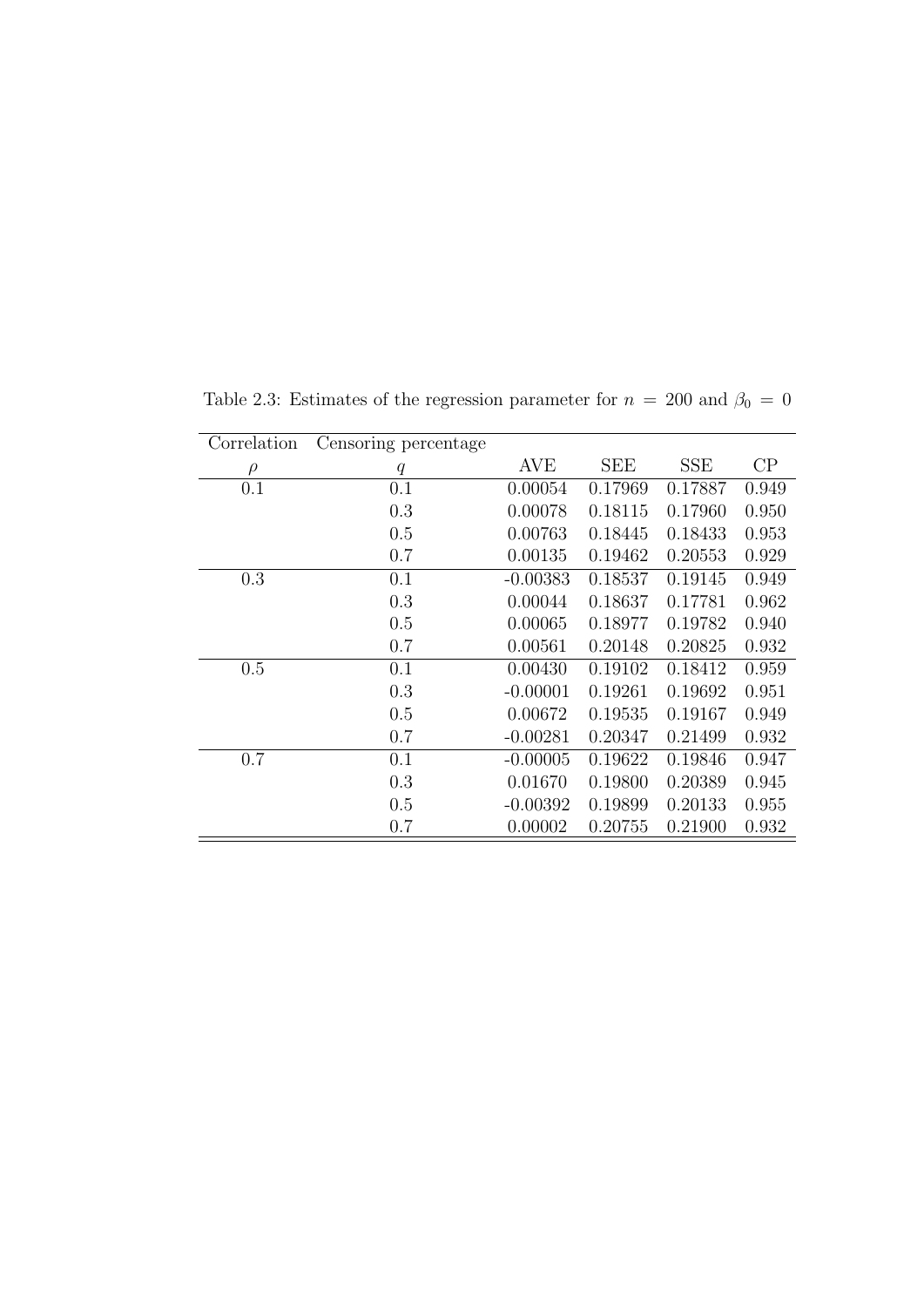| Correlation | Censoring percentage |            |            |            |       |
|-------------|----------------------|------------|------------|------------|-------|
| $\rho$      | q                    | <b>AVE</b> | <b>SEE</b> | <b>SSE</b> | CP    |
| 0.1         | 0.1                  | 0.52061    | 0.19058    | 0.17605    | 0.961 |
|             | 0.3                  | 0.50090    | 0.19129    | 0.18483    | 0.946 |
|             | 0.5                  | 0.50619    | 0.19603    | 0.19368    | 0.944 |
|             | 0.7                  | 0.50626    | 0.20869    | 0.20383    | 0.934 |
| 0.3         | 0.1                  | 0.50395    | 0.19692    | 0.19563    | 0.940 |
|             | 0.3                  | 0.50639    | 0.19787    | 0.19245    | 0.947 |
|             | 0.5                  | 0.51286    | 0.19991    | 0.19740    | 0.951 |
|             | 0.7                  | 0.51199    | 0.20751    | 0.21169    | 0.927 |
| 0.5         | 0.1                  | 0.50847    | 0.20284    | 0.18907    | 0.960 |
|             | 0.3                  | 0.50934    | 0.20361    | 0.19358    | 0.958 |
|             | 0.5                  | 0.52033    | 0.20156    | 0.19869    | 0.937 |
|             | 0.7                  | 0.49255    | 0.20785    | 0.21637    | 0.938 |
| 0.7         | 0.1                  | 0.50473    | 0.20917    | 0.19175    | 0.969 |
|             | 0.3                  | 0.50336    | 0.20861    | 0.19526    | 0.954 |
|             | 0.5                  | 0.49752    | 0.20836    | 0.20178    | 0.945 |
|             | 0.7                  | 0.50923    | 0.21322    | 0.21603    | 0.937 |

Table 2.4: Estimates of the regression parameter for  $n = 200$  and  $\beta_0 = 0.5$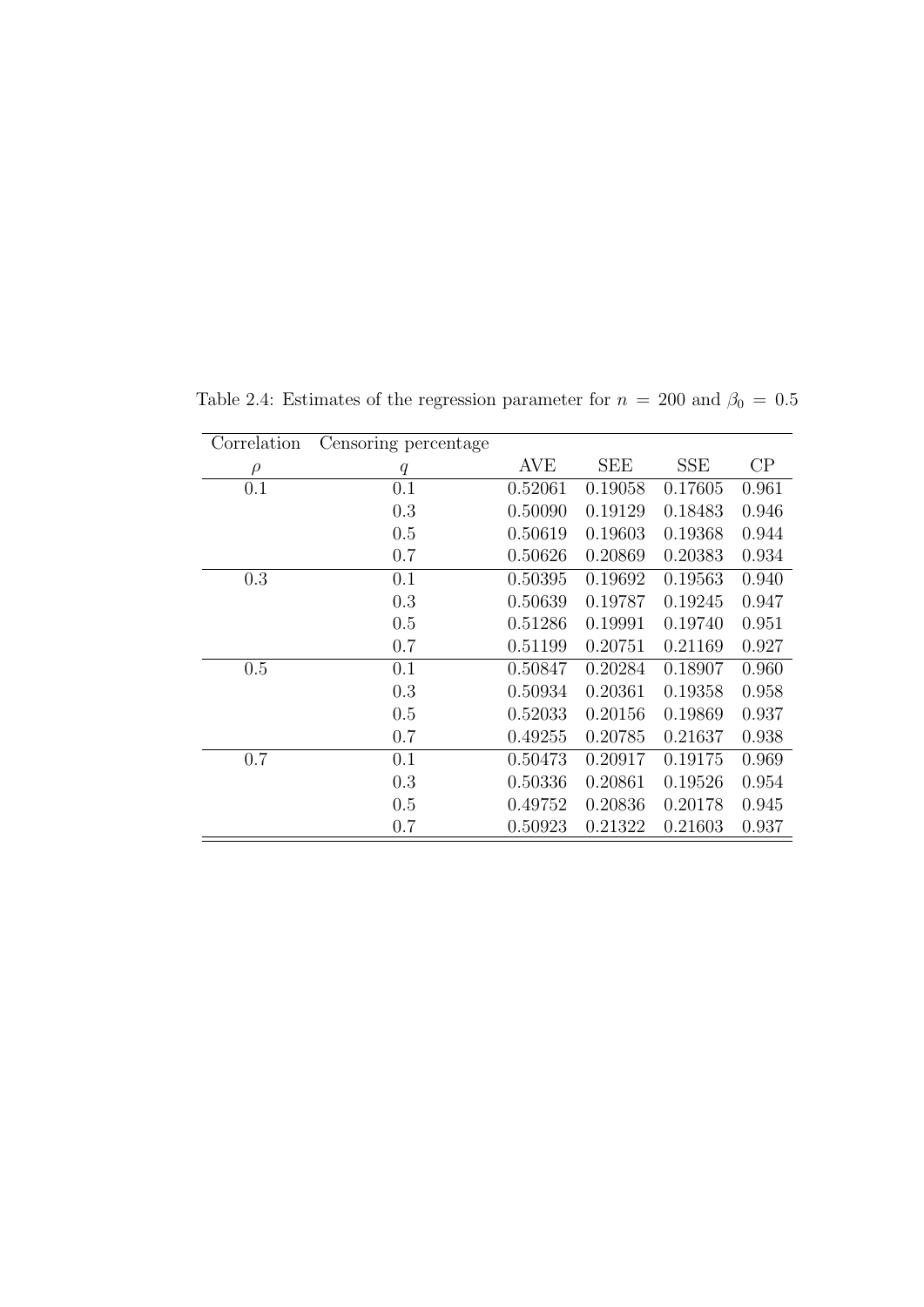| Correlation | Censoring percentage |            |            |            |       |
|-------------|----------------------|------------|------------|------------|-------|
| $\rho$      | $\boldsymbol{q}$     | <b>AVE</b> | <b>SEE</b> | <b>SSE</b> | CP    |
| 0.1         | 0.1                  | 0.0013     | 0.0216     | 0.0224     | 0.944 |
|             | 0.3                  | $-0.0005$  | 0.0244     | 0.0238     | 0.937 |
|             | 0.5                  | 0.0026     | 0.0254     | 0.0246     | 0.888 |
| 0.3         | 0.1                  | 0.0001     | 0.0222     | 0.0239     | 0.952 |
|             | 0.3                  | 0.0011     | 0.0226     | 0.0251     | 0.961 |
|             | 0.5                  | 0.0035     | 0.0257     | 0.0258     | 0.889 |
| 0.5         | 0.1                  | 0.0007     | 0.0235     | 0.0257     | 0.949 |
|             | 0.3                  | $-0.0013$  | 0.0265     | 0.0265     | 0.943 |
|             | 0.5                  | 0.0016     | 0.0257     | 0.0270     | 0.895 |
| 0.7         | 0.1                  | $-0.0002$  | 0.0251     | 0.0255     | 0.937 |
|             | 0.3                  | $-0.0008$  | 0.0253     | 0.0266     | 0.937 |
|             | 0.5                  | 0.0046     | 0.0270     | 0.0267     | 0.885 |

Table 3.1: Estimates of the regression parameter for  $n = 100$  and  $\beta_0 = 0$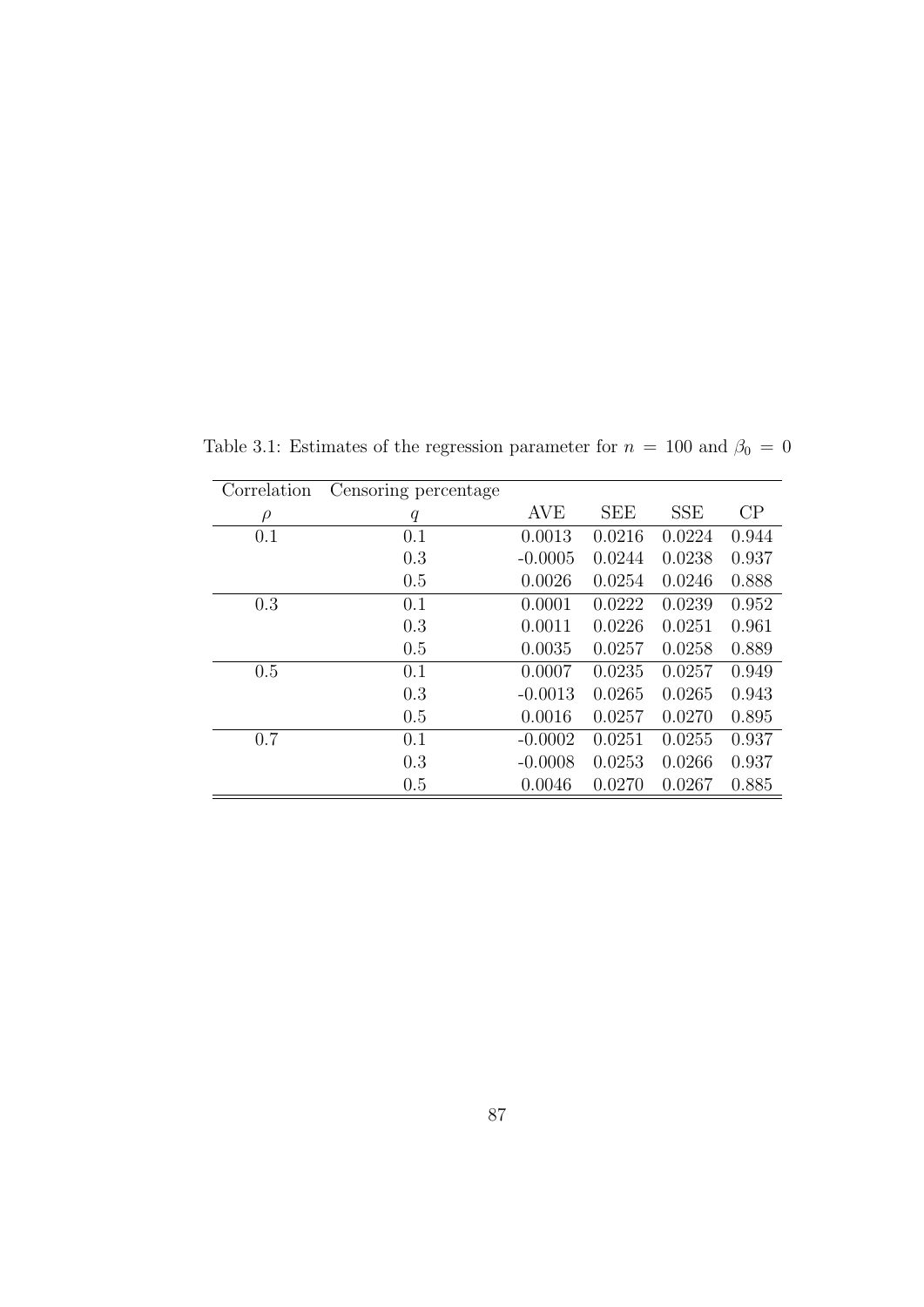| Correlation | Censoring percentage |            |            |            |       |
|-------------|----------------------|------------|------------|------------|-------|
| $\rho$      | $\boldsymbol{q}$     | <b>AVE</b> | <b>SEE</b> | <b>SSE</b> | CP    |
| 0.1         | 0.1                  | 0.9930     | 0.1392     | 0.1417     | 0.948 |
|             | 0.3                  | 1.0347     | 0.1402     | 0.1432     | 0.950 |
|             | 0.5                  | 1.0804     | 0.1403     | 0.1488     | 0.943 |
| 0.3         | 0.1                  | 1.0115     | 0.1373     | 0.1571     | 0.954 |
|             | 0.3                  | 0.9945     | 0.1392     | 0.1558     | 0.953 |
|             | 0.5                  | 1.0359     | 0.1602     | 0.1612     | 0.949 |
| 0.5         | 0.1                  | 0.9866     | 0.1497     | 0.1675     | 0.947 |
|             | 0.3                  | 1.0041     | 0.1487     | 0.1738     | 0.953 |
|             | 0.5                  | 0.9930     | 0.1510     | 0.1733     | 0.950 |
| 0.7         | 0.1                  | 0.9419     | 0.1412     | 0.1733     | 0.905 |
|             | 0.3                  | 0.9419     | 0.1404     | 0.1726     | 0.915 |
|             | 0.5                  | 0.9528     | 0.1527     | 0.1821     | 0.934 |

Table 3.2: Estimates of the regression parameter for  $n = 100$  and  $\beta_0 = 1$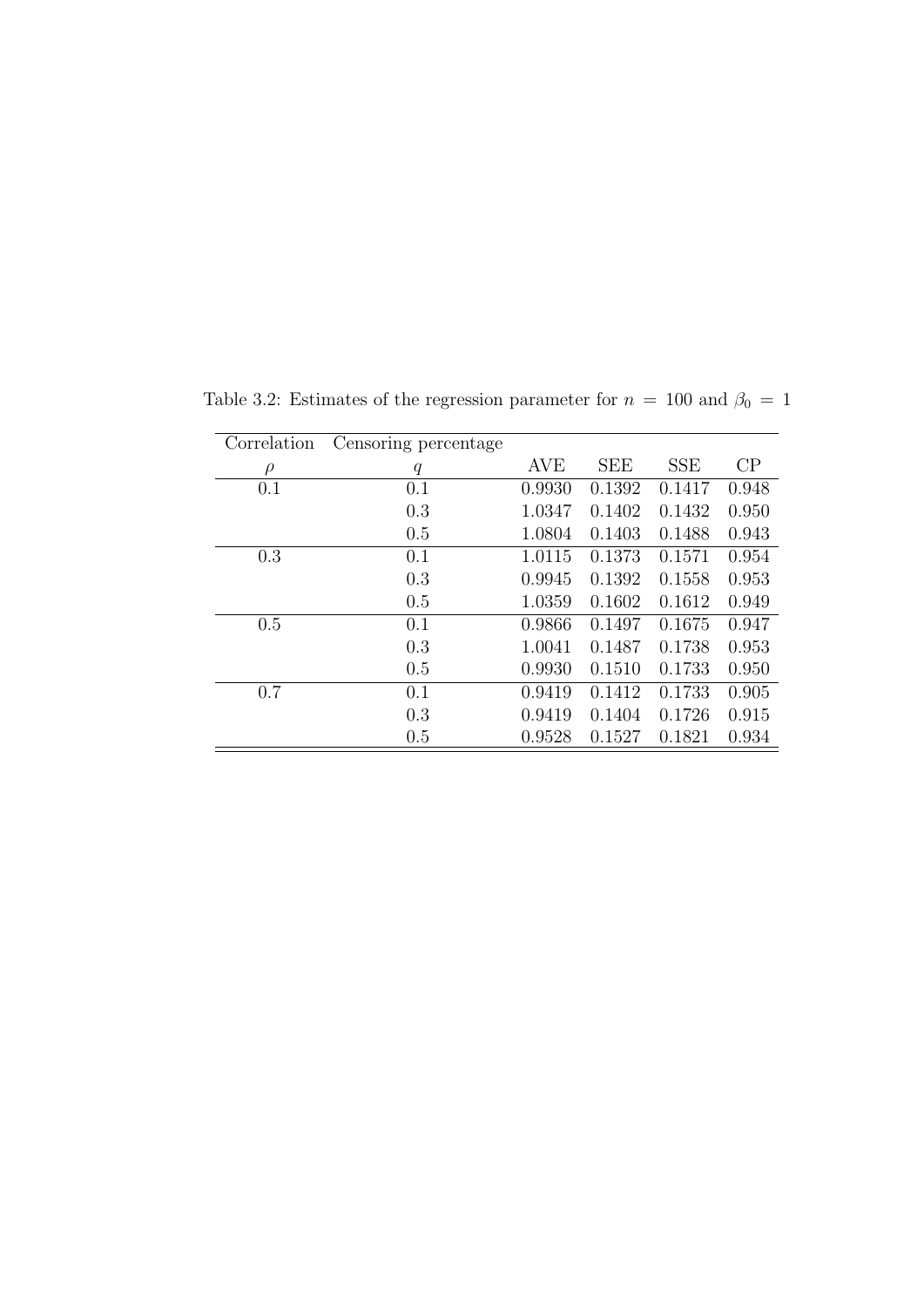| Correlation | Censoring percentage |            |            |            |       |
|-------------|----------------------|------------|------------|------------|-------|
| $\rho$      | $\boldsymbol{q}$     | <b>AVE</b> | <b>SEE</b> | <b>SSE</b> | CP    |
| 0.1         | 0.1                  | 0.0005     | 0.0144     | 0.0148     | 0.957 |
|             | 0.3                  | 0.0002     | 0.0149     | 0.0154     | 0.954 |
|             | 0.5                  | 0.0009     | 0.0167     | 0.0163     | 0.932 |
| 0.3         | 0.1                  | 0.0005     | 0.0155     | 0.0159     | 0.955 |
|             | 0.3                  | 0.0009     | 0.0168     | 0.0164     | 0.943 |
|             | 0.5                  | $-0.0001$  | 0.0178     | 0.0172     | 0.924 |
| 0.5         | 0.1                  | $-0.0002$  | 0.0158     | 0.0166     | 0.956 |
|             | 0.3                  | $-0.0005$  | 0.0168     | 0.0171     | 0.947 |
|             | 0.5                  | 0.0010     | 0.0199     | 0.0186     | 0.942 |
| 0.7         | 0.1                  | 0.0003     | 0.0163     | 0.0167     | 0.948 |
|             | 0.3                  | 0.0009     | 0.0169     | 0.0173     | 0.951 |
|             | 0.5                  | 0.0006     | 0.0178     | 0.0178     | 0.932 |

Table 3.3: Estimates of the regression parameter for  $n = 200$  and  $\beta_0 = 0$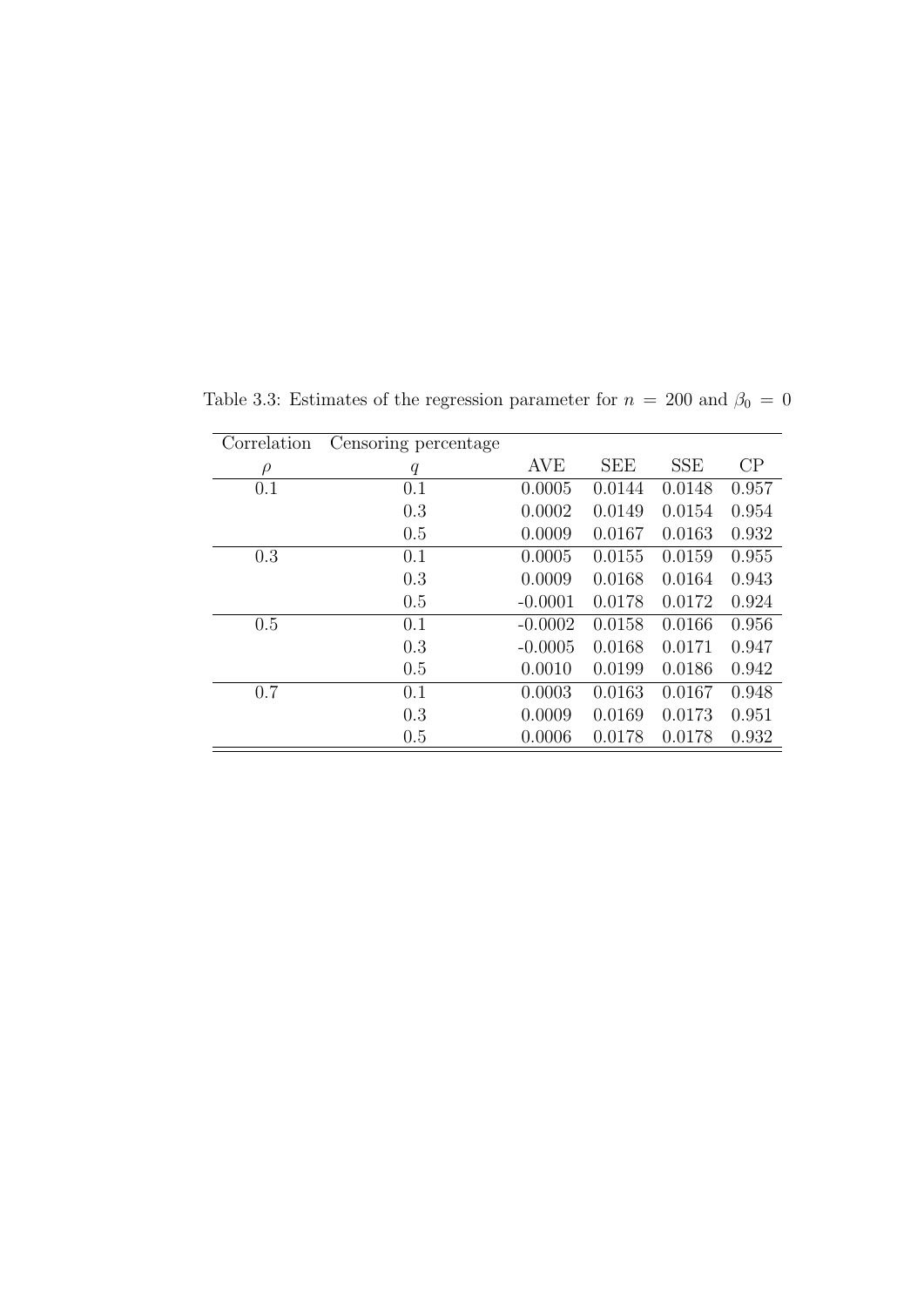| Correlation | Censoring percentage |            |            |            |       |
|-------------|----------------------|------------|------------|------------|-------|
| $\rho$      | $\boldsymbol{q}$     | <b>AVE</b> | <b>SEE</b> | <b>SSE</b> | CP    |
| 0.1         | 0.1                  | 1.0113     | 0.0937     | 0.0998     | 0.963 |
|             | 0.3                  | 0.9980     | 0.0944     | 0.1002     | 0.955 |
|             | 0.5                  | 0.9629     | 0.0938     | 0.1022     | 0.938 |
| 0.3         | 0.1                  | 1.0089     | 0.1004     | 0.1089     | 0.962 |
|             | 0.3                  | 1.0063     | 0.0994     | 0.1092     | 0.957 |
|             | 0.5                  | 1.0236     | 0.1095     | 0.1117     | 0.949 |
| 0.5         | 0.1                  | 0.9847     | 0.1065     | 0.1156     | 0.948 |
|             | 0.3                  | 1.0076     | 0.1017     | 0.1179     | 0.948 |
|             | 0.5                  | 1.0060     | 0.1124     | 0.1203     | 0.952 |
| 0.7         | 0.1                  | 0.9416     | 0.1008     | 0.1138     | 0.896 |
|             | 0.3                  | 0.9440     | 0.1016     | 0.1183     | 0.907 |
|             | 0.5                  | 0.9475     | 0.1166     | 0.1241     | 0.903 |

Table 3.4: Estimates of the regression parameter for  $n = 200$  and  $\beta_0 = 1$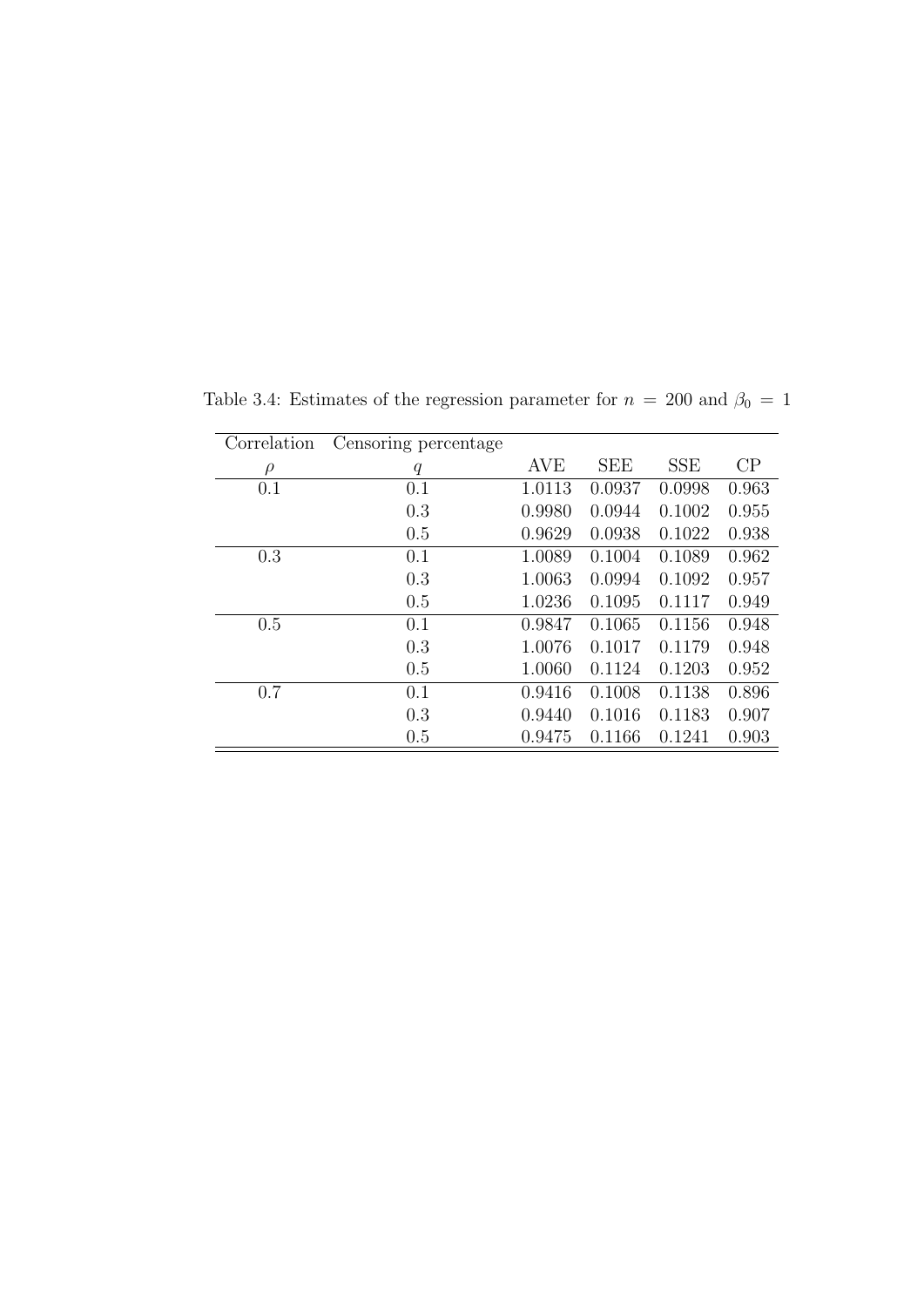|            | Sample size Censoring percentage |        |            |            |       |
|------------|----------------------------------|--------|------------|------------|-------|
| $\, n$     | q                                | AVE    | <b>SEE</b> | <b>SSE</b> | CP    |
| 100        | 0.1                              | 0.4797 | 0.0817     | 0.1028     | 0.954 |
|            | 0.3                              | 0.4774 | 0.0898     | 0.1059     | 0.930 |
|            | 0.5                              | 0.5009 | 0.0901     | 0.1053     | 0.944 |
| <b>200</b> | 0.1                              | 0.5080 | 0.0571     | 0.0699     | 0.948 |
|            | 0.3                              | 0.5082 | 0.0615     | 0.0701     | 0.941 |
|            | 0.5                              | 0.4889 | 0.0610     | 0.0717     | 0.963 |
|            |                                  |        |            |            |       |

Table 3.5: Estimates of the regression parameter for  $\rho = 0.7$  and  $\beta_0 = 0.5$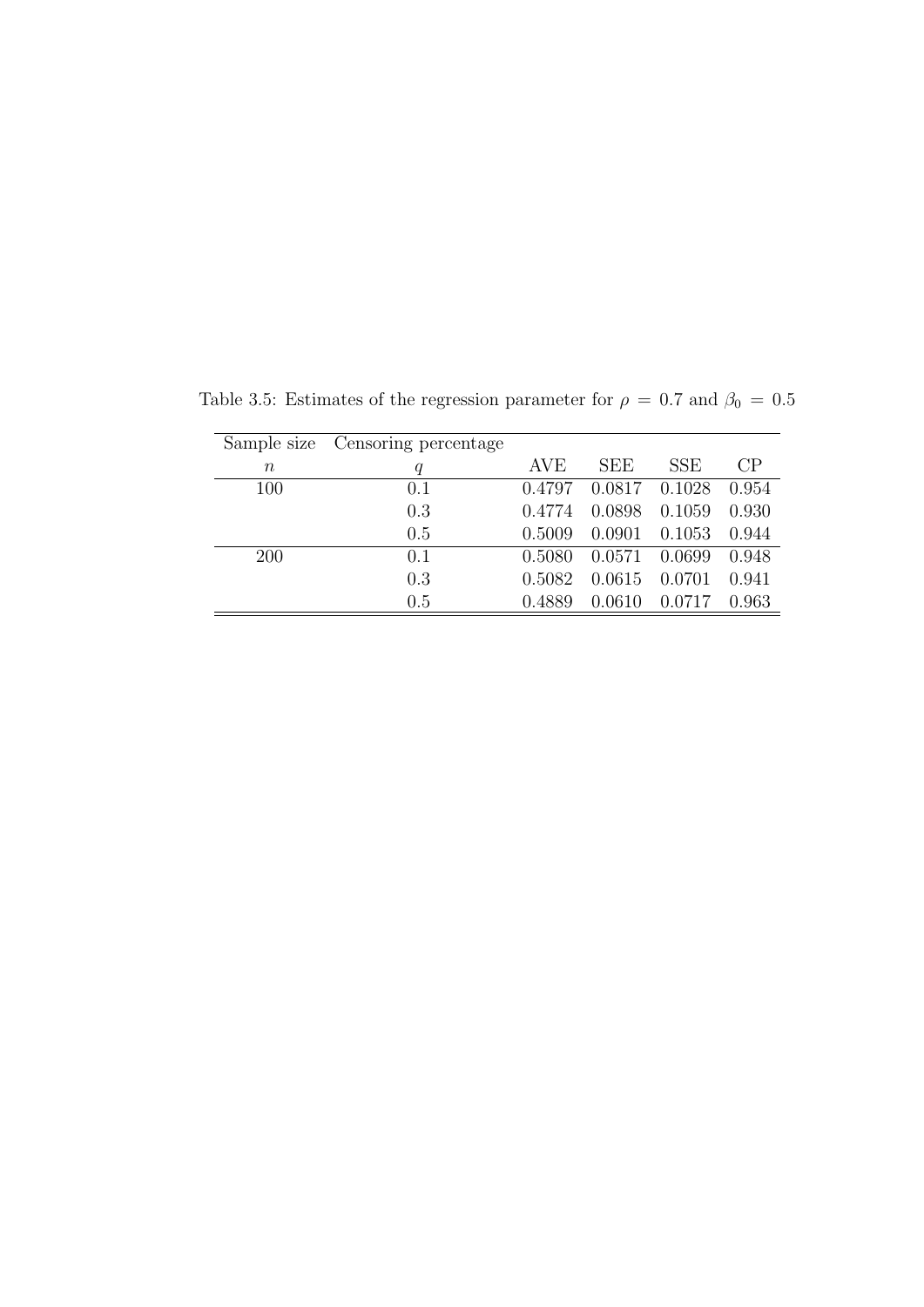| $\beta_0$ | J. | AVE       | <b>SEE</b> | <b>SSE</b> | CP    |
|-----------|----|-----------|------------|------------|-------|
| 0         | 10 | 0.0472    | 0.2550     | 0.2514     | 0.954 |
|           | 15 | 0.0403    | 0.2673     | 0.2583     | 0.944 |
|           | 20 | 0.0466    | 0.2710     | 0.2623     | 0.943 |
| 1         | 10 | 1.1255    | 0.3126     | 0.2982     | 0.946 |
|           | 15 | 1.0468    | 0.3393     | 0.3059     | 0.933 |
|           | 20 | 1.1423    | 0.3051     | 0.3069     | 0.948 |
| $-1$      | 10 | $-1.0022$ | 0.3118     | 0.3094     | 0.960 |
|           | 15 | $-0.9728$ | 0.3162     | 0.3141     | 0.953 |
|           | 20 | $-0.9671$ | 0.3149     | 0.3216     | 0.959 |

Table 4.1: Estimates of the regression parameter for  $n = 100$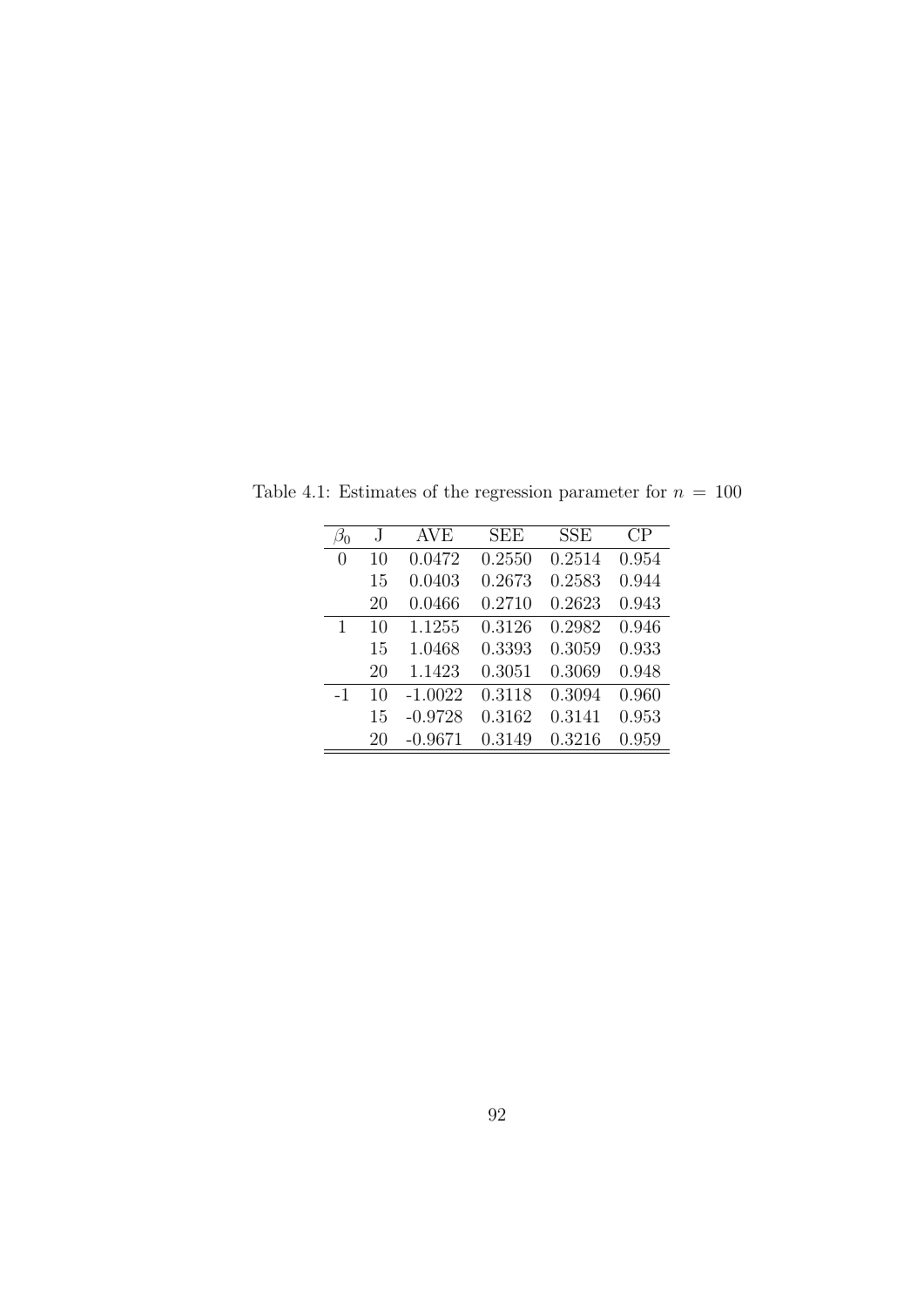| $\beta_0$        | J  | AVE       | SEE    | <b>SSE</b> | CP    |
|------------------|----|-----------|--------|------------|-------|
| $\left( \right)$ | 10 | 0.0233    | 0.1723 | 0.1742     | 0.957 |
|                  | 15 | 0.0167    | 0.1807 | 0.1759     | 0.952 |
|                  | 20 | 0.0139    | 0.1801 | 0.1804     | 0.952 |
| 1                | 10 | 1.0779    | 0.1932 | 0.1978     | 0.945 |
|                  | 15 | 1.0697    | 0.2005 | 0.1985     | 0.944 |
|                  | 20 | 1.0845    | 0.2050 | 0.2017     | 0.943 |
| $-1$             | 10 | $-0.9727$ | 0.2074 | 0.2098     | 0.941 |
|                  | 15 | $-0.9996$ | 0.2271 | 0.2206     | 0.955 |
|                  | 20 | $-0.9820$ | 0.2246 | 0.2225     | 0.940 |

Table 4.2: Estimates of the regression parameter for  $n = 200$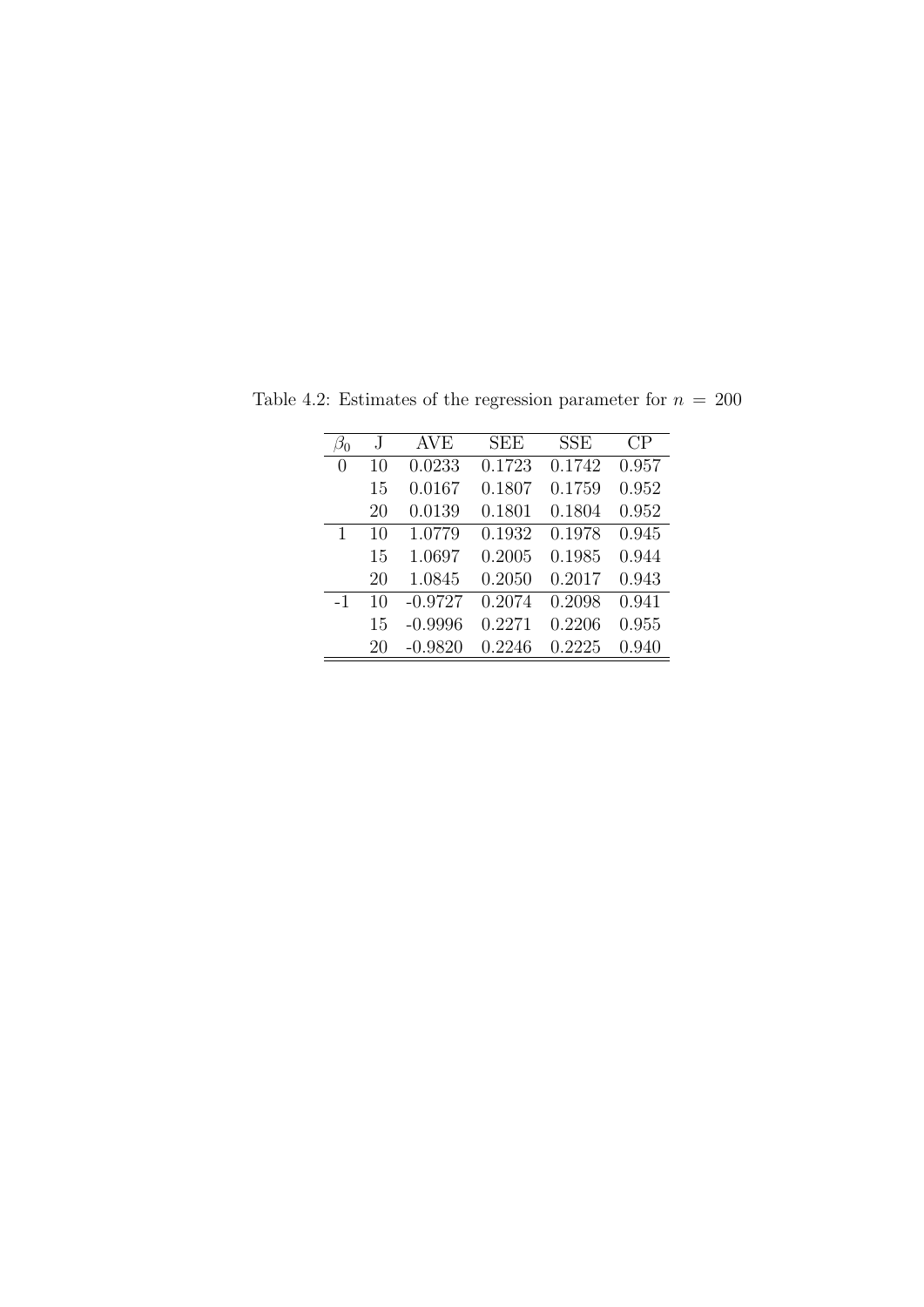| n   | $\beta_0$ | J, | AVE       | SEE    | <b>SSE</b> | СP    |
|-----|-----------|----|-----------|--------|------------|-------|
| 100 | 0.5       | 5  | 0.5337    | 0.2801 | 0.2701     | 0.954 |
|     |           | 10 | 0.5517    | 0.2793 | 0.2396     | 0.950 |
|     | $-0.5$    | 5  | $-0.5076$ | 0.2761 | 0.2565     | 0.942 |
|     |           | 10 | $-0.5443$ | 0.2897 | 0.2816     | 0.960 |
| 200 | 0.5       | 5  | 0.5192    | 0.1957 | 0.1888     | 0.945 |
|     |           | 10 | 0.5152    | 0.1919 | 0.1898     | 0.948 |
|     | $-0.5$    | 5  | $-0.4833$ | 0.1938 | 0.1789     | 0.934 |
|     |           | 10 | $-0.5021$ | 0.1921 | 0.1906     | 0.951 |
|     |           |    |           |        |            |       |

Table 4.3: Estimates of the regression parameter for  $\beta_0\,=\,0.5$  or -0.5  $\,$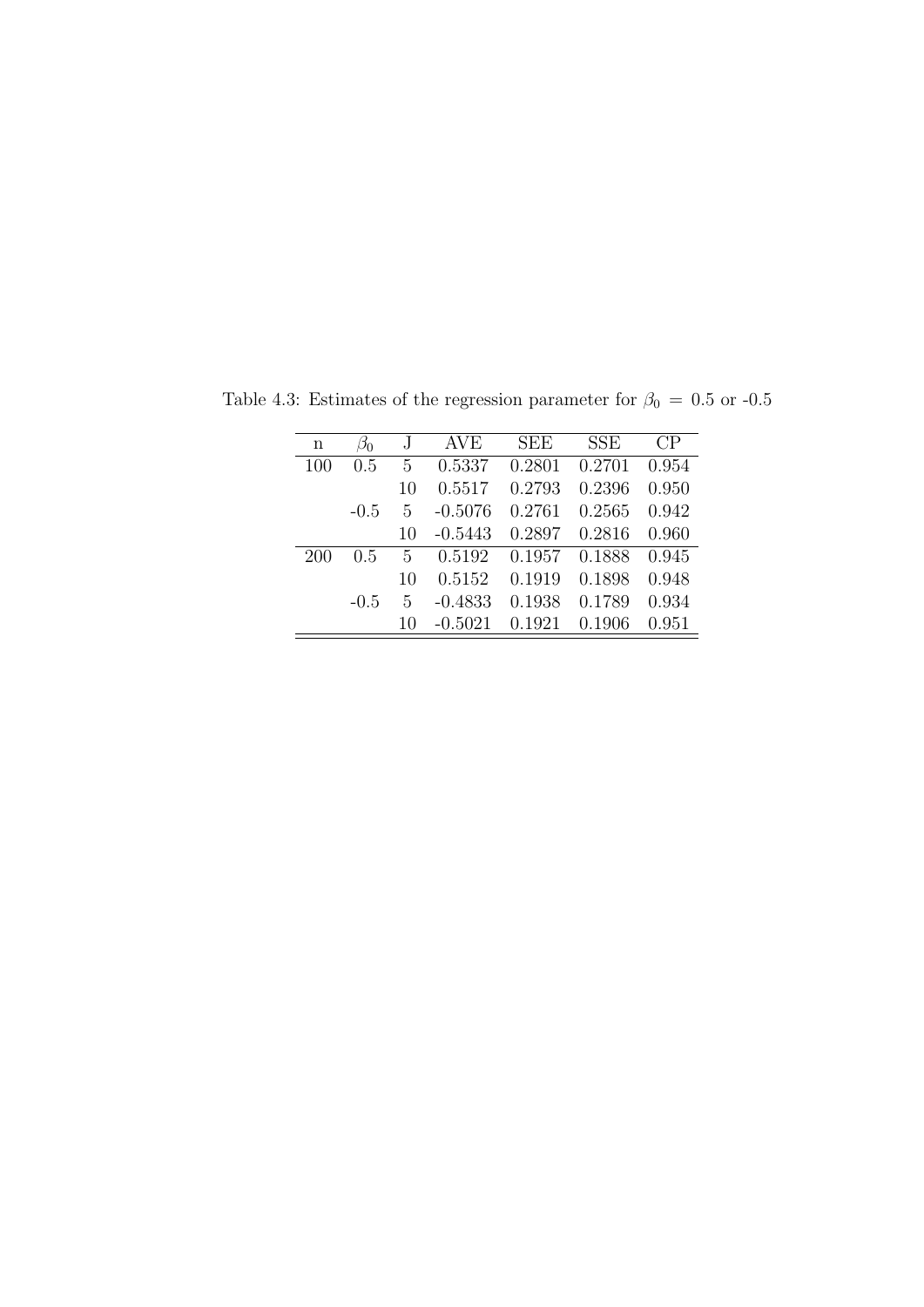

Figure 2.1: Quantile plot of the standardized parameter estimates for n=100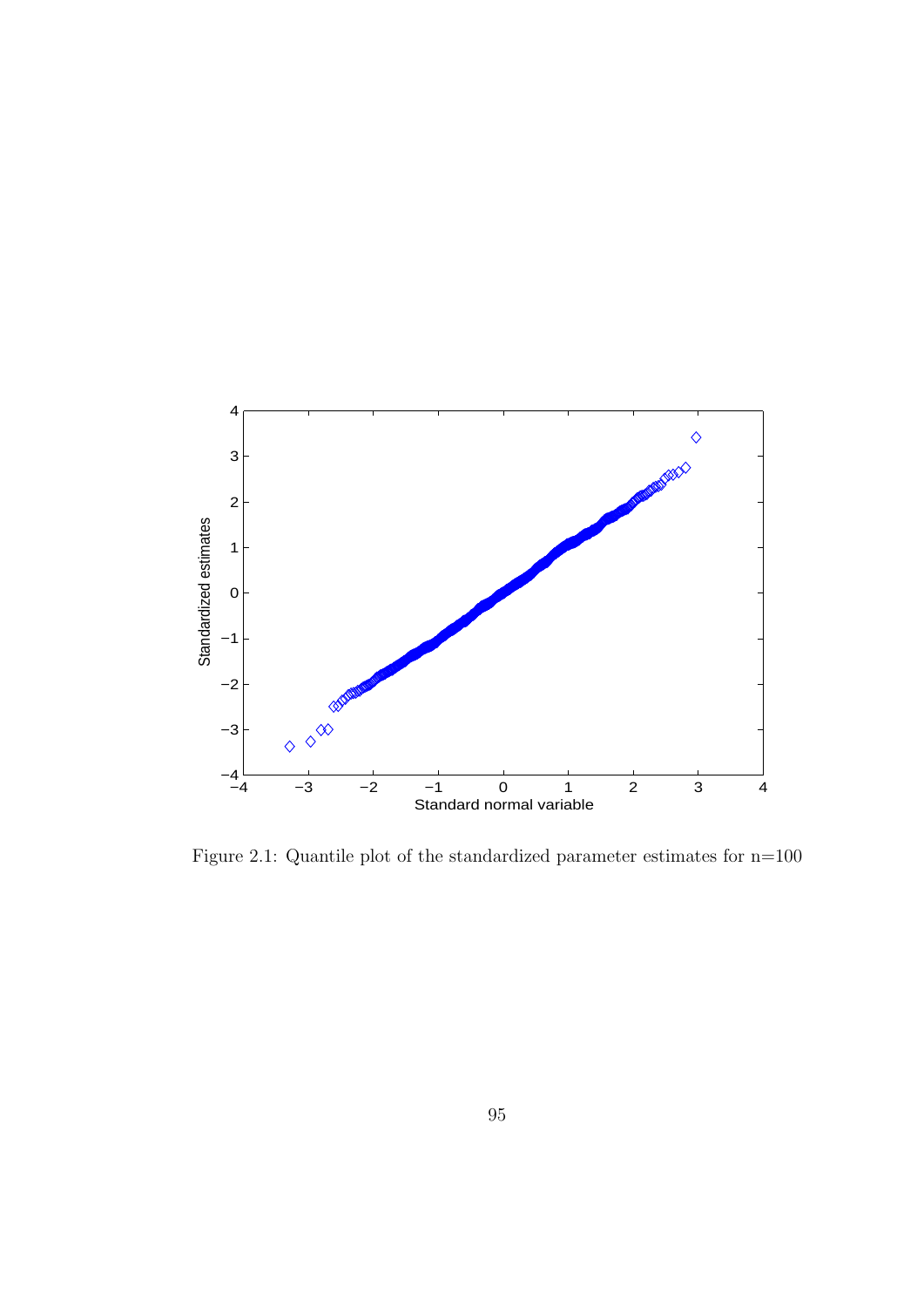

Figure 2.2: Quantile plot of the standardized parameter estimates for n=200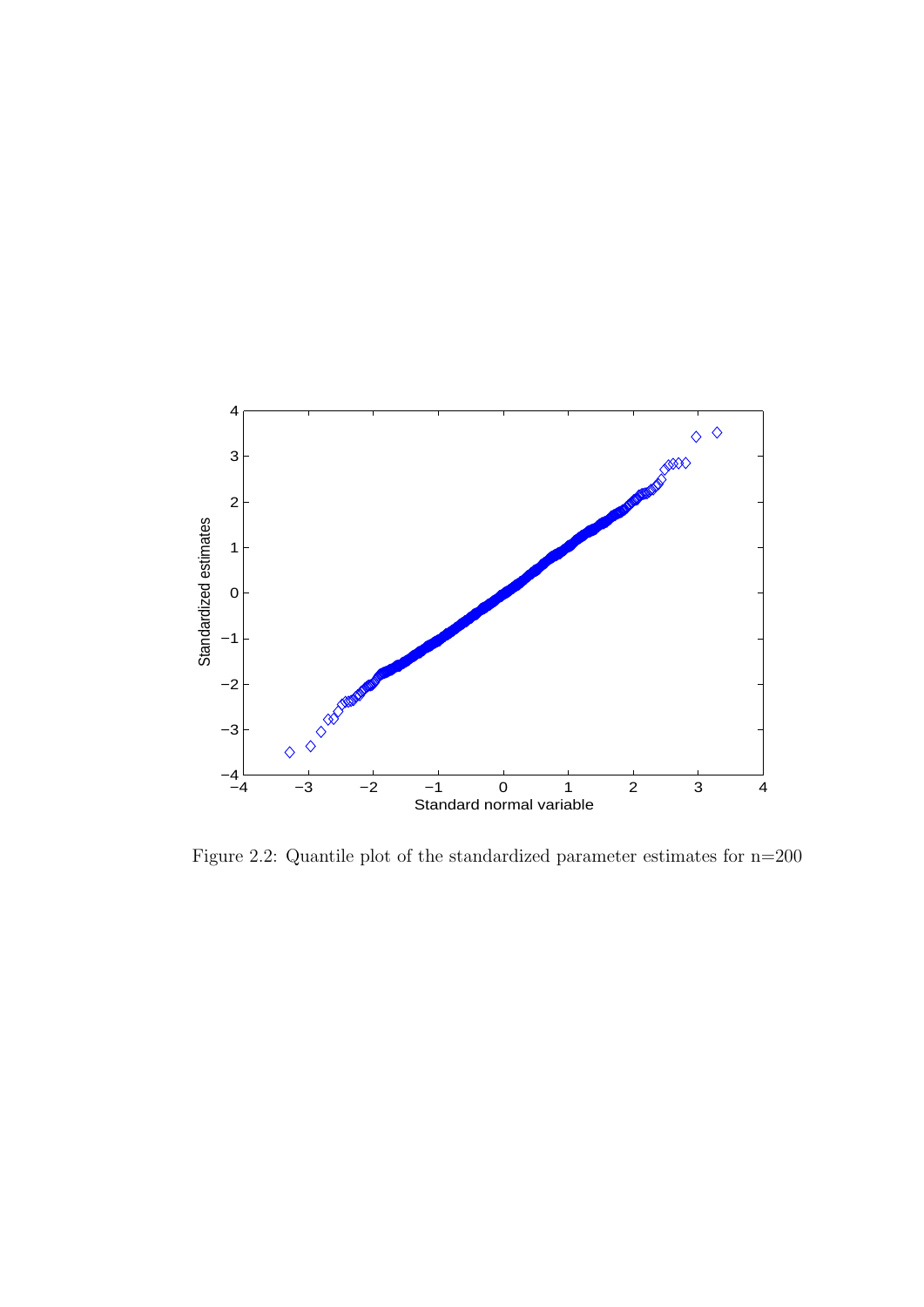

Figure 2.3: Estimated of the marginal survival function for time to CMV shedding in blood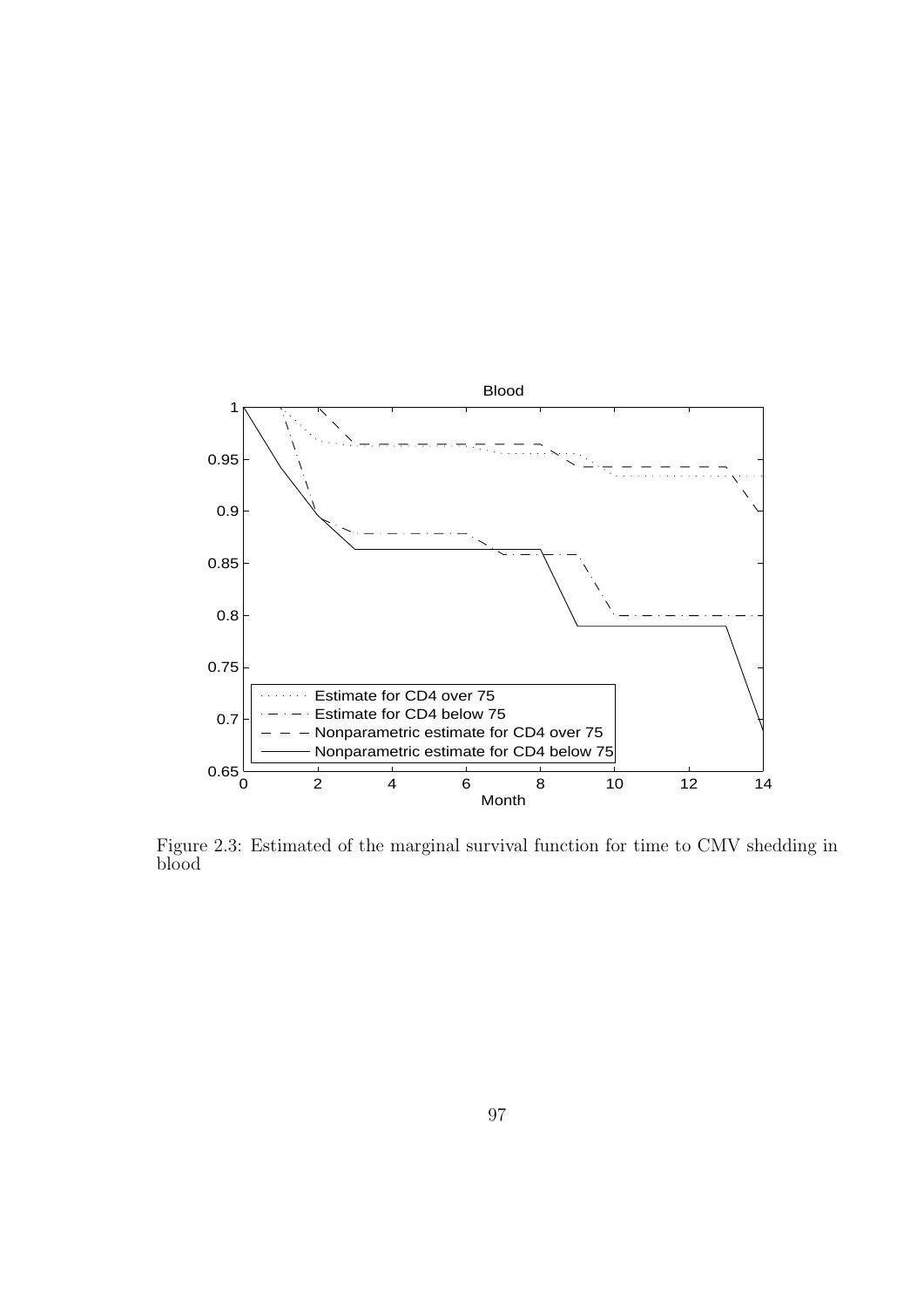

Figure 2.4: Estimated of the marginal survival function for time to CMV shedding in urine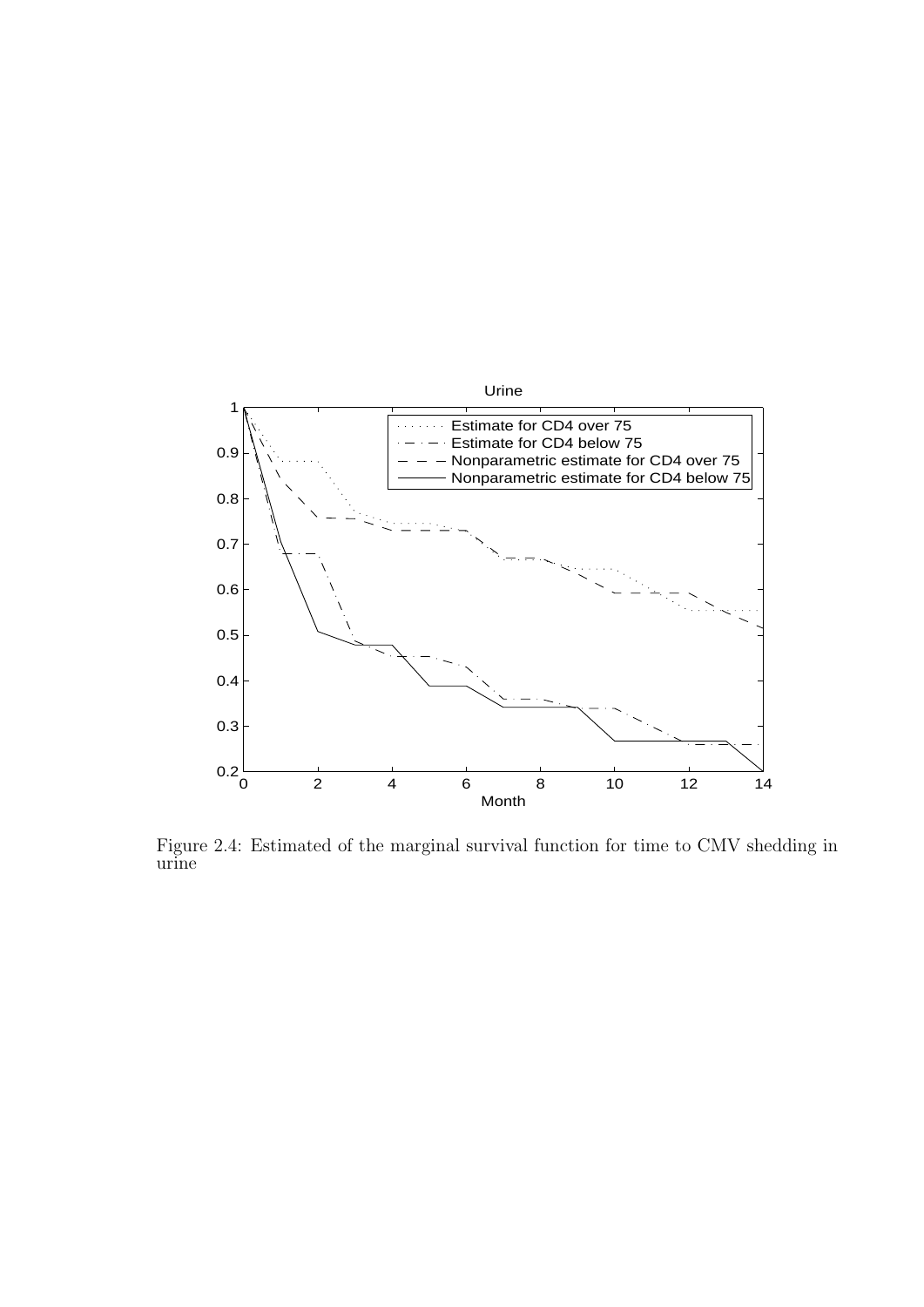

Figure 3.1: Quantile plot of the standardized parameter estimates for n=100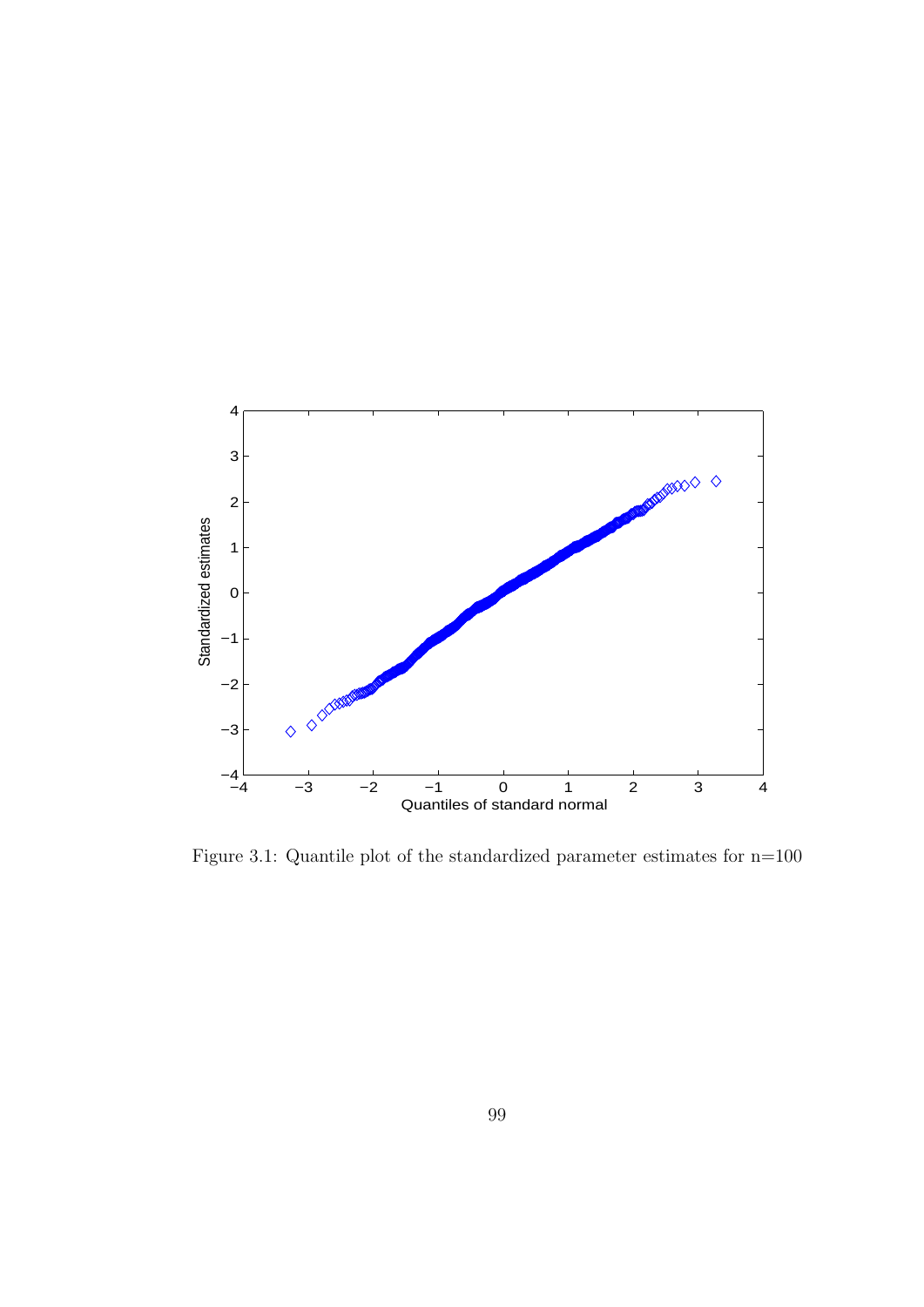

Figure 3.2: Quantile plot of the standardized parameter estimates for n=200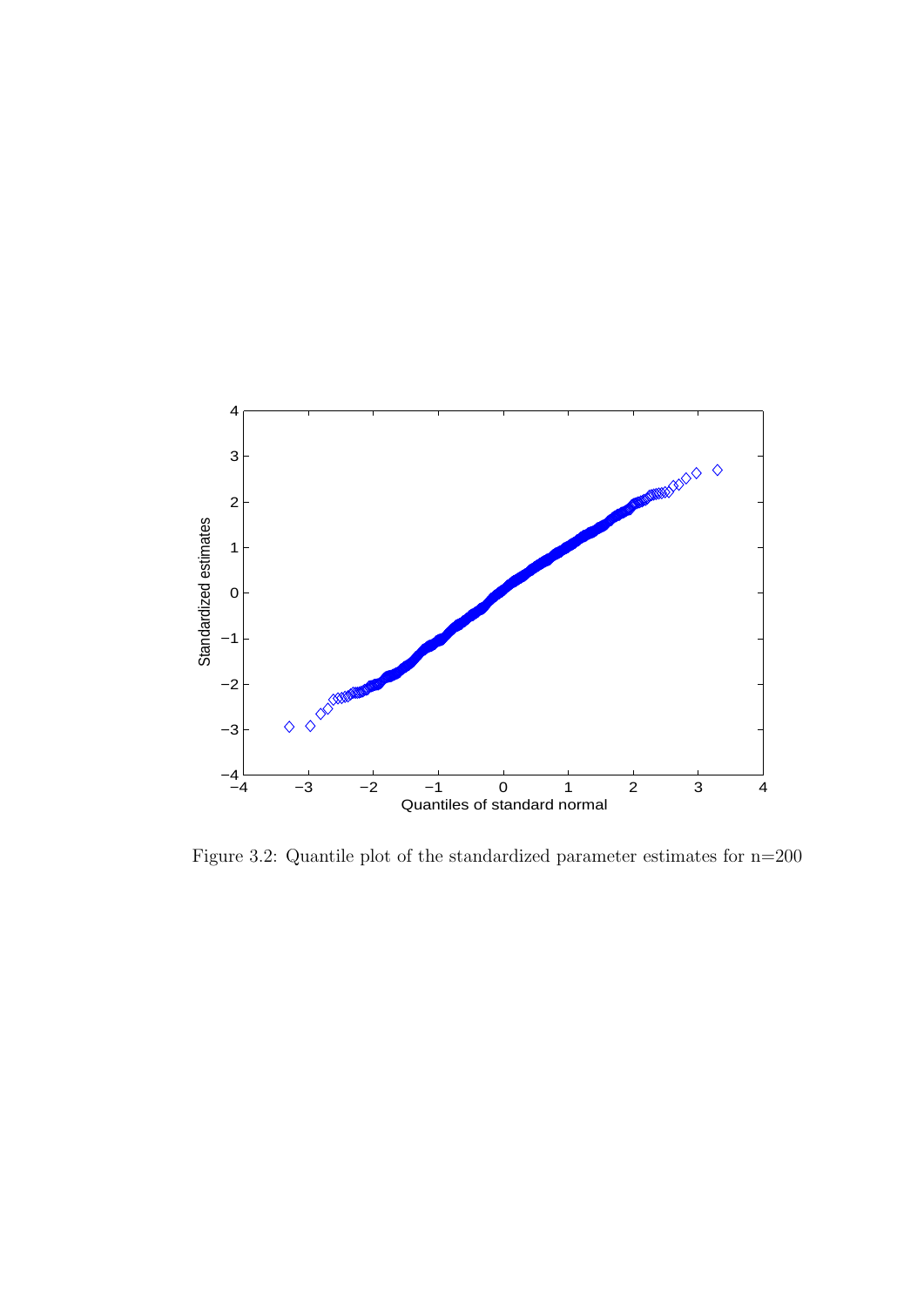

Figure 4.1: Quantile plot of the standardized parameter estimates for n=100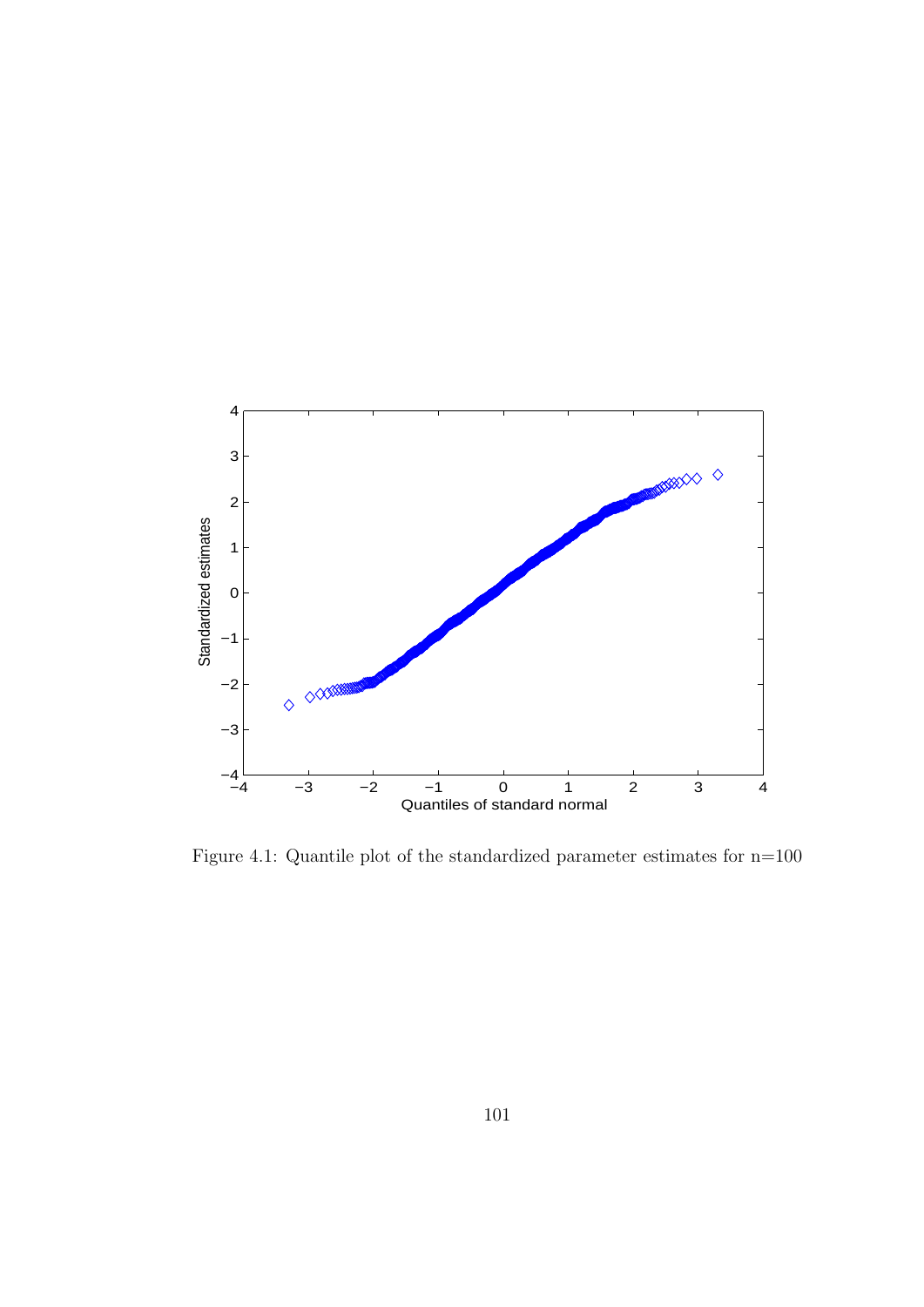

Figure 4.2: Quantile plot of the standardized parameter estimates for n=200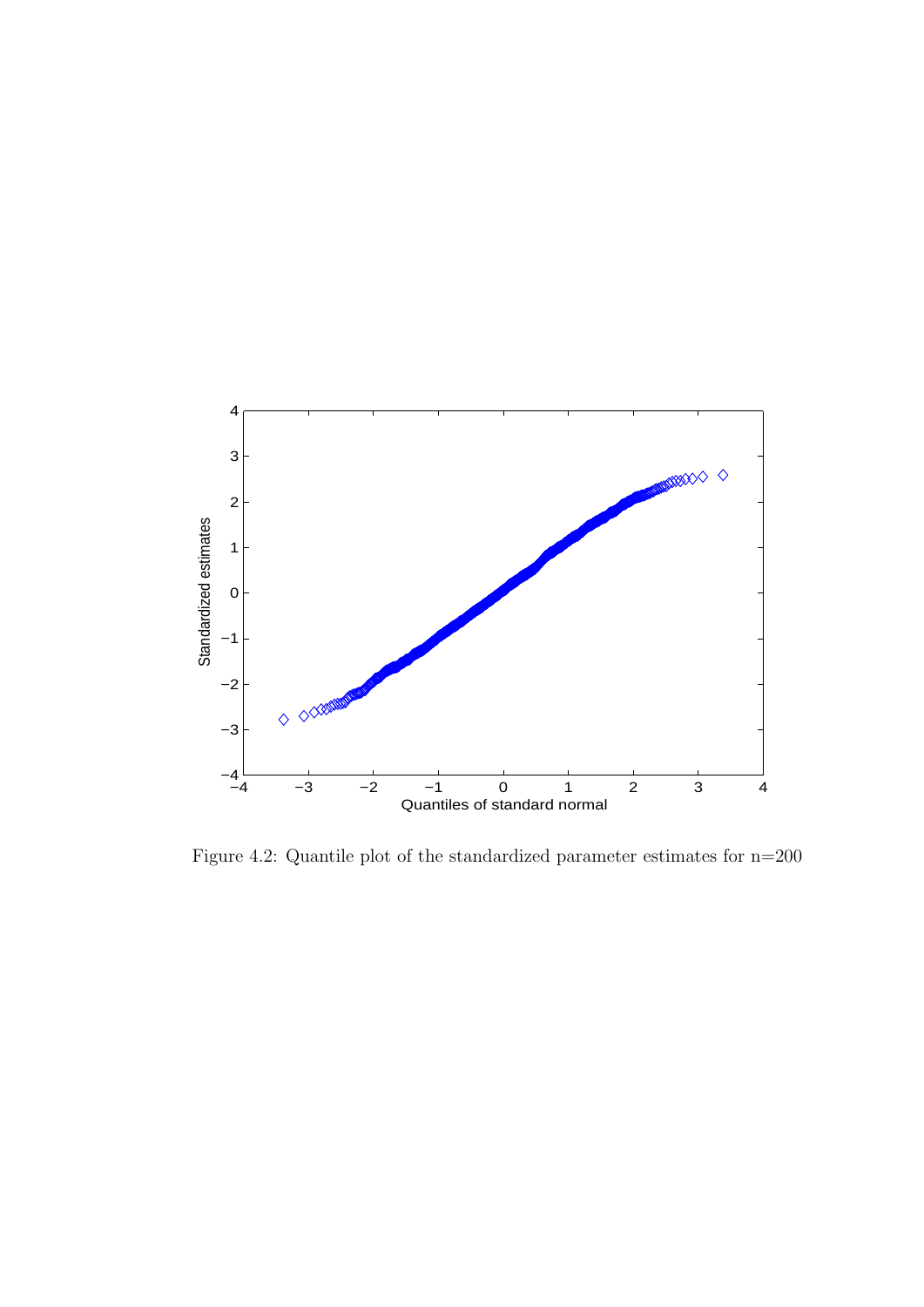

Figure 4.3: Estimated marginal survival functions for adrenal tumor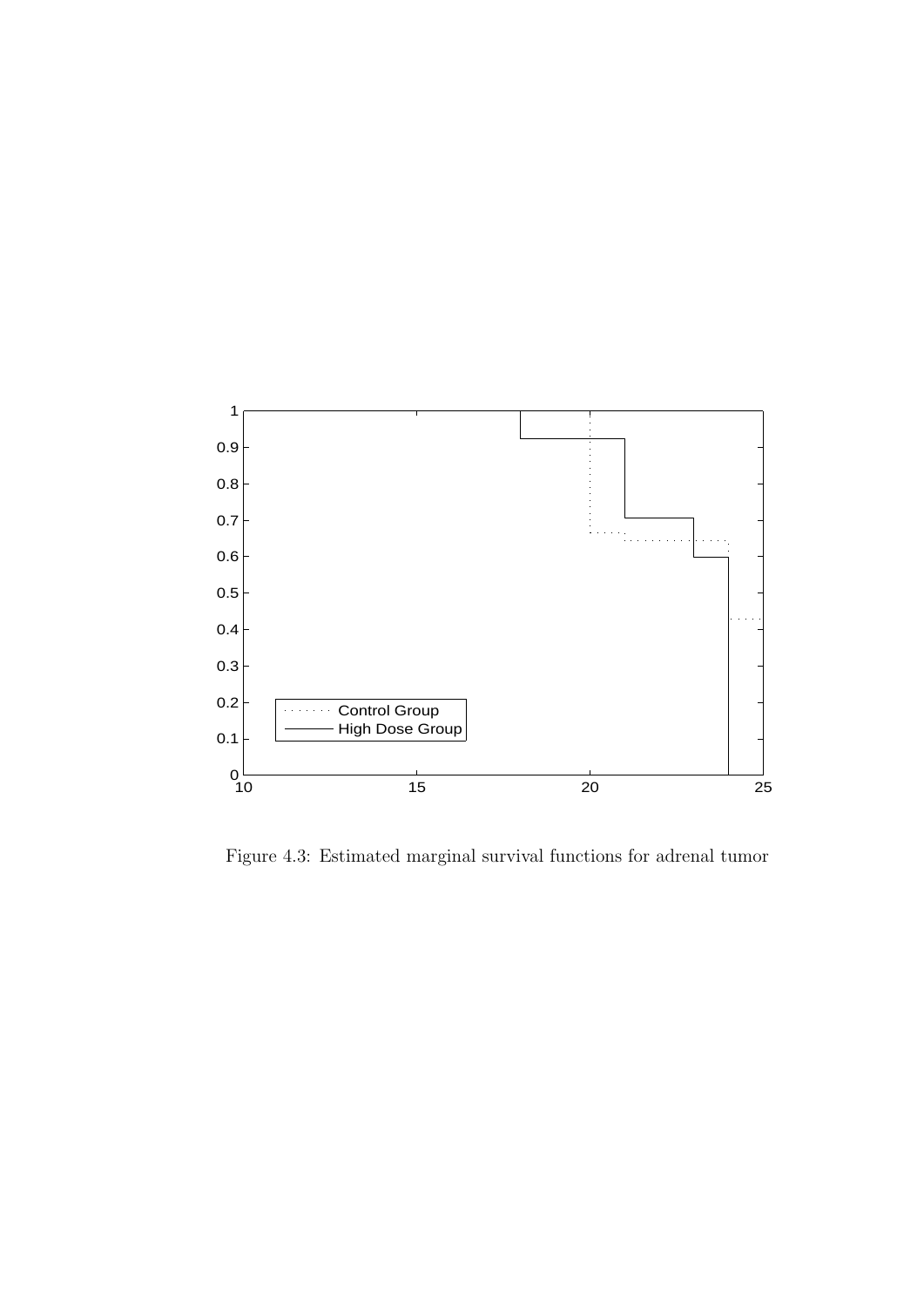

Figure 4.4: Estimated marginal survival functions for lung tumor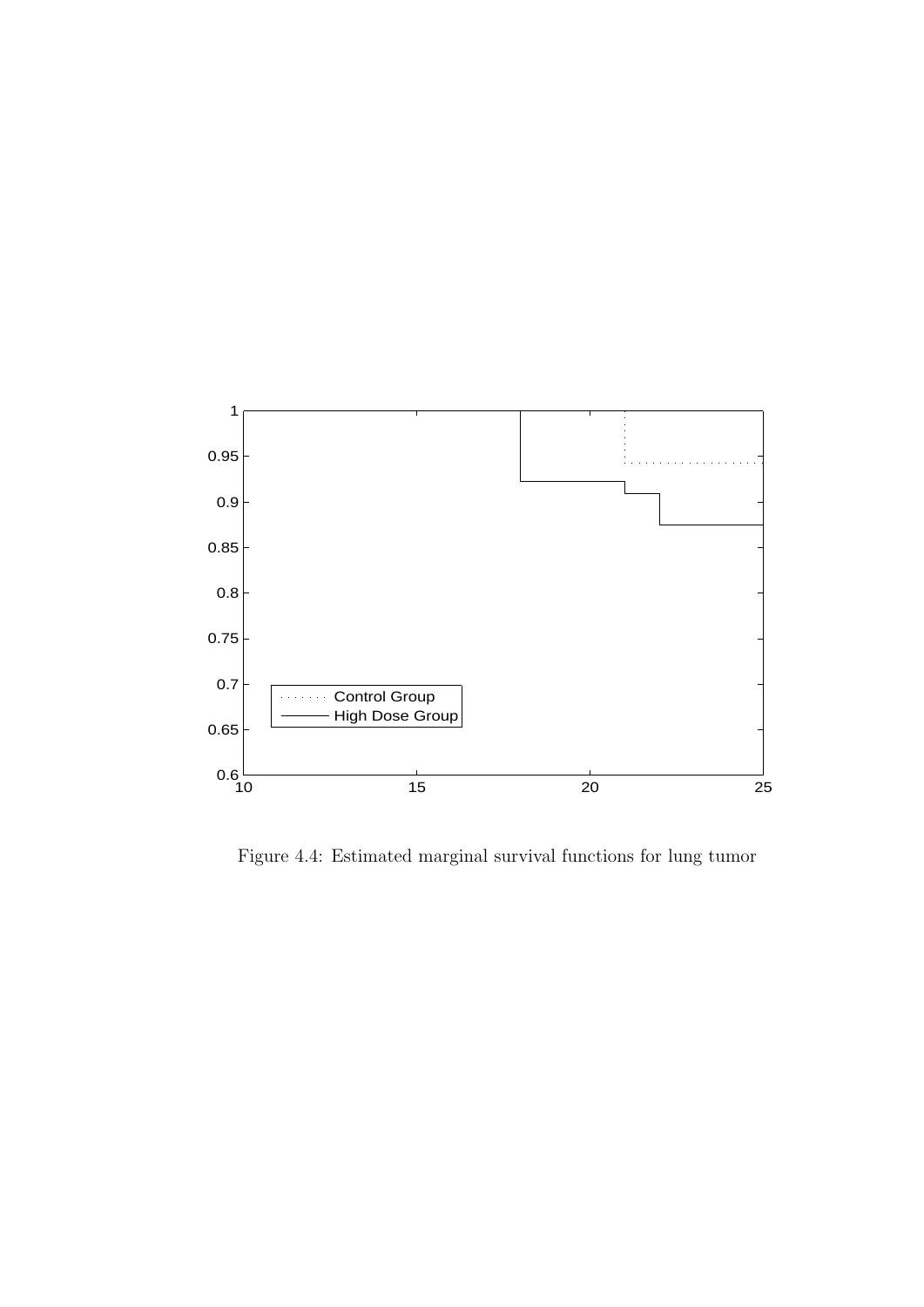

Figure 4.5: Estimated marginal survival functions for time to adrenal tumor under frailty model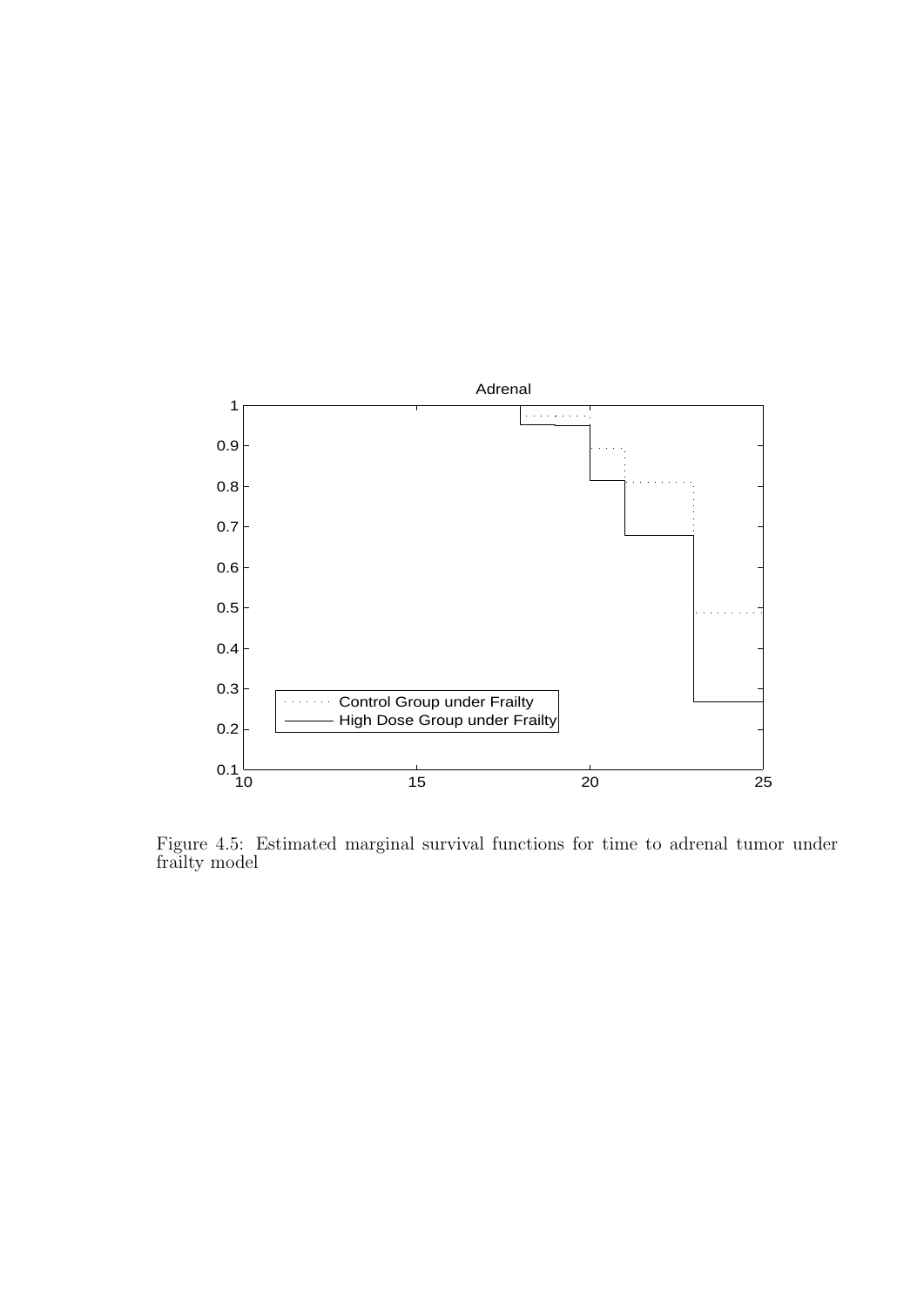

Figure 4.6: Estimated marginal survival functions for time to adrenal tumor under PH model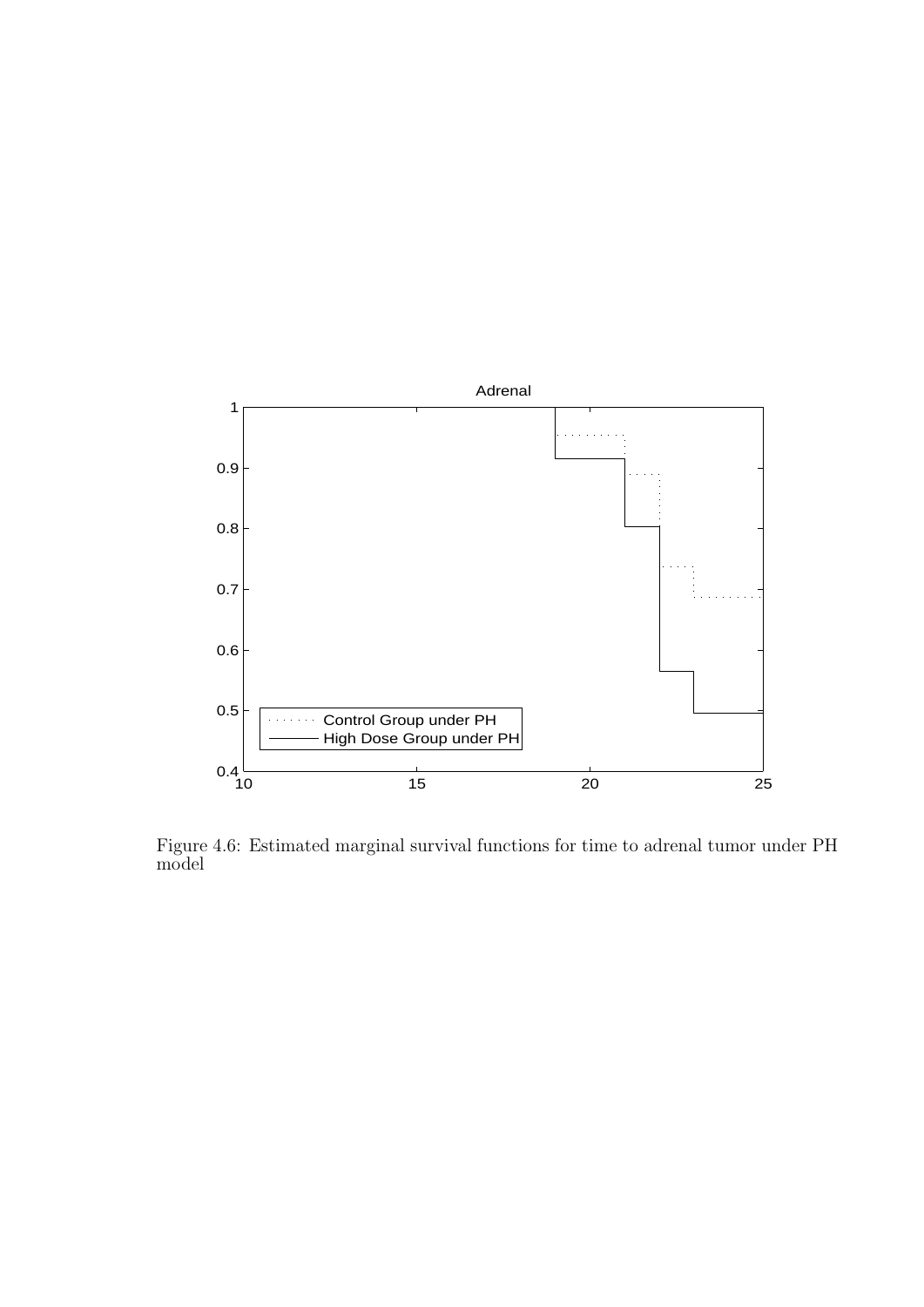

Figure 4.7: Estimated marginal survival functions for time to lung tumor under frailty model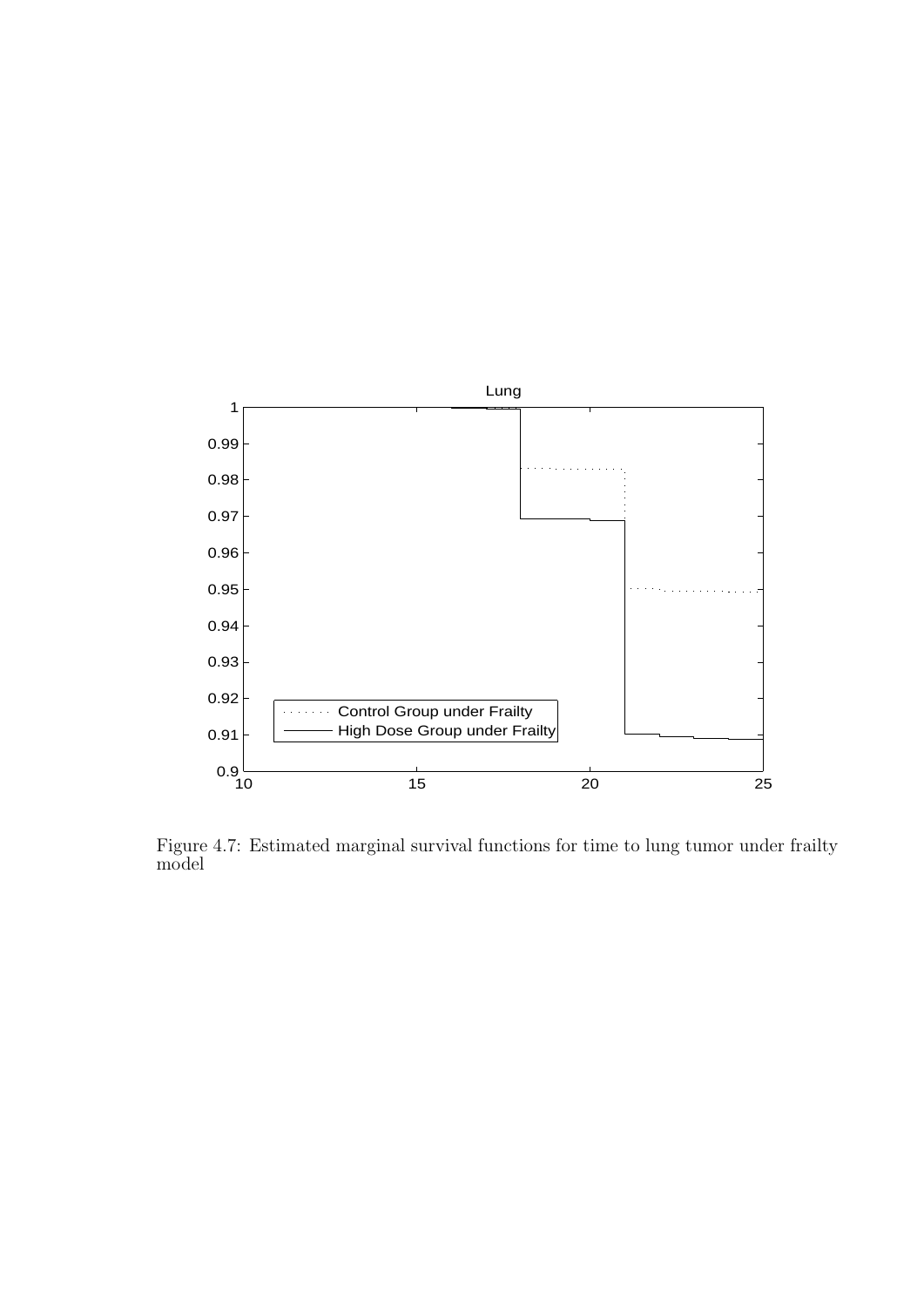

Figure 4.8: Estimated marginal survival functions for time to lung tumor under PH model